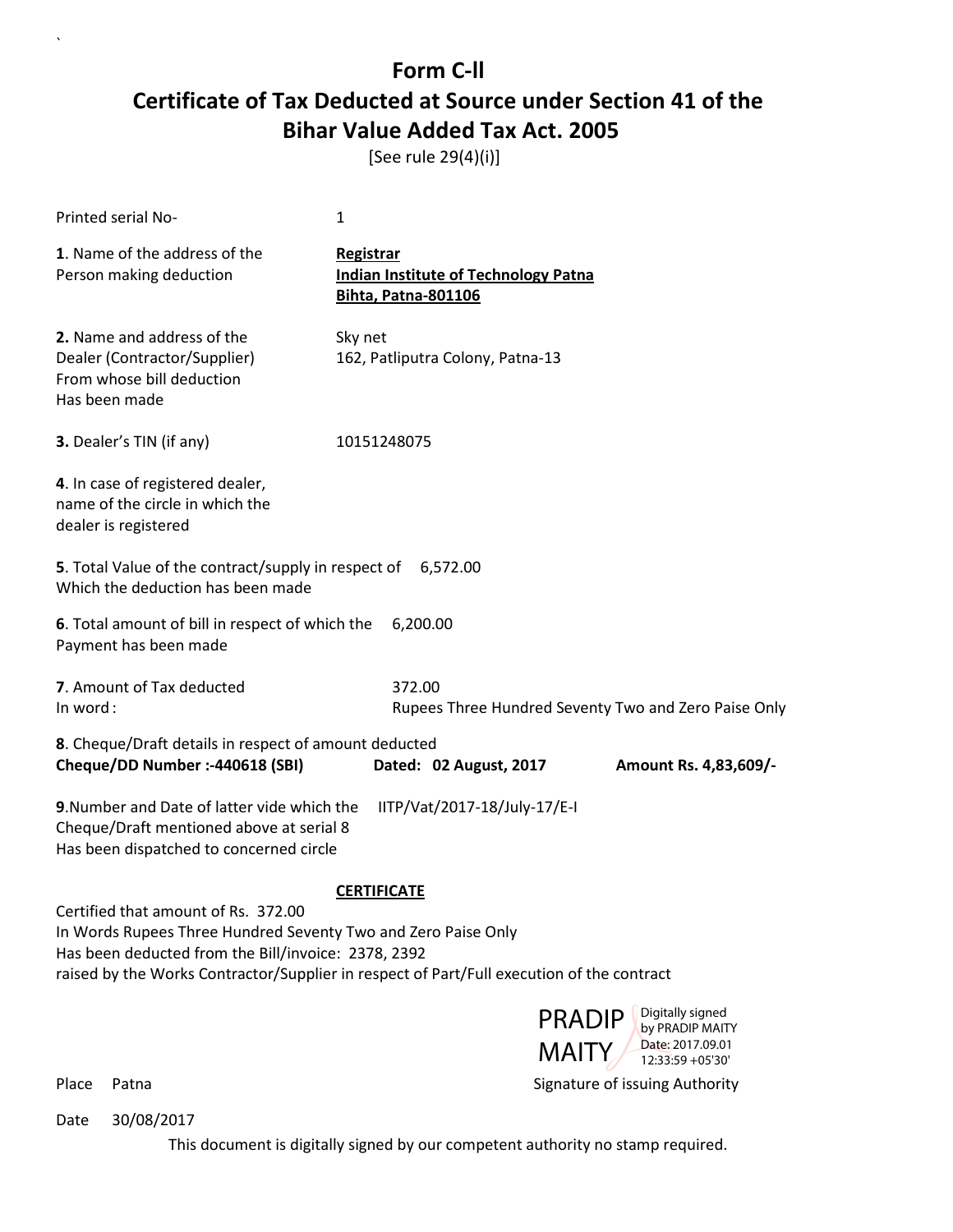[See rule 29(4)(i)]

| Printed serial No-                                                                                                                        | $\overline{2}$                                                                         |                       |
|-------------------------------------------------------------------------------------------------------------------------------------------|----------------------------------------------------------------------------------------|-----------------------|
| 1. Name of the address of the<br>Person making deduction                                                                                  | Registrar<br><b>Indian Institute of Technology Patna</b><br><b>Bihta, Patna-801106</b> |                       |
| 2. Name and address of the<br>Dealer (Contractor/Supplier)<br>From whose bill deduction<br>Has been made                                  | Mohini Infotech Pvt. Ltd.<br>Patna                                                     |                       |
| 3. Dealer's TIN (if any)                                                                                                                  | 10142329022                                                                            |                       |
| 4. In case of registered dealer,<br>name of the circle in which the<br>dealer is registered                                               |                                                                                        |                       |
| 5. Total Value of the contract/supply in respect of<br>Which the deduction has been made                                                  | 9,494.00                                                                               |                       |
| 6. Total amount of bill in respect of which the<br>Payment has been made                                                                  | 9,400.00                                                                               |                       |
| 7. Amount of Tax deducted<br>In word:                                                                                                     | 94.00<br>Rupees Ninety Four and Zero Paise Only                                        |                       |
| 8. Cheque/Draft details in respect of amount deducted<br>Cheque/DD Number :- 440618 (SBI)                                                 | Dated: 02 August, 2017                                                                 | Amount Rs. 4,83,609/- |
| 9. Number and Date of latter vide which the<br>Cheque/Draft mentioned above at serial 8<br>Has been dispatched to concerned circle        | IITP/Vat/2017-18/July-17/E-I                                                           |                       |
|                                                                                                                                           | <b>CERTIFICATE</b>                                                                     |                       |
| Certified that amount of Rs. 94.00<br>In Words Rupees Ninety Four and Zero Paise Only<br>Has been deducted from the Bill/invoice: 2706171 |                                                                                        |                       |

raised by the Works Contractor/Supplier in respect of Part/Full execution of the contract



Place Patna **Property** Place Patna Signature of issuing Authority

`

Date 30/08/2017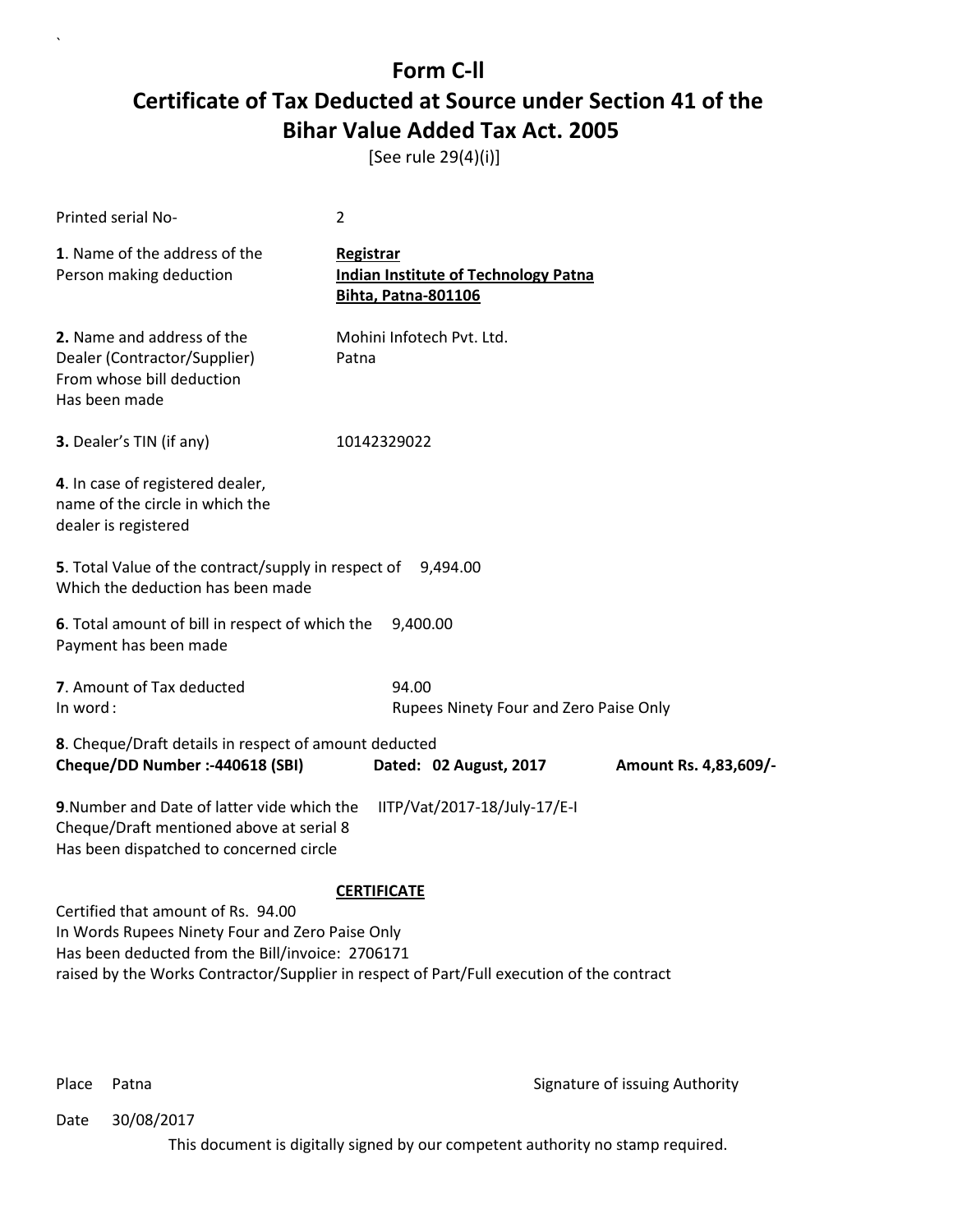[See rule 29(4)(i)]

`

|               | Printed serial No-                                                                                                                                                                                                                         | 3                  |                                                                           |               |                                                                    |
|---------------|--------------------------------------------------------------------------------------------------------------------------------------------------------------------------------------------------------------------------------------------|--------------------|---------------------------------------------------------------------------|---------------|--------------------------------------------------------------------|
|               | 1. Name of the address of the<br>Person making deduction                                                                                                                                                                                   | Registrar          | <b>Indian Institute of Technology Patna</b><br><b>Bihta, Patna-801106</b> |               |                                                                    |
| Has been made | 2. Name and address of the<br>Dealer (Contractor/Supplier)<br>Mithapur, Patna-01<br>From whose bill deduction                                                                                                                              |                    | M/s G.R. Distributors                                                     |               | 133/156 A, Bihari Complex, New Bengali Tola, Bus stand, Main Road, |
|               | 3. Dealer's TIN (if any)                                                                                                                                                                                                                   | 10128528043        |                                                                           |               |                                                                    |
|               | 4. In case of registered dealer,<br>name of the circle in which the<br>dealer is registered                                                                                                                                                |                    |                                                                           |               |                                                                    |
|               | 5. Total Value of the contract/supply in respect of<br>Which the deduction has been made                                                                                                                                                   |                    | 14,665                                                                    |               |                                                                    |
|               | 6. Total amount of bill in respect of which the<br>Payment has been made                                                                                                                                                                   |                    | 13,835                                                                    |               |                                                                    |
| In word:      | 7. Amount of Tax deducted                                                                                                                                                                                                                  |                    | 830                                                                       |               | Rupees Eight Hundred Thirty and Zero Paise Only                    |
|               | 8. Cheque/Draft details in respect of amount deducted<br>Cheque/DD Number :- 440618 (SBI)                                                                                                                                                  |                    | Dated: 02 August, 2017                                                    |               | Amount Rs. 4,83,609/-                                              |
|               | 9. Number and Date of latter vide which the<br>Cheque/Draft mentioned above at serial 8<br>Has been dispatched to concerned circle                                                                                                         |                    | IITP/Vat/2017-18/July-17/E-I                                              |               |                                                                    |
|               | Certified that amount of Rs. 830<br>In Words Rupees Eight Hundred Thirty and Zero Paise Only<br>Has been deducted from the Bill/invoice: 1455<br>raised by the Works Contractor/Supplier in respect of Part/Full execution of the contract | <b>CERTIFICATE</b> |                                                                           | <b>PRADIP</b> | Digitally signed by<br>PRADIP MAITY<br>Date: 2017.09.01            |
| Place         | Patna                                                                                                                                                                                                                                      |                    |                                                                           | <b>MAITY</b>  | 12:34:43 +05'30'<br>Signature of issuing Authority                 |
| Date          | 30/08/2017                                                                                                                                                                                                                                 |                    |                                                                           |               |                                                                    |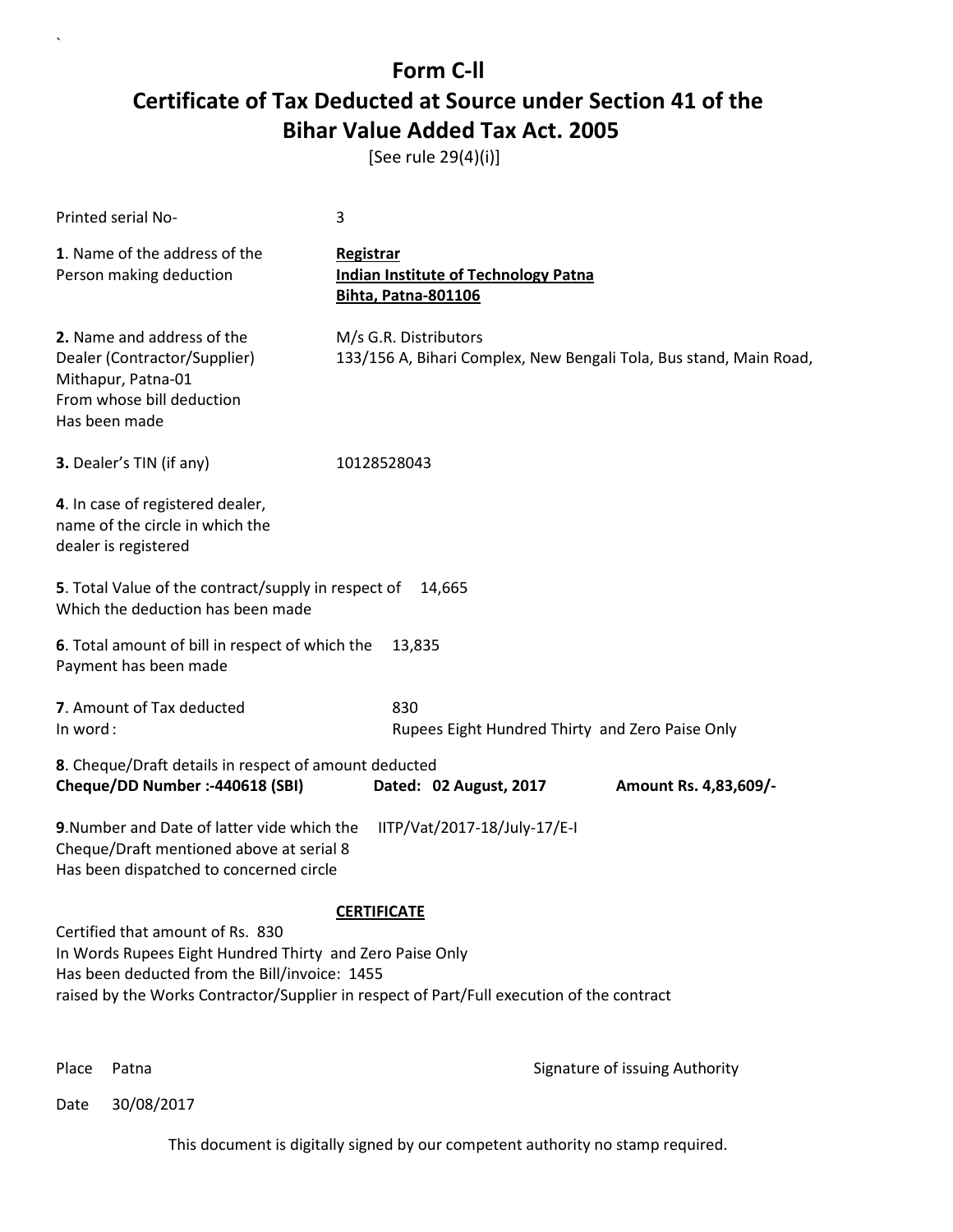[See rule 29(4)(i)]

| Printed serial No-                                                                                                                 | 4                                                                                             |
|------------------------------------------------------------------------------------------------------------------------------------|-----------------------------------------------------------------------------------------------|
| 1. Name of the address of the<br>Person making deduction                                                                           | <b>Registrar</b><br><b>Indian Institute of Technology Patna</b><br><b>Bihta, Patna-801106</b> |
| 2. Name and address of the<br>Dealer (Contractor/Supplier)<br>From whose bill deduction<br>Has been made                           | M/s Vaishnavi Enterprises<br>Patna                                                            |
| 3. Dealer's TIN (if any)                                                                                                           | 10043948038                                                                                   |
| 4. In case of registered dealer,<br>name of the circle in which the<br>dealer is registered                                        |                                                                                               |
| 5. Total Value of the contract/supply in respect of 6,557<br>Which the deduction has been made                                     |                                                                                               |
| 6. Total amount of bill in respect of which the<br>Payment has been made                                                           | 6,160                                                                                         |
| 7. Amount of Tax deducted<br>In word:                                                                                              | 397<br>Rupees Three Hundred Ninety Seven and Zero Paise Only                                  |
| 8. Cheque/Draft details in respect of amount deducted<br>Cheque/DD Number :- 440618 (SBI)                                          | Dated: 02 August, 2017<br>Amount Rs. 4,83,609/-                                               |
| 9. Number and Date of latter vide which the<br>Cheque/Draft mentioned above at serial 8<br>Has been dispatched to concerned circle | IITP/Vat/2017-18/July-17/E-I                                                                  |
| Certified that amount of Rs. 397                                                                                                   | <b>CERTIFICATE</b>                                                                            |

In Words Rupees Three Hundred Ninety Seven and Zero Paise Only Has been deducted from the Bill/invoice: 208 raised by the Works Contractor/Supplier in respect of Part/Full execution of the contract



`

Date 30/08/2017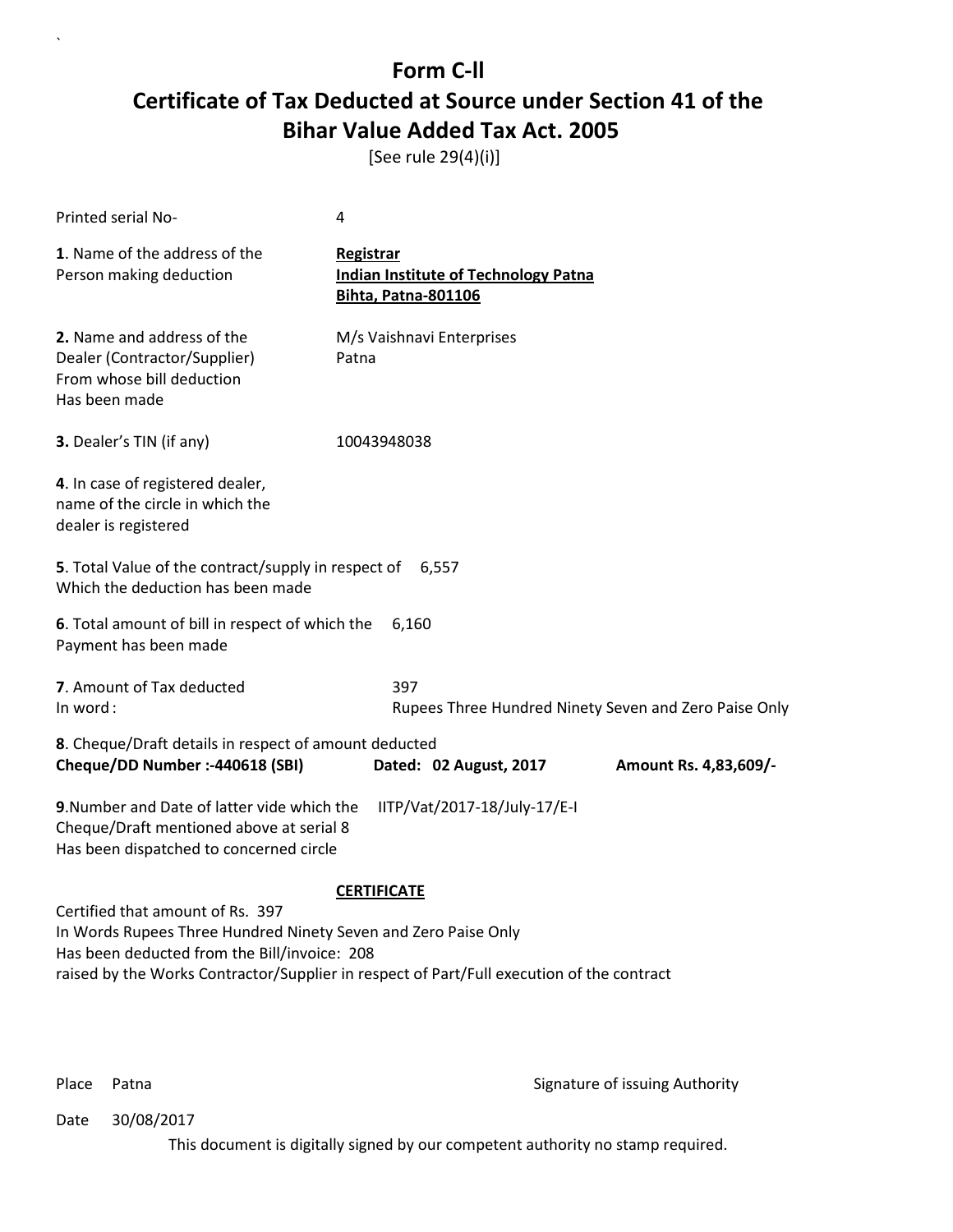[See rule 29(4)(i)]

| Printed serial No-                                                                                                                                      | 5                                                                                      |                       |
|---------------------------------------------------------------------------------------------------------------------------------------------------------|----------------------------------------------------------------------------------------|-----------------------|
| 1. Name of the address of the<br>Person making deduction                                                                                                | Registrar<br><b>Indian Institute of Technology Patna</b><br><b>Bihta, Patna-801106</b> |                       |
| 2. Name and address of the<br>Dealer (Contractor/Supplier)<br>From whose bill deduction<br>Has been made                                                | Science tech corporation<br>Patna                                                      |                       |
| 3. Dealer's TIN (if any)                                                                                                                                | 10133333044                                                                            |                       |
| 4. In case of registered dealer,<br>name of the circle in which the<br>dealer is registered                                                             |                                                                                        |                       |
| 5. Total Value of the contract/supply in respect of<br>Which the deduction has been made                                                                | 10,451.00                                                                              |                       |
| 6. Total amount of bill in respect of which the<br>Payment has been made                                                                                | 9,860.00                                                                               |                       |
| 7. Amount of Tax deducted<br>In word:                                                                                                                   | 591.00<br>Rupees Five Hundred Ninety One and Zero Paise Only                           |                       |
| 8. Cheque/Draft details in respect of amount deducted<br>Cheque/DD Number :- 440618 (SBI)                                                               | Dated: 02 August, 2017                                                                 | Amount Rs. 4,83,609/- |
| 9. Number and Date of latter vide which the<br>Cheque/Draft mentioned above at serial 8<br>Has been dispatched to concerned circle                      | IITP/Vat/2017-18/July-17/E-I                                                           |                       |
|                                                                                                                                                         | <b>CERTIFICATE</b>                                                                     |                       |
| Certified that amount of Rs. 591.00<br>In Words Rupees Five Hundred Ninety One and Zero Paise Only<br>Has been deducted from the Bill/invoice: 140, 143 |                                                                                        |                       |





Place Patna **Property** Place Patna Signature of issuing Authority

`

Date 30/08/2017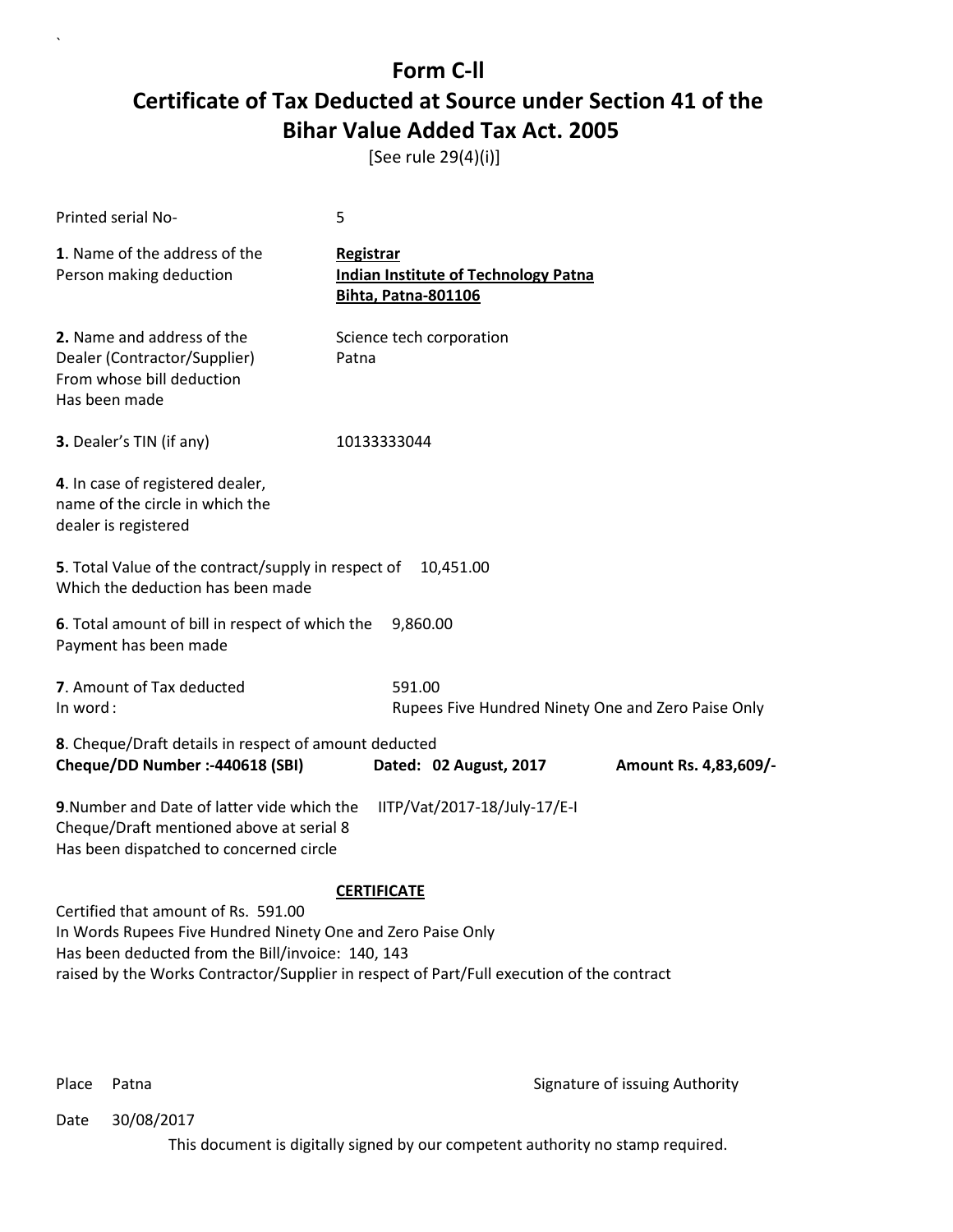[See rule 29(4)(i)]

| Printed serial No-                                                                                                                                                 | 6                                                                                         |                       |  |  |
|--------------------------------------------------------------------------------------------------------------------------------------------------------------------|-------------------------------------------------------------------------------------------|-----------------------|--|--|
| <b>1</b> . Name of the address of the<br>Person making deduction                                                                                                   | Registrar<br><b>Indian Institute of Technology Patna</b><br><b>Bihta, Patna-801106</b>    |                       |  |  |
| 2. Name and address of the<br>Dealer (Contractor/Supplier)<br>From whose bill deduction<br>Has been made                                                           | M/s Pathfinder Store<br>Patna                                                             |                       |  |  |
| 3. Dealer's TIN (if any)                                                                                                                                           | 10049280065                                                                               |                       |  |  |
| 4. In case of registered dealer,<br>name of the circle in which the<br>dealer is registered                                                                        |                                                                                           |                       |  |  |
| 5. Total Value of the contract/supply in respect of<br>Which the deduction has been made                                                                           | 991.00                                                                                    |                       |  |  |
| 6. Total amount of bill in respect of which the<br>Payment has been made                                                                                           | 935.00                                                                                    |                       |  |  |
| 7. Amount of Tax deducted<br>In word:                                                                                                                              | 56.00<br>Rupees Fifty Six and Zero Paise Only                                             |                       |  |  |
| 8. Cheque/Draft details in respect of amount deducted<br>Cheque/DD Number :- 440618 (SBI)                                                                          | Dated: 02 August, 2017                                                                    | Amount Rs. 4,83,609/- |  |  |
| 9. Number and Date of latter vide which the<br>IITP/Vat/2017-18/July-17/E-I<br>Cheque/Draft mentioned above at serial 8<br>Has been dispatched to concerned circle |                                                                                           |                       |  |  |
|                                                                                                                                                                    | <b>CERTIFICATE</b>                                                                        |                       |  |  |
| Certified that amount of Rs. 56.00<br>In Words Rupees Fifty Six and Zero Paise Only                                                                                |                                                                                           |                       |  |  |
| Has been deducted from the Bill/invoice: 34                                                                                                                        |                                                                                           |                       |  |  |
|                                                                                                                                                                    | raised by the Works Contractor/Supplier in respect of Part/Full execution of the contract |                       |  |  |

`

Place Patna **Property** Place Patna Signature of issuing Authority

PRADIP MAITY Digitally signed by PRADIP MAITY Date: 2017.09.01 12:33:59 +05'30'

Date 30/08/2017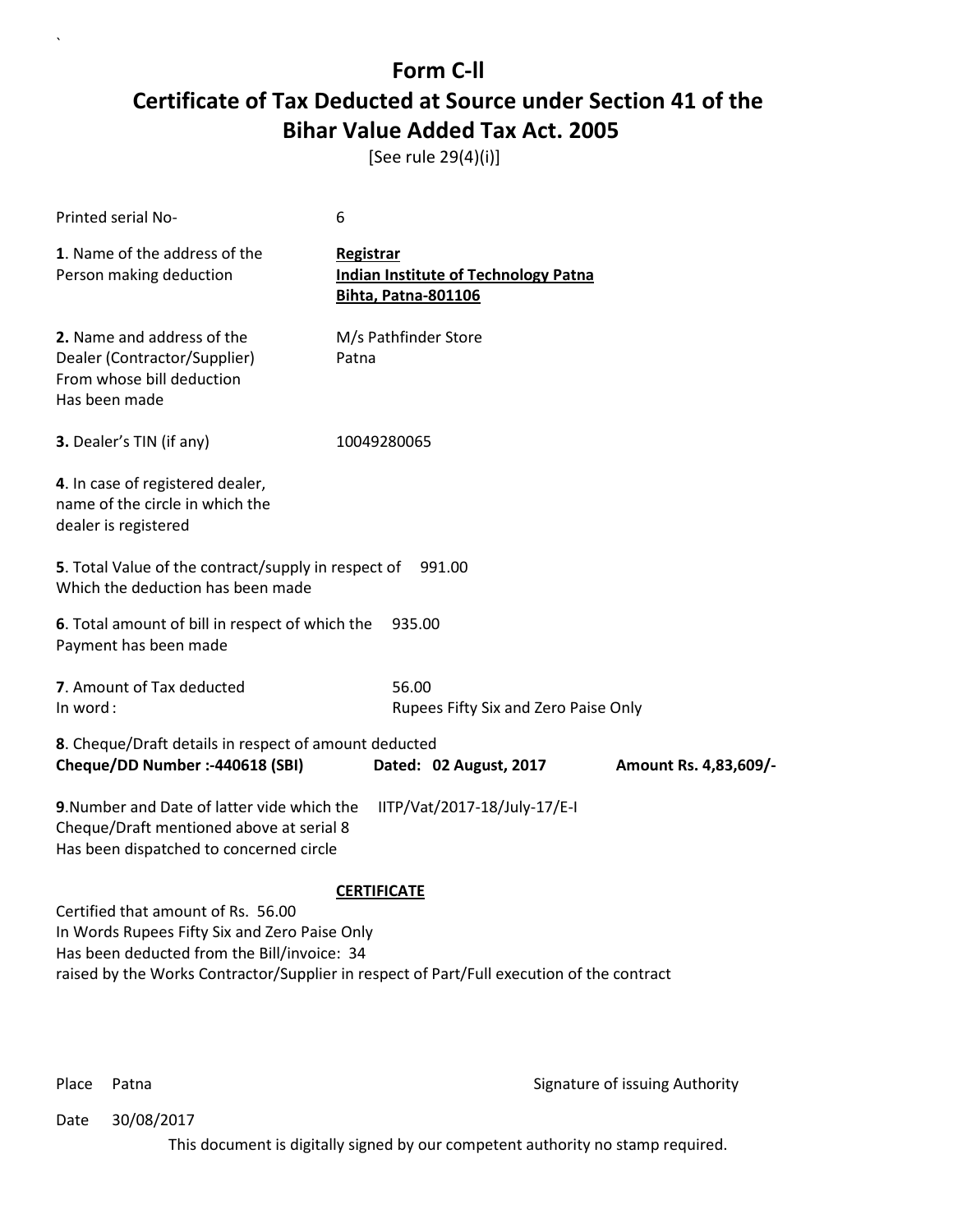[See rule 29(4)(i)]

| Printed serial No-                                                                                                                                   | 7                                                                                                               |                       |
|------------------------------------------------------------------------------------------------------------------------------------------------------|-----------------------------------------------------------------------------------------------------------------|-----------------------|
| <b>1</b> . Name of the address of the<br>Person making deduction                                                                                     | Registrar<br><b>Indian Institute of Technology Patna</b><br><b>Bihta, Patna-801106</b>                          |                       |
| 2. Name and address of the<br>Dealer (Contractor/Supplier)<br>From whose bill deduction<br>Has been made                                             | M/S Laxmi Sales Agency<br>Sri Laxmi Place, Behind Abhishek Plaza, Exhibition Road, Patna-01                     |                       |
| 3. Dealer's TIN (if any)                                                                                                                             | 10140807092                                                                                                     |                       |
| 4. In case of registered dealer,<br>name of the circle in which the<br>dealer is registered                                                          |                                                                                                                 |                       |
| 5. Total Value of the contract/supply in respect of 3,646.00<br>Which the deduction has been made                                                    |                                                                                                                 |                       |
| 6. Total amount of bill in respect of which the<br>Payment has been made                                                                             | 3,190.00                                                                                                        |                       |
| 7. Amount of Tax deducted<br>In word:                                                                                                                | 456.00<br>Rupees Four Hundred Fifty Six and Zero Paise Only                                                     |                       |
| 8. Cheque/Draft details in respect of amount deducted<br>Cheque/DD Number :- 440618 (SBI)                                                            | Dated: 02 August, 2017                                                                                          | Amount Rs. 4,83,609/- |
| 9. Number and Date of latter vide which the<br>Cheque/Draft mentioned above at serial 8<br>Has been dispatched to concerned circle                   | IITP/Vat/2017-18/July-17/E-I                                                                                    |                       |
| Certified that amount of Rs. 456.00<br>In Words Rupees Four Hundred Fifty Six and Zero Paise Only<br>Has been deducted from the Bill/invoice: 39, 40 | <b>CERTIFICATE</b><br>raised by the Works Contractor/Supplier in respect of Part/Full execution of the contract |                       |

`

Place Patna **Property** Place Patna Signature of issuing Authority

Date 30/08/2017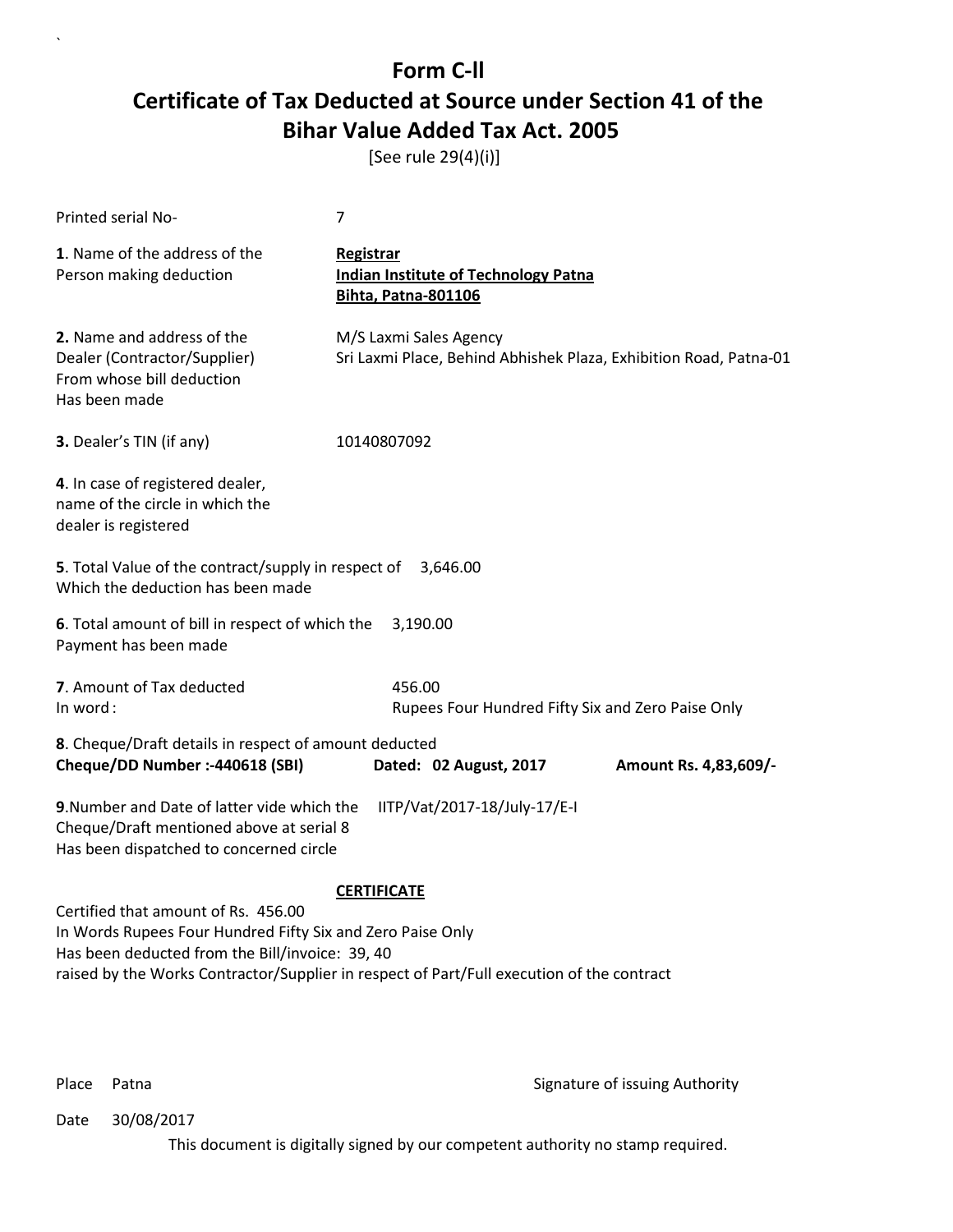[See rule 29(4)(i)]

| Printed serial No-                                                                                                                                 | 8                                                                                                               |                       |  |  |
|----------------------------------------------------------------------------------------------------------------------------------------------------|-----------------------------------------------------------------------------------------------------------------|-----------------------|--|--|
| 1. Name of the address of the<br>Person making deduction                                                                                           | Registrar<br><b>Indian Institute of Technology Patna</b><br><b>Bihta, Patna-801106</b>                          |                       |  |  |
| 2. Name and address of the<br>Dealer (Contractor/Supplier)<br>From whose bill deduction<br>Has been made                                           | Gyan Mandir<br>Patna                                                                                            |                       |  |  |
| 3. Dealer's TIN (if any)                                                                                                                           | 10156278020                                                                                                     |                       |  |  |
| 4. In case of registered dealer,<br>name of the circle in which the<br>dealer is registered                                                        |                                                                                                                 |                       |  |  |
| 5. Total Value of the contract/supply in respect of<br>Which the deduction has been made                                                           | 2,798.00                                                                                                        |                       |  |  |
| 6. Total amount of bill in respect of which the<br>Payment has been made                                                                           | 2,640.00                                                                                                        |                       |  |  |
| 7. Amount of Tax deducted<br>In word:                                                                                                              | 158.00<br>Rupees One Hundred Fifty Eight and Zero Paise Only                                                    |                       |  |  |
| 8. Cheque/Draft details in respect of amount deducted<br>Cheque/DD Number :- 440618 (SBI)                                                          | Dated: 02 August, 2017                                                                                          | Amount Rs. 4,83,609/- |  |  |
| 9. Number and Date of latter vide which the<br>Cheque/Draft mentioned above at serial 8<br>Has been dispatched to concerned circle                 | IITP/Vat/2017-18/July-17/E-I                                                                                    |                       |  |  |
| Certified that amount of Rs. 158.00<br>In Words Rupees One Hundred Fifty Eight and Zero Paise Only<br>Has been deducted from the Bill/invoice: 845 | <b>CERTIFICATE</b><br>raised by the Works Contractor/Supplier in respect of Part/Full execution of the contract |                       |  |  |

`

Place Patna **Property** Place Patna Signature of issuing Authority

Date 30/08/2017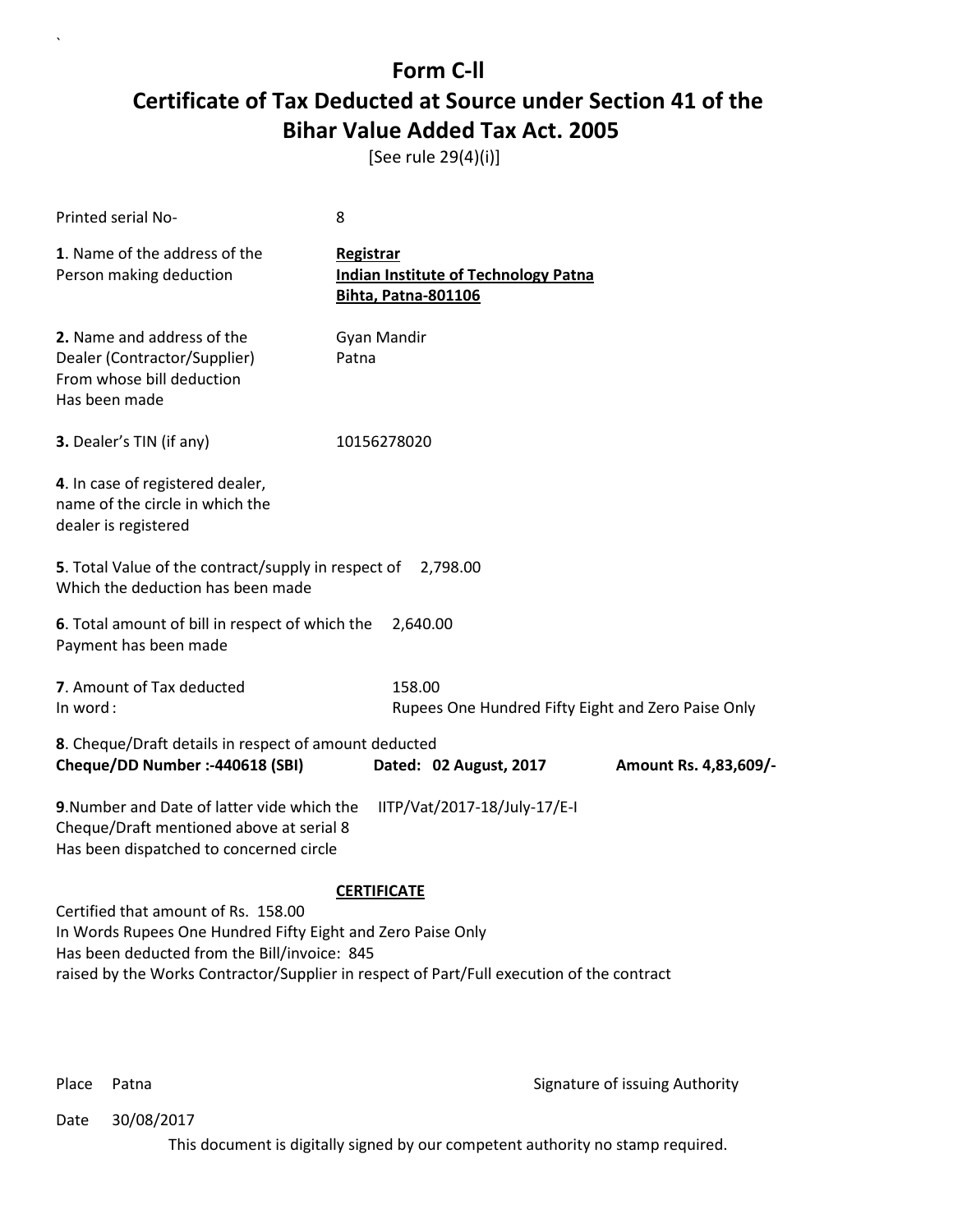[See rule 29(4)(i)]

| Printed serial No-                                                                                                                                                                                                                                                      | 9                                              |           |                                             |                                                            |  |
|-------------------------------------------------------------------------------------------------------------------------------------------------------------------------------------------------------------------------------------------------------------------------|------------------------------------------------|-----------|---------------------------------------------|------------------------------------------------------------|--|
| 1. Name of the address of the<br>Person making deduction                                                                                                                                                                                                                | <b>Registrar</b><br><b>Bihta, Patna-801106</b> |           | <b>Indian Institute of Technology Patna</b> |                                                            |  |
| 2. Name and address of the<br>Dealer (Contractor/Supplier)<br>From whose bill deduction<br>Has been made                                                                                                                                                                | <b>Scientific Traders</b>                      |           |                                             | Pustak Bhandar Compound, Govinda Mitra Road, Patna-04      |  |
| 3. Dealer's TIN (if any)                                                                                                                                                                                                                                                | 10100336073                                    |           |                                             |                                                            |  |
| 4. In case of registered dealer,<br>name of the circle in which the<br>dealer is registered                                                                                                                                                                             |                                                |           |                                             |                                                            |  |
| 5. Total Value of the contract/supply in respect of 34,989.00<br>Which the deduction has been made                                                                                                                                                                      |                                                |           |                                             |                                                            |  |
| 6. Total amount of bill in respect of which the<br>Payment has been made                                                                                                                                                                                                |                                                | 30,835.00 |                                             |                                                            |  |
| 7. Amount of Tax deducted<br>In word:<br>Only                                                                                                                                                                                                                           |                                                | 4,154.00  |                                             | Rupees Four Thousand One Hundred Fifty Four and Zero Paise |  |
| 8. Cheque/Draft details in respect of amount deducted<br>Cheque/DD Number :- 440618 (SBI)                                                                                                                                                                               |                                                |           | Dated: 02 August, 2017                      | Amount Rs. 4,83,609/-                                      |  |
| 9. Number and Date of latter vide which the<br>Cheque/Draft mentioned above at serial 8<br>Has been dispatched to concerned circle                                                                                                                                      |                                                |           | IITP/Vat/2017-18/July-17/E-I                |                                                            |  |
| Certified that amount of Rs. 4,154.00<br>In Words Rupees Four Thousand One Hundred Fifty Four and Zero Paise Only<br>Has been deducted from the Bill/invoice: 119, 90, 105<br>raised by the Works Contractor/Supplier in respect of Part/Full execution of the contract | <b>CERTIFICATE</b>                             |           |                                             |                                                            |  |

`

Place Patna **Property** Place Patna Signature of issuing Authority

Date 30/08/2017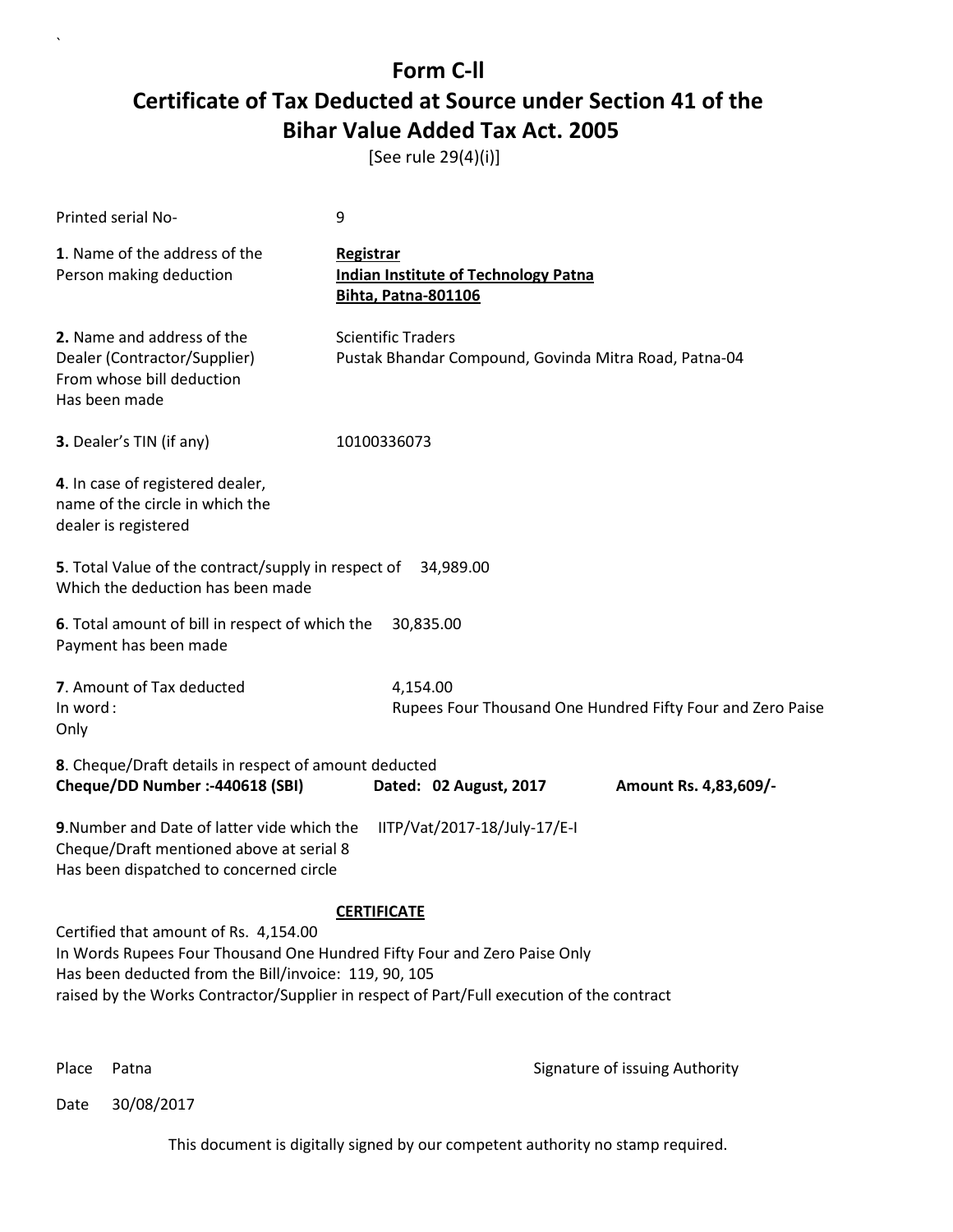[See rule 29(4)(i)]

| Printed serial No-                                                                                                                                   | 10                                                                                     |                       |
|------------------------------------------------------------------------------------------------------------------------------------------------------|----------------------------------------------------------------------------------------|-----------------------|
| 1. Name of the address of the<br>Person making deduction                                                                                             | Registrar<br><b>Indian Institute of Technology Patna</b><br><b>Bihta, Patna-801106</b> |                       |
| 2. Name and address of the<br>Dealer (Contractor/Supplier)<br>From whose bill deduction<br>Has been made                                             | Angeethi Hospitality<br>Bitha, Patna                                                   |                       |
| 3. Dealer's TIN (if any)                                                                                                                             | 10047889071                                                                            |                       |
| 4. In case of registered dealer,<br>name of the circle in which the<br>dealer is registered                                                          |                                                                                        |                       |
| 5. Total Value of the contract/supply in respect of<br>Which the deduction has been made                                                             | 3,926.00                                                                               |                       |
| 6. Total amount of bill in respect of which the<br>Payment has been made                                                                             | 3,439.00                                                                               |                       |
| 7. Amount of Tax deducted<br>In word:                                                                                                                | 487.00<br>Rupees Four Hundred Eighty Seven and Zero Paise Only                         |                       |
| 8. Cheque/Draft details in respect of amount deducted<br>Cheque/DD Number :- 440618 (SBI)                                                            | Dated: 02 August, 2017                                                                 | Amount Rs. 4,83,609/- |
| 9. Number and Date of latter vide which the<br>Cheque/Draft mentioned above at serial 8<br>Has been dispatched to concerned circle                   | IITP/Vat/2017-18/July-17/E-I                                                           |                       |
|                                                                                                                                                      | <b>CERTIFICATE</b>                                                                     |                       |
| Certified that amount of Rs. 487.00<br>In Words Rupees Four Hundred Eighty Seven and Zero Paise Only<br>Has been deducted from the Bill/invoice: 135 |                                                                                        |                       |

`

Place Patna **Property** Place Patna Signature of issuing Authority

Date 30/08/2017

This document is digitally signed by our competent authority no stamp required.

raised by the Works Contractor/Supplier in respect of Part/Full execution of the contract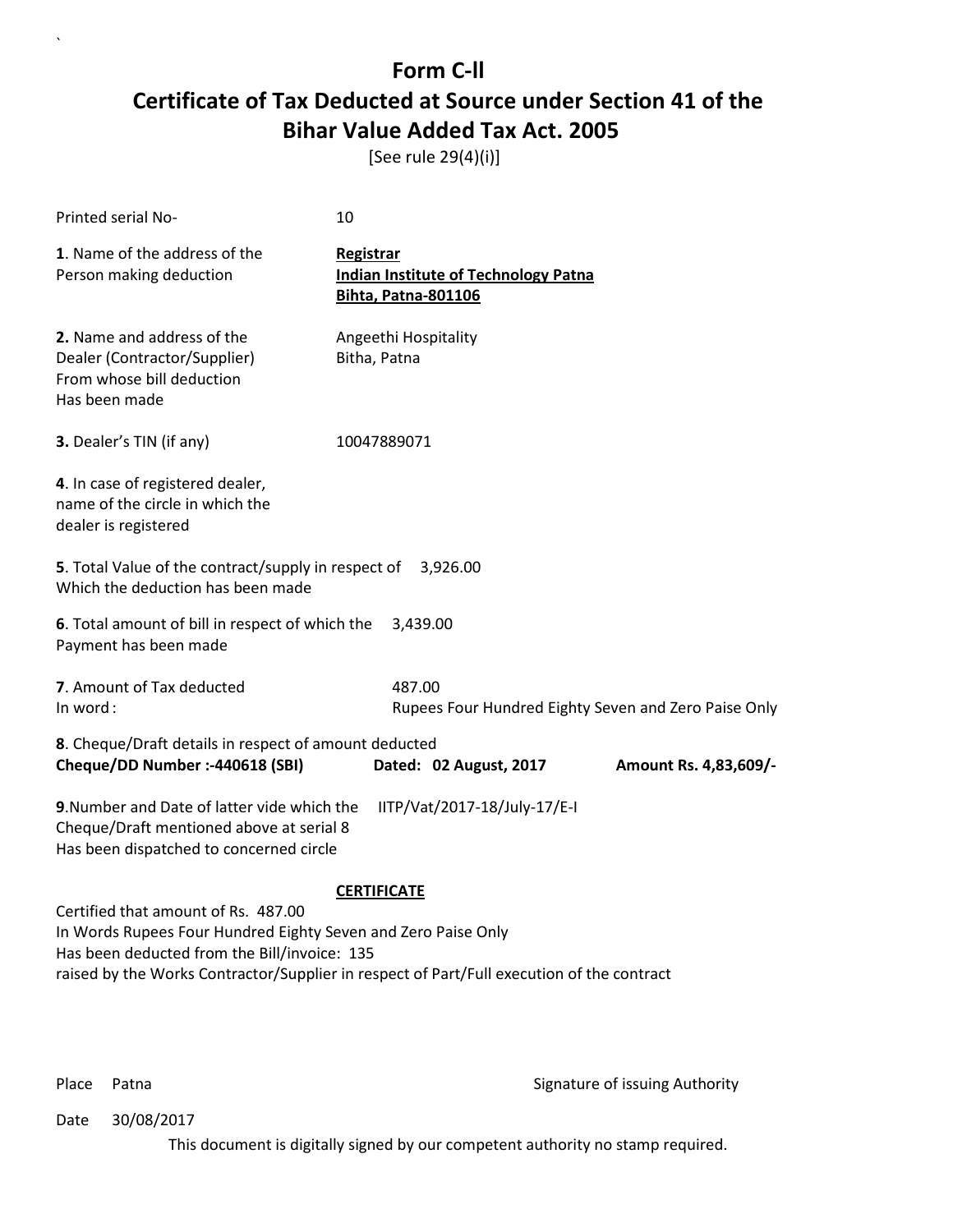[See rule 29(4)(i)]

| Printed serial No-                                                                                                                                                 | 11                                                                                                              |  |  |  |
|--------------------------------------------------------------------------------------------------------------------------------------------------------------------|-----------------------------------------------------------------------------------------------------------------|--|--|--|
| 1. Name of the address of the<br>Person making deduction                                                                                                           | Registrar<br><b>Indian Institute of Technology Patna</b><br><b>Bihta, Patna-801106</b>                          |  |  |  |
| 2. Name and address of the<br>Dealer (Contractor/Supplier)<br>From whose bill deduction<br>Has been made                                                           | Keshav Agency<br>Patna                                                                                          |  |  |  |
| 3. Dealer's TIN (if any)                                                                                                                                           | 10157834081                                                                                                     |  |  |  |
| 4. In case of registered dealer,<br>name of the circle in which the<br>dealer is registered                                                                        |                                                                                                                 |  |  |  |
| 5. Total Value of the contract/supply in respect of<br>Which the deduction has been made                                                                           | 16,300.00                                                                                                       |  |  |  |
| 6. Total amount of bill in respect of which the<br>Payment has been made                                                                                           | 15,264.00                                                                                                       |  |  |  |
| 7. Amount of Tax deducted<br>In word:                                                                                                                              | 1,036.00<br>Rupees One Thousand Thirty Six and Zero Paise Only                                                  |  |  |  |
| 8. Cheque/Draft details in respect of amount deducted<br>Cheque/DD Number :- 440618 (SBI)<br>Dated: 02 August, 2017<br>Amount Rs. 4,83,609/-                       |                                                                                                                 |  |  |  |
| 9. Number and Date of latter vide which the<br>IITP/Vat/2017-18/July-17/E-I<br>Cheque/Draft mentioned above at serial 8<br>Has been dispatched to concerned circle |                                                                                                                 |  |  |  |
| Certified that amount of Rs. 1,036.00<br>In Words Rupees One Thousand Thirty Six and Zero Paise Only<br>Has been deducted from the Bill/invoice: 123               | <b>CERTIFICATE</b><br>raised by the Works Contractor/Supplier in respect of Part/Full execution of the contract |  |  |  |

`

Place Patna **Property** Place Patna Signature of issuing Authority

Date 30/08/2017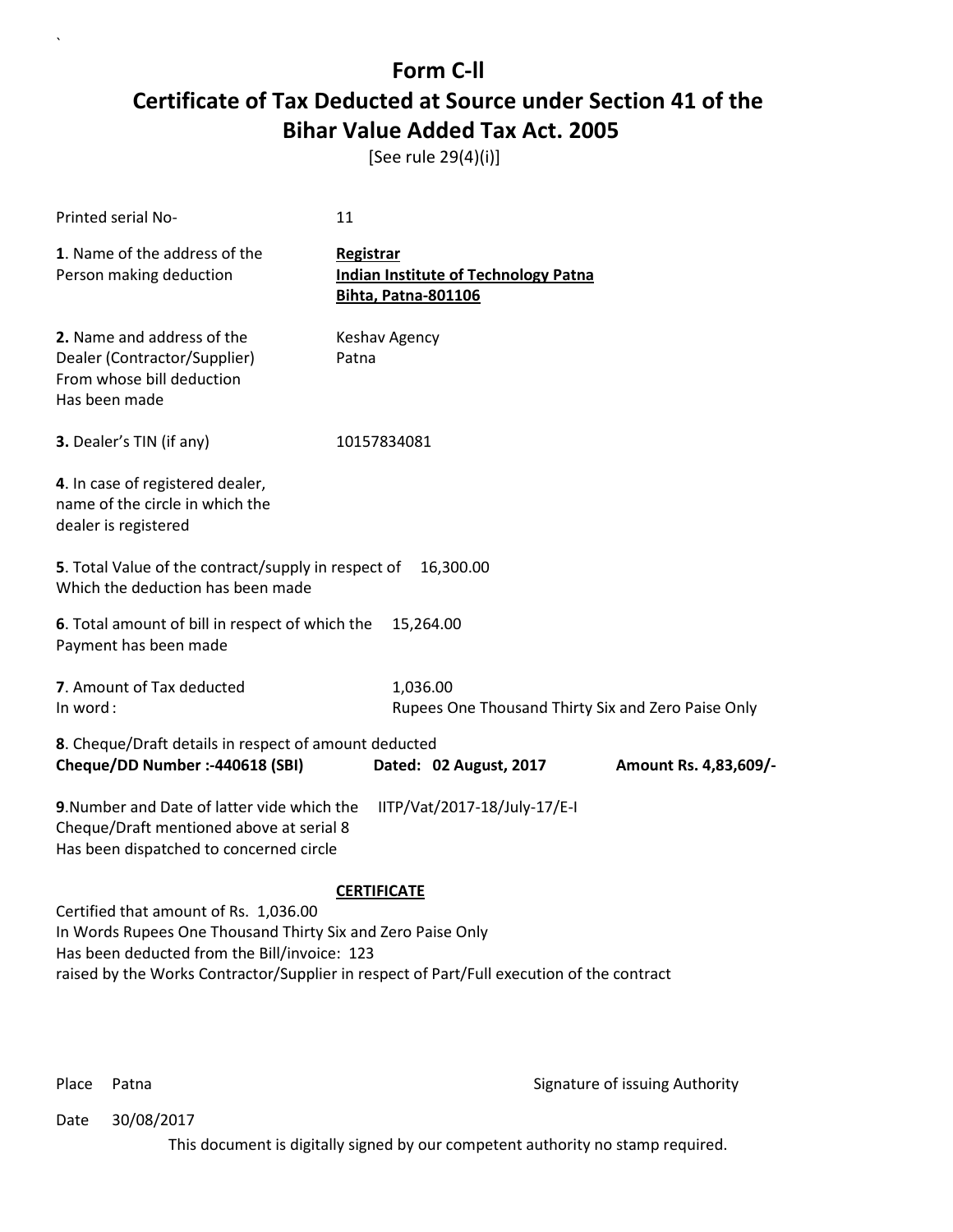[See rule 29(4)(i)]

| Printed serial No-                                                                                                                                                                                                                                                                                         | 12                                                                                            |                       |  |  |
|------------------------------------------------------------------------------------------------------------------------------------------------------------------------------------------------------------------------------------------------------------------------------------------------------------|-----------------------------------------------------------------------------------------------|-----------------------|--|--|
| 1. Name of the address of the<br>Person making deduction                                                                                                                                                                                                                                                   | <b>Registrar</b><br><b>Indian Institute of Technology Patna</b><br><b>Bihta, Patna-801106</b> |                       |  |  |
| 2. Name and address of the<br>Dealer (Contractor/Supplier)<br>From whose bill deduction<br>Has been made                                                                                                                                                                                                   | M/s S.K. L. Electronics<br>Patna                                                              |                       |  |  |
| 3. Dealer's TIN (if any)                                                                                                                                                                                                                                                                                   | 10101186084                                                                                   |                       |  |  |
| 4. In case of registered dealer,<br>name of the circle in which the<br>dealer is registered                                                                                                                                                                                                                |                                                                                               |                       |  |  |
| 5. Total Value of the contract/supply in respect of<br>Which the deduction has been made                                                                                                                                                                                                                   | 10,637.00                                                                                     |                       |  |  |
| 6. Total amount of bill in respect of which the<br>Payment has been made                                                                                                                                                                                                                                   | 9,250.00                                                                                      |                       |  |  |
| 7. Amount of Tax deducted<br>In word:<br>Paise Only                                                                                                                                                                                                                                                        | 1,387.00<br>Rupees One Thousand Three Hundred Eighty Seven and Zero                           |                       |  |  |
| 8. Cheque/Draft details in respect of amount deducted<br>Cheque/DD Number :- 440618 (SBI)                                                                                                                                                                                                                  | Dated: 02 August, 2017                                                                        | Amount Rs. 4,83,609/- |  |  |
| 9. Number and Date of latter vide which the<br>Cheque/Draft mentioned above at serial 8<br>Has been dispatched to concerned circle                                                                                                                                                                         | IITP/Vat/2017-18/July-17/E-I                                                                  |                       |  |  |
| <b>CERTIFICATE</b><br>Certified that amount of Rs. 1,387.00<br>In Words Rupees One Thousand Three Hundred Eighty Seven and Zero Paise Only<br>Has been deducted from the Bill/invoice: 2615, 2616, 2617, 2618<br>raised by the Works Contractor/Supplier in respect of Part/Full execution of the contract |                                                                                               |                       |  |  |

`

Place Patna **Property** Place Patna Signature of issuing Authority

Date 30/08/2017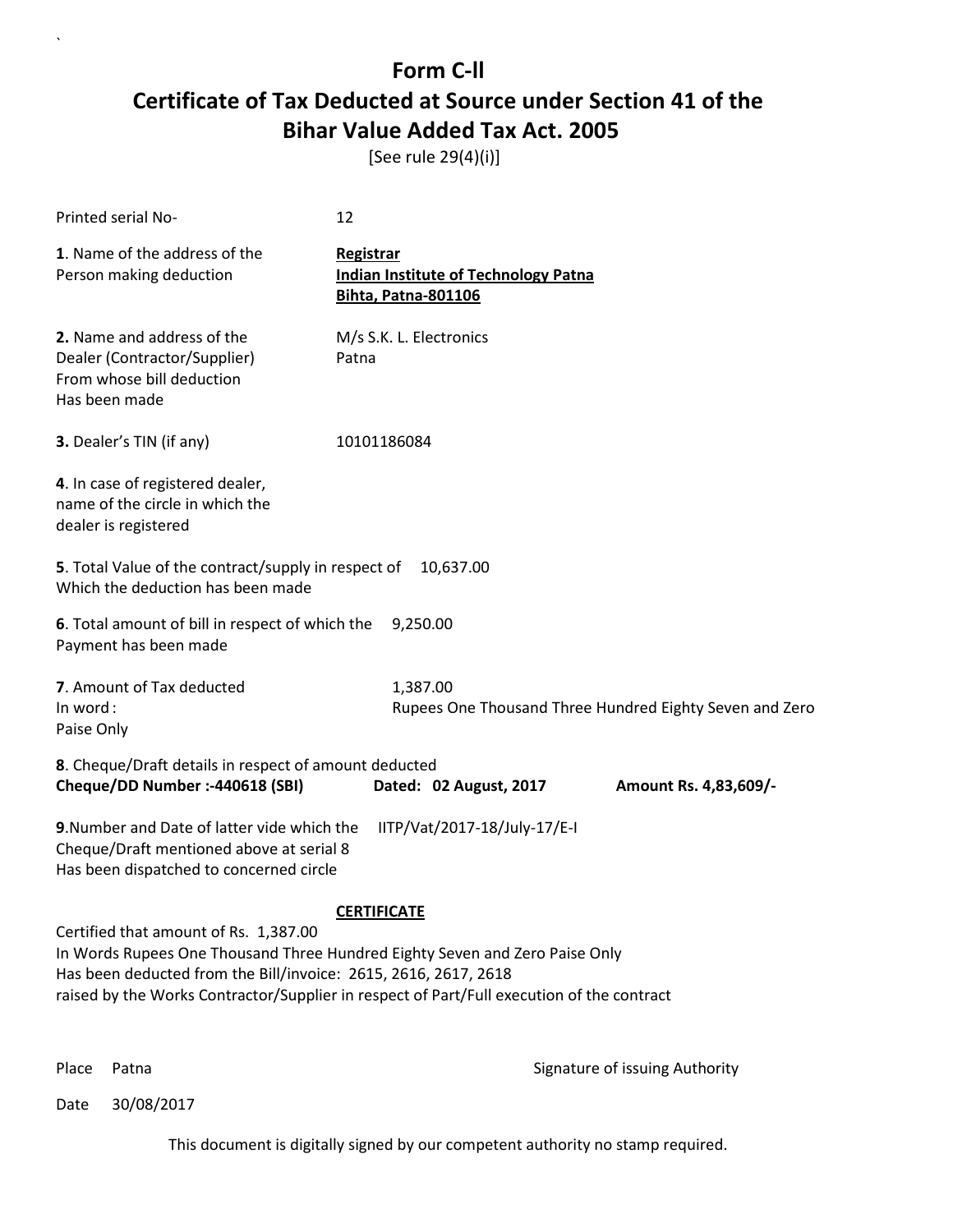[See rule 29(4)(i)]

| Printed serial No-                                                                                                                                                                                                                                                        | 13                                                                                     |                       |  |  |
|---------------------------------------------------------------------------------------------------------------------------------------------------------------------------------------------------------------------------------------------------------------------------|----------------------------------------------------------------------------------------|-----------------------|--|--|
| 1. Name of the address of the<br>Person making deduction                                                                                                                                                                                                                  | Registrar<br><b>Indian Institute of Technology Patna</b><br><b>Bihta, Patna-801106</b> |                       |  |  |
| 2. Name and address of the<br>Dealer (Contractor/Supplier)<br>From whose bill deduction<br>Has been made                                                                                                                                                                  | Chaudhary Electronic and Automation<br>Patna                                           |                       |  |  |
| 3. Dealer's TIN (if any)                                                                                                                                                                                                                                                  | 10132802070                                                                            |                       |  |  |
| 4. In case of registered dealer,<br>name of the circle in which the<br>dealer is registered                                                                                                                                                                               |                                                                                        |                       |  |  |
| 5. Total Value of the contract/supply in respect of<br>Which the deduction has been made                                                                                                                                                                                  | 9,372                                                                                  |                       |  |  |
| 6. Total amount of bill in respect of which the<br>Payment has been made                                                                                                                                                                                                  | 8,150                                                                                  |                       |  |  |
| 7. Amount of Tax deducted<br>In word:<br>Paise Only                                                                                                                                                                                                                       | 1,222<br>Rupees One Thousand Two Hundred Twenty Two and Zero                           |                       |  |  |
| 8. Cheque/Draft details in respect of amount deducted<br>Cheque/DD Number :- 440618 (SBI)                                                                                                                                                                                 | Dated: 02 August, 2017                                                                 | Amount Rs. 4,83,609/- |  |  |
| 9. Number and Date of latter vide which the<br>IITP/Vat/2017-18/July-17/E-I<br>Cheque/Draft mentioned above at serial 8<br>Has been dispatched to concerned circle                                                                                                        |                                                                                        |                       |  |  |
|                                                                                                                                                                                                                                                                           | <b>CERTIFICATE</b>                                                                     |                       |  |  |
| Certified that amount of Rs. 1,222<br>In Words Rupees One Thousand Two Hundred Twenty Two and Zero Paise Only<br>Has been deducted from the Bill/invoice: CEA/BILL/17-18/010<br>raised by the Works Contractor/Supplier in respect of Part/Full execution of the contract |                                                                                        |                       |  |  |

`

Place Patna **Property** Place Patna Signature of issuing Authority

Date 30/08/2017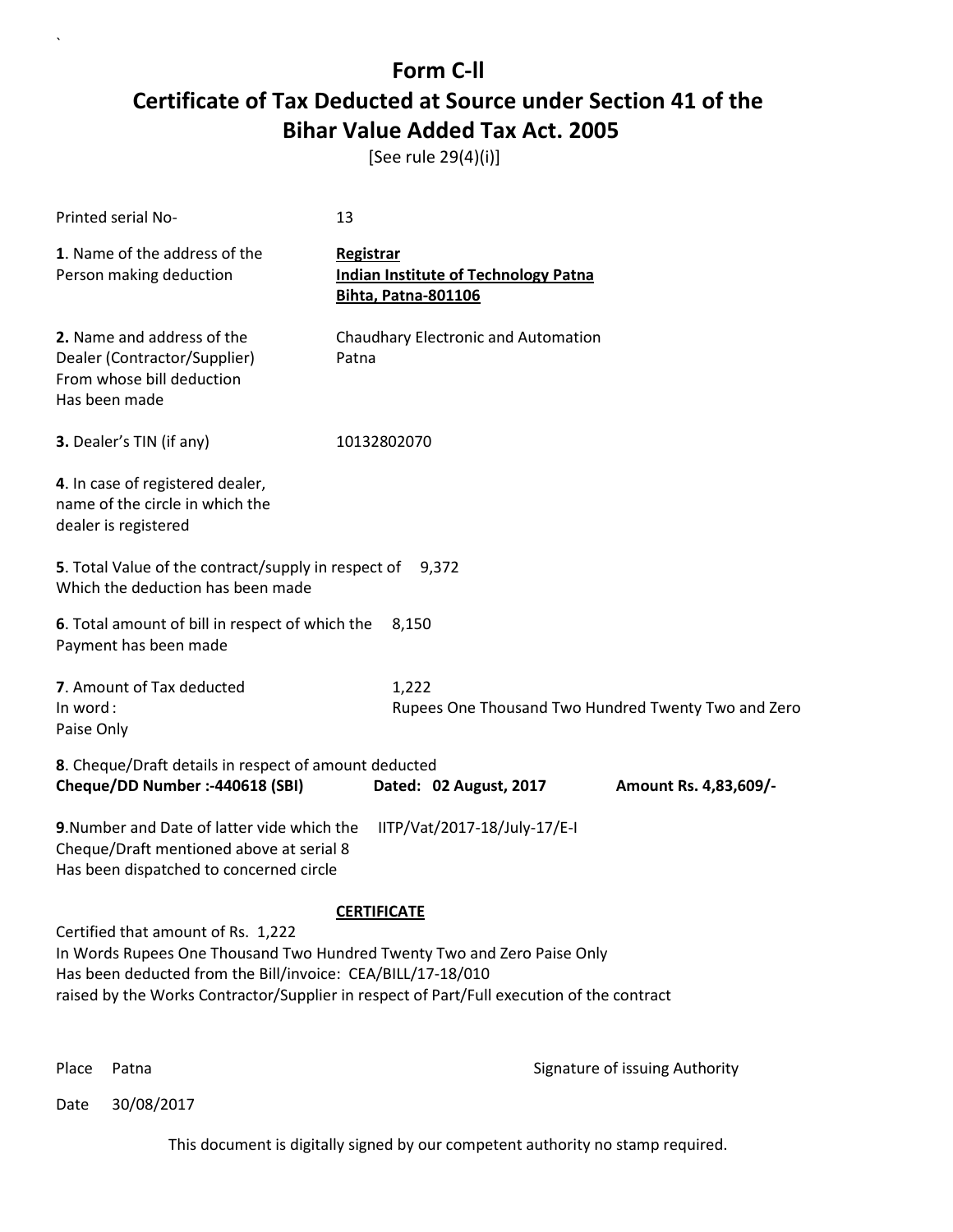[See rule 29(4)(i)]

| Printed serial No-                                                                                                                                                 | 14                                                                                     |  |  |  |
|--------------------------------------------------------------------------------------------------------------------------------------------------------------------|----------------------------------------------------------------------------------------|--|--|--|
| 1. Name of the address of the<br>Person making deduction                                                                                                           | Registrar<br><b>Indian Institute of Technology Patna</b><br><b>Bihta, Patna-801106</b> |  |  |  |
| 2. Name and address of the<br>Dealer (Contractor/Supplier)<br>From whose bill deduction<br>Has been made                                                           | Sky net<br>162, Patliputra Colony, Patna-13                                            |  |  |  |
| 3. Dealer's TIN (if any)                                                                                                                                           | 10151248075                                                                            |  |  |  |
| 4. In case of registered dealer,<br>name of the circle in which the<br>dealer is registered                                                                        |                                                                                        |  |  |  |
| 5. Total Value of the contract/supply in respect of<br>Which the deduction has been made                                                                           | 3,959.00                                                                               |  |  |  |
| 6. Total amount of bill in respect of which the<br>Payment has been made                                                                                           | 3,735.00                                                                               |  |  |  |
| 7. Amount of Tax deducted<br>In word:                                                                                                                              | 224.00<br>Rupees Two Hundred Twenty Four and Zero Paise Only                           |  |  |  |
| 8. Cheque/Draft details in respect of amount deducted<br>Cheque/DD Number :- 440618 (SBI)                                                                          | Dated: 02 August, 2017<br>Amount Rs. 4,83,609/-                                        |  |  |  |
| 9. Number and Date of latter vide which the<br>IITP/Vat/2017-18/July-17/E-I<br>Cheque/Draft mentioned above at serial 8<br>Has been dispatched to concerned circle |                                                                                        |  |  |  |
|                                                                                                                                                                    | <b>CERTIFICATE</b>                                                                     |  |  |  |
| Certified that amount of Rs. 224.00<br>In Words Rupees Two Hundred Twenty Four and Zero Paise Only<br>Has been deducted from the Bill/invoice: 2380                |                                                                                        |  |  |  |

`

Place Patna **Property** Place Patna Signature of issuing Authority

Date 30/08/2017

This document is digitally signed by our competent authority no stamp required.

raised by the Works Contractor/Supplier in respect of Part/Full execution of the contract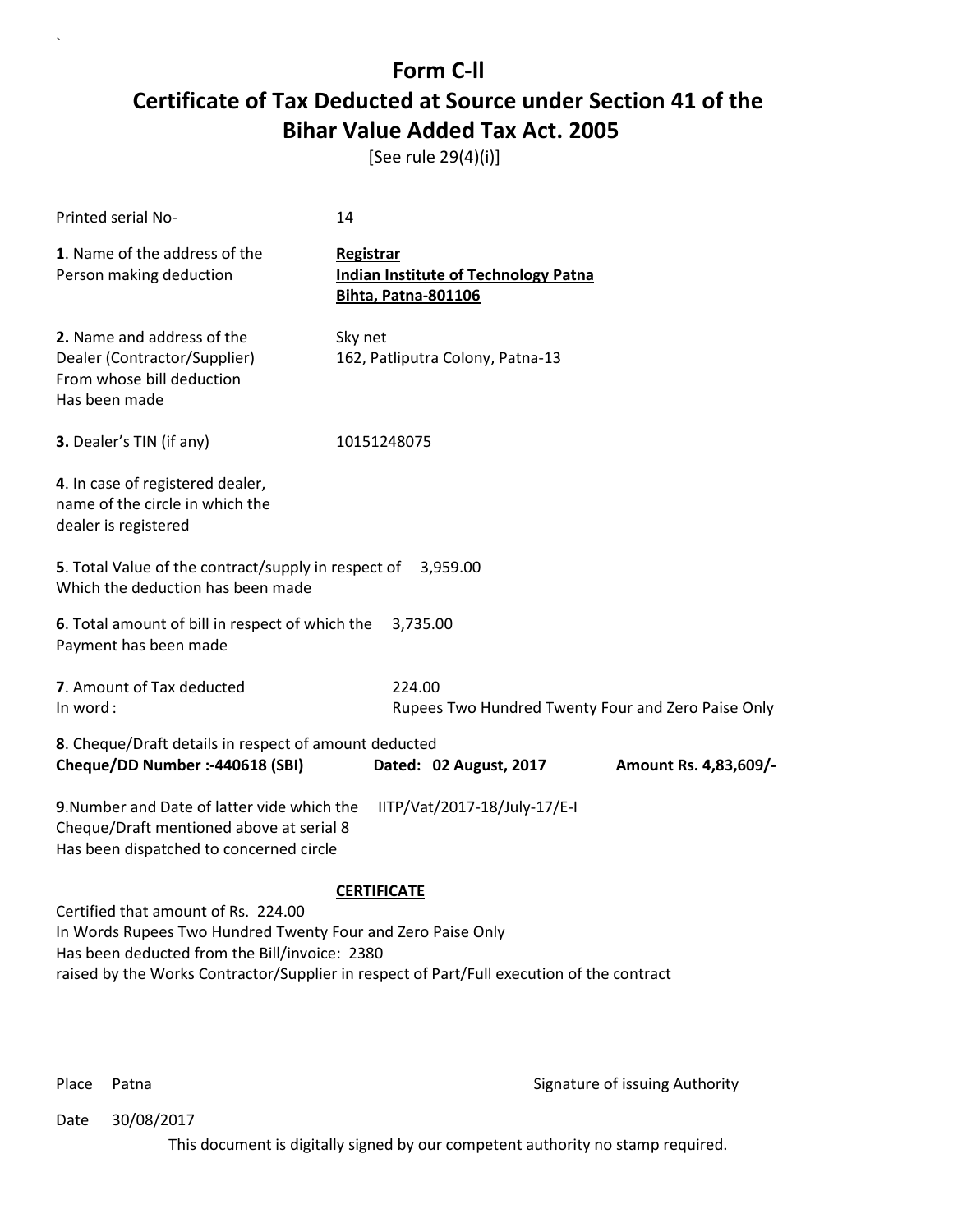[See rule 29(4)(i)]

| Printed serial No-                                                                                                                                                 | 15                                                                                            |                       |  |  |  |
|--------------------------------------------------------------------------------------------------------------------------------------------------------------------|-----------------------------------------------------------------------------------------------|-----------------------|--|--|--|
| 1. Name of the address of the<br>Person making deduction                                                                                                           | <b>Registrar</b><br><b>Indian Institute of Technology Patna</b><br><b>Bihta, Patna-801106</b> |                       |  |  |  |
| 2. Name and address of the<br>Dealer (Contractor/Supplier)<br>From whose bill deduction<br>Has been made                                                           | Science tech corporation<br>Patna                                                             |                       |  |  |  |
| 3. Dealer's TIN (if any)                                                                                                                                           | 10133333044                                                                                   |                       |  |  |  |
| 4. In case of registered dealer,<br>name of the circle in which the<br>dealer is registered                                                                        |                                                                                               |                       |  |  |  |
| 5. Total Value of the contract/supply in respect of<br>Which the deduction has been made                                                                           | 14,416.00                                                                                     |                       |  |  |  |
| 6. Total amount of bill in respect of which the<br>Payment has been made                                                                                           | 13,600.00                                                                                     |                       |  |  |  |
| 7. Amount of Tax deducted<br>In word:                                                                                                                              | 816.00<br>Rupees Eight Hundred Sixteen and Zero Paise Only                                    |                       |  |  |  |
| 8. Cheque/Draft details in respect of amount deducted<br>Cheque/DD Number :- 440618 (SBI)                                                                          | Dated: 02 August, 2017                                                                        | Amount Rs. 4,83,609/- |  |  |  |
| 9. Number and Date of latter vide which the<br>IITP/Vat/2017-18/July-17/E-I<br>Cheque/Draft mentioned above at serial 8<br>Has been dispatched to concerned circle |                                                                                               |                       |  |  |  |
|                                                                                                                                                                    | <b>CERTIFICATE</b>                                                                            |                       |  |  |  |
| Certified that amount of Rs. 816.00<br>In Words Rupees Eight Hundred Sixteen and Zero Paise Only                                                                   |                                                                                               |                       |  |  |  |
| Has been deducted from the Bill/invoice: 6                                                                                                                         |                                                                                               |                       |  |  |  |
| raised by the Works Contractor/Supplier in respect of Part/Full execution of the contract                                                                          |                                                                                               |                       |  |  |  |

`

Place Patna **Property** Place Patna Signature of issuing Authority

Date 30/08/2017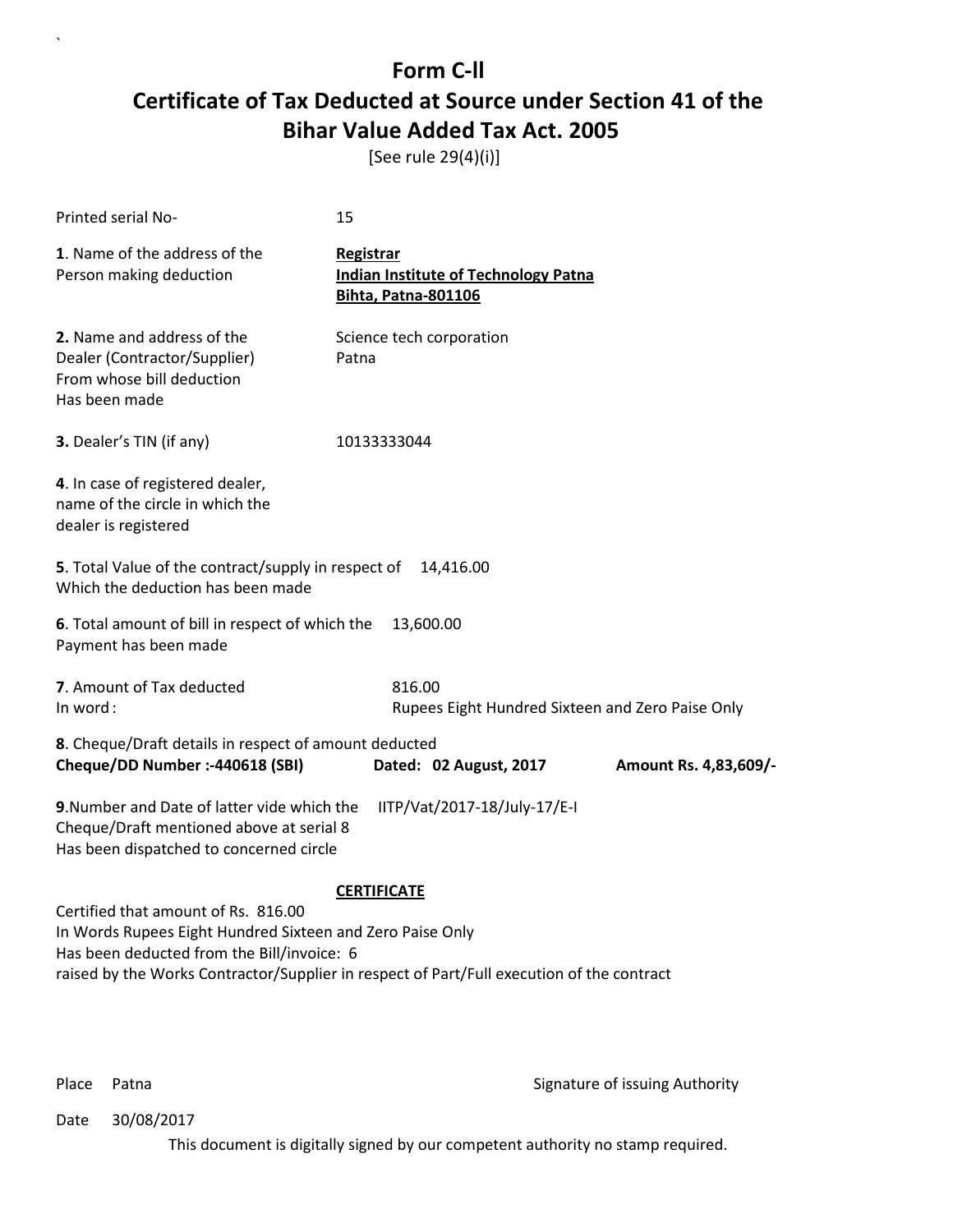[See rule 29(4)(i)]

| Printed serial No-                                                                                                                                                                                                                              | 16                                                                                            |                       |  |  |  |
|-------------------------------------------------------------------------------------------------------------------------------------------------------------------------------------------------------------------------------------------------|-----------------------------------------------------------------------------------------------|-----------------------|--|--|--|
| 1. Name of the address of the<br>Person making deduction                                                                                                                                                                                        | <b>Registrar</b><br><b>Indian Institute of Technology Patna</b><br><b>Bihta, Patna-801106</b> |                       |  |  |  |
| 2. Name and address of the<br>Dealer (Contractor/Supplier)<br>From whose bill deduction<br>Has been made                                                                                                                                        | M/S hubnet Computers<br>Patna                                                                 |                       |  |  |  |
| 3. Dealer's TIN (if any)                                                                                                                                                                                                                        | 10156529089                                                                                   |                       |  |  |  |
| 4. In case of registered dealer,<br>name of the circle in which the<br>dealer is registered                                                                                                                                                     |                                                                                               |                       |  |  |  |
| 5. Total Value of the contract/supply in respect of<br>Which the deduction has been made                                                                                                                                                        | 16,960.00                                                                                     |                       |  |  |  |
| 6. Total amount of bill in respect of which the<br>Payment has been made                                                                                                                                                                        | 16,000.00                                                                                     |                       |  |  |  |
| 7. Amount of Tax deducted<br>In word:                                                                                                                                                                                                           | 960.00<br>Rupees Nine Hundred Sixty and Zero Paise Only                                       |                       |  |  |  |
| 8. Cheque/Draft details in respect of amount deducted<br>Cheque/DD Number :- 440618 (SBI)                                                                                                                                                       | Dated: 02 August, 2017                                                                        | Amount Rs. 4,83,609/- |  |  |  |
| 9. Number and Date of latter vide which the<br>IITP/Vat/2017-18/July-17/E-I<br>Cheque/Draft mentioned above at serial 8<br>Has been dispatched to concerned circle                                                                              |                                                                                               |                       |  |  |  |
|                                                                                                                                                                                                                                                 | <b>CERTIFICATE</b>                                                                            |                       |  |  |  |
| Certified that amount of Rs. 960.00<br>In Words Rupees Nine Hundred Sixty and Zero Paise Only<br>Has been deducted from the Bill/invoice: 563, 561<br>raised by the Works Contractor/Supplier in respect of Part/Full execution of the contract |                                                                                               |                       |  |  |  |
|                                                                                                                                                                                                                                                 |                                                                                               |                       |  |  |  |

`

Place Patna **Property** Place Patna Signature of issuing Authority

Date 30/08/2017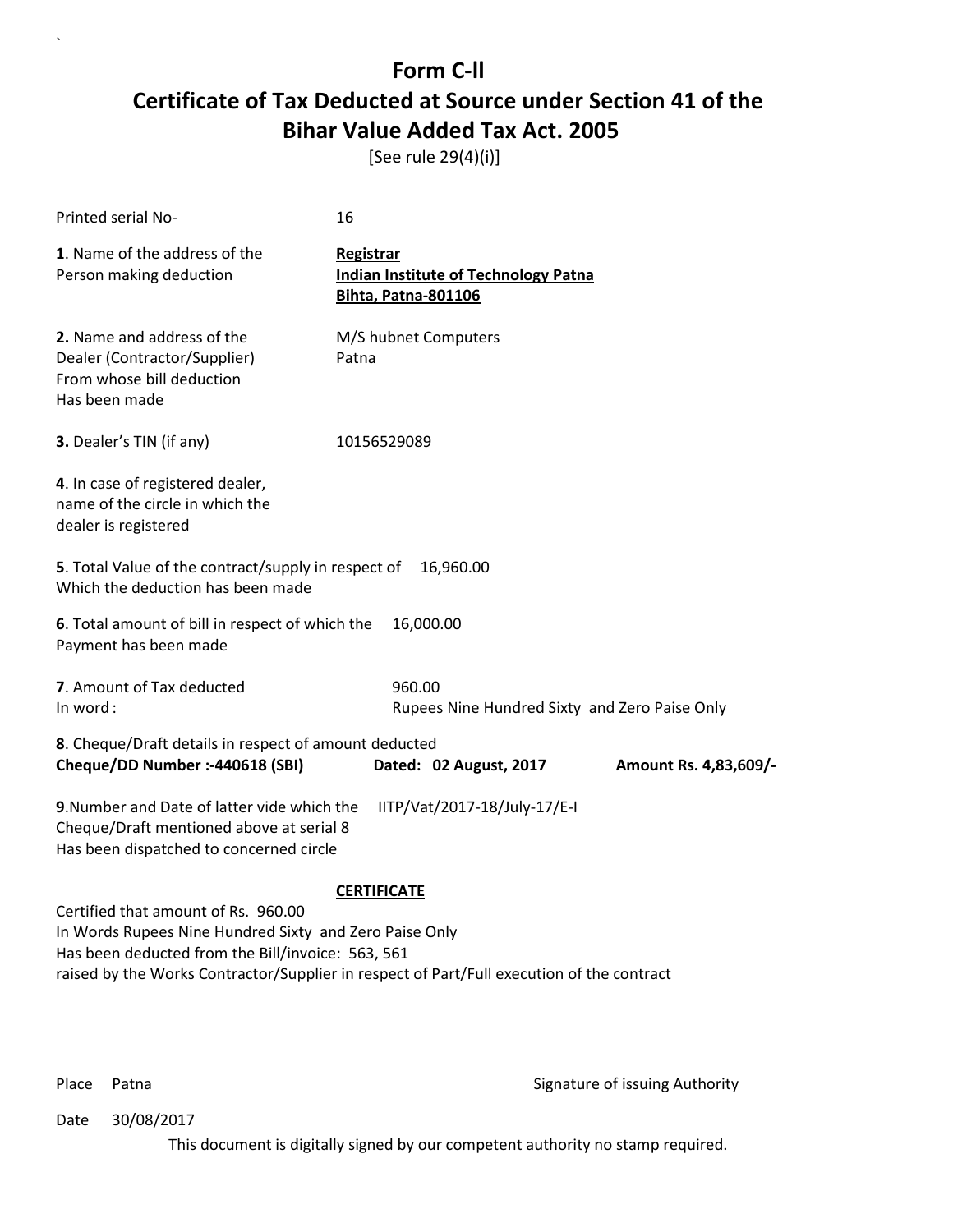[See rule 29(4)(i)]

| Printed serial No-                                                                                                                                                 | 17                                                                                          |                       |  |  |  |
|--------------------------------------------------------------------------------------------------------------------------------------------------------------------|---------------------------------------------------------------------------------------------|-----------------------|--|--|--|
| 1. Name of the address of the<br>Person making deduction                                                                                                           | Registrar<br><b>Indian Institute of Technology Patna</b><br><b>Bihta, Patna-801106</b>      |                       |  |  |  |
| 2. Name and address of the<br>Dealer (Contractor/Supplier)<br>From whose bill deduction<br>Has been made                                                           | M/S Laxmi Sales Agency<br>Sri Laxmi Place, Behind Abhishek Plaza, Exhibition Road, Patna-01 |                       |  |  |  |
| 3. Dealer's TIN (if any)                                                                                                                                           | 10140807092                                                                                 |                       |  |  |  |
| 4. In case of registered dealer,<br>name of the circle in which the<br>dealer is registered                                                                        |                                                                                             |                       |  |  |  |
| 5. Total Value of the contract/supply in respect of<br>Which the deduction has been made                                                                           | 10,252.00                                                                                   |                       |  |  |  |
| 6. Total amount of bill in respect of which the<br>Payment has been made                                                                                           | 9,900.00                                                                                    |                       |  |  |  |
| 7. Amount of Tax deducted<br>In word:                                                                                                                              | 352.00<br>Rupees Three Hundred Fifty Two and Zero Paise Only                                |                       |  |  |  |
| 8. Cheque/Draft details in respect of amount deducted<br>Cheque/DD Number :- 440618 (SBI)                                                                          | Dated: 02 August, 2017                                                                      | Amount Rs. 4,83,609/- |  |  |  |
| 9. Number and Date of latter vide which the<br>IITP/Vat/2017-18/July-17/E-I<br>Cheque/Draft mentioned above at serial 8<br>Has been dispatched to concerned circle |                                                                                             |                       |  |  |  |
|                                                                                                                                                                    | <b>CERTIFICATE</b>                                                                          |                       |  |  |  |
| Certified that amount of Rs. 352.00<br>In Words Rupees Three Hundred Fifty Two and Zero Paise Only                                                                 |                                                                                             |                       |  |  |  |
| Has been deducted from the Bill/invoice: 32, 33<br>raised by the Works Contractor/Supplier in respect of Part/Full execution of the contract                       |                                                                                             |                       |  |  |  |
|                                                                                                                                                                    |                                                                                             |                       |  |  |  |

`

Place Patna **Property** Place Patna Signature of issuing Authority

Date 30/08/2017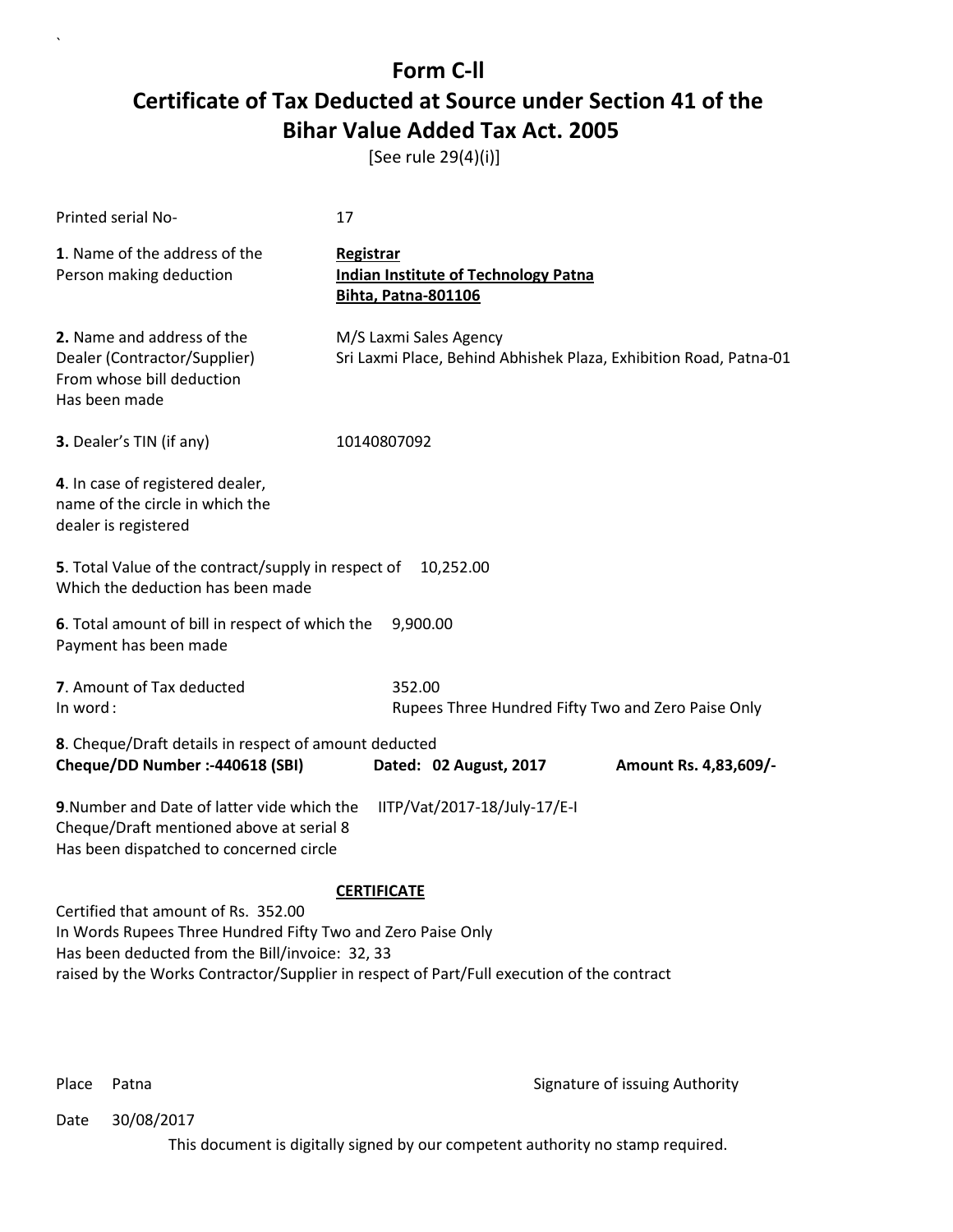[See rule 29(4)(i)]

| Printed serial No-                                                                                                                                                 | 18                                                                                     |                       |  |  |
|--------------------------------------------------------------------------------------------------------------------------------------------------------------------|----------------------------------------------------------------------------------------|-----------------------|--|--|
| 1. Name of the address of the<br>Person making deduction                                                                                                           | Registrar<br><b>Indian Institute of Technology Patna</b><br><b>Bihta, Patna-801106</b> |                       |  |  |
| 2. Name and address of the<br>Dealer (Contractor/Supplier)<br>From whose bill deduction<br>Has been made                                                           | Sky net<br>162, Patliputra Colony, Patna-13                                            |                       |  |  |
| 3. Dealer's TIN (if any)                                                                                                                                           | 10151248075                                                                            |                       |  |  |
| 4. In case of registered dealer,<br>name of the circle in which the<br>dealer is registered                                                                        |                                                                                        |                       |  |  |
| 5. Total Value of the contract/supply in respect of 3,950.00<br>Which the deduction has been made                                                                  |                                                                                        |                       |  |  |
| 6. Total amount of bill in respect of which the<br>Payment has been made                                                                                           | 3,727.00                                                                               |                       |  |  |
| 7. Amount of Tax deducted<br>In word:                                                                                                                              | 223.00<br>Rupees Two Hundred Twenty Three and Zero Paise Only                          |                       |  |  |
| 8. Cheque/Draft details in respect of amount deducted<br>Cheque/DD Number :- 440618 (SBI)                                                                          | Dated: 02 August, 2017                                                                 | Amount Rs. 4,83,609/- |  |  |
| 9. Number and Date of latter vide which the<br>IITP/Vat/2017-18/July-17/E-I<br>Cheque/Draft mentioned above at serial 8<br>Has been dispatched to concerned circle |                                                                                        |                       |  |  |
|                                                                                                                                                                    | <b>CERTIFICATE</b>                                                                     |                       |  |  |
| Certified that amount of Rs. 223.00<br>In Words Rupees Two Hundred Twenty Three and Zero Paise Only<br>Has been deducted from the Bill/invoice: 2349               |                                                                                        |                       |  |  |

`

Place Patna **Property** Place Patna Signature of issuing Authority

Date 30/08/2017

This document is digitally signed by our competent authority no stamp required.

raised by the Works Contractor/Supplier in respect of Part/Full execution of the contract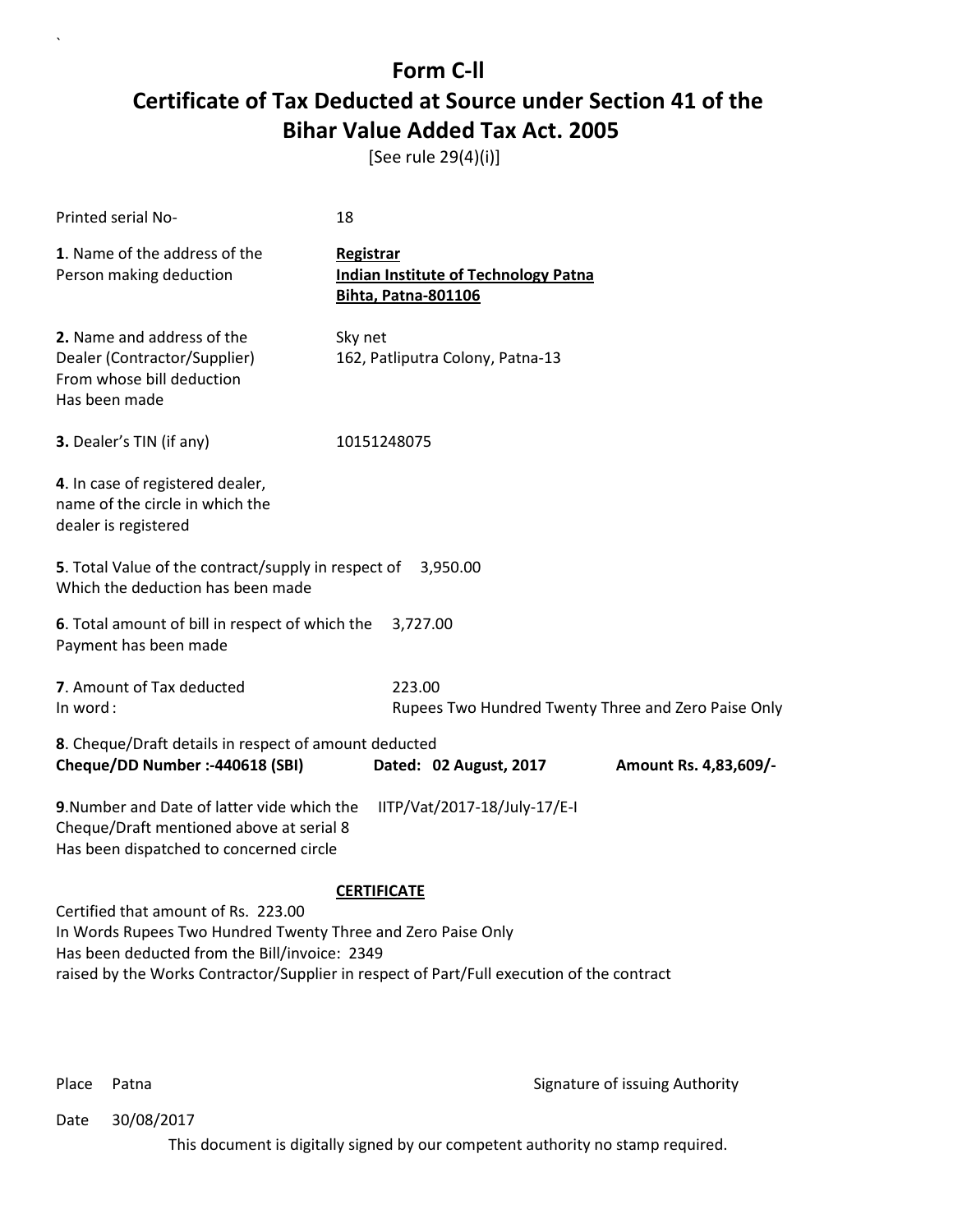[See rule 29(4)(i)]

| Printed serial No-                                                                                                                                            | 19                                                                                                              |                                                             |
|---------------------------------------------------------------------------------------------------------------------------------------------------------------|-----------------------------------------------------------------------------------------------------------------|-------------------------------------------------------------|
| 1. Name of the address of the<br>Person making deduction                                                                                                      | Registrar<br><b>Indian Institute of Technology Patna</b><br><b>Bihta, Patna-801106</b>                          |                                                             |
| 2. Name and address of the<br>Dealer (Contractor/Supplier)<br>From whose bill deduction<br>Has been made                                                      | Kshitij Enterprises<br>Patna                                                                                    |                                                             |
| 3. Dealer's TIN (if any)                                                                                                                                      | 10044835009                                                                                                     |                                                             |
| 4. In case of registered dealer,<br>name of the circle in which the<br>dealer is registered                                                                   |                                                                                                                 |                                                             |
| 5. Total Value of the contract/supply in respect of<br>Which the deduction has been made                                                                      | 20,355                                                                                                          |                                                             |
| 6. Total amount of bill in respect of which the<br>Payment has been made                                                                                      | 18,727                                                                                                          |                                                             |
| 7. Amount of Tax deducted<br>In word:<br>Only                                                                                                                 | 1,628                                                                                                           | Rupees One Thousand Six Hundred Twenty Eight and Zero Paise |
| 8. Cheque/Draft details in respect of amount deducted<br>Cheque/DD Number :- 440618 (SBI)                                                                     | Dated: 02 August, 2017                                                                                          | Amount Rs. 4,83,609/-                                       |
| 9. Number and Date of latter vide which the<br>Cheque/Draft mentioned above at serial 8<br>Has been dispatched to concerned circle                            | IITP/Vat/2017-18/July-17/E-I                                                                                    |                                                             |
| Certified that amount of Rs. 1,628<br>In Words Rupees One Thousand Six Hundred Twenty Eight and Zero Paise Only<br>Has been deducted from the Bill/invoice: 5 | <b>CERTIFICATE</b><br>raised by the Works Contractor/Supplier in respect of Part/Full execution of the contract |                                                             |

`

Place Patna **Property** Place Patna Signature of issuing Authority

Date 30/08/2017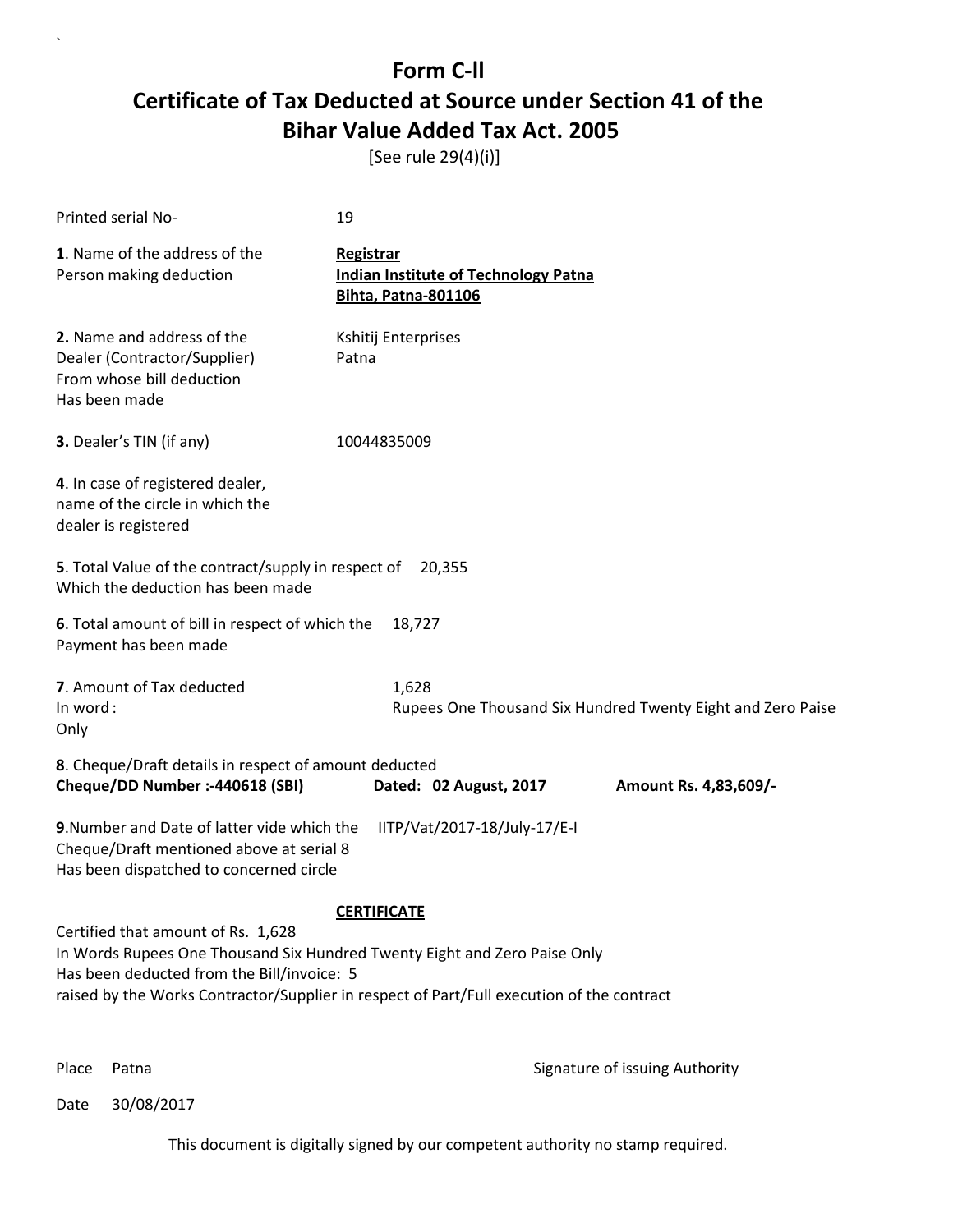[See rule 29(4)(i)]

| <b>Printed serial No-</b>                                                                                                                                          | 20                                                                                     |                       |  |  |  |
|--------------------------------------------------------------------------------------------------------------------------------------------------------------------|----------------------------------------------------------------------------------------|-----------------------|--|--|--|
| 1. Name of the address of the<br>Person making deduction                                                                                                           | Registrar<br><b>Indian Institute of Technology Patna</b><br><b>Bihta, Patna-801106</b> |                       |  |  |  |
| 2. Name and address of the<br>Dealer (Contractor/Supplier)<br>From whose bill deduction<br>Has been made                                                           | Kshitij Enterprises<br>Patna                                                           |                       |  |  |  |
| 3. Dealer's TIN (if any)                                                                                                                                           | 10044835009                                                                            |                       |  |  |  |
| 4. In case of registered dealer,<br>name of the circle in which the<br>dealer is registered                                                                        |                                                                                        |                       |  |  |  |
| 5. Total Value of the contract/supply in respect of<br>Which the deduction has been made                                                                           | 8,816                                                                                  |                       |  |  |  |
| 6. Total amount of bill in respect of which the<br>Payment has been made                                                                                           | 8,111                                                                                  |                       |  |  |  |
| 7. Amount of Tax deducted<br>In word:                                                                                                                              | 705<br>Rupees Seven Hundred Five and Zero Paise Only                                   |                       |  |  |  |
| 8. Cheque/Draft details in respect of amount deducted<br>Cheque/DD Number :- 440618 (SBI)                                                                          | Dated: 02 August, 2017                                                                 | Amount Rs. 4,83,609/- |  |  |  |
| 9. Number and Date of latter vide which the<br>IITP/Vat/2017-18/July-17/E-I<br>Cheque/Draft mentioned above at serial 8<br>Has been dispatched to concerned circle |                                                                                        |                       |  |  |  |
|                                                                                                                                                                    | <b>CERTIFICATE</b>                                                                     |                       |  |  |  |
| Certified that amount of Rs. 705                                                                                                                                   |                                                                                        |                       |  |  |  |
| In Words Rupees Seven Hundred Five and Zero Paise Only<br>Has been deducted from the Bill/invoice: 6                                                               |                                                                                        |                       |  |  |  |
| raised by the Works Contractor/Supplier in respect of Part/Full execution of the contract                                                                          |                                                                                        |                       |  |  |  |

`

Place Patna **Property** Place Patna Signature of issuing Authority

Date 30/08/2017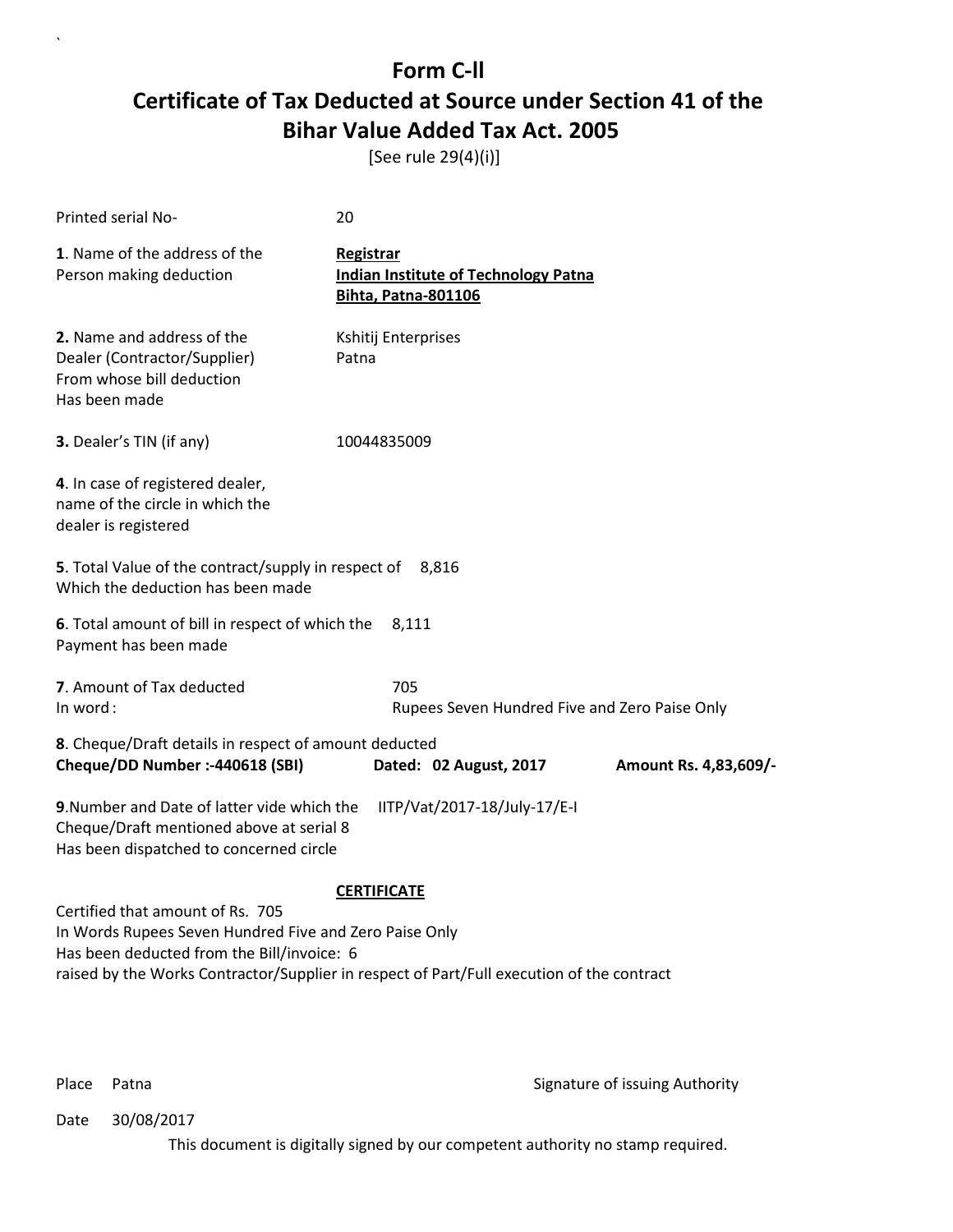[See rule 29(4)(i)]

| Printed serial No-                                                                                                                                                                                                                                        | 21                                                                                            |  |  |  |  |
|-----------------------------------------------------------------------------------------------------------------------------------------------------------------------------------------------------------------------------------------------------------|-----------------------------------------------------------------------------------------------|--|--|--|--|
| 1. Name of the address of the<br>Person making deduction                                                                                                                                                                                                  | <b>Registrar</b><br><b>Indian Institute of Technology Patna</b><br><b>Bihta, Patna-801106</b> |  |  |  |  |
| 2. Name and address of the<br>Dealer (Contractor/Supplier)<br>From whose bill deduction<br>Has been made                                                                                                                                                  | Jiya enterprises<br>Patna                                                                     |  |  |  |  |
| 3. Dealer's TIN (if any)                                                                                                                                                                                                                                  | 10047930090                                                                                   |  |  |  |  |
| 4. In case of registered dealer,<br>name of the circle in which the<br>dealer is registered                                                                                                                                                               |                                                                                               |  |  |  |  |
| 5. Total Value of the contract/supply in respect of<br>Which the deduction has been made                                                                                                                                                                  | 10,600.00                                                                                     |  |  |  |  |
| 6. Total amount of bill in respect of which the<br>Payment has been made                                                                                                                                                                                  | 10,000.00                                                                                     |  |  |  |  |
| 7. Amount of Tax deducted<br>In word:                                                                                                                                                                                                                     | 600.00<br>Rupees Six Hundred and Zero Paise Only                                              |  |  |  |  |
| 8. Cheque/Draft details in respect of amount deducted<br>Cheque/DD Number :- 440618 (SBI)<br>Dated: 02 August, 2017<br>Amount Rs. 4,83,609/-                                                                                                              |                                                                                               |  |  |  |  |
| 9. Number and Date of latter vide which the<br>IITP/Vat/2017-18/July-17/E-I<br>Cheque/Draft mentioned above at serial 8<br>Has been dispatched to concerned circle                                                                                        |                                                                                               |  |  |  |  |
| <b>CERTIFICATE</b><br>Certified that amount of Rs. 600.00<br>In Words Rupees Six Hundred and Zero Paise Only<br>Has been deducted from the Bill/invoice: 036<br>raised by the Works Contractor/Supplier in respect of Part/Full execution of the contract |                                                                                               |  |  |  |  |
| Place<br>Patna                                                                                                                                                                                                                                            | Signature of issuing Authority                                                                |  |  |  |  |

Date 30/08/2017

`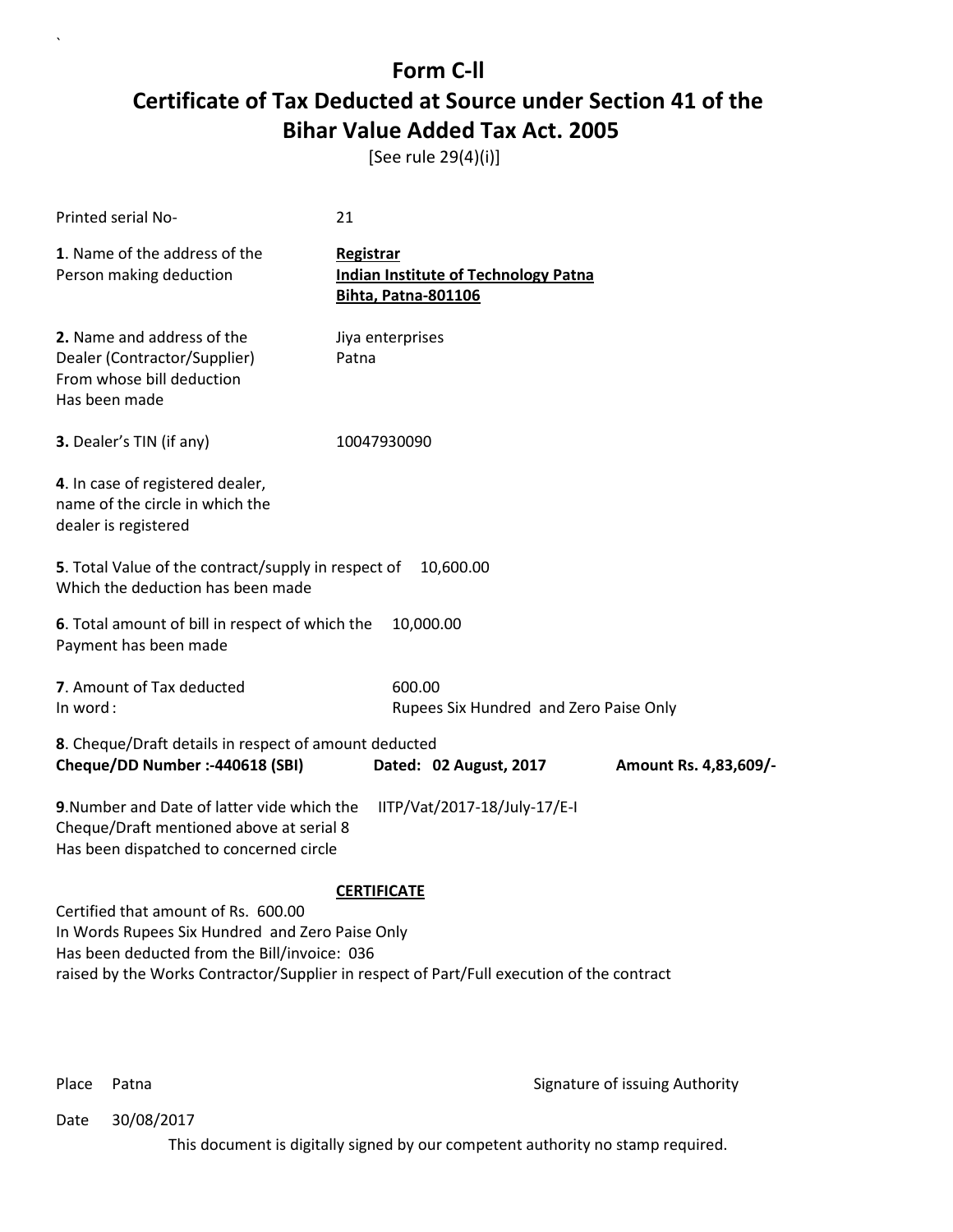[See rule 29(4)(i)]

| Printed serial No-                                                                                                                                                                                                                              | 22                                                                                            |                       |  |  |
|-------------------------------------------------------------------------------------------------------------------------------------------------------------------------------------------------------------------------------------------------|-----------------------------------------------------------------------------------------------|-----------------------|--|--|
| 1. Name of the address of the<br>Person making deduction                                                                                                                                                                                        | <b>Registrar</b><br><b>Indian Institute of Technology Patna</b><br><b>Bihta, Patna-801106</b> |                       |  |  |
| 2. Name and address of the<br>Dealer (Contractor/Supplier)<br>Mithapur, Patna-01<br>From whose bill deduction<br>Has been made                                                                                                                  | M/s G.R. Distributors<br>133/156 A, Bihari Complex, New Bengali Tola, Bus stand, Main Road,   |                       |  |  |
| 3. Dealer's TIN (if any)                                                                                                                                                                                                                        | 10128528043                                                                                   |                       |  |  |
| 4. In case of registered dealer,<br>name of the circle in which the<br>dealer is registered                                                                                                                                                     |                                                                                               |                       |  |  |
| 5. Total Value of the contract/supply in respect of<br>Which the deduction has been made                                                                                                                                                        | 10,475                                                                                        |                       |  |  |
| 6. Total amount of bill in respect of which the<br>Payment has been made                                                                                                                                                                        | 9,882                                                                                         |                       |  |  |
| 7. Amount of Tax deducted<br>In word:                                                                                                                                                                                                           | 593<br>Rupees Five Hundred Ninety Three and Zero Paise Only                                   |                       |  |  |
| 8. Cheque/Draft details in respect of amount deducted<br>Cheque/DD Number :- 440618 (SBI)                                                                                                                                                       | Dated: 02 August, 2017                                                                        | Amount Rs. 4,83,609/- |  |  |
| 9. Number and Date of latter vide which the<br>IITP/Vat/2017-18/July-17/E-I<br>Cheque/Draft mentioned above at serial 8<br>Has been dispatched to concerned circle                                                                              |                                                                                               |                       |  |  |
|                                                                                                                                                                                                                                                 | <b>CERTIFICATE</b>                                                                            |                       |  |  |
| Certified that amount of Rs. 593<br>In Words Rupees Five Hundred Ninety Three and Zero Paise Only<br>Has been deducted from the Bill/invoice: 1438<br>raised by the Works Contractor/Supplier in respect of Part/Full execution of the contract |                                                                                               |                       |  |  |
|                                                                                                                                                                                                                                                 |                                                                                               |                       |  |  |

`

Place Patna **Property** Place Patna Signature of issuing Authority

Date 30/08/2017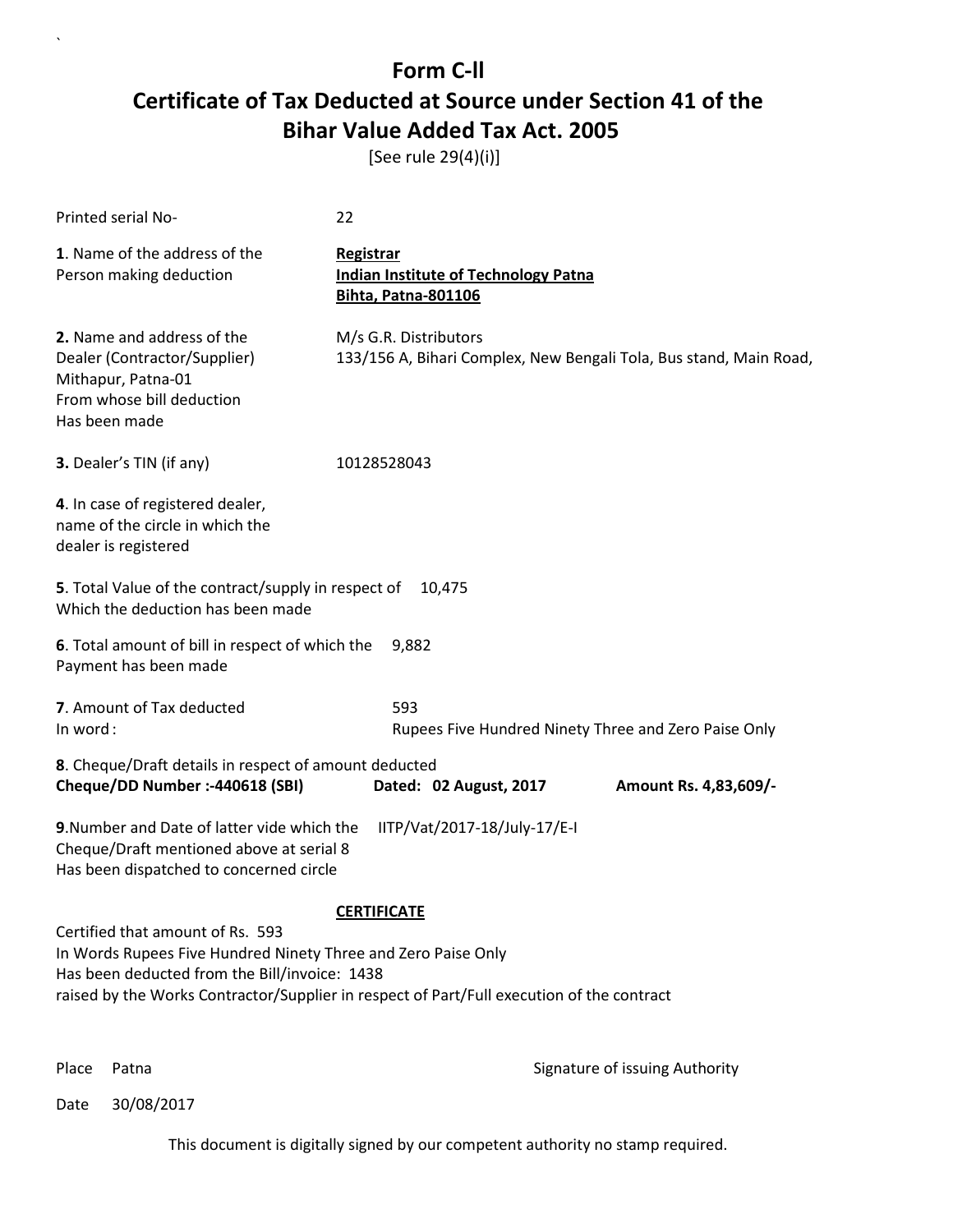[See rule 29(4)(i)]

| Printed serial No-                                                                                                                                                                                                                                                                                            | 23                                                                                            |                                                             |  |
|---------------------------------------------------------------------------------------------------------------------------------------------------------------------------------------------------------------------------------------------------------------------------------------------------------------|-----------------------------------------------------------------------------------------------|-------------------------------------------------------------|--|
| 1. Name of the address of the<br>Person making deduction                                                                                                                                                                                                                                                      | <b>Registrar</b><br><b>Indian Institute of Technology Patna</b><br><b>Bihta, Patna-801106</b> |                                                             |  |
| 2. Name and address of the<br>Dealer (Contractor/Supplier)<br>From whose bill deduction<br>Has been made                                                                                                                                                                                                      | <b>ANB Computer Solution</b><br>Patna                                                         |                                                             |  |
| 3. Dealer's TIN (if any)                                                                                                                                                                                                                                                                                      | 10157058081                                                                                   |                                                             |  |
| 4. In case of registered dealer,<br>name of the circle in which the<br>dealer is registered                                                                                                                                                                                                                   |                                                                                               |                                                             |  |
| 5. Total Value of the contract/supply in respect of 1,784,656.00<br>Which the deduction has been made                                                                                                                                                                                                         |                                                                                               |                                                             |  |
| 6. Total amount of bill in respect of which the<br>Payment has been made                                                                                                                                                                                                                                      | 1,695,460.00                                                                                  |                                                             |  |
| 7. Amount of Tax deducted<br>In word:<br>Paise Only                                                                                                                                                                                                                                                           | 89,196.00                                                                                     | Rupees Eighty Nine Thousand One Hundred Ninety Six and Zero |  |
| 8. Cheque/Draft details in respect of amount deducted<br>Cheque/DD Number :- 440618 (SBI)                                                                                                                                                                                                                     | Dated: 02 August, 2017                                                                        | Amount Rs. 4,83,609/-                                       |  |
| 9. Number and Date of latter vide which the<br>Cheque/Draft mentioned above at serial 8<br>Has been dispatched to concerned circle                                                                                                                                                                            | IITP/Vat/2017-18/July-17/E-I                                                                  |                                                             |  |
| <b>CERTIFICATE</b><br>Certified that amount of Rs. 89,196.00<br>In Words Rupees Eighty Nine Thousand One Hundred Ninety Six and Zero Paise Only<br>Has been deducted from the Bill/invoice: ANB/17-18/RT838, 839<br>raised by the Works Contractor/Supplier in respect of Part/Full execution of the contract |                                                                                               |                                                             |  |

`

Place Patna **Property** Place Patna Signature of issuing Authority

Date 30/08/2017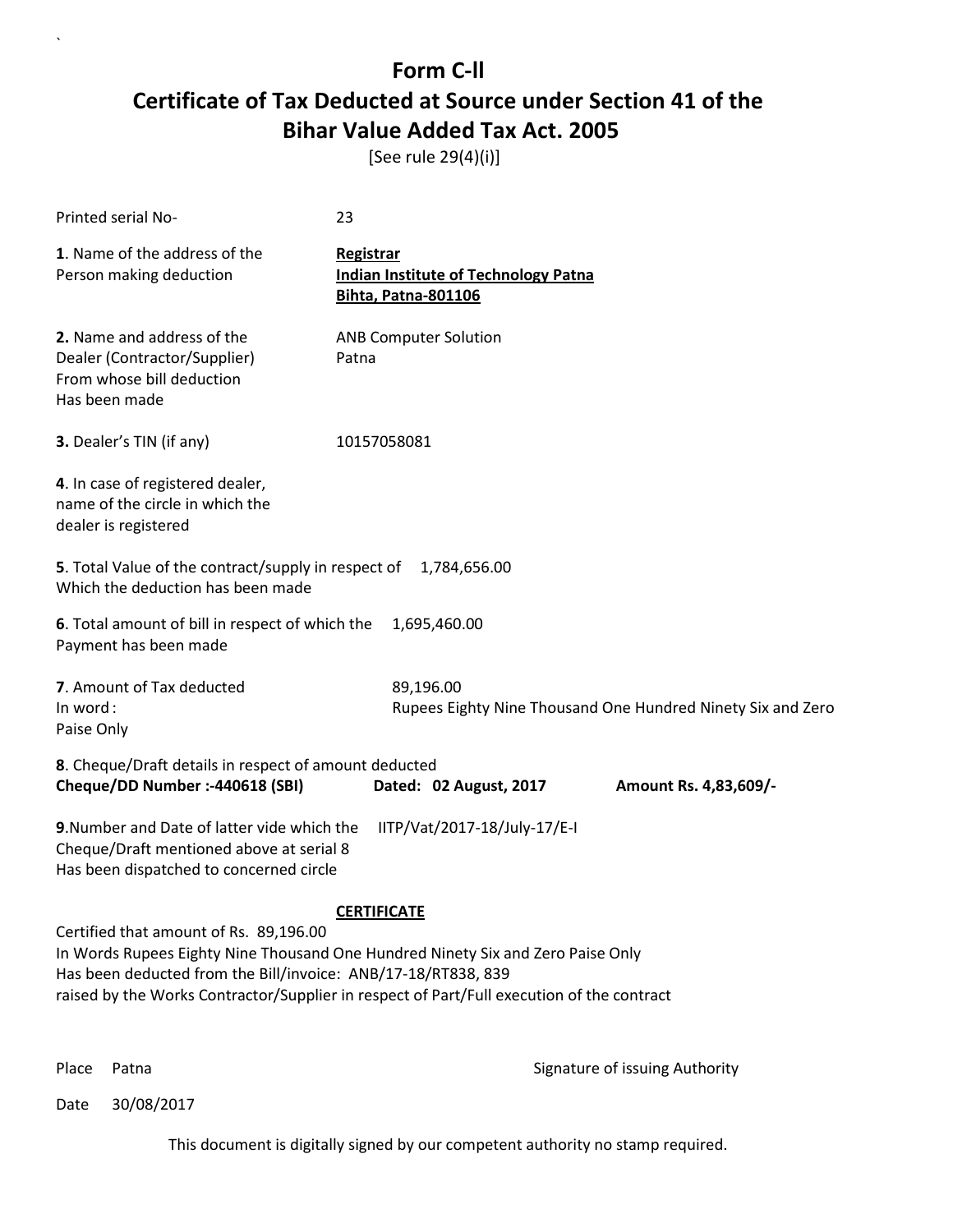[See rule 29(4)(i)]

| Printed serial No-                                                                                                                                                                                                                                                                                 | 24               |           |                                                                           |  |                                                           |  |
|----------------------------------------------------------------------------------------------------------------------------------------------------------------------------------------------------------------------------------------------------------------------------------------------------|------------------|-----------|---------------------------------------------------------------------------|--|-----------------------------------------------------------|--|
| 1. Name of the address of the<br>Person making deduction                                                                                                                                                                                                                                           | <b>Registrar</b> |           | <b>Indian Institute of Technology Patna</b><br><b>Bihta, Patna-801106</b> |  |                                                           |  |
| 2. Name and address of the<br>Dealer (Contractor/Supplier)<br>From whose bill deduction<br>Has been made                                                                                                                                                                                           | Patna            |           | M/S hubnet Computers                                                      |  |                                                           |  |
| 3. Dealer's TIN (if any)                                                                                                                                                                                                                                                                           | 10156529089      |           |                                                                           |  |                                                           |  |
| 4. In case of registered dealer,<br>name of the circle in which the<br>dealer is registered                                                                                                                                                                                                        |                  |           |                                                                           |  |                                                           |  |
| 5. Total Value of the contract/supply in respect of 54,751.00<br>Which the deduction has been made                                                                                                                                                                                                 |                  |           |                                                                           |  |                                                           |  |
| 6. Total amount of bill in respect of which the<br>Payment has been made                                                                                                                                                                                                                           |                  | 50,590.00 |                                                                           |  |                                                           |  |
| 7. Amount of Tax deducted<br>In word:<br>Only                                                                                                                                                                                                                                                      |                  | 4,161.00  |                                                                           |  | Rupees Four Thousand One Hundred Sixty One and Zero Paise |  |
| 8. Cheque/Draft details in respect of amount deducted<br>Cheque/DD Number :- 440618 (SBI)                                                                                                                                                                                                          |                  |           | Dated: 02 August, 2017                                                    |  | Amount Rs. 4,83,609/-                                     |  |
| 9. Number and Date of latter vide which the<br>Cheque/Draft mentioned above at serial 8<br>Has been dispatched to concerned circle                                                                                                                                                                 |                  |           | IITP/Vat/2017-18/July-17/E-I                                              |  |                                                           |  |
| <b>CERTIFICATE</b><br>Certified that amount of Rs. 4,161.00<br>In Words Rupees Four Thousand One Hundred Sixty One and Zero Paise Only<br>Has been deducted from the Bill/invoice: 560, 562, 580, 573<br>raised by the Works Contractor/Supplier in respect of Part/Full execution of the contract |                  |           |                                                                           |  |                                                           |  |

`

Place Patna **Property** Place Patna Signature of issuing Authority

Date 30/08/2017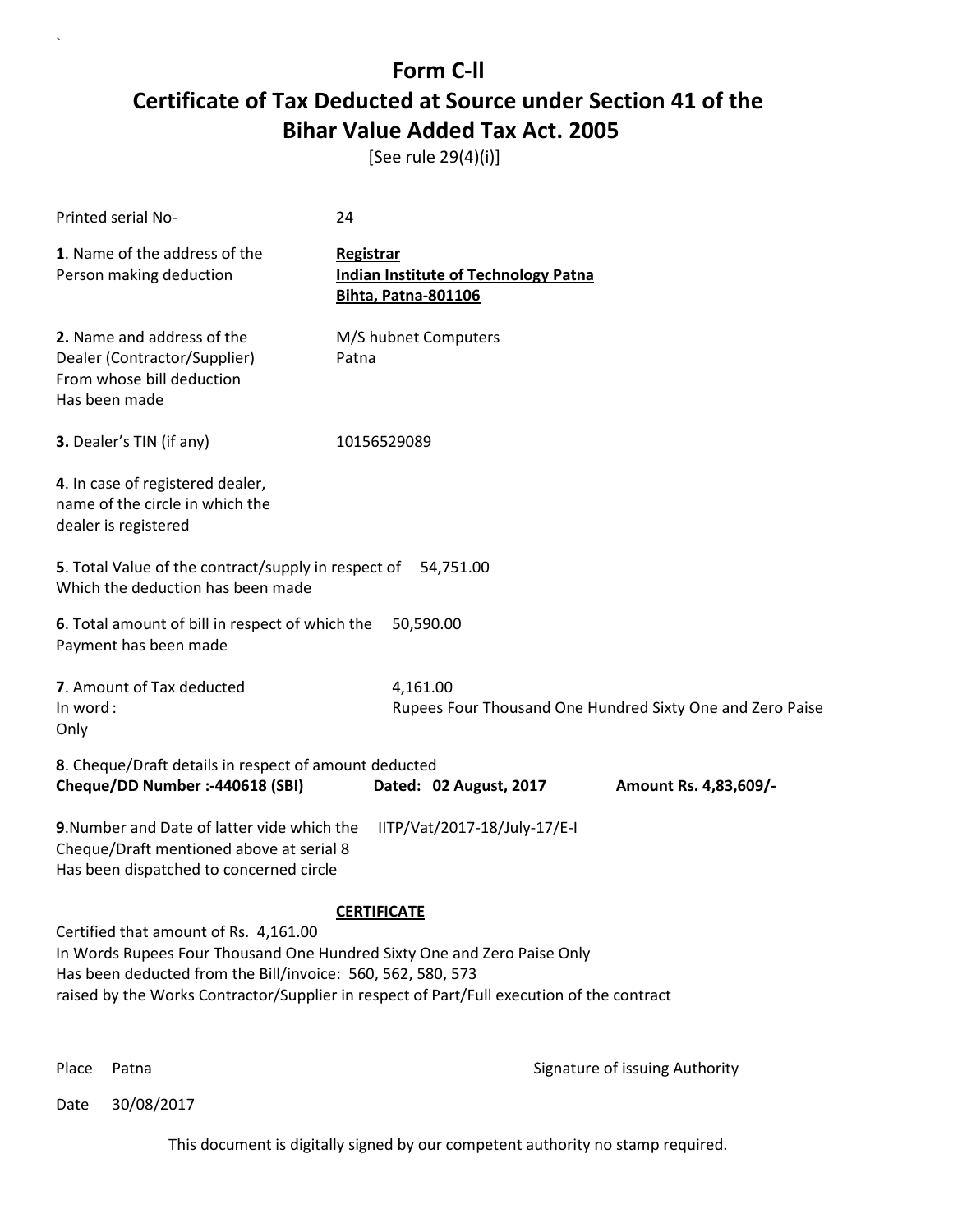[See rule 29(4)(i)]

| Printed serial No-                                                                                                                                                 | 25                                                                                     |                       |
|--------------------------------------------------------------------------------------------------------------------------------------------------------------------|----------------------------------------------------------------------------------------|-----------------------|
| 1. Name of the address of the<br>Person making deduction                                                                                                           | Registrar<br><b>Indian Institute of Technology Patna</b><br><b>Bihta, Patna-801106</b> |                       |
| <b>2.</b> Name and address of the<br>Dealer (Contractor/Supplier)<br>From whose bill deduction<br>Has been made                                                    | Sky net<br>162, Patliputra Colony, Patna-13                                            |                       |
| 3. Dealer's TIN (if any)                                                                                                                                           | 10151248075                                                                            |                       |
| 4. In case of registered dealer,<br>name of the circle in which the<br>dealer is registered                                                                        |                                                                                        |                       |
| 5. Total Value of the contract/supply in respect of 7,504.00<br>Which the deduction has been made                                                                  |                                                                                        |                       |
| 6. Total amount of bill in respect of which the<br>Payment has been made                                                                                           | 7,079.00                                                                               |                       |
| 7. Amount of Tax deducted<br>In word:                                                                                                                              | 425.00<br>Rupees Four Hundred Twenty Five and Zero Paise Only                          |                       |
| 8. Cheque/Draft details in respect of amount deducted<br>Cheque/DD Number :- 440618 (SBI)                                                                          | Dated: 02 August, 2017                                                                 | Amount Rs. 4,83,609/- |
| 9. Number and Date of latter vide which the<br>IITP/Vat/2017-18/July-17/E-I<br>Cheque/Draft mentioned above at serial 8<br>Has been dispatched to concerned circle |                                                                                        |                       |
|                                                                                                                                                                    | <b>CERTIFICATE</b>                                                                     |                       |
| Certified that amount of Rs. 425.00<br>In Words Rupees Four Hundred Twenty Five and Zero Paise Only                                                                |                                                                                        |                       |
| Has been deducted from the Bill/invoice: 2402, 2391                                                                                                                |                                                                                        |                       |
| raised by the Works Contractor/Supplier in respect of Part/Full execution of the contract                                                                          |                                                                                        |                       |

`

Place Patna **Property** Place Patna Signature of issuing Authority

Date 30/08/2017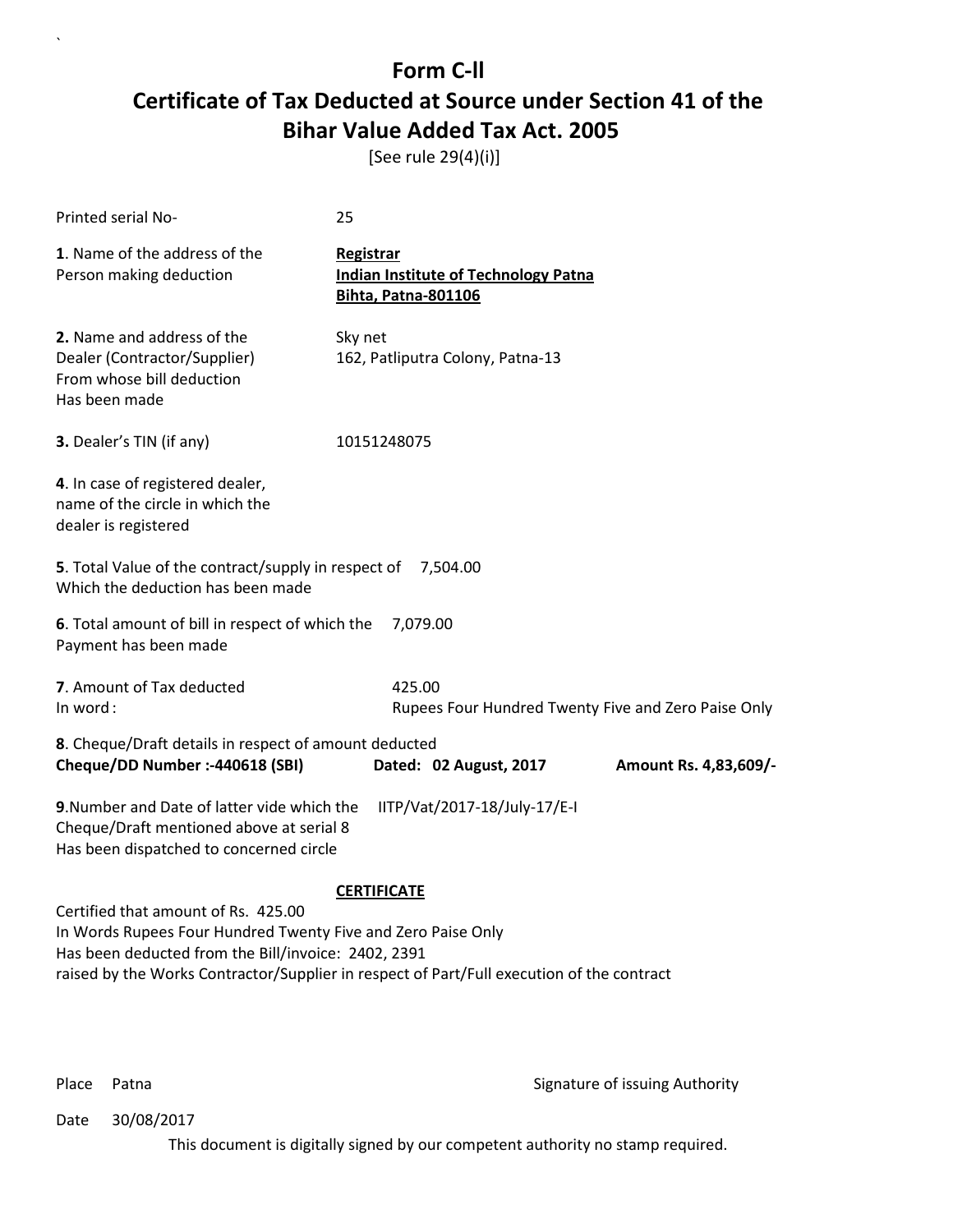[See rule 29(4)(i)]

| <b>Printed serial No-</b>                                                                                                                                          | 26                                                                                                              |  |
|--------------------------------------------------------------------------------------------------------------------------------------------------------------------|-----------------------------------------------------------------------------------------------------------------|--|
| 1. Name of the address of the<br>Person making deduction                                                                                                           | Registrar<br><b>Indian Institute of Technology Patna</b><br><b>Bihta, Patna-801106</b>                          |  |
| 2. Name and address of the<br>Dealer (Contractor/Supplier)<br>From whose bill deduction<br>Has been made                                                           | <b>Scientific Traders</b><br>Pustak Bhandar Compound, Govinda Mitra Road, Patna-04                              |  |
| 3. Dealer's TIN (if any)                                                                                                                                           | 10100336073                                                                                                     |  |
| 4. In case of registered dealer,<br>name of the circle in which the<br>dealer is registered                                                                        |                                                                                                                 |  |
| 5. Total Value of the contract/supply in respect of 7,475.00<br>Which the deduction has been made                                                                  |                                                                                                                 |  |
| 6. Total amount of bill in respect of which the<br>Payment has been made                                                                                           | 7,052.00                                                                                                        |  |
| 7. Amount of Tax deducted<br>In word:                                                                                                                              | 423.00<br>Rupees Four Hundred Twenty Three and Zero Paise Only                                                  |  |
| 8. Cheque/Draft details in respect of amount deducted<br>Cheque/DD Number :- 440618 (SBI)                                                                          | Dated: 02 August, 2017<br>Amount Rs. 4,83,609/-                                                                 |  |
| 9. Number and Date of latter vide which the<br>IITP/Vat/2017-18/July-17/E-I<br>Cheque/Draft mentioned above at serial 8<br>Has been dispatched to concerned circle |                                                                                                                 |  |
| Certified that amount of Rs. 423.00<br>In Words Rupees Four Hundred Twenty Three and Zero Paise Only<br>Has been deducted from the Bill/invoice: 164               | <b>CERTIFICATE</b><br>raised by the Works Contractor/Supplier in respect of Part/Full execution of the contract |  |

`

Place Patna **Property** Place Patna Signature of issuing Authority

Date 30/08/2017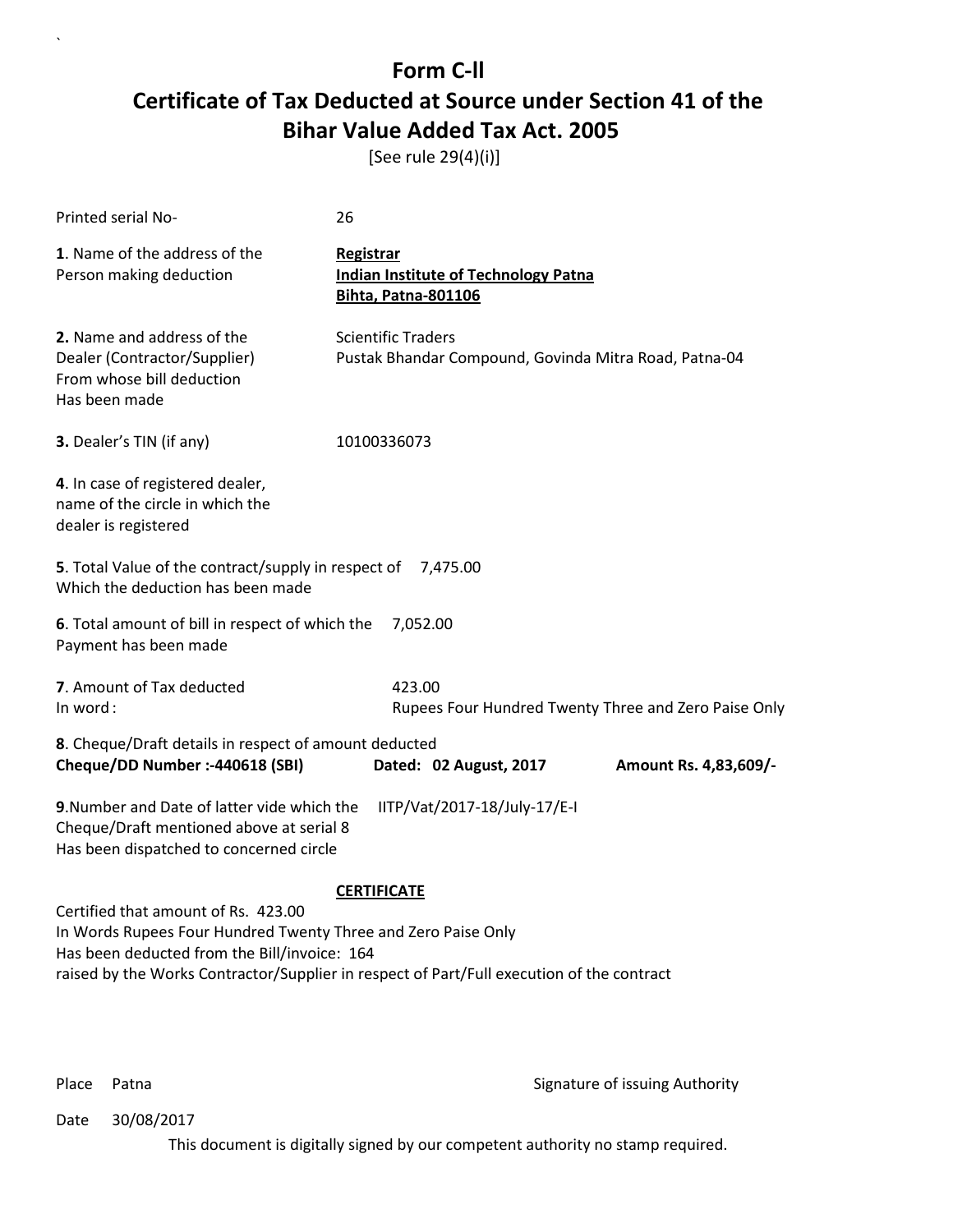[See rule 29(4)(i)]

| Printed serial No-                                                                                                                                                 | 27                                                                                     |  |  |
|--------------------------------------------------------------------------------------------------------------------------------------------------------------------|----------------------------------------------------------------------------------------|--|--|
| 1. Name of the address of the<br>Person making deduction                                                                                                           | Registrar<br><b>Indian Institute of Technology Patna</b><br><b>Bihta, Patna-801106</b> |  |  |
| 2. Name and address of the<br>Dealer (Contractor/Supplier)<br>From whose bill deduction<br>Has been made                                                           | M/s Pathfinder Store<br>Patna                                                          |  |  |
| 3. Dealer's TIN (if any)                                                                                                                                           | 10049280065                                                                            |  |  |
| 4. In case of registered dealer,<br>name of the circle in which the<br>dealer is registered                                                                        |                                                                                        |  |  |
| 5. Total Value of the contract/supply in respect of 2,374.00<br>Which the deduction has been made                                                                  |                                                                                        |  |  |
| 6. Total amount of bill in respect of which the<br>Payment has been made                                                                                           | 2,240.00                                                                               |  |  |
| 7. Amount of Tax deducted<br>In word:                                                                                                                              | 134.00<br>Rupees One Hundred Thirty Four and Zero Paise Only                           |  |  |
| 8. Cheque/Draft details in respect of amount deducted<br>Cheque/DD Number :- 440618 (SBI)<br>Dated: 02 August, 2017<br>Amount Rs. 4,83,609/-                       |                                                                                        |  |  |
| 9. Number and Date of latter vide which the<br>IITP/Vat/2017-18/July-17/E-I<br>Cheque/Draft mentioned above at serial 8<br>Has been dispatched to concerned circle |                                                                                        |  |  |
|                                                                                                                                                                    | <b>CERTIFICATE</b>                                                                     |  |  |
| Certified that amount of Rs. 134.00<br>In Words Rupees One Hundred Thirty Four and Zero Paise Only<br>Has been deducted from the Bill/invoice: 33                  |                                                                                        |  |  |

`

Place Patna **Property** Place Patna Signature of issuing Authority

Date 30/08/2017

This document is digitally signed by our competent authority no stamp required.

raised by the Works Contractor/Supplier in respect of Part/Full execution of the contract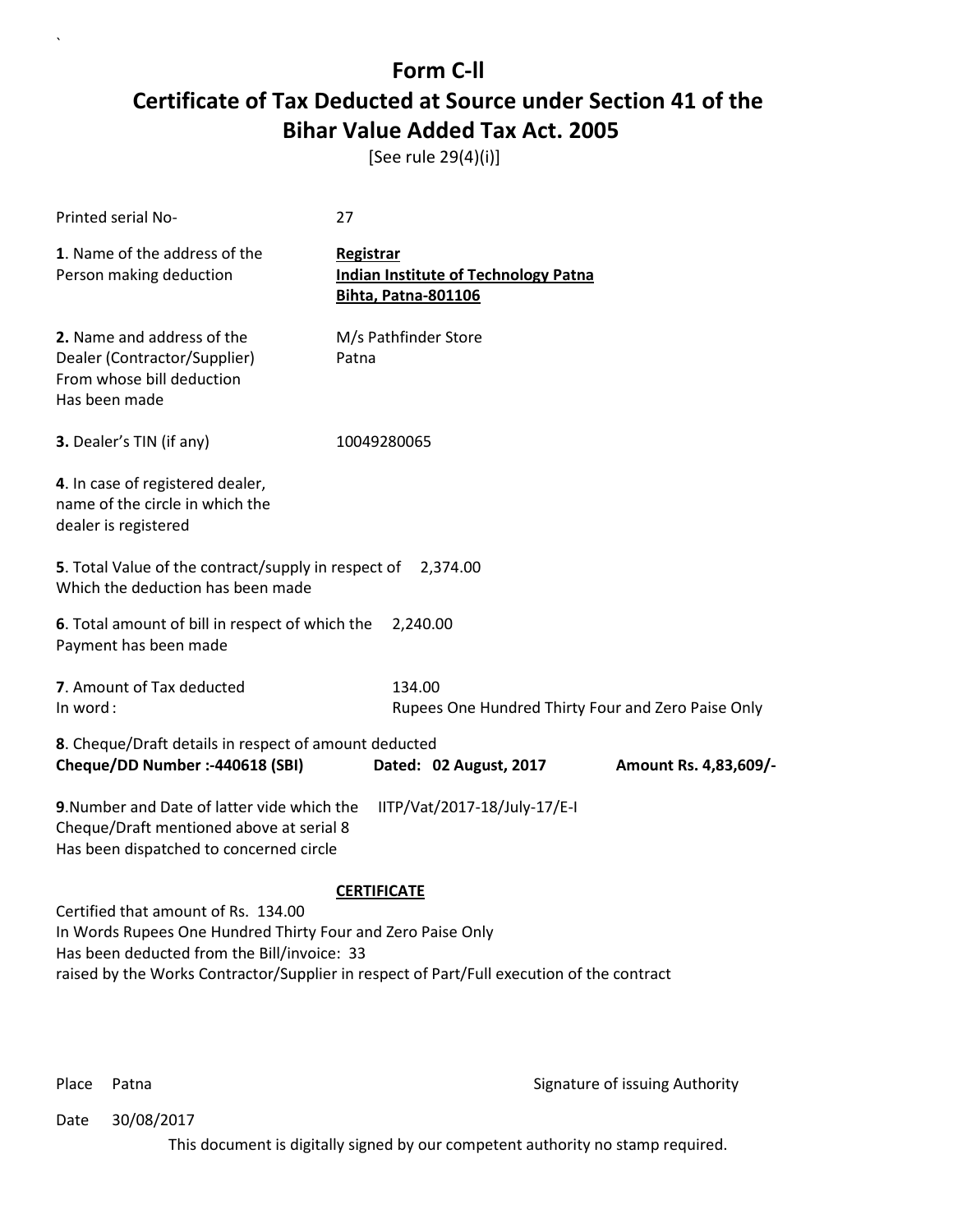[See rule 29(4)(i)]

| Printed serial No-                                                                                                                                                                                                                                                                                   | 28                                                                                     |                       |  |
|------------------------------------------------------------------------------------------------------------------------------------------------------------------------------------------------------------------------------------------------------------------------------------------------------|----------------------------------------------------------------------------------------|-----------------------|--|
| 1. Name of the address of the<br>Person making deduction                                                                                                                                                                                                                                             | Registrar<br><b>Indian Institute of Technology Patna</b><br><b>Bihta, Patna-801106</b> |                       |  |
| 2. Name and address of the<br>Dealer (Contractor/Supplier)<br>From whose bill deduction<br>Has been made                                                                                                                                                                                             | M/S hubnet Computers<br>Patna                                                          |                       |  |
| 3. Dealer's TIN (if any)                                                                                                                                                                                                                                                                             | 10156529089                                                                            |                       |  |
| 4. In case of registered dealer,<br>name of the circle in which the<br>dealer is registered                                                                                                                                                                                                          |                                                                                        |                       |  |
| 5. Total Value of the contract/supply in respect of<br>Which the deduction has been made                                                                                                                                                                                                             | 24,372.00                                                                              |                       |  |
| 6. Total amount of bill in respect of which the<br>Payment has been made                                                                                                                                                                                                                             | 21,990.00                                                                              |                       |  |
| 7. Amount of Tax deducted<br>In word:<br>Paise Only                                                                                                                                                                                                                                                  | 2,382.00<br>Rupees Two Thousand Three Hundred Eighty Two and Zero                      |                       |  |
| 8. Cheque/Draft details in respect of amount deducted<br>Cheque/DD Number :- 440618 (SBI)                                                                                                                                                                                                            | Dated: 02 August, 2017                                                                 | Amount Rs. 4,83,609/- |  |
| 9. Number and Date of latter vide which the<br>IITP/Vat/2017-18/July-17/E-I<br>Cheque/Draft mentioned above at serial 8<br>Has been dispatched to concerned circle                                                                                                                                   |                                                                                        |                       |  |
| <b>CERTIFICATE</b><br>Certified that amount of Rs. 2,382.00<br>In Words Rupees Two Thousand Three Hundred Eighty Two and Zero Paise Only<br>Has been deducted from the Bill/invoice: 280, 540, 584, 581<br>raised by the Works Contractor/Supplier in respect of Part/Full execution of the contract |                                                                                        |                       |  |

`

Place Patna **Property** Place Patna Signature of issuing Authority

Date 30/08/2017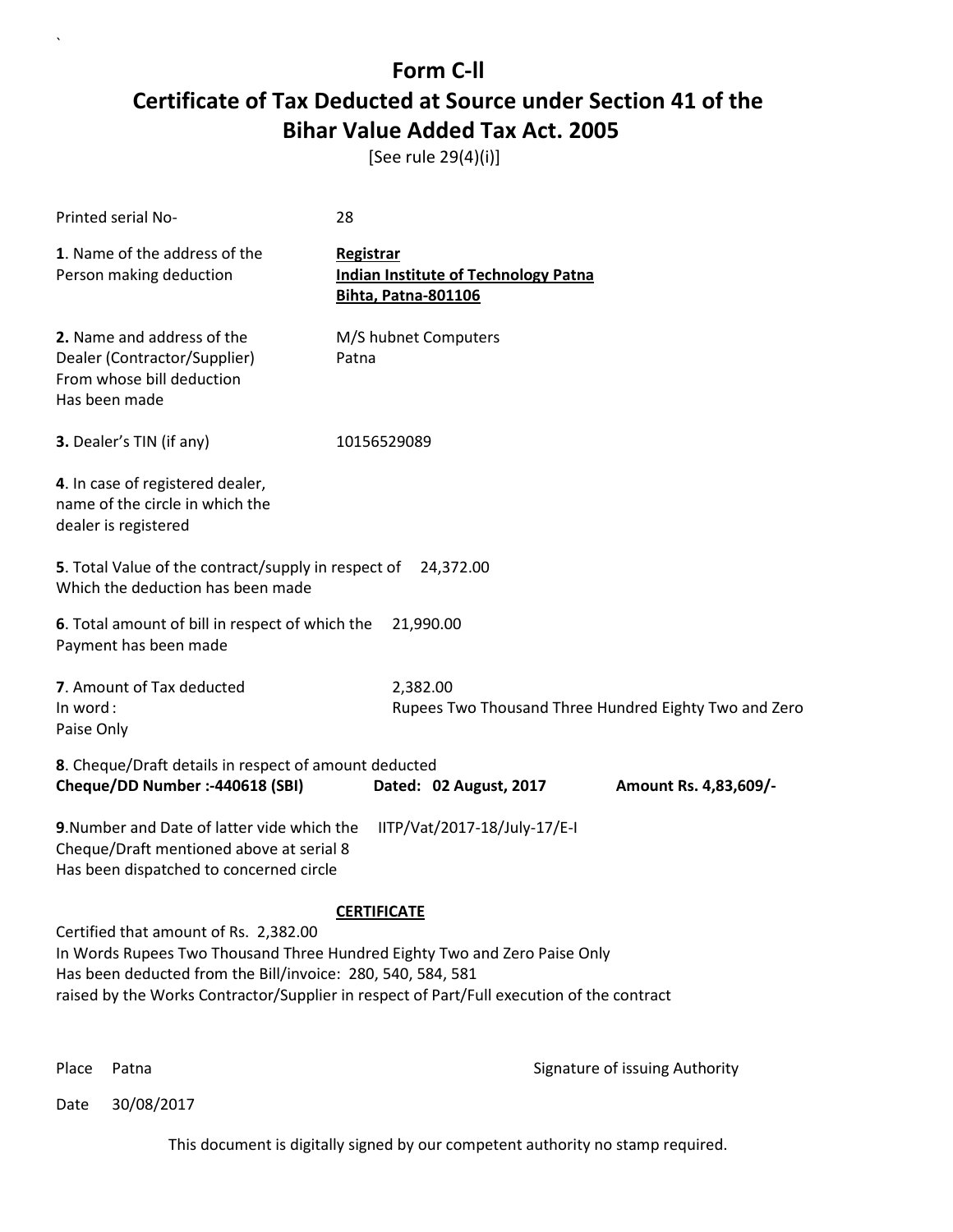[See rule 29(4)(i)]

| Printed serial No-                                                                                                                                                                                                                                                            | 29                                                                                     |                       |  |
|-------------------------------------------------------------------------------------------------------------------------------------------------------------------------------------------------------------------------------------------------------------------------------|----------------------------------------------------------------------------------------|-----------------------|--|
| 1. Name of the address of the<br>Person making deduction                                                                                                                                                                                                                      | Registrar<br><b>Indian Institute of Technology Patna</b><br><b>Bihta, Patna-801106</b> |                       |  |
| 2. Name and address of the<br>Dealer (Contractor/Supplier)<br>From whose bill deduction<br>Has been made                                                                                                                                                                      | M/S Usha Air Products Ltd<br>Dasratha, New ByPass Road, Patna-02                       |                       |  |
| 3. Dealer's TIN (if any)                                                                                                                                                                                                                                                      | 10120044048                                                                            |                       |  |
| 4. In case of registered dealer,<br>name of the circle in which the<br>dealer is registered                                                                                                                                                                                   |                                                                                        |                       |  |
| 5. Total Value of the contract/supply in respect of<br>Which the deduction has been made                                                                                                                                                                                      | 11713.00                                                                               |                       |  |
| 6. Total amount of bill in respect of which the<br>Payment has been made                                                                                                                                                                                                      | 11,050.00                                                                              |                       |  |
| 7. Amount of Tax deducted<br>In word:                                                                                                                                                                                                                                         | 663.00<br>Rupees Six Hundred Sixty Three and Zero Paise Only                           |                       |  |
| 8. Cheque/Draft details in respect of amount deducted<br>Cheque/DD Number :- 440618 (SBI)                                                                                                                                                                                     | Dated: 02 August, 2017                                                                 | Amount Rs. 4,83,609/- |  |
| 9. Number and Date of latter vide which the<br>IITP/Vat/2017-18/July-17/E-I<br>Cheque/Draft mentioned above at serial 8<br>Has been dispatched to concerned circle                                                                                                            |                                                                                        |                       |  |
| <b>CERTIFICATE</b><br>Certified that amount of Rs. 663.00<br>In Words Rupees Six Hundred Sixty Three and Zero Paise Only<br>Has been deducted from the Bill/invoice: 10580, 1209<br>raised by the Works Contractor/Supplier in respect of Part/Full execution of the contract |                                                                                        |                       |  |

`

Place Patna **Property** Place Patna Signature of issuing Authority

Date 30/08/2017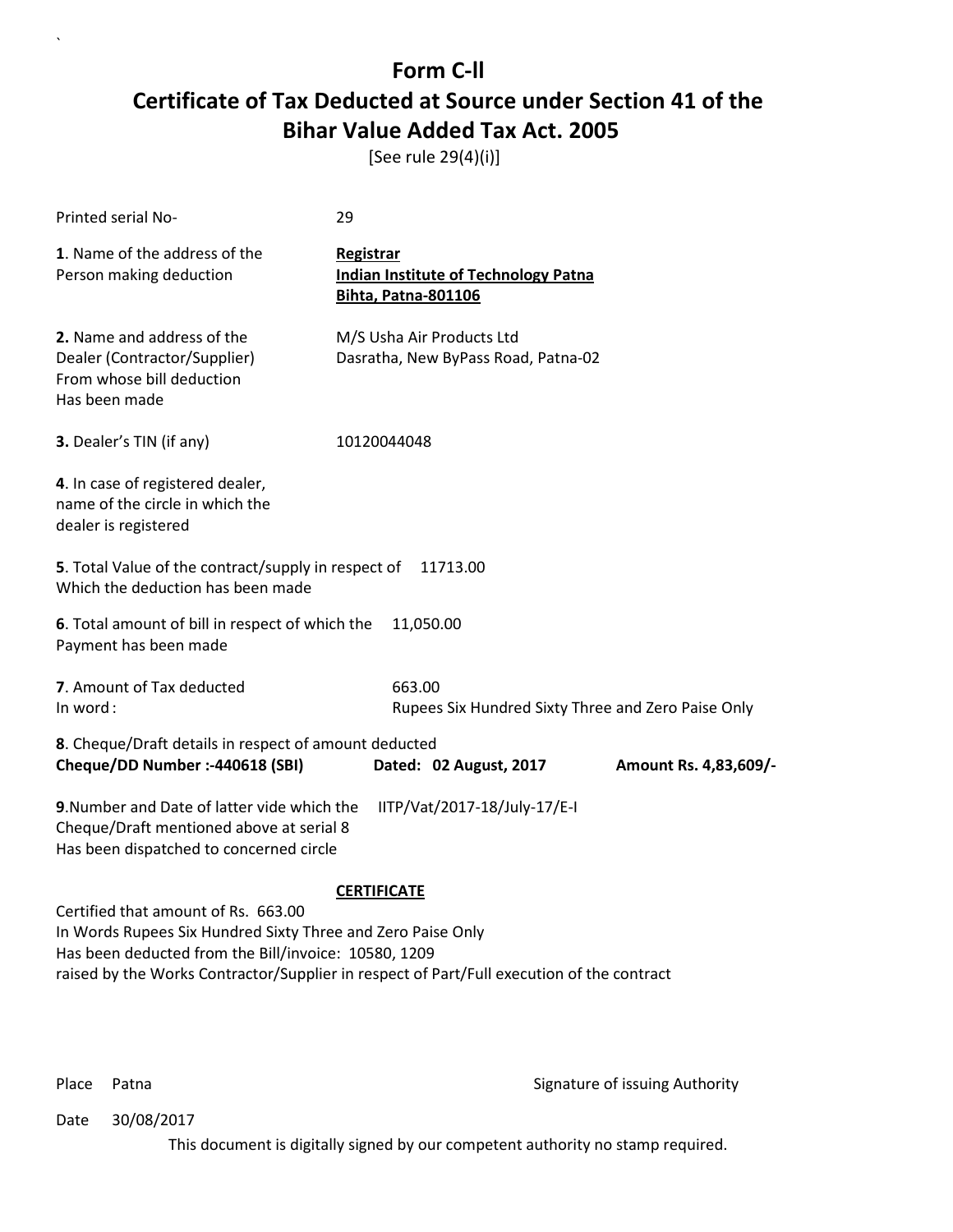[See rule 29(4)(i)]

| Printed serial No-                                                                                                                                                          | 30                                                                                                              |                                                            |
|-----------------------------------------------------------------------------------------------------------------------------------------------------------------------------|-----------------------------------------------------------------------------------------------------------------|------------------------------------------------------------|
| 1. Name of the address of the<br>Person making deduction                                                                                                                    | <b>Registrar</b><br><b>Indian Institute of Technology Patna</b><br><b>Bihta, Patna-801106</b>                   |                                                            |
| 2. Name and address of the<br>Dealer (Contractor/Supplier)<br>From whose bill deduction<br>Has been made                                                                    | M/S Ranjan Scientific Traders<br>A/7, Kamla Place, G.M.Road, Patna-01                                           |                                                            |
| 3. Dealer's TIN (if any)                                                                                                                                                    | 10105224097                                                                                                     |                                                            |
| 4. In case of registered dealer,<br>name of the circle in which the<br>dealer is registered                                                                                 |                                                                                                                 |                                                            |
| 5. Total Value of the contract/supply in respect of 22,212.00<br>Which the deduction has been made                                                                          |                                                                                                                 |                                                            |
| 6. Total amount of bill in respect of which the<br>Payment has been made                                                                                                    | 20,955.00                                                                                                       |                                                            |
| 7. Amount of Tax deducted<br>In word:<br>Only                                                                                                                               | 1,257.00                                                                                                        | Rupees One Thousand Two Hundred Fifty Seven and Zero Paise |
| 8. Cheque/Draft details in respect of amount deducted<br>Cheque/DD Number :- 440618 (SBI)                                                                                   | Dated: 02 August, 2017                                                                                          | Amount Rs. 4,83,609/-                                      |
| 9. Number and Date of latter vide which the<br>Cheque/Draft mentioned above at serial 8<br>Has been dispatched to concerned circle                                          | IITP/Vat/2017-18/July-17/E-I                                                                                    |                                                            |
| Certified that amount of Rs. 1,257.00<br>In Words Rupees One Thousand Two Hundred Fifty Seven and Zero Paise Only<br>Has been deducted from the Bill/invoice: RT00269/17-18 | <b>CERTIFICATE</b><br>raised by the Works Contractor/Supplier in respect of Part/Full execution of the contract |                                                            |

`

Place Patna **Property** Place Patna Signature of issuing Authority

Date 30/08/2017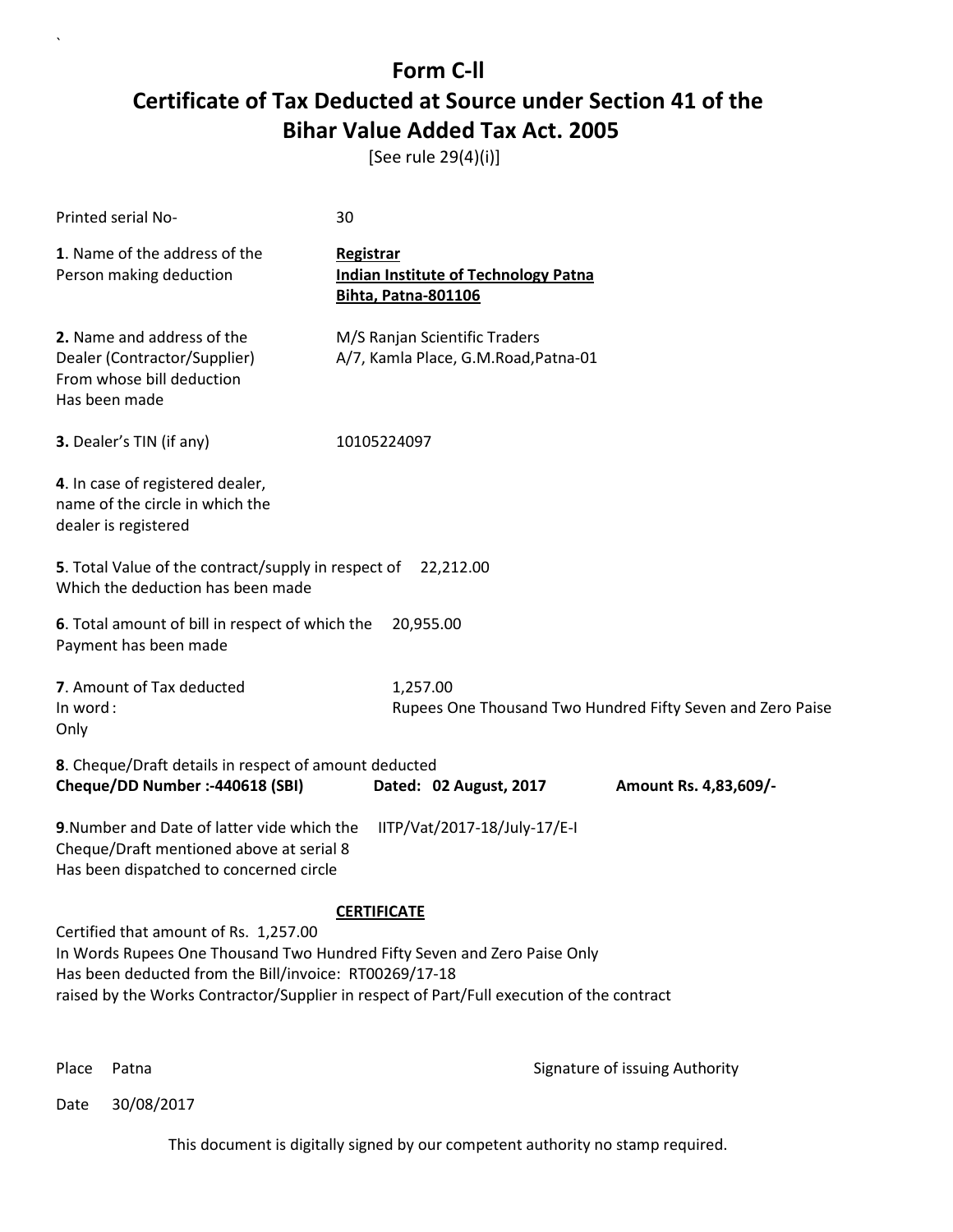[See rule 29(4)(i)]

| Printed serial No-                                                                                                                                                                | 31                                                                                                              |                                                             |
|-----------------------------------------------------------------------------------------------------------------------------------------------------------------------------------|-----------------------------------------------------------------------------------------------------------------|-------------------------------------------------------------|
| 1. Name of the address of the<br>Person making deduction                                                                                                                          | <b>Registrar</b><br><b>Indian Institute of Technology Patna</b><br><b>Bihta, Patna-801106</b>                   |                                                             |
| 2. Name and address of the<br>Dealer (Contractor/Supplier)<br>From whose bill deduction<br>Has been made                                                                          | Gyan Mandir<br>Patna                                                                                            |                                                             |
| 3. Dealer's TIN (if any)                                                                                                                                                          | 10156278020                                                                                                     |                                                             |
| 4. In case of registered dealer,<br>name of the circle in which the<br>dealer is registered                                                                                       |                                                                                                                 |                                                             |
| 5. Total Value of the contract/supply in respect of<br>Which the deduction has been made                                                                                          | 21,224.00                                                                                                       |                                                             |
| 6. Total amount of bill in respect of which the<br>Payment has been made                                                                                                          | 19,860.00                                                                                                       |                                                             |
| 7. Amount of Tax deducted<br>In word:<br>Only                                                                                                                                     | 1,364.00                                                                                                        | Rupees One Thousand Three Hundred Sixty Four and Zero Paise |
| 8. Cheque/Draft details in respect of amount deducted<br>Cheque/DD Number :- 440618 (SBI)                                                                                         | Dated: 02 August, 2017                                                                                          | Amount Rs. 4,83,609/-                                       |
| 9. Number and Date of latter vide which the<br>Cheque/Draft mentioned above at serial 8<br>Has been dispatched to concerned circle                                                | IITP/Vat/2017-18/July-17/E-I                                                                                    |                                                             |
| Certified that amount of Rs. 1,364.00<br>In Words Rupees One Thousand Three Hundred Sixty Four and Zero Paise Only<br>Has been deducted from the Bill/invoice: 933, 932, 931, 936 | <b>CERTIFICATE</b><br>raised by the Works Contractor/Supplier in respect of Part/Full execution of the contract |                                                             |

`

Place Patna **Property** Place Patna Signature of issuing Authority

Date 30/08/2017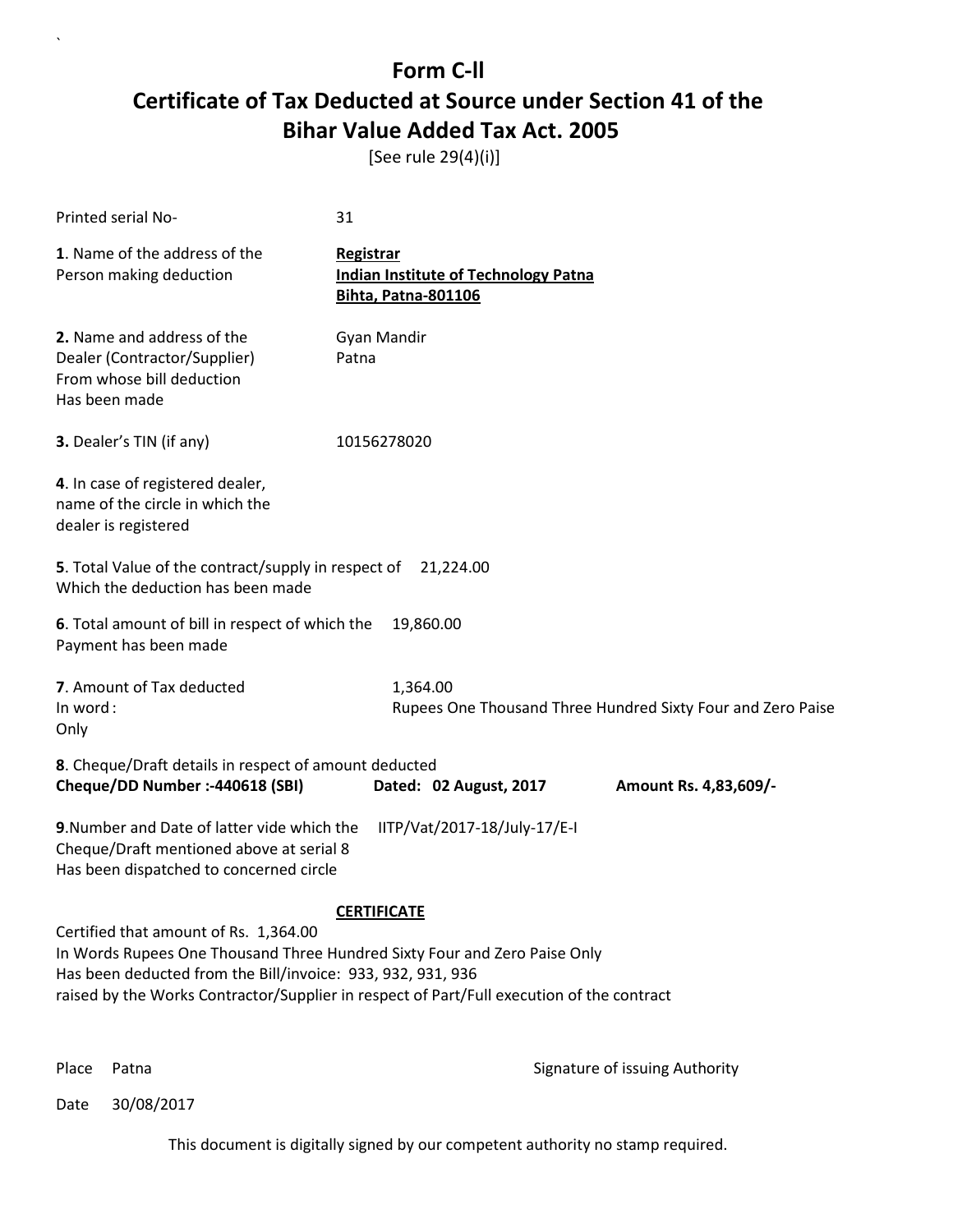[See rule 29(4)(i)]

| Printed serial No-                                                                                                                                                                                                                                                                    | 32                                                                                            |                                                     |  |
|---------------------------------------------------------------------------------------------------------------------------------------------------------------------------------------------------------------------------------------------------------------------------------------|-----------------------------------------------------------------------------------------------|-----------------------------------------------------|--|
| 1. Name of the address of the<br>Person making deduction                                                                                                                                                                                                                              | <b>Registrar</b><br><b>Indian Institute of Technology Patna</b><br><b>Bihta, Patna-801106</b> |                                                     |  |
| 2. Name and address of the<br>Dealer (Contractor/Supplier)<br>From whose bill deduction<br>Has been made                                                                                                                                                                              | <b>Pratham Services</b><br>Patna                                                              |                                                     |  |
| 3. Dealer's TIN (if any)                                                                                                                                                                                                                                                              | 10133116057                                                                                   |                                                     |  |
| 4. In case of registered dealer,<br>name of the circle in which the<br>dealer is registered                                                                                                                                                                                           |                                                                                               |                                                     |  |
| 5. Total Value of the contract/supply in respect of<br>Which the deduction has been made                                                                                                                                                                                              | 18,499.00                                                                                     |                                                     |  |
| 6. Total amount of bill in respect of which the<br>Payment has been made                                                                                                                                                                                                              | 17,452.00                                                                                     |                                                     |  |
| 7. Amount of Tax deducted<br>In word:                                                                                                                                                                                                                                                 | 1,047.00                                                                                      | Rupees One Thousand Forty Seven and Zero Paise Only |  |
| 8. Cheque/Draft details in respect of amount deducted<br>Cheque/DD Number :- 440618 (SBI)                                                                                                                                                                                             | Dated: 02 August, 2017                                                                        | Amount Rs. 4,83,609/-                               |  |
| 9. Number and Date of latter vide which the<br>IITP/Vat/2017-18/July-17/E-I<br>Cheque/Draft mentioned above at serial 8<br>Has been dispatched to concerned circle                                                                                                                    |                                                                                               |                                                     |  |
| <b>CERTIFICATE</b><br>Certified that amount of Rs. 1,047.00<br>In Words Rupees One Thousand Forty Seven and Zero Paise Only<br>Has been deducted from the Bill/invoice: 007/June/BULK/PS<br>raised by the Works Contractor/Supplier in respect of Part/Full execution of the contract |                                                                                               |                                                     |  |

`

Place Patna **Property** Place Patna Signature of issuing Authority

Date 30/08/2017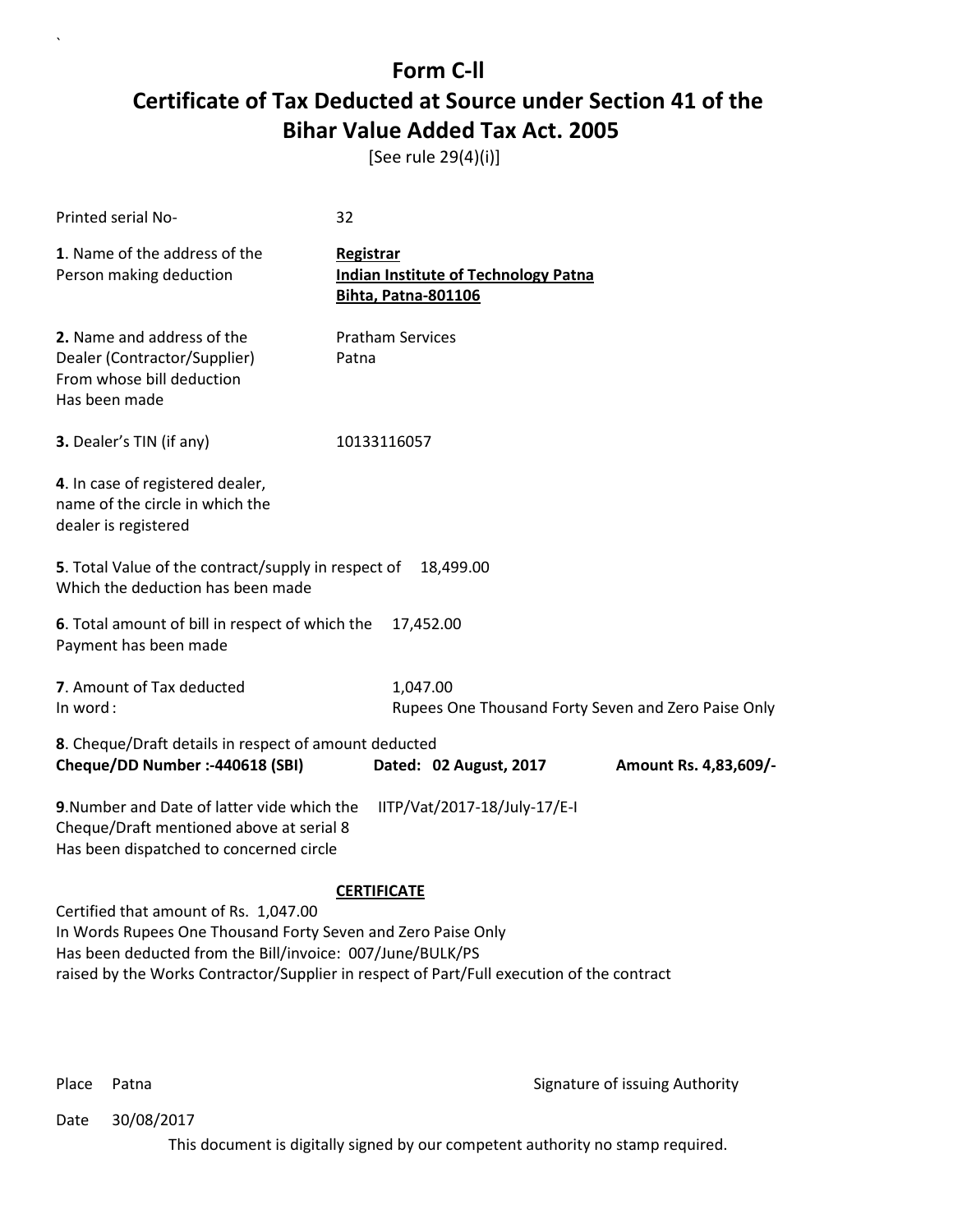[See rule 29(4)(i)]

| Printed serial No-                                                                                                                       | 33                                                                                            |                                                            |
|------------------------------------------------------------------------------------------------------------------------------------------|-----------------------------------------------------------------------------------------------|------------------------------------------------------------|
| 1. Name of the address of the<br>Person making deduction                                                                                 | <b>Registrar</b><br><b>Indian Institute of Technology Patna</b><br><b>Bihta, Patna-801106</b> |                                                            |
| 2. Name and address of the<br>Dealer (Contractor/Supplier)<br>From whose bill deduction<br>Has been made                                 | M/S Laxmi Sales Agency<br>Sri Laxmi Place, Behind Abhishek Plaza, Exhibition Road, Patna-01   |                                                            |
| 3. Dealer's TIN (if any)                                                                                                                 | 10140807092                                                                                   |                                                            |
| 4. In case of registered dealer,<br>name of the circle in which the<br>dealer is registered                                              |                                                                                               |                                                            |
| 5. Total Value of the contract/supply in respect of 23,457.00<br>Which the deduction has been made                                       |                                                                                               |                                                            |
| 6. Total amount of bill in respect of which the<br>Payment has been made                                                                 | 21,050.00                                                                                     |                                                            |
| 7. Amount of Tax deducted<br>In word:                                                                                                    | 2,407.00                                                                                      | Rupees Two Thousand Four Hundred Seven and Zero Paise Only |
| 8. Cheque/Draft details in respect of amount deducted<br>Cheque/DD Number :- 440618 (SBI)                                                | Dated: 02 August, 2017                                                                        | Amount Rs. 4,83,609/-                                      |
| 9. Number and Date of latter vide which the<br>Cheque/Draft mentioned above at serial 8<br>Has been dispatched to concerned circle       | IITP/Vat/2017-18/July-17/E-I                                                                  |                                                            |
|                                                                                                                                          | <b>CERTIFICATE</b>                                                                            |                                                            |
| Certified that amount of Rs. 2,407.00<br>In Words Rupees Two Thousand Four Hundred Seven and Zero Paise Only                             |                                                                                               |                                                            |
| Has been deducted from the Bill/invoice: 48<br>raised by the Works Contractor/Supplier in respect of Part/Full execution of the contract |                                                                                               |                                                            |
|                                                                                                                                          |                                                                                               |                                                            |
|                                                                                                                                          |                                                                                               |                                                            |
|                                                                                                                                          |                                                                                               |                                                            |

`

Place Patna **Property** Place Patna Signature of issuing Authority

Date 30/08/2017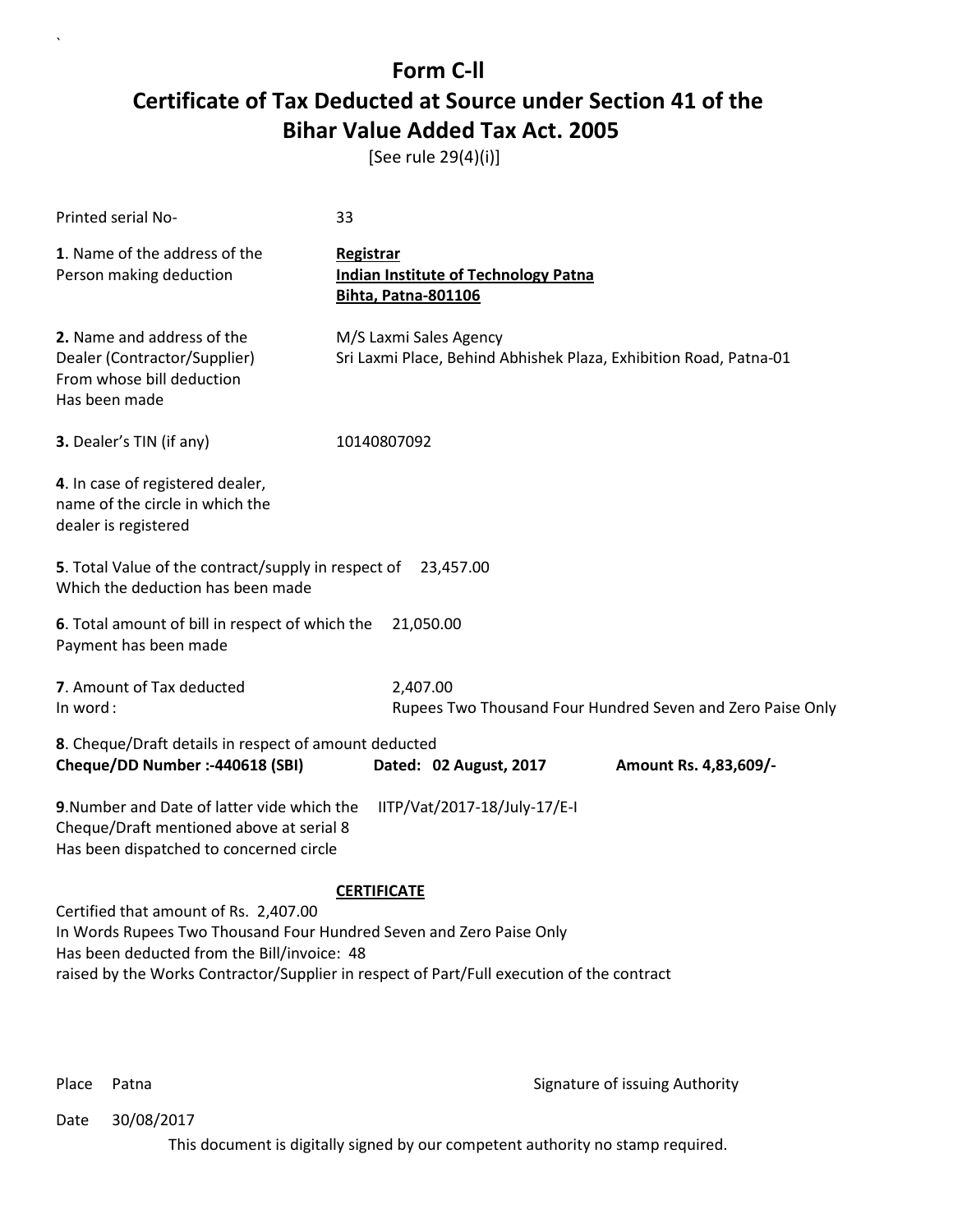[See rule 29(4)(i)]

| Printed serial No-                                                                                                                                                 | 34                                                                                     |  |  |
|--------------------------------------------------------------------------------------------------------------------------------------------------------------------|----------------------------------------------------------------------------------------|--|--|
| 1. Name of the address of the<br>Person making deduction                                                                                                           | Registrar<br><b>Indian Institute of Technology Patna</b><br><b>Bihta, Patna-801106</b> |  |  |
| 2. Name and address of the<br>Dealer (Contractor/Supplier)<br>From whose bill deduction<br>Has been made                                                           | Microvind<br>Patna                                                                     |  |  |
| 3. Dealer's TIN (if any)                                                                                                                                           | 10047585091                                                                            |  |  |
| 4. In case of registered dealer,<br>name of the circle in which the<br>dealer is registered                                                                        |                                                                                        |  |  |
| 5. Total Value of the contract/supply in respect of 5,865<br>Which the deduction has been made                                                                     |                                                                                        |  |  |
| 6. Total amount of bill in respect of which the<br>Payment has been made                                                                                           | 5,100                                                                                  |  |  |
| 7. Amount of Tax deducted<br>In word:                                                                                                                              | 765<br>Rupees Seven Hundred Sixty Five and Zero Paise Only                             |  |  |
| 8. Cheque/Draft details in respect of amount deducted<br>Cheque/DD Number :- 440618 (SBI)<br>Dated: 02 August, 2017<br>Amount Rs. 4,83,609/-                       |                                                                                        |  |  |
| 9. Number and Date of latter vide which the<br>IITP/Vat/2017-18/July-17/E-I<br>Cheque/Draft mentioned above at serial 8<br>Has been dispatched to concerned circle |                                                                                        |  |  |
|                                                                                                                                                                    | <b>CERTIFICATE</b>                                                                     |  |  |
| Certified that amount of Rs. 765<br>In Words Rupees Seven Hundred Sixty Five and Zero Paise Only<br>Has been deducted from the Bill/invoice: 77                    |                                                                                        |  |  |

`

Place Patna **Property** Place Patna Signature of issuing Authority

Date 30/08/2017

This document is digitally signed by our competent authority no stamp required.

raised by the Works Contractor/Supplier in respect of Part/Full execution of the contract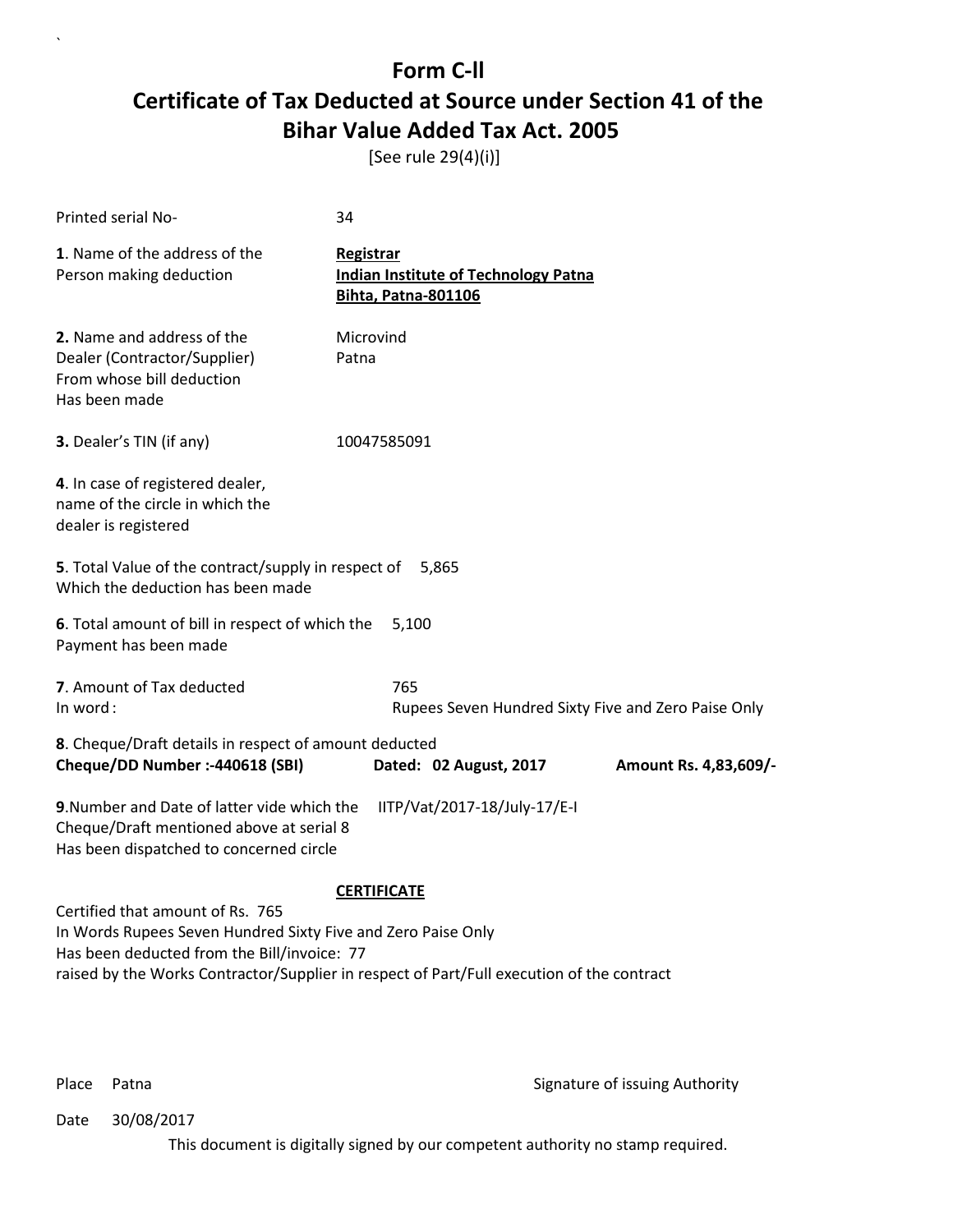[See rule 29(4)(i)]

| Printed serial No-                                                                                                                                                 | 35                                                                                        |                       |
|--------------------------------------------------------------------------------------------------------------------------------------------------------------------|-------------------------------------------------------------------------------------------|-----------------------|
| 1. Name of the address of the<br>Person making deduction                                                                                                           | Registrar<br><b>Indian Institute of Technology Patna</b><br><b>Bihta, Patna-801106</b>    |                       |
| 2. Name and address of the<br>Dealer (Contractor/Supplier)<br>From whose bill deduction<br>Has been made                                                           | Chaudhary Electronic and Automation<br>Patna                                              |                       |
| 3. Dealer's TIN (if any)                                                                                                                                           | 10132802070                                                                               |                       |
| 4. In case of registered dealer,<br>name of the circle in which the<br>dealer is registered                                                                        |                                                                                           |                       |
| 5. Total Value of the contract/supply in respect of<br>Which the deduction has been made                                                                           | 1,168.00                                                                                  |                       |
| 6. Total amount of bill in respect of which the<br>Payment has been made                                                                                           | 1,020.00                                                                                  |                       |
| 7. Amount of Tax deducted<br>In word:                                                                                                                              | 148.00<br>Rupees One Hundred Forty Eight and Zero Paise Only                              |                       |
| 8. Cheque/Draft details in respect of amount deducted<br>Cheque/DD Number :- 440618 (SBI)                                                                          | Dated: 02 August, 2017                                                                    | Amount Rs. 4,83,609/- |
| 9. Number and Date of latter vide which the<br>IITP/Vat/2017-18/July-17/E-I<br>Cheque/Draft mentioned above at serial 8<br>Has been dispatched to concerned circle |                                                                                           |                       |
|                                                                                                                                                                    | <b>CERTIFICATE</b>                                                                        |                       |
| Certified that amount of Rs. 148.00<br>In Words Rupees One Hundred Forty Eight and Zero Paise Only                                                                 |                                                                                           |                       |
| Has been deducted from the Bill/invoice: CEA/BILL/17-18/011                                                                                                        |                                                                                           |                       |
|                                                                                                                                                                    | raised by the Works Contractor/Supplier in respect of Part/Full execution of the contract |                       |

`

Place Patna **Property** Place Patna Signature of issuing Authority

Date 30/08/2017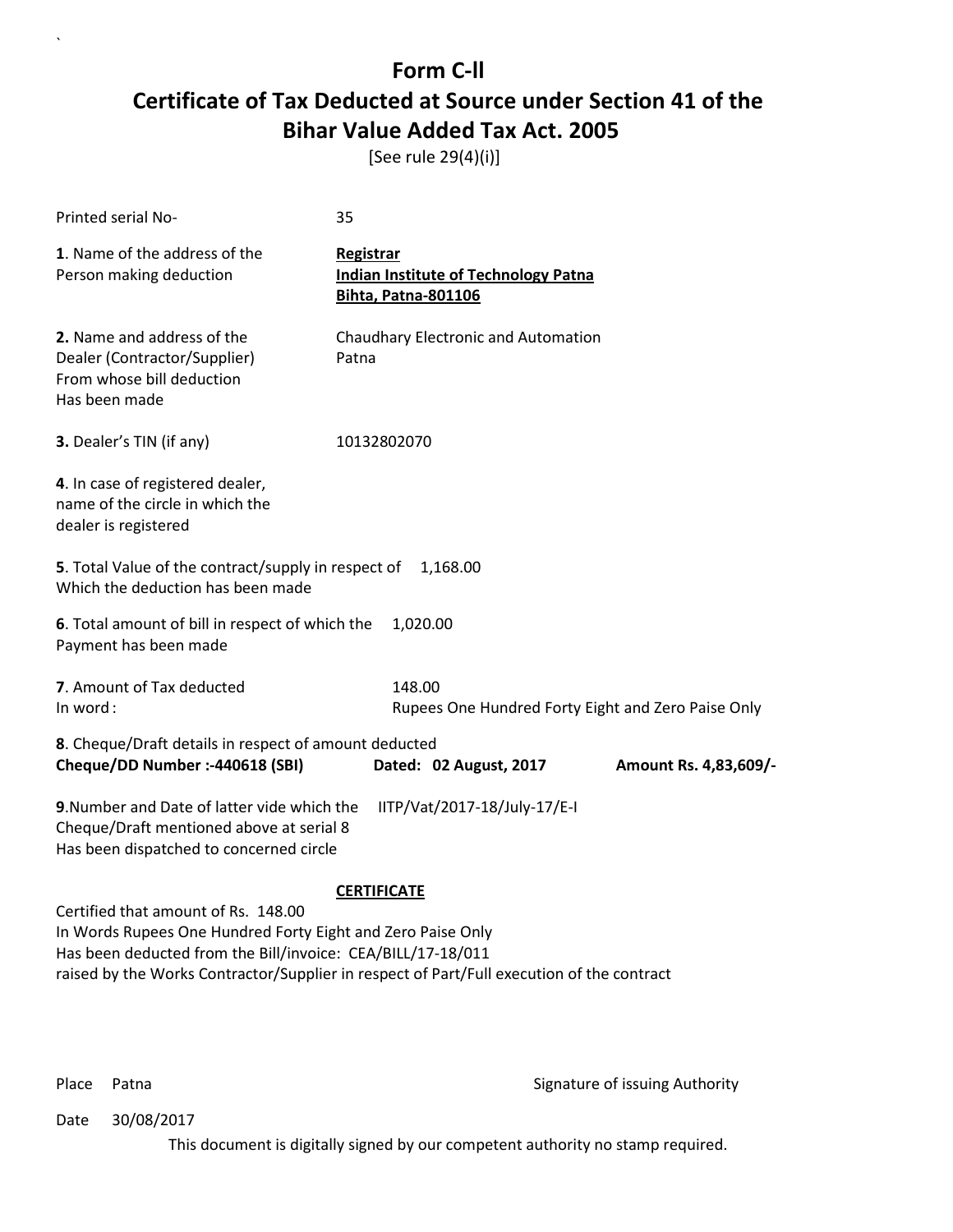[See rule 29(4)(i)]

| Printed serial No-                                                                                                                                                                                                                                                                    | 36                                                                                            |                                                             |
|---------------------------------------------------------------------------------------------------------------------------------------------------------------------------------------------------------------------------------------------------------------------------------------|-----------------------------------------------------------------------------------------------|-------------------------------------------------------------|
| 1. Name of the address of the<br>Person making deduction                                                                                                                                                                                                                              | <b>Registrar</b><br><b>Indian Institute of Technology Patna</b><br><b>Bihta, Patna-801106</b> |                                                             |
| 2. Name and address of the<br>Dealer (Contractor/Supplier)<br>From whose bill deduction<br>Has been made                                                                                                                                                                              | M/s Bharat commercial Agency<br>Jeevandeep, Exhibition Road, Patna-01                         |                                                             |
| 3. Dealer's TIN (if any)                                                                                                                                                                                                                                                              | 10110116098                                                                                   |                                                             |
| 4. In case of registered dealer,<br>name of the circle in which the<br>dealer is registered                                                                                                                                                                                           |                                                                                               |                                                             |
| 5. Total Value of the contract/supply in respect of<br>Which the deduction has been made                                                                                                                                                                                              | 21,918.00                                                                                     |                                                             |
| 6. Total amount of bill in respect of which the<br>Payment has been made                                                                                                                                                                                                              | 19,059.00                                                                                     |                                                             |
| 7. Amount of Tax deducted<br>In word:<br>Only                                                                                                                                                                                                                                         | 2,859.00                                                                                      | Rupees Two Thousand Eight Hundred Fifty Nine and Zero Paise |
| 8. Cheque/Draft details in respect of amount deducted<br>Cheque/DD Number :- 440618 (SBI)                                                                                                                                                                                             | Dated: 02 August, 2017                                                                        | Amount Rs. 4,83,609/-                                       |
| 9. Number and Date of latter vide which the<br>Cheque/Draft mentioned above at serial 8<br>Has been dispatched to concerned circle                                                                                                                                                    | IITP/Vat/2017-18/July-17/E-I                                                                  |                                                             |
| <b>CERTIFICATE</b><br>Certified that amount of Rs. 2,859.00<br>In Words Rupees Two Thousand Eight Hundred Fifty Nine and Zero Paise Only<br>Has been deducted from the Bill/invoice: 121<br>raised by the Works Contractor/Supplier in respect of Part/Full execution of the contract |                                                                                               |                                                             |

`

Place Patna **Property** Place Patna Signature of issuing Authority

Date 30/08/2017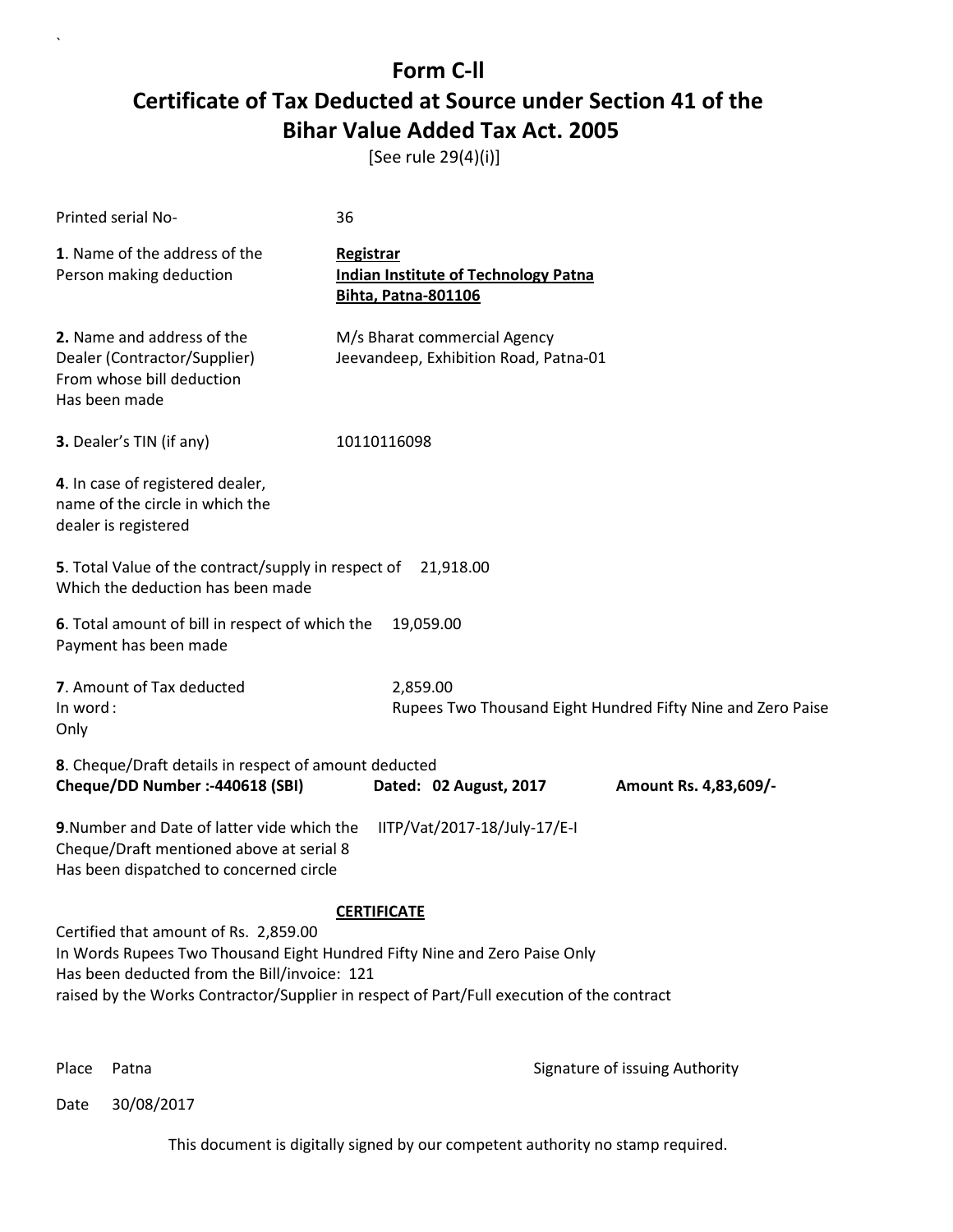[See rule 29(4)(i)]

| Printed serial No-                                                                                                                                                                                                                                                            | 37                                                                                     |                       |
|-------------------------------------------------------------------------------------------------------------------------------------------------------------------------------------------------------------------------------------------------------------------------------|----------------------------------------------------------------------------------------|-----------------------|
| 1. Name of the address of the<br>Person making deduction                                                                                                                                                                                                                      | Registrar<br><b>Indian Institute of Technology Patna</b><br><b>Bihta, Patna-801106</b> |                       |
| 2. Name and address of the<br>Dealer (Contractor/Supplier)<br>From whose bill deduction<br>Has been made                                                                                                                                                                      | M/s New M.S. Engineering Works<br>Patna                                                |                       |
| 3. Dealer's TIN (if any)                                                                                                                                                                                                                                                      | 10144501046                                                                            |                       |
| 4. In case of registered dealer,<br>name of the circle in which the<br>dealer is registered                                                                                                                                                                                   |                                                                                        |                       |
| 5. Total Value of the contract/supply in respect of 59,800.00<br>Which the deduction has been made                                                                                                                                                                            |                                                                                        |                       |
| 6. Total amount of bill in respect of which the<br>Payment has been made                                                                                                                                                                                                      | 52,000.00                                                                              |                       |
| 7. Amount of Tax deducted<br>In word:                                                                                                                                                                                                                                         | 7,800.00<br>Rupees Seven Thousand Eight Hundred and Zero Paise Only                    |                       |
| 8. Cheque/Draft details in respect of amount deducted<br>Cheque/DD Number :- 440618 (SBI)                                                                                                                                                                                     | Dated: 02 August, 2017                                                                 | Amount Rs. 4,83,609/- |
| 9. Number and Date of latter vide which the<br>Cheque/Draft mentioned above at serial 8<br>Has been dispatched to concerned circle                                                                                                                                            | IITP/Vat/2017-18/July-17/E-I                                                           |                       |
| <b>CERTIFICATE</b><br>Certified that amount of Rs. 7,800.00<br>In Words Rupees Seven Thousand Eight Hundred and Zero Paise Only<br>Has been deducted from the Bill/invoice: 1493<br>raised by the Works Contractor/Supplier in respect of Part/Full execution of the contract |                                                                                        |                       |

`

Place Patna **Property** Place Patna Signature of issuing Authority

Date 30/08/2017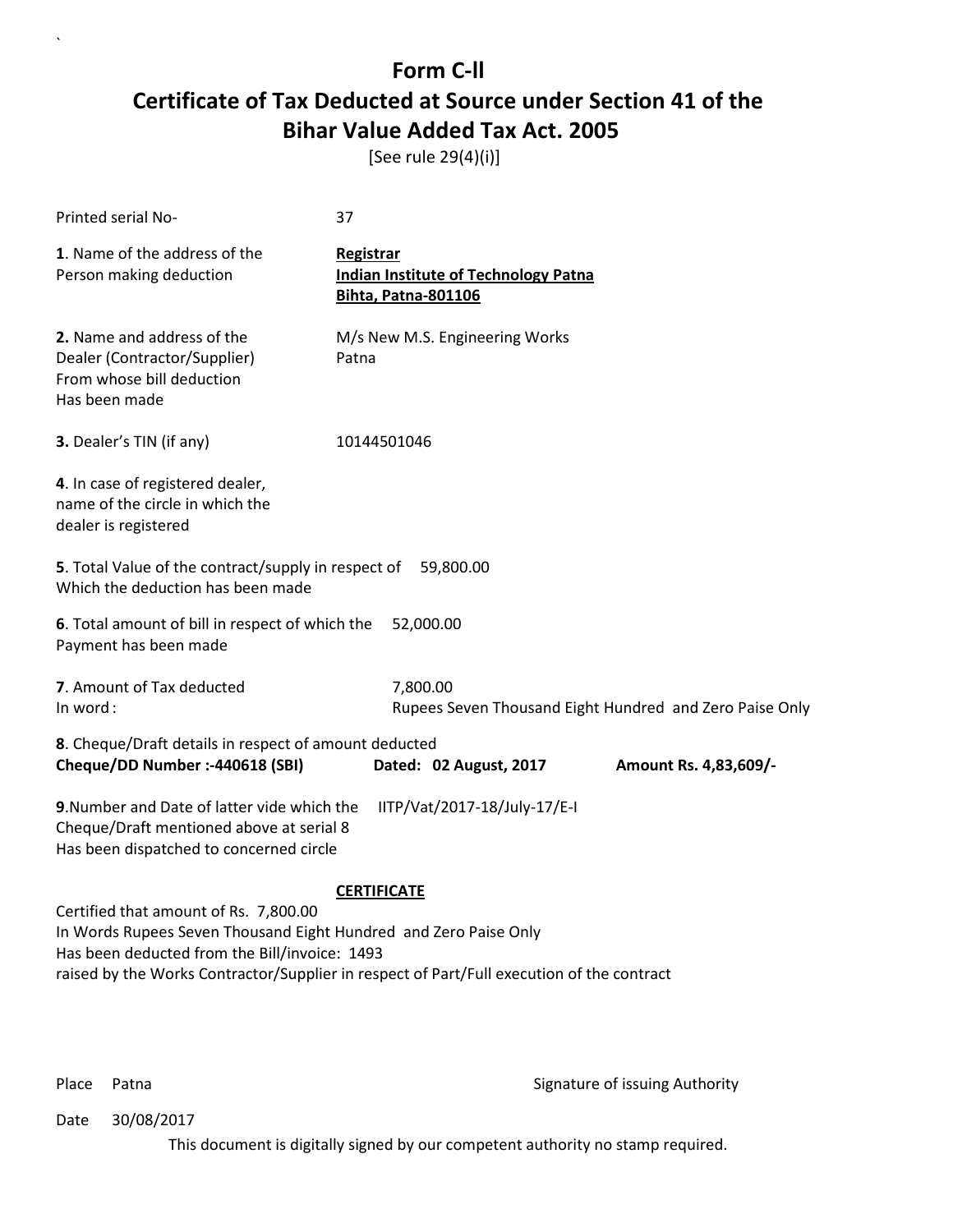[See rule 29(4)(i)]

| Printed serial No-                                                                                                                                                                                                                                                                               | 38                                                                                     |  |
|--------------------------------------------------------------------------------------------------------------------------------------------------------------------------------------------------------------------------------------------------------------------------------------------------|----------------------------------------------------------------------------------------|--|
| 1. Name of the address of the<br>Person making deduction                                                                                                                                                                                                                                         | Registrar<br><b>Indian Institute of Technology Patna</b><br><b>Bihta, Patna-801106</b> |  |
| 2. Name and address of the<br>Dealer (Contractor/Supplier)<br>From whose bill deduction<br>Has been made                                                                                                                                                                                         | <b>Chaudhary Electronic and Automation</b><br>Patna                                    |  |
| 3. Dealer's TIN (if any)                                                                                                                                                                                                                                                                         | 10132802070                                                                            |  |
| 4. In case of registered dealer,<br>name of the circle in which the<br>dealer is registered                                                                                                                                                                                                      |                                                                                        |  |
| 5. Total Value of the contract/supply in respect of 98,645.00<br>Which the deduction has been made                                                                                                                                                                                               |                                                                                        |  |
| 6. Total amount of bill in respect of which the<br>Payment has been made                                                                                                                                                                                                                         | 93,215.00                                                                              |  |
| 7. Amount of Tax deducted<br>In word:                                                                                                                                                                                                                                                            | 5,430.00<br>Rupees Five Thousand Four Hundred Thirty and Zero Paise Only               |  |
| 8. Cheque/Draft details in respect of amount deducted<br>Cheque/DD Number :- 440618 (SBI)                                                                                                                                                                                                        | Dated: 02 August, 2017<br>Amount Rs. 4,83,609/-                                        |  |
| 9. Number and Date of latter vide which the<br>IITP/Vat/2017-18/July-17/E-I<br>Cheque/Draft mentioned above at serial 8<br>Has been dispatched to concerned circle                                                                                                                               |                                                                                        |  |
| <b>CERTIFICATE</b><br>Certified that amount of Rs. 5,430.00<br>In Words Rupees Five Thousand Four Hundred Thirty and Zero Paise Only<br>Has been deducted from the Bill/invoice: CEA/BILL/17-18/012<br>raised by the Works Contractor/Supplier in respect of Part/Full execution of the contract |                                                                                        |  |

`

Place Patna **Property** Place Patna Signature of issuing Authority

Date 30/08/2017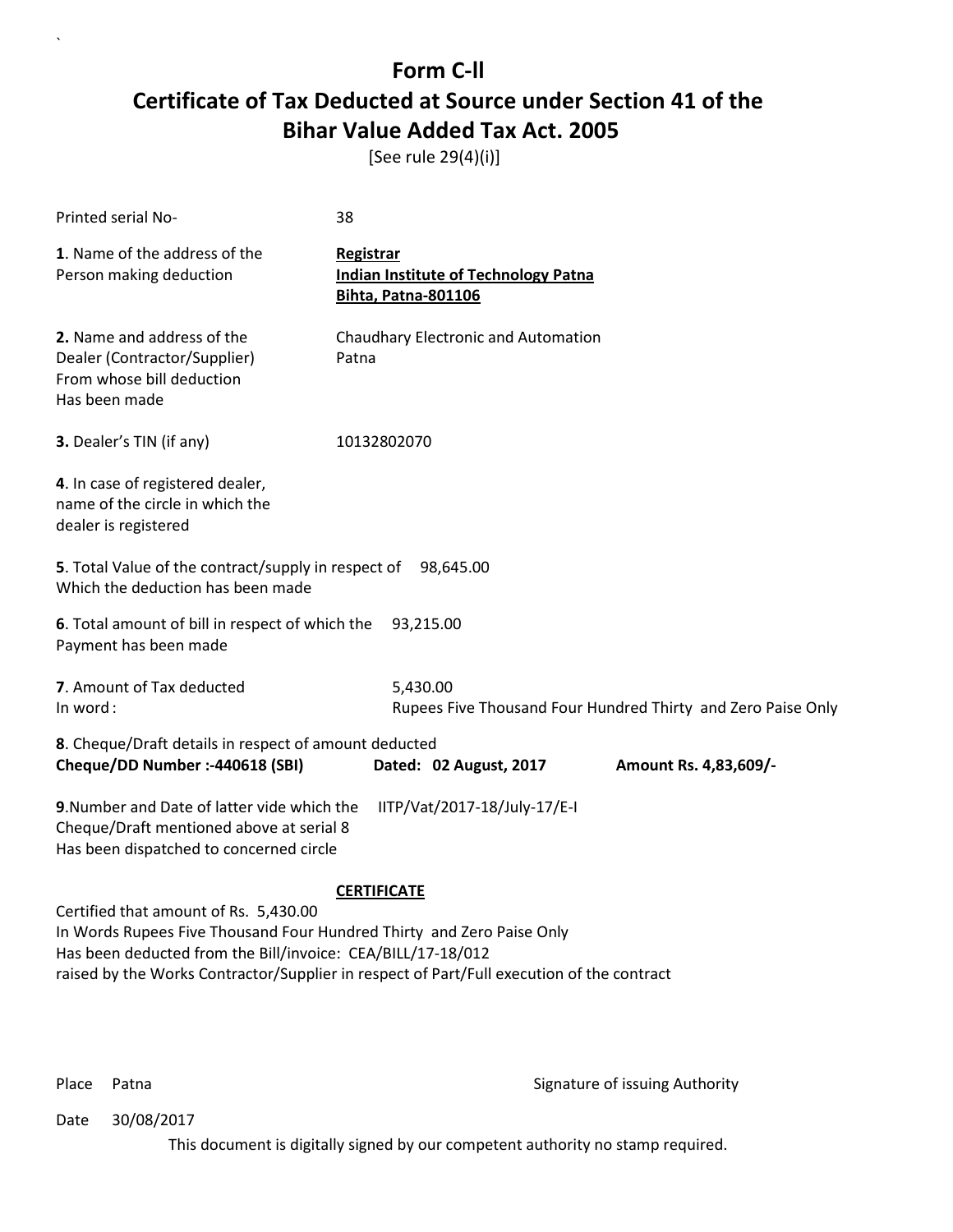[See rule 29(4)(i)]

| Printed serial No-                                                                                                                                                                                                                                                                                  | 39                                                                                            |                       |
|-----------------------------------------------------------------------------------------------------------------------------------------------------------------------------------------------------------------------------------------------------------------------------------------------------|-----------------------------------------------------------------------------------------------|-----------------------|
| 1. Name of the address of the<br>Person making deduction                                                                                                                                                                                                                                            | <b>Registrar</b><br><b>Indian Institute of Technology Patna</b><br><b>Bihta, Patna-801106</b> |                       |
| 2. Name and address of the<br>Dealer (Contractor/Supplier)<br>From whose bill deduction<br>Has been made                                                                                                                                                                                            | Pathak and Singh Enterprises<br>Patna                                                         |                       |
| 3. Dealer's TIN (if any)                                                                                                                                                                                                                                                                            | 10158819043                                                                                   |                       |
| 4. In case of registered dealer,<br>name of the circle in which the<br>dealer is registered                                                                                                                                                                                                         |                                                                                               |                       |
| 5. Total Value of the contract/supply in respect of<br>Which the deduction has been made                                                                                                                                                                                                            | 95,030                                                                                        |                       |
| 6. Total amount of bill in respect of which the<br>Payment has been made                                                                                                                                                                                                                            | 82,635                                                                                        |                       |
| 7. Amount of Tax deducted<br>In word:<br>Paise Only                                                                                                                                                                                                                                                 | 12,395<br>Rupees Twelve Thousand Three Hundred Ninety Five and Zero                           |                       |
| 8. Cheque/Draft details in respect of amount deducted<br>Cheque/DD Number :- 440618 (SBI)                                                                                                                                                                                                           | Dated: 02 August, 2017                                                                        | Amount Rs. 4,83,609/- |
| 9. Number and Date of latter vide which the<br>Cheque/Draft mentioned above at serial 8<br>Has been dispatched to concerned circle                                                                                                                                                                  | IITP/Vat/2017-18/July-17/E-I                                                                  |                       |
| <b>CERTIFICATE</b><br>Certified that amount of Rs. 12,395<br>In Words Rupees Twelve Thousand Three Hundred Ninety Five and Zero Paise Only<br>Has been deducted from the Bill/invoice: PSE/R/057/17-18<br>raised by the Works Contractor/Supplier in respect of Part/Full execution of the contract |                                                                                               |                       |

`

Place Patna **Property** Place Patna Signature of issuing Authority

Date 30/08/2017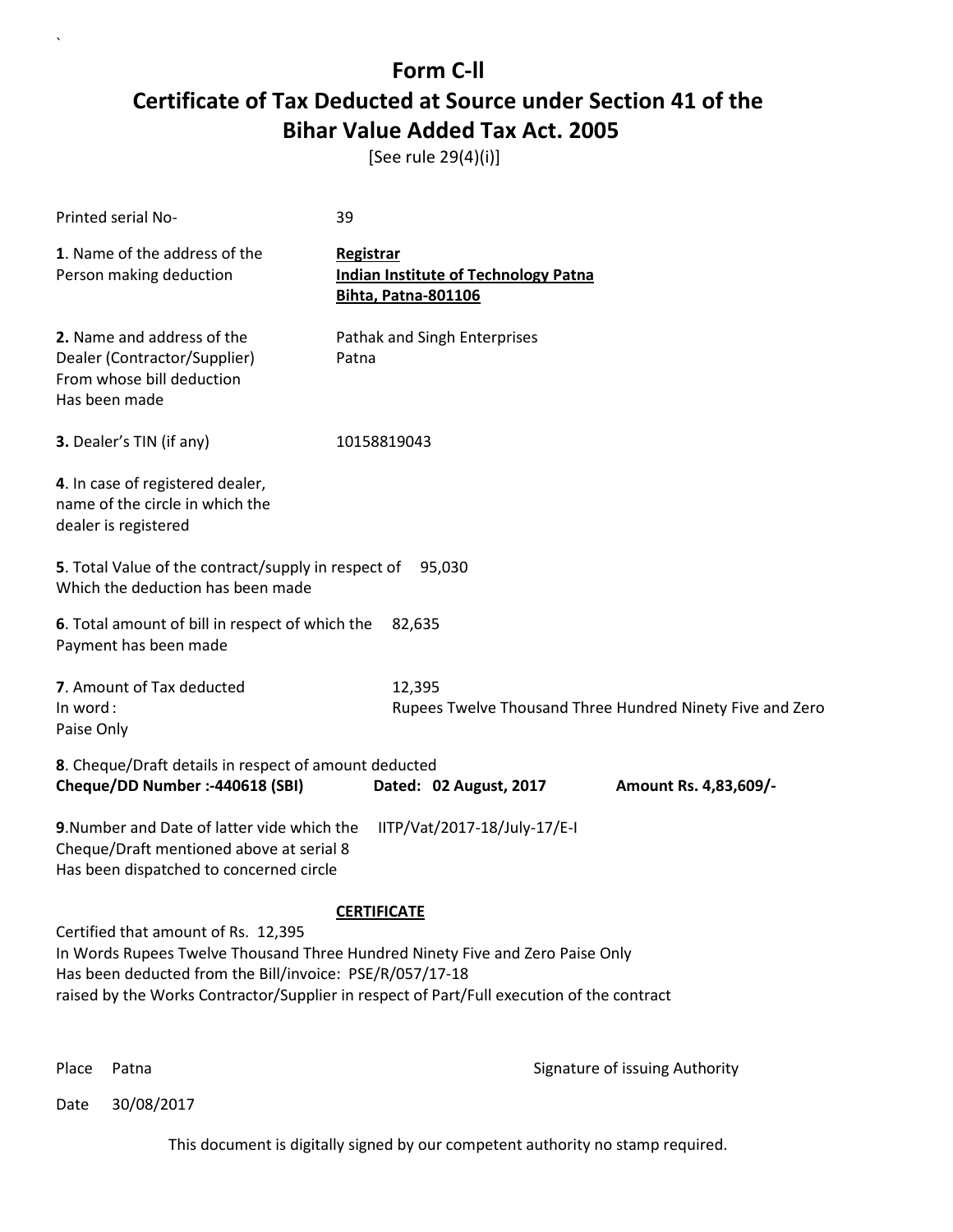[See rule 29(4)(i)]

| <b>Printed serial No-</b>                                                                                                                                                                                                                             | 40                                                                                     |                       |
|-------------------------------------------------------------------------------------------------------------------------------------------------------------------------------------------------------------------------------------------------------|----------------------------------------------------------------------------------------|-----------------------|
| 1. Name of the address of the<br>Person making deduction                                                                                                                                                                                              | Registrar<br><b>Indian Institute of Technology Patna</b><br><b>Bihta, Patna-801106</b> |                       |
| 2. Name and address of the<br>Dealer (Contractor/Supplier)<br>From whose bill deduction<br>Has been made                                                                                                                                              | M/S hubnet Computers<br>Patna                                                          |                       |
| 3. Dealer's TIN (if any)                                                                                                                                                                                                                              | 10156529089                                                                            |                       |
| 4. In case of registered dealer,<br>name of the circle in which the<br>dealer is registered                                                                                                                                                           |                                                                                        |                       |
| 5. Total Value of the contract/supply in respect of 68,900.00<br>Which the deduction has been made                                                                                                                                                    |                                                                                        |                       |
| 6. Total amount of bill in respect of which the<br>Payment has been made                                                                                                                                                                              | 65,000.00                                                                              |                       |
| 7. Amount of Tax deducted<br>In word:                                                                                                                                                                                                                 | 3,900.00<br>Rupees Three Thousand Nine Hundred and Zero Paise Only                     |                       |
| 8. Cheque/Draft details in respect of amount deducted<br>Cheque/DD Number :- 440618 (SBI)                                                                                                                                                             | Dated: 02 August, 2017                                                                 | Amount Rs. 4,83,609/- |
| 9. Number and Date of latter vide which the<br>Cheque/Draft mentioned above at serial 8<br>Has been dispatched to concerned circle                                                                                                                    | IITP/Vat/2017-18/July-17/E-I                                                           |                       |
|                                                                                                                                                                                                                                                       | <b>CERTIFICATE</b>                                                                     |                       |
| Certified that amount of Rs. 3,900.00<br>In Words Rupees Three Thousand Nine Hundred and Zero Paise Only<br>Has been deducted from the Bill/invoice: 524<br>raised by the Works Contractor/Supplier in respect of Part/Full execution of the contract |                                                                                        |                       |

`

Place Patna **Property** Place Patna Signature of issuing Authority

Date 30/08/2017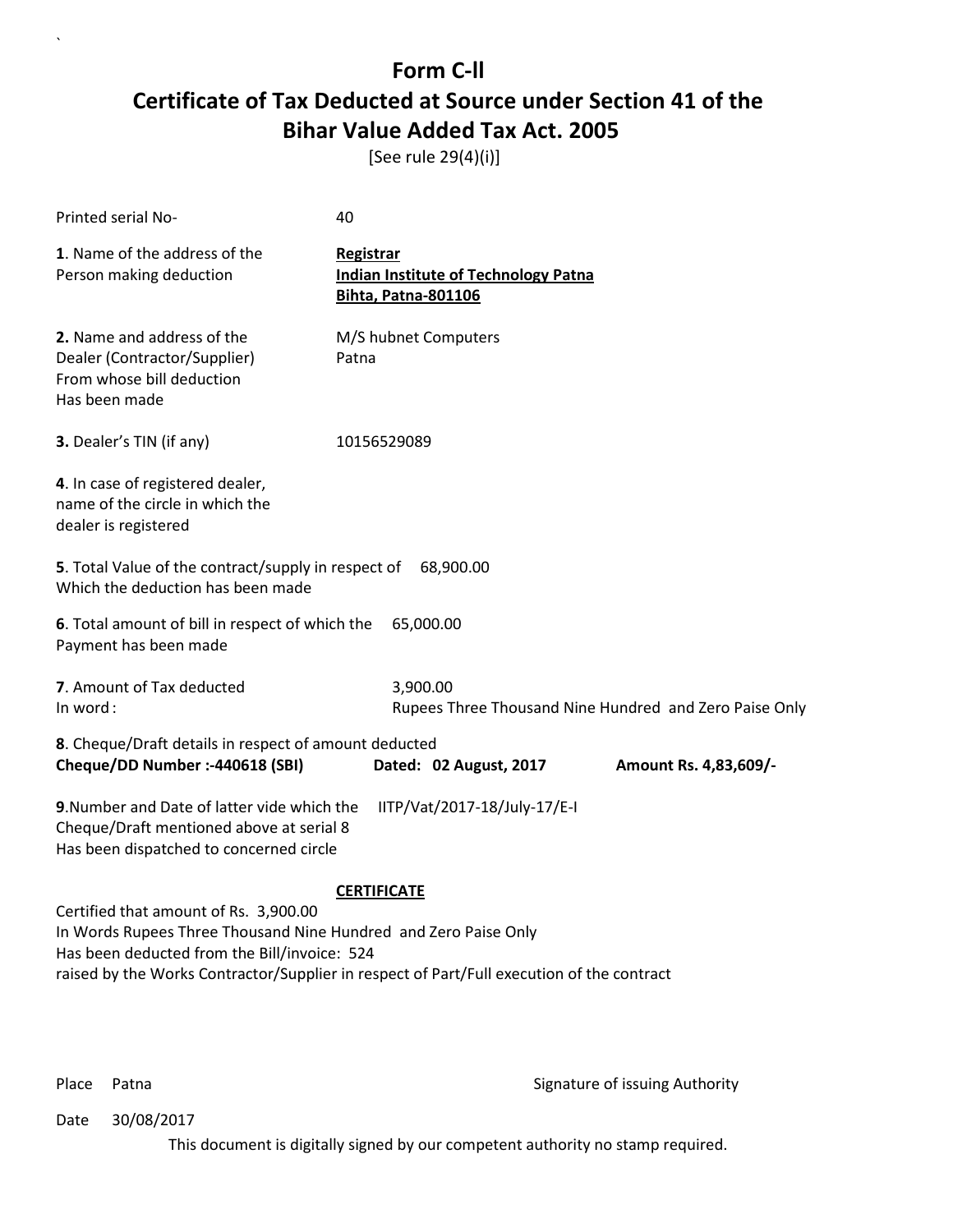[See rule 29(4)(i)]

| Printed serial No-                                                                                                                                                                                                                                                                                  | 41                                                                                     |                                                         |
|-----------------------------------------------------------------------------------------------------------------------------------------------------------------------------------------------------------------------------------------------------------------------------------------------------|----------------------------------------------------------------------------------------|---------------------------------------------------------|
| 1. Name of the address of the<br>Person making deduction                                                                                                                                                                                                                                            | Registrar<br><b>Indian Institute of Technology Patna</b><br><b>Bihta, Patna-801106</b> |                                                         |
| 2. Name and address of the<br>Dealer (Contractor/Supplier)<br>From whose bill deduction<br>Has been made                                                                                                                                                                                            | M/S Ranjan Scientific Traders<br>A/7, Kamla Place, G.M.Road, Patna-01                  |                                                         |
| 3. Dealer's TIN (if any)                                                                                                                                                                                                                                                                            | 10105224097                                                                            |                                                         |
| 4. In case of registered dealer,<br>name of the circle in which the<br>dealer is registered                                                                                                                                                                                                         |                                                                                        |                                                         |
| 5. Total Value of the contract/supply in respect of<br>Which the deduction has been made                                                                                                                                                                                                            | 534,128.00                                                                             |                                                         |
| 6. Total amount of bill in respect of which the<br>Payment has been made                                                                                                                                                                                                                            | 503,894.00                                                                             |                                                         |
| 7. Amount of Tax deducted<br>In word:<br>Paise Only                                                                                                                                                                                                                                                 | 30,234.00                                                                              | Rupees Thirty Thousand Two Hundred Thirty Four and Zero |
| 8. Cheque/Draft details in respect of amount deducted<br>Cheque/DD Number :- 440618 (SBI)                                                                                                                                                                                                           | Dated: 02 August, 2017                                                                 | Amount Rs. 4,83,609/-                                   |
| 9. Number and Date of latter vide which the<br>IITP/Vat/2017-18/July-17/E-I<br>Cheque/Draft mentioned above at serial 8<br>Has been dispatched to concerned circle                                                                                                                                  |                                                                                        |                                                         |
| <b>CERTIFICATE</b><br>Certified that amount of Rs. 30,234.00<br>In Words Rupees Thirty Thousand Two Hundred Thirty Four and Zero Paise Only<br>Has been deducted from the Bill/invoice: RT000017/17-18<br>raised by the Works Contractor/Supplier in respect of Part/Full execution of the contract |                                                                                        |                                                         |

`

Place Patna **Property** Place Patna Signature of issuing Authority

Date 30/08/2017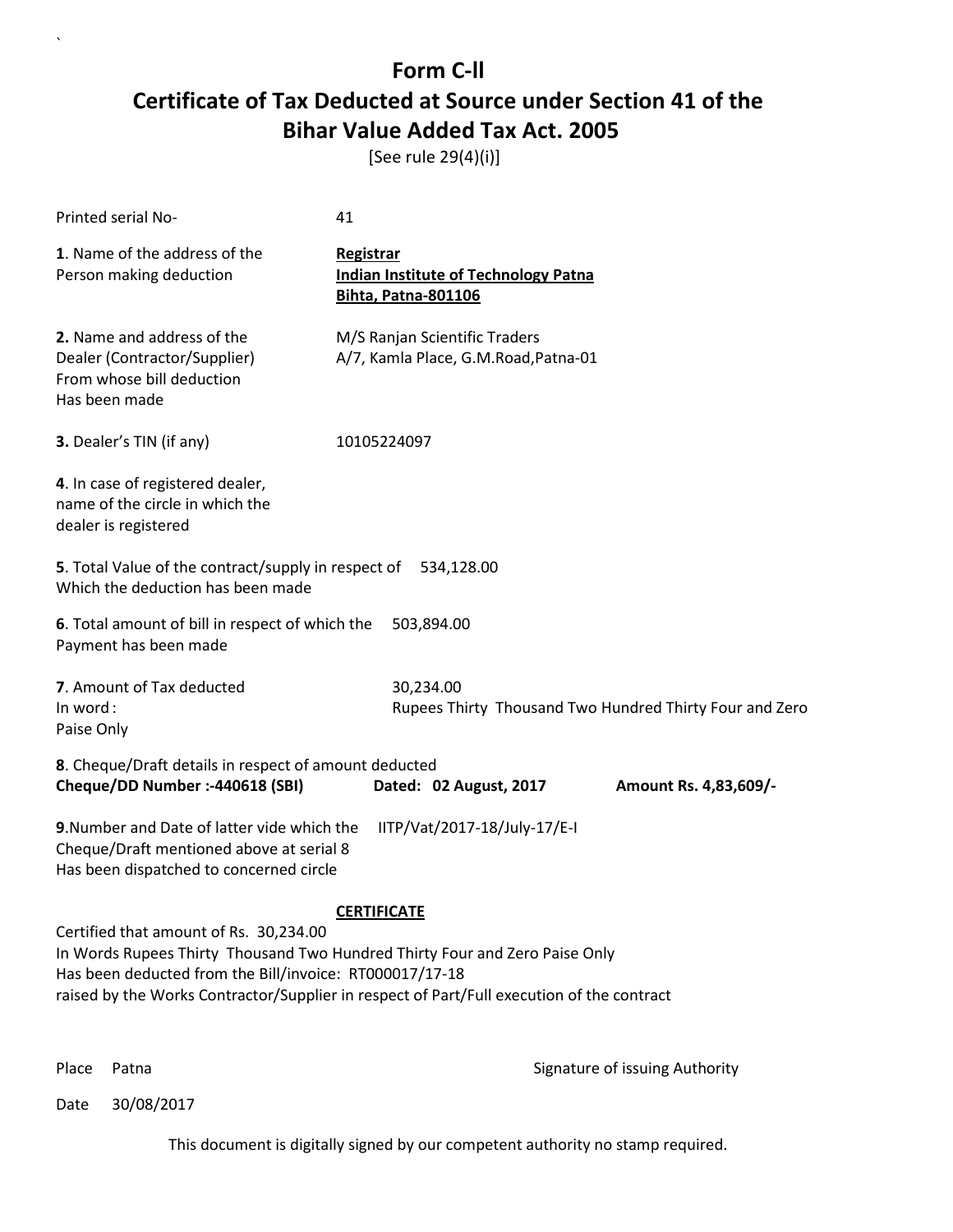[See rule 29(4)(i)]

| Printed serial No-                                                                                                                          | 42                                                                                            |                       |
|---------------------------------------------------------------------------------------------------------------------------------------------|-----------------------------------------------------------------------------------------------|-----------------------|
| 1. Name of the address of the<br>Person making deduction                                                                                    | <b>Registrar</b><br><b>Indian Institute of Technology Patna</b><br><b>Bihta, Patna-801106</b> |                       |
| 2. Name and address of the<br>Dealer (Contractor/Supplier)<br>From whose bill deduction<br>Has been made                                    | Raj Genset Care<br>Patna                                                                      |                       |
| 3. Dealer's TIN (if any)                                                                                                                    | 10154952023                                                                                   |                       |
| 4. In case of registered dealer,<br>name of the circle in which the<br>dealer is registered                                                 |                                                                                               |                       |
| 5. Total Value of the contract/supply in respect of<br>114,000.00<br>Which the deduction has been made                                      |                                                                                               |                       |
| 6. Total amount of bill in respect of which the<br>Payment has been made                                                                    | 99,130.00                                                                                     |                       |
| 7. Amount of Tax deducted<br>In word:<br>Paise Only                                                                                         | 14,870.00<br>Rupees Fourteen Thousand Eight Hundred Seventy and Zero                          |                       |
| 8. Cheque/Draft details in respect of amount deducted<br>Cheque/DD Number :- 440618 (SBI)                                                   | Dated: 02 August, 2017                                                                        | Amount Rs. 4,83,609/- |
| 9. Number and Date of latter vide which the<br>Cheque/Draft mentioned above at serial 8<br>Has been dispatched to concerned circle          | IITP/Vat/2017-18/July-17/E-I                                                                  |                       |
| <b>CERTIFICATE</b><br>Certified that amount of Rs. 14,870.00<br>In Words Rupees Fourteen Thousand Eight Hundred Seventy and Zero Paise Only |                                                                                               |                       |
| Has been deducted from the Bill/invoice: 53<br>raised by the Works Contractor/Supplier in respect of Part/Full execution of the contract    |                                                                                               |                       |

`

Place Patna **Property** Place Patna Signature of issuing Authority

Date 30/08/2017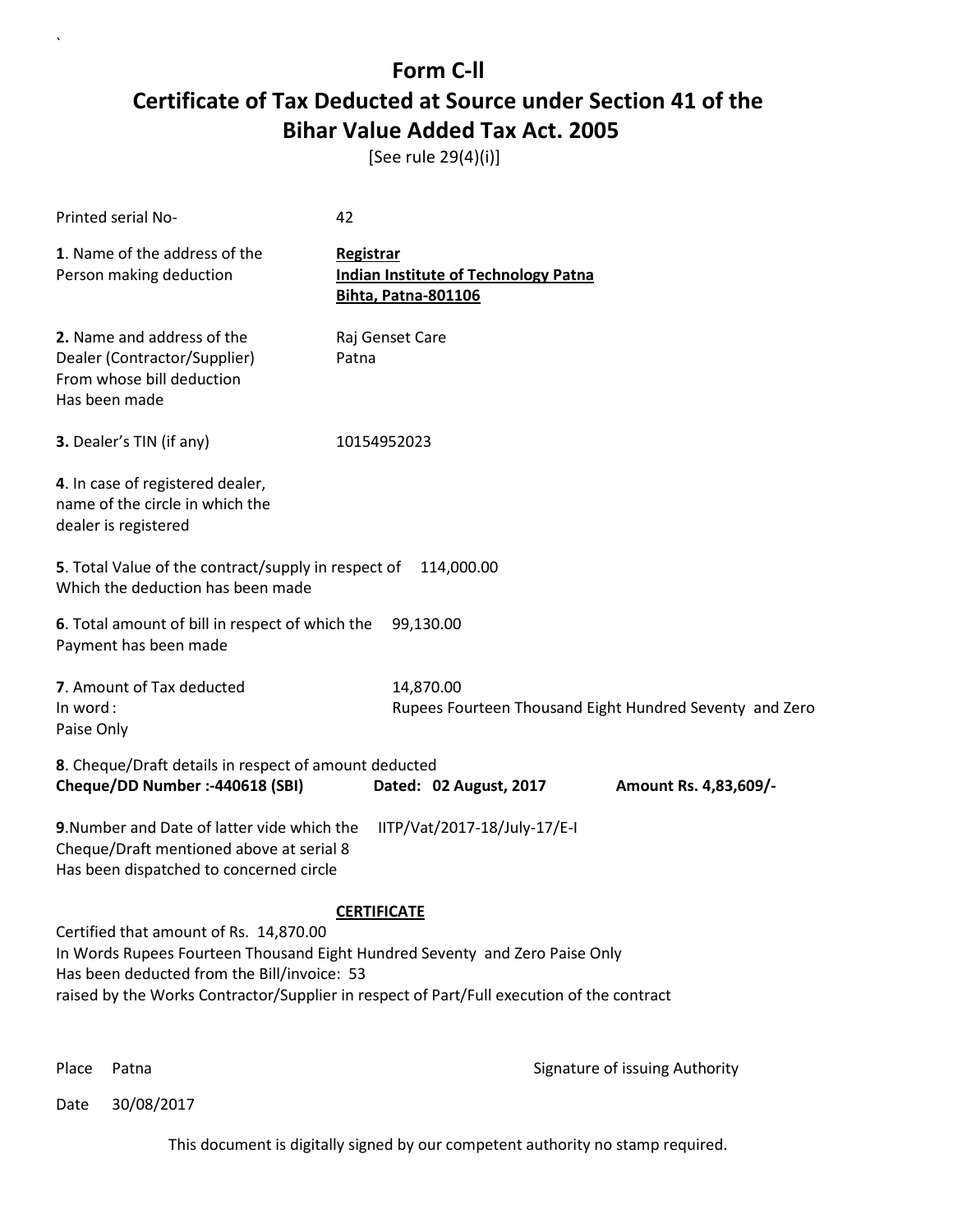[See rule 29(4)(i)]

| Printed serial No-                                                                                                                                                                                                                                                                           | 43                                                                                     |                       |
|----------------------------------------------------------------------------------------------------------------------------------------------------------------------------------------------------------------------------------------------------------------------------------------------|----------------------------------------------------------------------------------------|-----------------------|
| 1. Name of the address of the<br>Person making deduction                                                                                                                                                                                                                                     | Registrar<br><b>Indian Institute of Technology Patna</b><br><b>Bihta, Patna-801106</b> |                       |
| 2. Name and address of the<br>Dealer (Contractor/Supplier)<br>From whose bill deduction<br>Has been made                                                                                                                                                                                     | Methodex systems Itd<br>Patna                                                          |                       |
| 3. Dealer's TIN (if any)                                                                                                                                                                                                                                                                     | 10010376042                                                                            |                       |
| 4. In case of registered dealer,<br>name of the circle in which the<br>dealer is registered                                                                                                                                                                                                  |                                                                                        |                       |
| 5. Total Value of the contract/supply in respect of<br>Which the deduction has been made                                                                                                                                                                                                     | 178,805                                                                                |                       |
| 6. Total amount of bill in respect of which the<br>Payment has been made                                                                                                                                                                                                                     | 155,483                                                                                |                       |
| 7. Amount of Tax deducted<br>In word:<br>and Zero Paise Only                                                                                                                                                                                                                                 | 23,322<br>Rupees Twenty Three Thousand Three Hundred Twenty Two                        |                       |
| 8. Cheque/Draft details in respect of amount deducted<br>Cheque/DD Number :- 440618 (SBI)                                                                                                                                                                                                    | Dated: 02 August, 2017                                                                 | Amount Rs. 4,83,609/- |
| 9. Number and Date of latter vide which the<br>Cheque/Draft mentioned above at serial 8<br>Has been dispatched to concerned circle                                                                                                                                                           | IITP/Vat/2017-18/July-17/E-I                                                           |                       |
| <b>CERTIFICATE</b><br>Certified that amount of Rs. 23,322<br>In Words Rupees Twenty Three Thousand Three Hundred Twenty Two and Zero Paise Only<br>Has been deducted from the Bill/invoice: 718<br>raised by the Works Contractor/Supplier in respect of Part/Full execution of the contract |                                                                                        |                       |

`

Place Patna **Property** Place Patna Signature of issuing Authority

Date 30/08/2017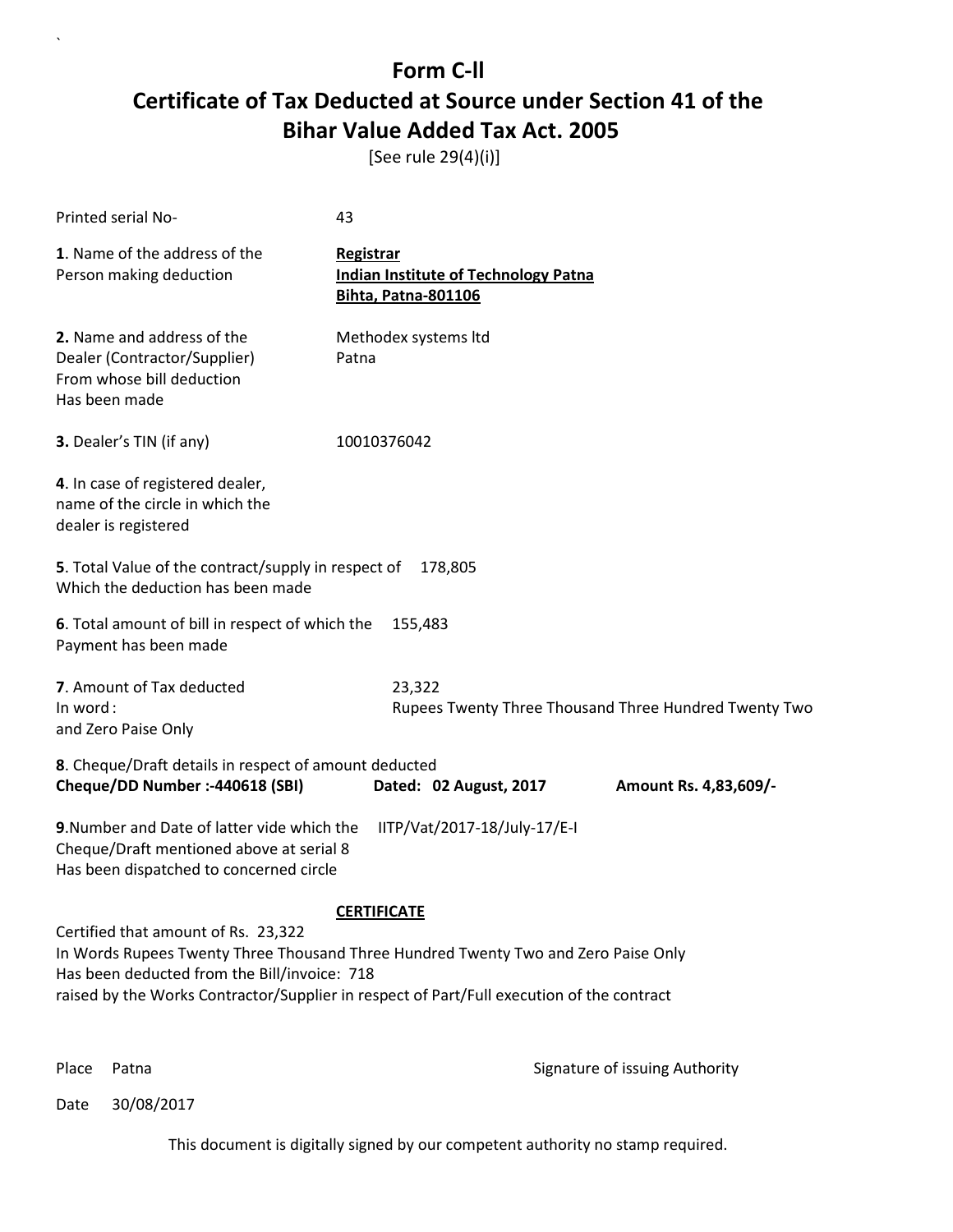[See rule 29(4)(i)]

| Printed serial No-                                                                                                                                                                                                                                                          | 44                                                                                     |                       |
|-----------------------------------------------------------------------------------------------------------------------------------------------------------------------------------------------------------------------------------------------------------------------------|----------------------------------------------------------------------------------------|-----------------------|
| 1. Name of the address of the<br>Person making deduction                                                                                                                                                                                                                    | Registrar<br><b>Indian Institute of Technology Patna</b><br><b>Bihta, Patna-801106</b> |                       |
| 2. Name and address of the<br>Dealer (Contractor/Supplier)<br>From whose bill deduction<br>Has been made                                                                                                                                                                    | M/s New M.S. Engineering Works<br>Patna                                                |                       |
| 3. Dealer's TIN (if any)                                                                                                                                                                                                                                                    | 10144501046                                                                            |                       |
| 4. In case of registered dealer,<br>name of the circle in which the<br>dealer is registered                                                                                                                                                                                 |                                                                                        |                       |
| 5. Total Value of the contract/supply in respect of 55,200.00<br>Which the deduction has been made                                                                                                                                                                          |                                                                                        |                       |
| 6. Total amount of bill in respect of which the<br>Payment has been made                                                                                                                                                                                                    | 48,000.00                                                                              |                       |
| 7. Amount of Tax deducted<br>In word:                                                                                                                                                                                                                                       | 7,200.00<br>Rupees Seven Thousand Two Hundred and Zero Paise Only                      |                       |
| 8. Cheque/Draft details in respect of amount deducted<br>Cheque/DD Number :- 440618 (SBI)                                                                                                                                                                                   | Dated: 02 August, 2017                                                                 | Amount Rs. 4,83,609/- |
| 9. Number and Date of latter vide which the<br>Cheque/Draft mentioned above at serial 8<br>Has been dispatched to concerned circle                                                                                                                                          | IITP/Vat/2017-18/July-17/E-I                                                           |                       |
| <b>CERTIFICATE</b><br>Certified that amount of Rs. 7,200.00<br>In Words Rupees Seven Thousand Two Hundred and Zero Paise Only<br>Has been deducted from the Bill/invoice: 1540<br>raised by the Works Contractor/Supplier in respect of Part/Full execution of the contract |                                                                                        |                       |

`

Place Patna **Property** Place Patna Signature of issuing Authority

Date 30/08/2017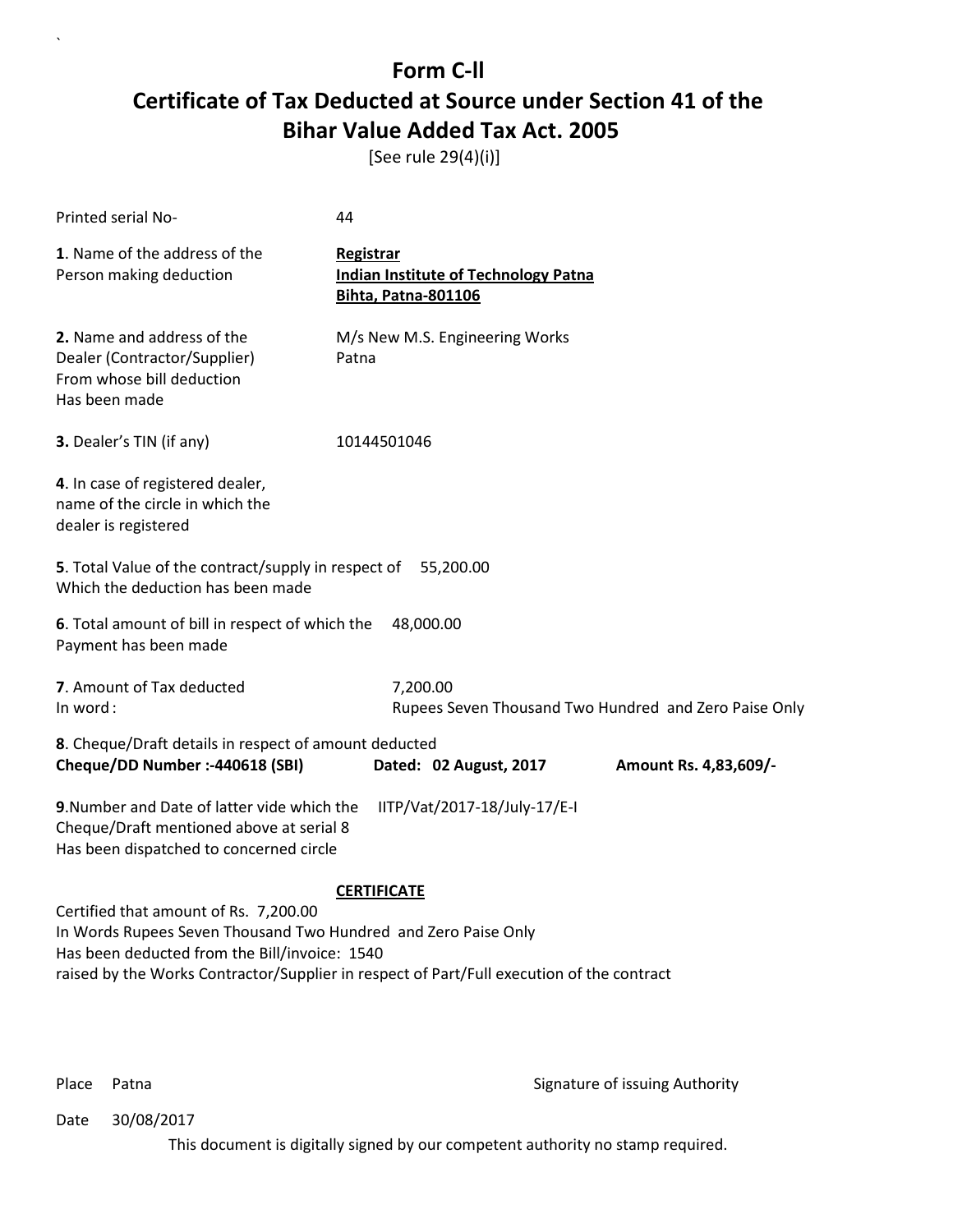[See rule 29(4)(i)]

| Printed serial No-                                                                                                                        | 45                                                                                                              |                       |
|-------------------------------------------------------------------------------------------------------------------------------------------|-----------------------------------------------------------------------------------------------------------------|-----------------------|
| 1. Name of the address of the<br>Person making deduction                                                                                  | Registrar<br><b>Indian Institute of Technology Patna</b><br><b>Bihta, Patna-801106</b>                          |                       |
| 2. Name and address of the<br>Dealer (Contractor/Supplier)<br>From whose bill deduction<br>Has been made                                  | Sky net<br>162, Patliputra Colony, Patna-13                                                                     |                       |
| 3. Dealer's TIN (if any)                                                                                                                  | 10151248075                                                                                                     |                       |
| 4. In case of registered dealer,<br>name of the circle in which the<br>dealer is registered                                               |                                                                                                                 |                       |
| 5. Total Value of the contract/supply in respect of<br>14,128.00<br>Which the deduction has been made                                     |                                                                                                                 |                       |
| 6. Total amount of bill in respect of which the<br>Payment has been made                                                                  | 13,328.00                                                                                                       |                       |
| 7. Amount of Tax deducted<br>In word:                                                                                                     | 800.00<br>Rupees Eight Hundred and Zero Paise Only                                                              |                       |
| 8. Cheque/Draft details in respect of amount deducted<br>Cheque/DD Number :- 440618 (SBI)                                                 | Dated: 02 August, 2017                                                                                          | Amount Rs. 4,83,609/- |
| 9. Number and Date of latter vide which the<br>Cheque/Draft mentioned above at serial 8<br>Has been dispatched to concerned circle        | IITP/Vat/2017-18/July-17/E-I                                                                                    |                       |
| Certified that amount of Rs. 800.00<br>In Words Rupees Eight Hundred and Zero Paise Only<br>Has been deducted from the Bill/invoice: 2387 | <b>CERTIFICATE</b><br>raised by the Works Contractor/Supplier in respect of Part/Full execution of the contract |                       |

`

Place Patna **Property** Place Patna Signature of issuing Authority

Date 30/08/2017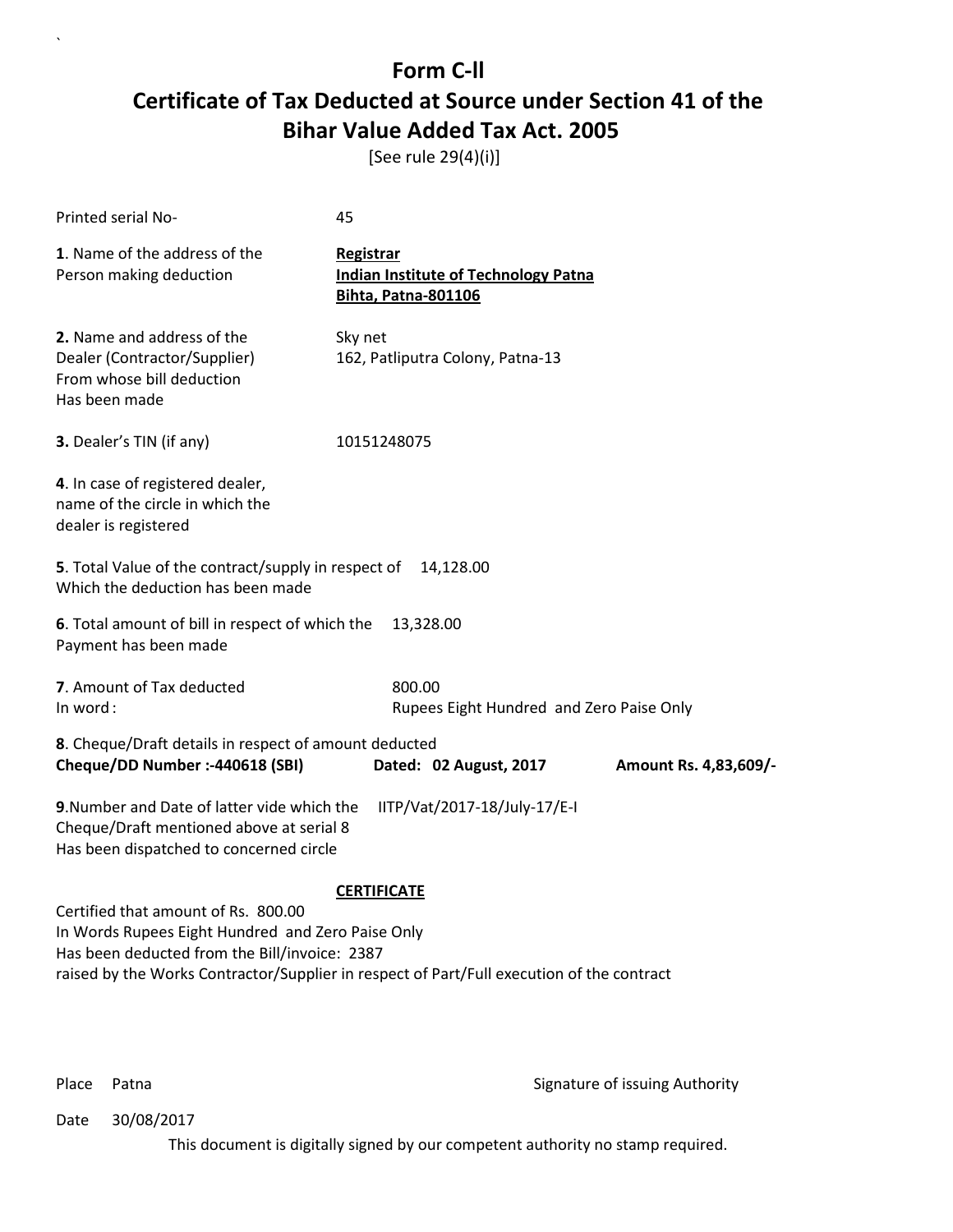[See rule 29(4)(i)]

| Printed serial No-                                                                                                                                                                                                                                                                                                                                 | 46                                                                                     |                       |
|----------------------------------------------------------------------------------------------------------------------------------------------------------------------------------------------------------------------------------------------------------------------------------------------------------------------------------------------------|----------------------------------------------------------------------------------------|-----------------------|
| 1. Name of the address of the<br>Person making deduction                                                                                                                                                                                                                                                                                           | Registrar<br><b>Indian Institute of Technology Patna</b><br><b>Bihta, Patna-801106</b> |                       |
| 2. Name and address of the<br>Dealer (Contractor/Supplier)<br>From whose bill deduction<br>Has been made                                                                                                                                                                                                                                           | Sky net<br>162, Patliputra Colony, Patna-13                                            |                       |
| 3. Dealer's TIN (if any)                                                                                                                                                                                                                                                                                                                           | 10151248075                                                                            |                       |
| 4. In case of registered dealer,<br>name of the circle in which the<br>dealer is registered                                                                                                                                                                                                                                                        |                                                                                        |                       |
| 5. Total Value of the contract/supply in respect of<br>Which the deduction has been made                                                                                                                                                                                                                                                           | 38,749.00                                                                              |                       |
| 6. Total amount of bill in respect of which the<br>Payment has been made                                                                                                                                                                                                                                                                           | 36,556.00                                                                              |                       |
| 7. Amount of Tax deducted<br>In word:<br>Paise Only                                                                                                                                                                                                                                                                                                | 2,193.00<br>Rupees Two Thousand One Hundred Ninety Three and Zero                      |                       |
| 8. Cheque/Draft details in respect of amount deducted<br>Cheque/DD Number :- 440618 (SBI)                                                                                                                                                                                                                                                          | Dated: 02 August, 2017                                                                 | Amount Rs. 4,83,609/- |
| 9. Number and Date of latter vide which the<br>Cheque/Draft mentioned above at serial 8<br>Has been dispatched to concerned circle                                                                                                                                                                                                                 | IITP/Vat/2017-18/July-17/E-I                                                           |                       |
| <b>CERTIFICATE</b><br>Certified that amount of Rs. 2,193.00<br>In Words Rupees Two Thousand One Hundred Ninety Three and Zero Paise Only<br>Has been deducted from the Bill/invoice: 2388, 2421, 2420, 2418, 2406, 2408, 2407, 2414, 2399,2398, 2325,<br>raised by the Works Contractor/Supplier in respect of Part/Full execution of the contract |                                                                                        |                       |

`

Place Patna **Property** Place Patna Signature of issuing Authority

Date 30/08/2017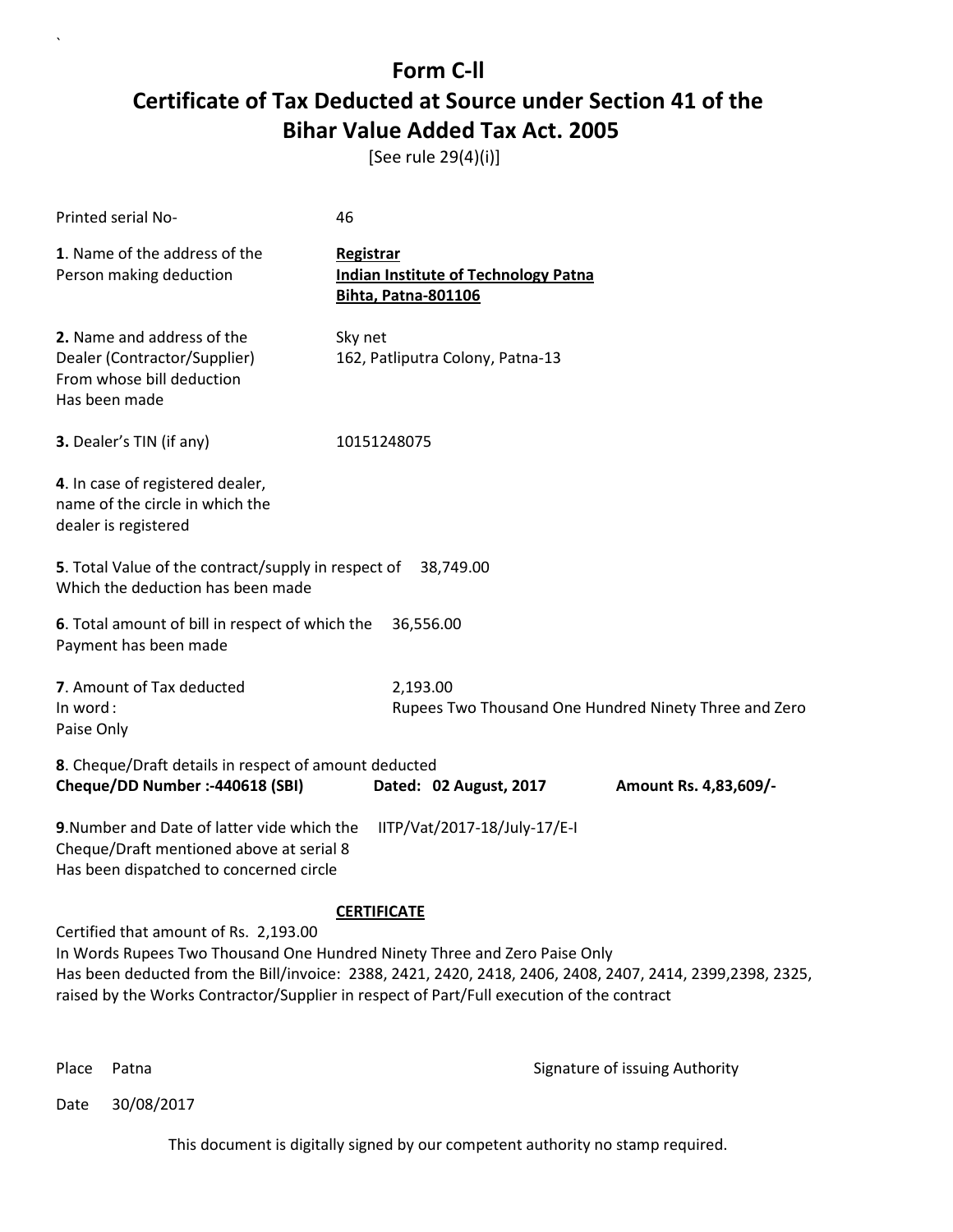`

|                                                                                                                                    | [See rule 29(4)(i)]                                                                                                                                                  |                                                                    |
|------------------------------------------------------------------------------------------------------------------------------------|----------------------------------------------------------------------------------------------------------------------------------------------------------------------|--------------------------------------------------------------------|
| Printed serial No-                                                                                                                 | 47                                                                                                                                                                   |                                                                    |
| 1. Name of the address of the<br>Person making deduction                                                                           | Registrar<br><b>Indian Institute of Technology Patna</b><br>Bihta, Patna-801106                                                                                      |                                                                    |
| 2. Name and address of the<br>Dealer (Contractor/Supplier)<br>Mithapur, Patna-01<br>From whose bill deduction<br>Has been made     | M/s G.R. Distributors                                                                                                                                                | 133/156 A, Bihari Complex, New Bengali Tola, Bus stand, Main Road, |
| 3. Dealer's TIN (if any)                                                                                                           | 10128528043                                                                                                                                                          |                                                                    |
| 4. In case of registered dealer,<br>name of the circle in which the<br>dealer is registered                                        |                                                                                                                                                                      |                                                                    |
| 5. Total Value of the contract/supply in respect of<br>Which the deduction has been made                                           | 28,949                                                                                                                                                               |                                                                    |
| 6. Total amount of bill in respect of which the<br>Payment has been made                                                           | 26,630                                                                                                                                                               |                                                                    |
| 7. Amount of Tax deducted<br>In word:<br>Only                                                                                      | 2,319                                                                                                                                                                | Rupees Two Thousand Three Hundred Nineteen and Zero Paise          |
| 8. Cheque/Draft details in respect of amount deducted<br>Cheque/DD Number :- 440618 (SBI)                                          | Dated: 02 August, 2017                                                                                                                                               | Amount Rs. 4,83,609/-                                              |
| 9. Number and Date of latter vide which the<br>Cheque/Draft mentioned above at serial 8<br>Has been dispatched to concerned circle | IITP/Vat/2017-18/July-17/E-I                                                                                                                                         |                                                                    |
|                                                                                                                                    | <b>CERTIFICATE</b>                                                                                                                                                   |                                                                    |
| Certified that amount of Rs. 2,319<br>Has been deducted from the Bill/invoice: 1460, 1461, 1462                                    | In Words Rupees Two Thousand Three Hundred Nineteen and Zero Paise Only<br>raised by the Works Contractor/Supplier in respect of Part/Full execution of the contract |                                                                    |
| Place<br>Patna                                                                                                                     |                                                                                                                                                                      | Signature of issuing Authority                                     |
| 30/08/2017<br>Date                                                                                                                 |                                                                                                                                                                      |                                                                    |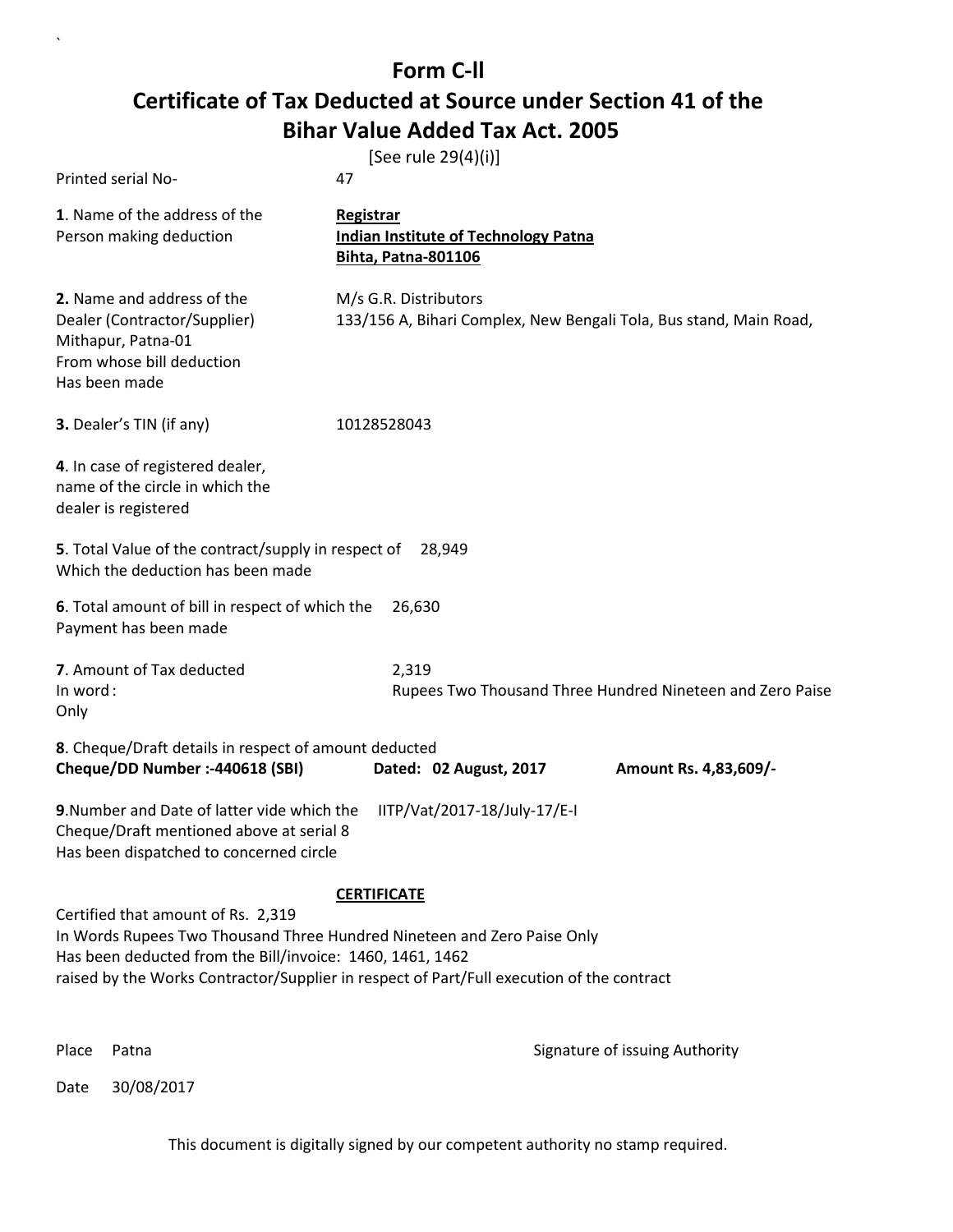[See rule 29(4)(i)]

| Printed serial No-                                                                                                                                                                                                                                          | 48                                                                                            |  |
|-------------------------------------------------------------------------------------------------------------------------------------------------------------------------------------------------------------------------------------------------------------|-----------------------------------------------------------------------------------------------|--|
| 1. Name of the address of the<br>Person making deduction                                                                                                                                                                                                    | <b>Registrar</b><br><b>Indian Institute of Technology Patna</b><br><b>Bihta, Patna-801106</b> |  |
| 2. Name and address of the<br>Dealer (Contractor/Supplier)<br>From whose bill deduction<br>Has been made                                                                                                                                                    | M/S Ranjan Scientific Traders<br>A/7, Kamla Place, G.M.Road, Patna-01                         |  |
| 3. Dealer's TIN (if any)                                                                                                                                                                                                                                    | 10105224097                                                                                   |  |
| 4. In case of registered dealer,<br>name of the circle in which the<br>dealer is registered                                                                                                                                                                 |                                                                                               |  |
| 5. Total Value of the contract/supply in respect of 9,260.00<br>Which the deduction has been made                                                                                                                                                           |                                                                                               |  |
| 6. Total amount of bill in respect of which the<br>Payment has been made                                                                                                                                                                                    | 8,736.00                                                                                      |  |
| 7. Amount of Tax deducted<br>In word:                                                                                                                                                                                                                       | 524.00<br>Rupees Five Hundred Twenty Four and Zero Paise Only                                 |  |
| 8. Cheque/Draft details in respect of amount deducted<br>Cheque/DD Number :- 440618 (SBI)                                                                                                                                                                   | Dated: 02 August, 2017<br>Amount Rs. 4,83,609/-                                               |  |
| 9. Number and Date of latter vide which the<br>IITP/Vat/2017-18/July-17/E-I<br>Cheque/Draft mentioned above at serial 8<br>Has been dispatched to concerned circle                                                                                          |                                                                                               |  |
| <b>CERTIFICATE</b>                                                                                                                                                                                                                                          |                                                                                               |  |
| Certified that amount of Rs. 524.00<br>In Words Rupees Five Hundred Twenty Four and Zero Paise Only<br>Has been deducted from the Bill/invoice: RT000011/17-18<br>raised by the Works Contractor/Supplier in respect of Part/Full execution of the contract |                                                                                               |  |
|                                                                                                                                                                                                                                                             |                                                                                               |  |

`

Place Patna **Property** Place Patna Signature of issuing Authority

Date 30/08/2017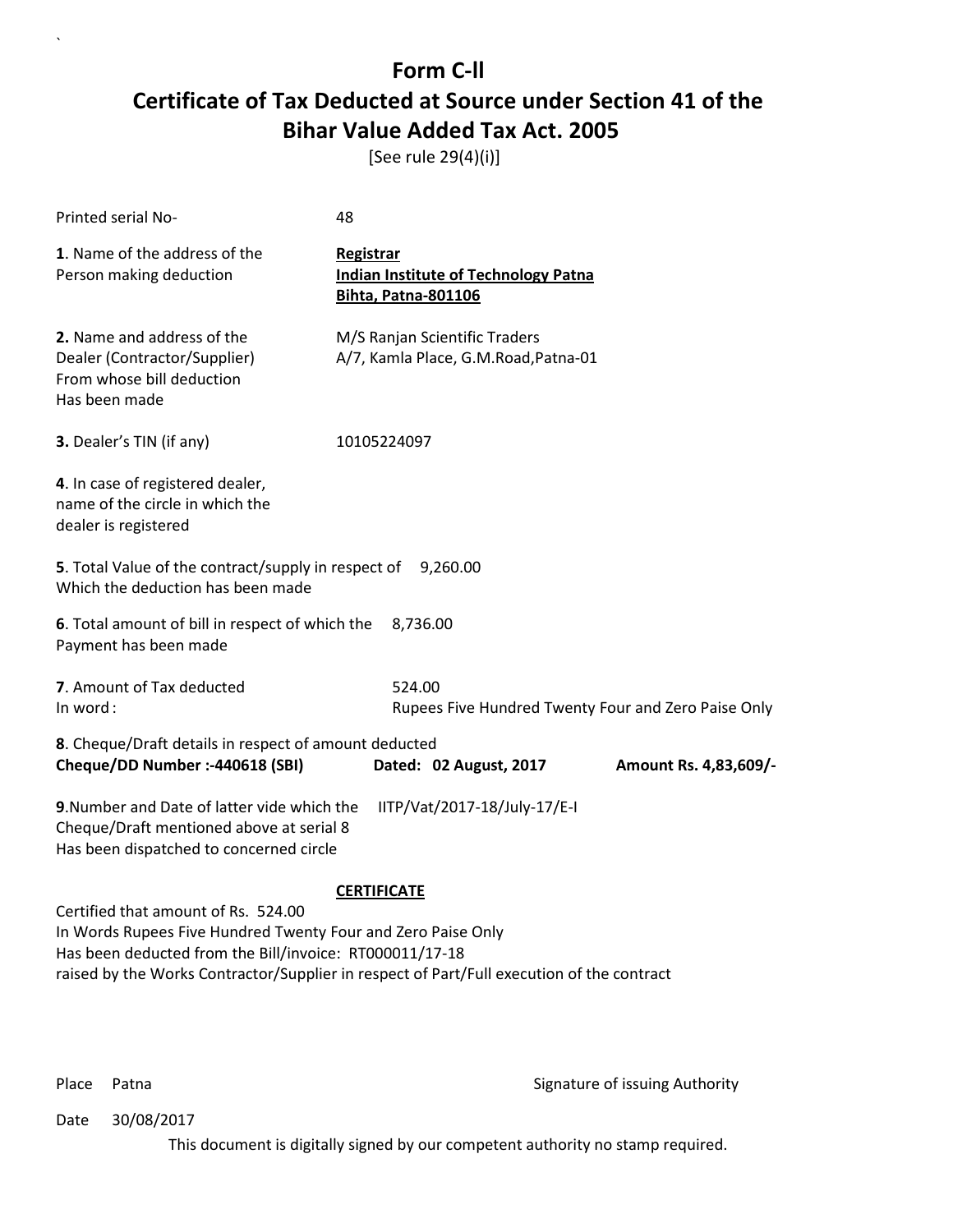[See rule 29(4)(i)]

| 49                                                                                                                                                                                                                                                                   |                                                                                                                                                                                                                                                                                                                  |  |
|----------------------------------------------------------------------------------------------------------------------------------------------------------------------------------------------------------------------------------------------------------------------|------------------------------------------------------------------------------------------------------------------------------------------------------------------------------------------------------------------------------------------------------------------------------------------------------------------|--|
| <b>Registrar</b><br><b>Indian Institute of Technology Patna</b><br><b>Bihta, Patna-801106</b>                                                                                                                                                                        |                                                                                                                                                                                                                                                                                                                  |  |
| M/s Sajawat<br>Patna                                                                                                                                                                                                                                                 |                                                                                                                                                                                                                                                                                                                  |  |
| 10151790014                                                                                                                                                                                                                                                          |                                                                                                                                                                                                                                                                                                                  |  |
|                                                                                                                                                                                                                                                                      |                                                                                                                                                                                                                                                                                                                  |  |
|                                                                                                                                                                                                                                                                      |                                                                                                                                                                                                                                                                                                                  |  |
| 150,400.00                                                                                                                                                                                                                                                           |                                                                                                                                                                                                                                                                                                                  |  |
| 22,560.00<br>Rupees Twenty Two Thousand Five Hundred Sixty and Zero                                                                                                                                                                                                  |                                                                                                                                                                                                                                                                                                                  |  |
| Dated: 02 August, 2017                                                                                                                                                                                                                                               | Amount Rs. 4,83,609/-                                                                                                                                                                                                                                                                                            |  |
| IITP/Vat/2017-18/July-17/E-I                                                                                                                                                                                                                                         |                                                                                                                                                                                                                                                                                                                  |  |
| <b>CERTIFICATE</b>                                                                                                                                                                                                                                                   |                                                                                                                                                                                                                                                                                                                  |  |
| Certified that amount of Rs. 22,560.00<br>In Words Rupees Twenty Two Thousand Five Hundred Sixty and Zero Paise Only<br>Has been deducted from the Bill/invoice: 49, 64<br>raised by the Works Contractor/Supplier in respect of Part/Full execution of the contract |                                                                                                                                                                                                                                                                                                                  |  |
|                                                                                                                                                                                                                                                                      | 5. Total Value of the contract/supply in respect of 172,960.00<br>6. Total amount of bill in respect of which the<br>8. Cheque/Draft details in respect of amount deducted<br>9. Number and Date of latter vide which the<br>Cheque/Draft mentioned above at serial 8<br>Has been dispatched to concerned circle |  |

`

Place Patna **Property** Place Patna Signature of issuing Authority

Date 30/08/2017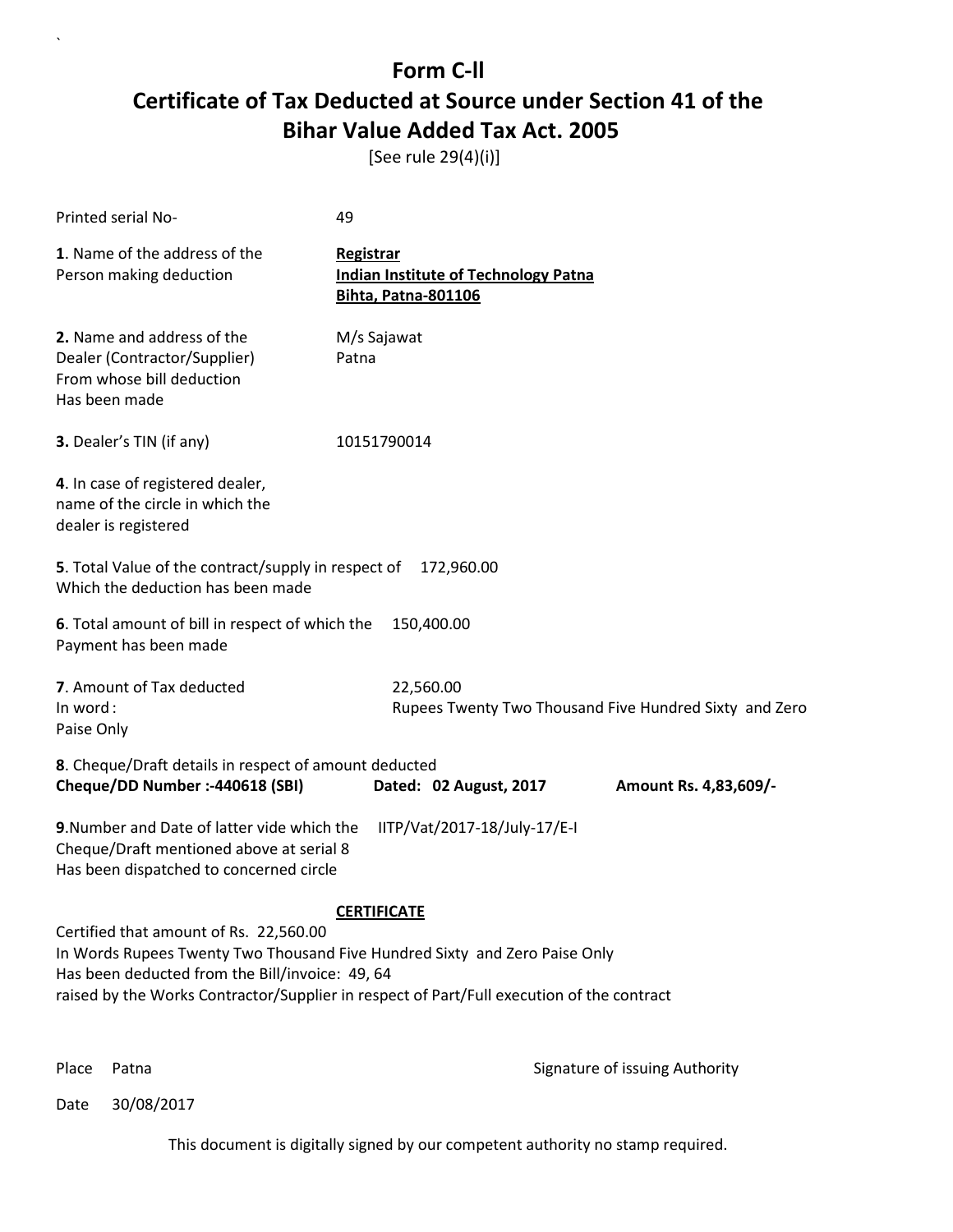[See rule 29(4)(i)]

| Printed serial No-                                                                                                                                                                                                                                                 | 50                                                                                            |                                                          |
|--------------------------------------------------------------------------------------------------------------------------------------------------------------------------------------------------------------------------------------------------------------------|-----------------------------------------------------------------------------------------------|----------------------------------------------------------|
| 1. Name of the address of the<br>Person making deduction                                                                                                                                                                                                           | <b>Registrar</b><br><b>Indian Institute of Technology Patna</b><br><b>Bihta, Patna-801106</b> |                                                          |
| 2. Name and address of the<br>Dealer (Contractor/Supplier)<br>From whose bill deduction<br>Has been made                                                                                                                                                           | M/s Bharat commercial Agency<br>Jeevandeep, Exhibition Road, Patna-01                         |                                                          |
| 3. Dealer's TIN (if any)                                                                                                                                                                                                                                           | 10110116098                                                                                   |                                                          |
| 4. In case of registered dealer,<br>name of the circle in which the<br>dealer is registered                                                                                                                                                                        |                                                                                               |                                                          |
| 5. Total Value of the contract/supply in respect of 72,052.00<br>Which the deduction has been made                                                                                                                                                                 |                                                                                               |                                                          |
| 6. Total amount of bill in respect of which the<br>Payment has been made                                                                                                                                                                                           | 62,654.00                                                                                     |                                                          |
| 7. Amount of Tax deducted<br>In word:<br>Paise Only                                                                                                                                                                                                                | 9,398.00                                                                                      | Rupees Nine Thousand Three Hundred Ninety Eight and Zero |
| 8. Cheque/Draft details in respect of amount deducted<br>Cheque/DD Number :- 440618 (SBI)                                                                                                                                                                          | Dated: 02 August, 2017                                                                        | Amount Rs. 4,83,609/-                                    |
| 9. Number and Date of latter vide which the<br>Cheque/Draft mentioned above at serial 8<br>Has been dispatched to concerned circle                                                                                                                                 | IITP/Vat/2017-18/July-17/E-I                                                                  |                                                          |
| Certified that amount of Rs. 9,398.00<br>In Words Rupees Nine Thousand Three Hundred Ninety Eight and Zero Paise Only<br>Has been deducted from the Bill/invoice: 139<br>raised by the Works Contractor/Supplier in respect of Part/Full execution of the contract | <b>CERTIFICATE</b>                                                                            |                                                          |

`

Place Patna **Property** Place Patna Signature of issuing Authority

Date 30/08/2017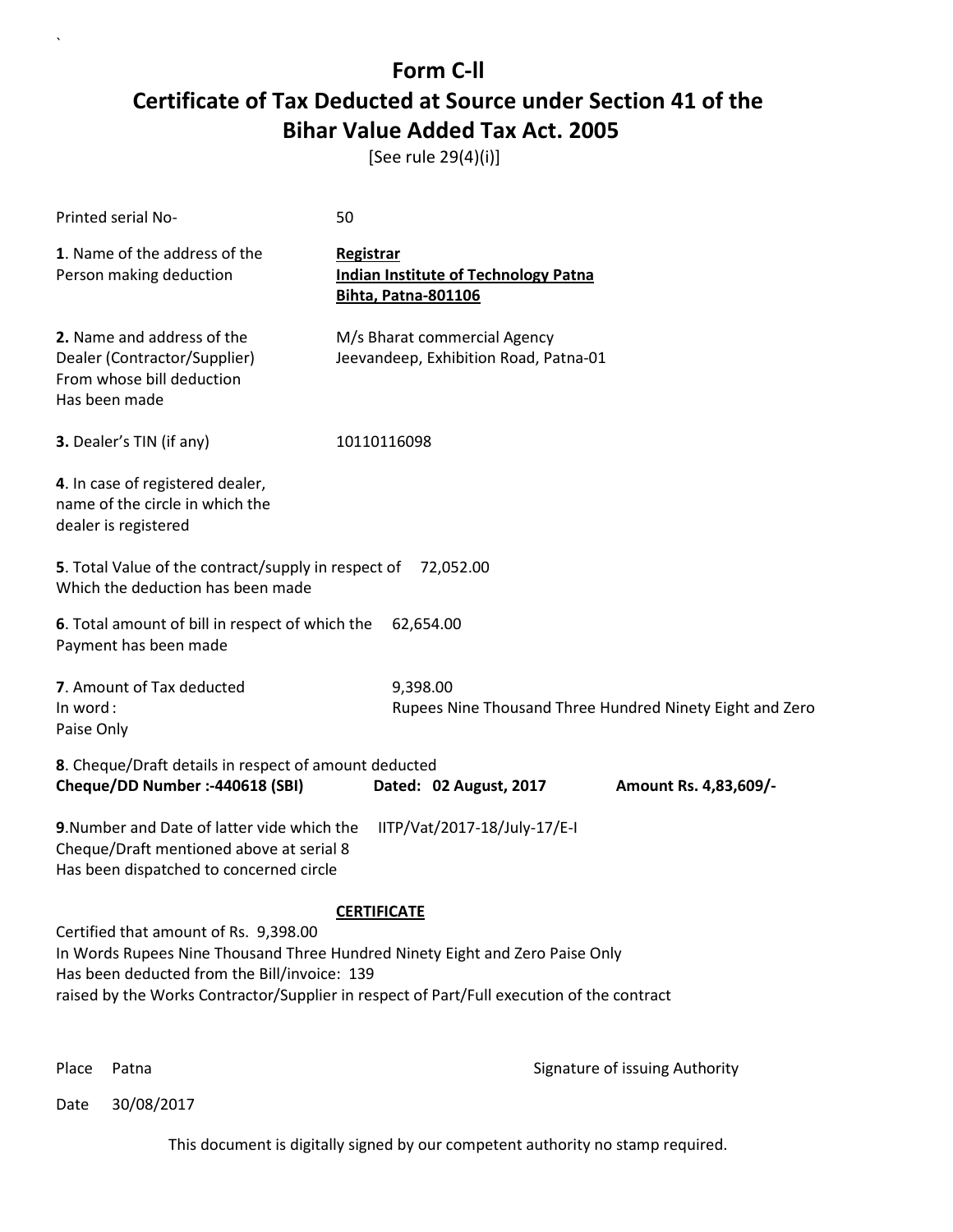[See rule 29(4)(i)]

| 51                                                                                     |                                                                                                                                                                                                                                                                                                                                                                                                                                                                                                                                          |
|----------------------------------------------------------------------------------------|------------------------------------------------------------------------------------------------------------------------------------------------------------------------------------------------------------------------------------------------------------------------------------------------------------------------------------------------------------------------------------------------------------------------------------------------------------------------------------------------------------------------------------------|
| Registrar<br><b>Indian Institute of Technology Patna</b><br><b>Bihta, Patna-801106</b> |                                                                                                                                                                                                                                                                                                                                                                                                                                                                                                                                          |
| M/S hubnet Computers<br>Patna                                                          |                                                                                                                                                                                                                                                                                                                                                                                                                                                                                                                                          |
| 10156529089                                                                            |                                                                                                                                                                                                                                                                                                                                                                                                                                                                                                                                          |
|                                                                                        |                                                                                                                                                                                                                                                                                                                                                                                                                                                                                                                                          |
| 1.460.00                                                                               |                                                                                                                                                                                                                                                                                                                                                                                                                                                                                                                                          |
| 1,400.00                                                                               |                                                                                                                                                                                                                                                                                                                                                                                                                                                                                                                                          |
| 60.00                                                                                  |                                                                                                                                                                                                                                                                                                                                                                                                                                                                                                                                          |
| Dated: 02 August, 2017                                                                 | Amount Rs. 4,83,609/-                                                                                                                                                                                                                                                                                                                                                                                                                                                                                                                    |
| IITP/Vat/2017-18/July-17/E-I                                                           |                                                                                                                                                                                                                                                                                                                                                                                                                                                                                                                                          |
| <b>CERTIFICATE</b>                                                                     |                                                                                                                                                                                                                                                                                                                                                                                                                                                                                                                                          |
|                                                                                        |                                                                                                                                                                                                                                                                                                                                                                                                                                                                                                                                          |
|                                                                                        |                                                                                                                                                                                                                                                                                                                                                                                                                                                                                                                                          |
|                                                                                        |                                                                                                                                                                                                                                                                                                                                                                                                                                                                                                                                          |
|                                                                                        | 5. Total Value of the contract/supply in respect of<br>6. Total amount of bill in respect of which the<br>Rupees Sixty and Zero Paise Only<br>8. Cheque/Draft details in respect of amount deducted<br>9. Number and Date of latter vide which the<br>Cheque/Draft mentioned above at serial 8<br>Has been dispatched to concerned circle<br>In Words Rupees Sixty and Zero Paise Only<br>Has been deducted from the Bill/invoice: 533, 294<br>raised by the Works Contractor/Supplier in respect of Part/Full execution of the contract |

`

Place Patna **Property** Place Patna Signature of issuing Authority

Date 30/08/2017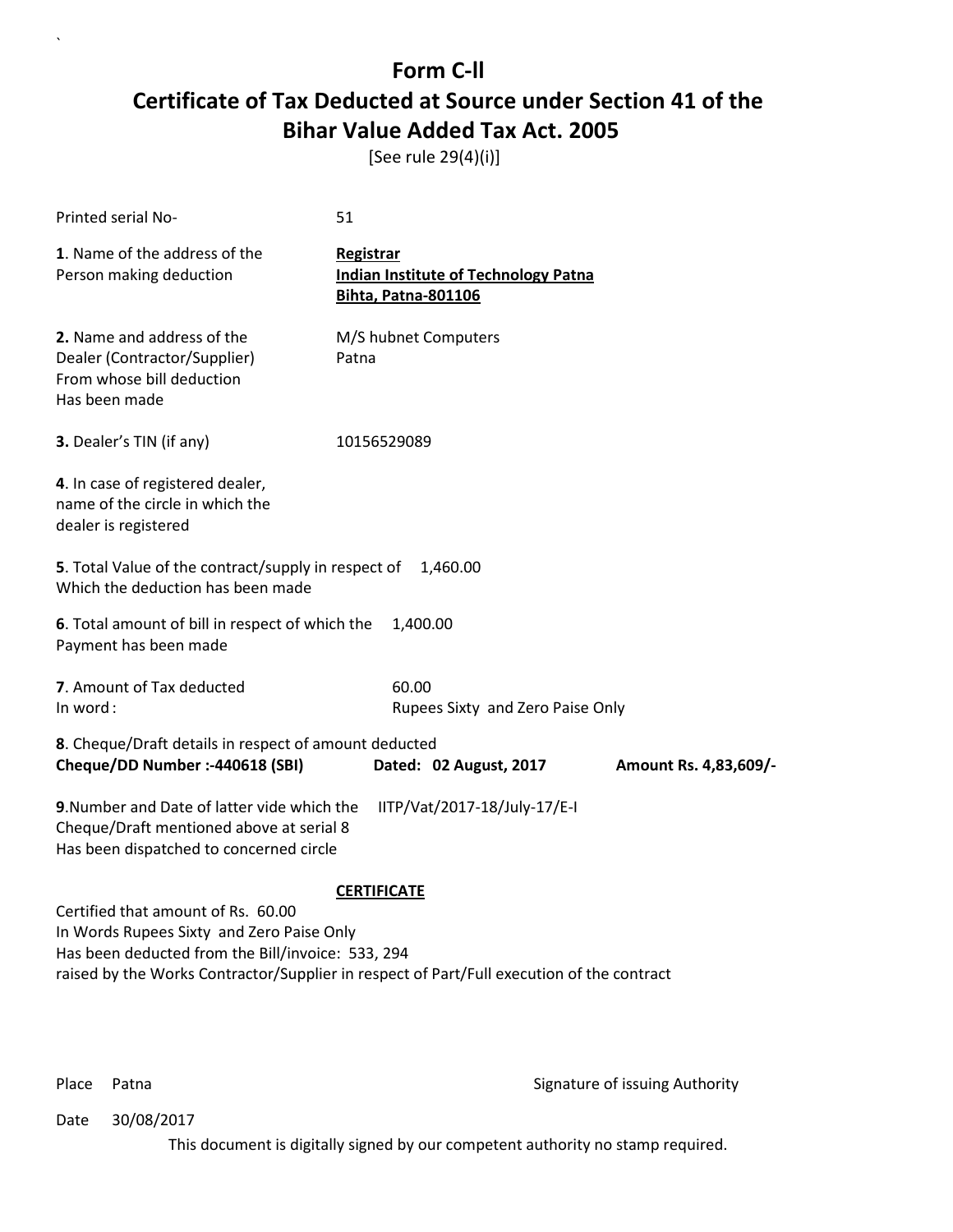[See rule 29(4)(i)]

| Printed serial No-                                                                                                                                                                                                                                                                | 52                                                                                     |                                                          |  |  |
|-----------------------------------------------------------------------------------------------------------------------------------------------------------------------------------------------------------------------------------------------------------------------------------|----------------------------------------------------------------------------------------|----------------------------------------------------------|--|--|
| 1. Name of the address of the<br>Person making deduction                                                                                                                                                                                                                          | Registrar<br><b>Indian Institute of Technology Patna</b><br><b>Bihta, Patna-801106</b> |                                                          |  |  |
| 2. Name and address of the<br>Dealer (Contractor/Supplier)<br>From whose bill deduction<br>Has been made                                                                                                                                                                          | Science tech corporation<br>Patna                                                      |                                                          |  |  |
| 3. Dealer's TIN (if any)                                                                                                                                                                                                                                                          | 10133333044                                                                            |                                                          |  |  |
| 4. In case of registered dealer,<br>name of the circle in which the<br>dealer is registered                                                                                                                                                                                       |                                                                                        |                                                          |  |  |
| Which the deduction has been made                                                                                                                                                                                                                                                 | 5. Total Value of the contract/supply in respect of 20,256.00                          |                                                          |  |  |
| 6. Total amount of bill in respect of which the<br>Payment has been made                                                                                                                                                                                                          | 19,110.00                                                                              |                                                          |  |  |
| 7. Amount of Tax deducted                                                                                                                                                                                                                                                         | 1,146.00                                                                               |                                                          |  |  |
| In word:<br>Only                                                                                                                                                                                                                                                                  |                                                                                        | Rupees One Thousand One Hundred Forty Six and Zero Paise |  |  |
| 8. Cheque/Draft details in respect of amount deducted<br>Cheque/DD Number :- 440618 (SBI)                                                                                                                                                                                         | Dated: 02 August, 2017                                                                 | Amount Rs. 4,83,609/-                                    |  |  |
| 9. Number and Date of latter vide which the<br>Cheque/Draft mentioned above at serial 8<br>Has been dispatched to concerned circle                                                                                                                                                | IITP/Vat/2017-18/July-17/E-I                                                           |                                                          |  |  |
| <b>CERTIFICATE</b><br>Certified that amount of Rs. 1,146.00<br>In Words Rupees One Thousand One Hundred Forty Six and Zero Paise Only<br>Has been deducted from the Bill/invoice: 20<br>raised by the Works Contractor/Supplier in respect of Part/Full execution of the contract |                                                                                        |                                                          |  |  |

Date 30/08/2017

`

Place Patna **Property** Place Patna Signature of issuing Authority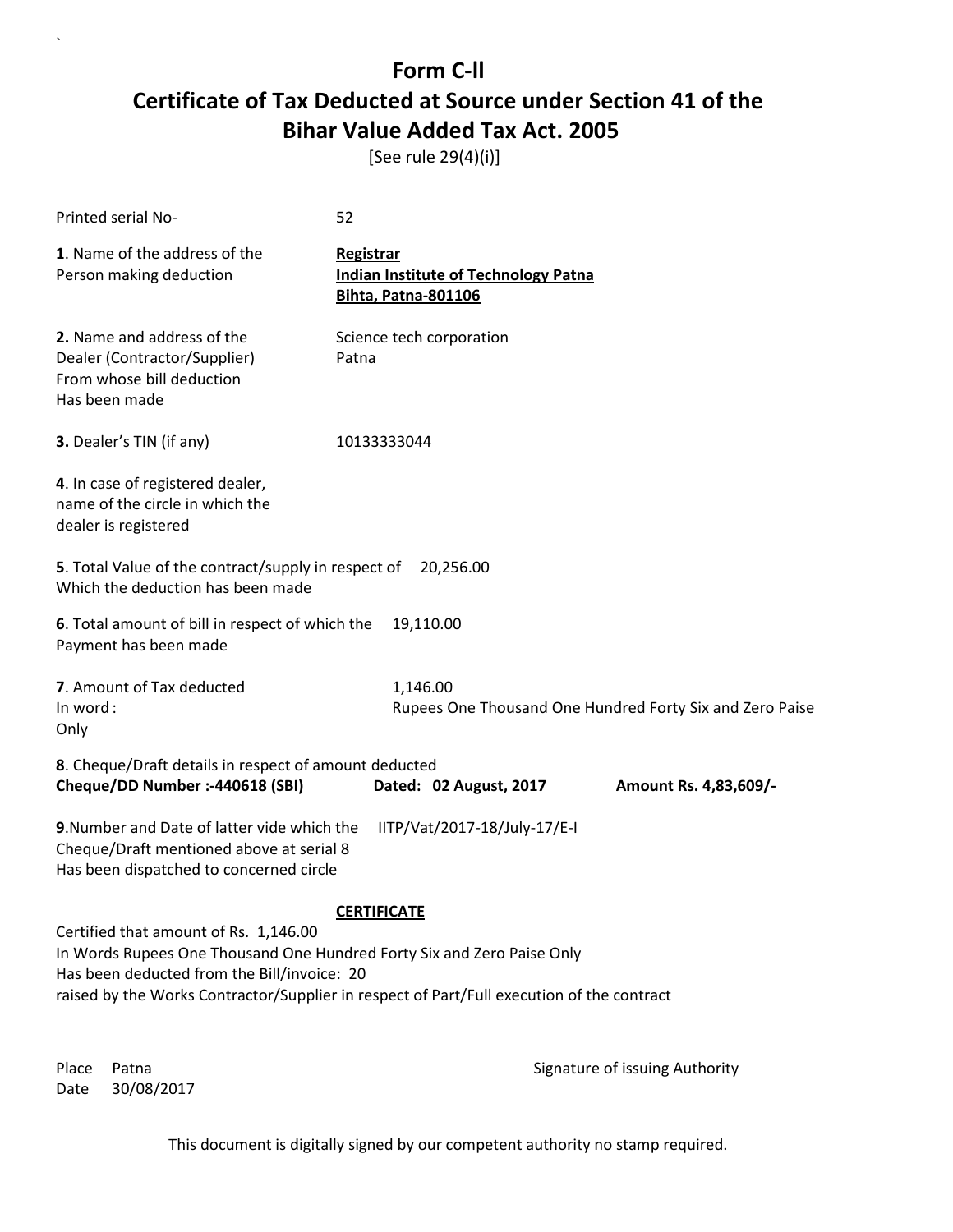[See rule 29(4)(i)]

| Printed serial No-                                                                                                                                                        | 53                                                                                                              |
|---------------------------------------------------------------------------------------------------------------------------------------------------------------------------|-----------------------------------------------------------------------------------------------------------------|
| 1. Name of the address of the<br>Person making deduction                                                                                                                  | Registrar<br><b>Indian Institute of Technology Patna</b><br><b>Bihta, Patna-801106</b>                          |
| 2. Name and address of the<br>Dealer (Contractor/Supplier)<br>From whose bill deduction<br>Has been made                                                                  | M/s Krishna Consultancy Services<br>Patna                                                                       |
| 3. Dealer's TIN (if any)                                                                                                                                                  | 10150058079                                                                                                     |
| 4. In case of registered dealer,<br>name of the circle in which the<br>dealer is registered                                                                               |                                                                                                                 |
| 5. Total Value of the contract/supply in respect of<br>Which the deduction has been made                                                                                  | 14,800                                                                                                          |
| 6. Total amount of bill in respect of which the<br>Payment has been made                                                                                                  | 12,870                                                                                                          |
| 7. Amount of Tax deducted<br>In word:                                                                                                                                     | 1,930<br>Rupees One Thousand Nine Hundred Thirty and Zero Paise Only                                            |
| 8. Cheque/Draft details in respect of amount deducted<br>Cheque/DD Number :- 440618 (SBI)                                                                                 | Dated: 02 August, 2017<br>Amount Rs. 4,83,609/-                                                                 |
| 9. Number and Date of latter vide which the<br>Cheque/Draft mentioned above at serial 8<br>Has been dispatched to concerned circle                                        | IITP/Vat/2017-18/July-17/E-I                                                                                    |
| Certified that amount of Rs. 1,930<br>In Words Rupees One Thousand Nine Hundred Thirty and Zero Paise Only<br>Has been deducted from the Bill/invoice: KCS/I/001043/17-18 | <b>CERTIFICATE</b><br>raised by the Works Contractor/Supplier in respect of Part/Full execution of the contract |

`

Place Patna **Property** Place Patna Signature of issuing Authority

Date 30/08/2017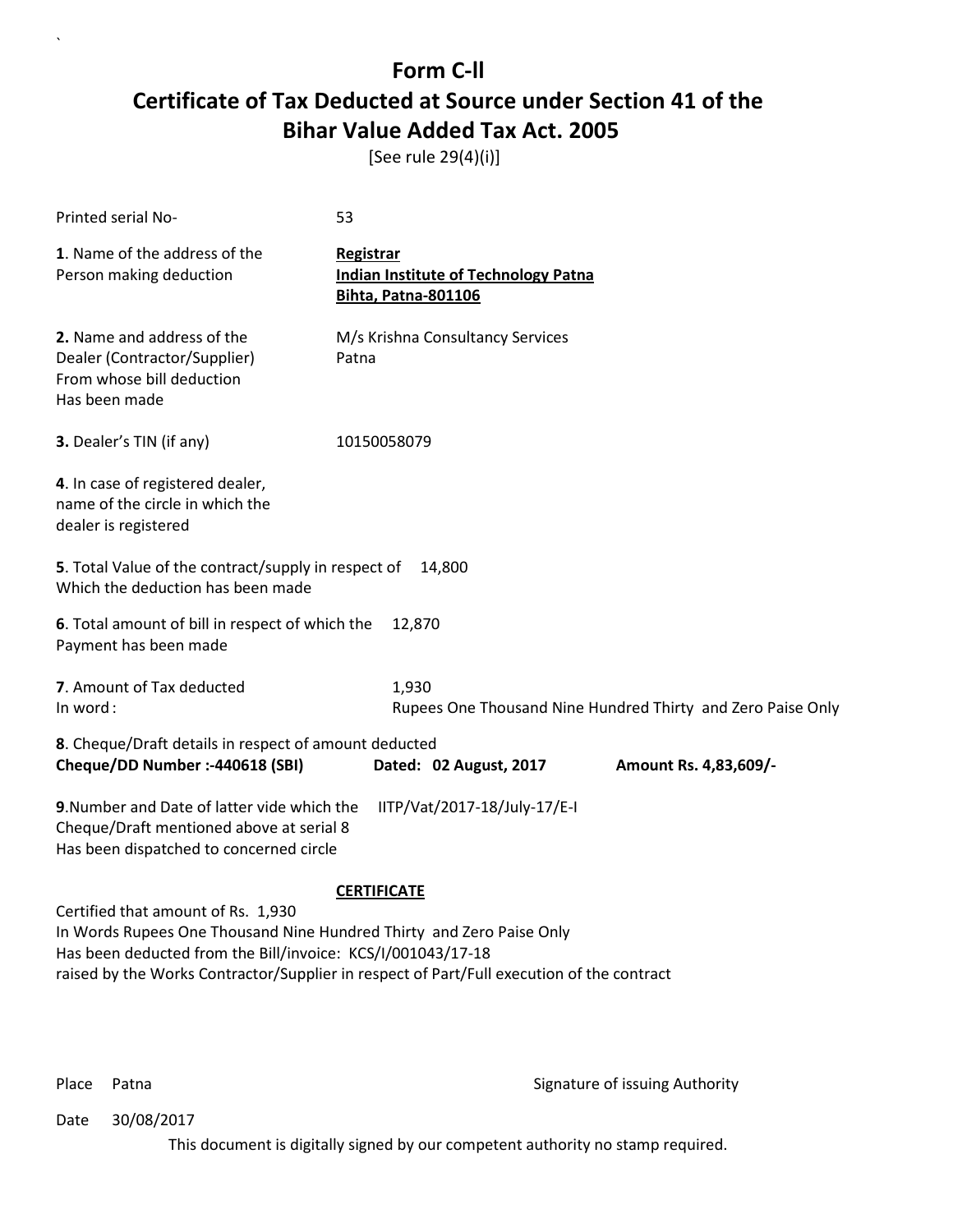[See rule 29(4)(i)]

| Printed serial No-                                                                                                                                                                                                                                           | 54                                                                                            |                       |
|--------------------------------------------------------------------------------------------------------------------------------------------------------------------------------------------------------------------------------------------------------------|-----------------------------------------------------------------------------------------------|-----------------------|
| 1. Name of the address of the<br>Person making deduction                                                                                                                                                                                                     | <b>Registrar</b><br><b>Indian Institute of Technology Patna</b><br><b>Bihta, Patna-801106</b> |                       |
| 2. Name and address of the<br>Dealer (Contractor/Supplier)<br>From whose bill deduction<br>Has been made                                                                                                                                                     | <b>Binod Enterprises</b><br>Patna                                                             |                       |
| 3. Dealer's TIN (if any)                                                                                                                                                                                                                                     | 10107303010                                                                                   |                       |
| 4. In case of registered dealer,<br>name of the circle in which the<br>dealer is registered                                                                                                                                                                  |                                                                                               |                       |
| 5. Total Value of the contract/supply in respect of 48,760<br>Which the deduction has been made                                                                                                                                                              |                                                                                               |                       |
| 6. Total amount of bill in respect of which the<br>Payment has been made                                                                                                                                                                                     | 46,000                                                                                        |                       |
| 7. Amount of Tax deducted<br>In word:<br>Only                                                                                                                                                                                                                | 2,760<br>Rupees Two Thousand Seven Hundred Sixty and Zero Paise                               |                       |
| 8. Cheque/Draft details in respect of amount deducted<br>Cheque/DD Number :- 440618 (SBI)                                                                                                                                                                    | Dated: 02 August, 2017                                                                        | Amount Rs. 4,83,609/- |
| 9. Number and Date of latter vide which the<br>Cheque/Draft mentioned above at serial 8<br>Has been dispatched to concerned circle                                                                                                                           | IITP/Vat/2017-18/July-17/E-I                                                                  |                       |
| Certified that amount of Rs. 2,760<br>In Words Rupees Two Thousand Seven Hundred Sixty and Zero Paise Only<br>Has been deducted from the Bill/invoice: 145, 146<br>raised by the Works Contractor/Supplier in respect of Part/Full execution of the contract | <b>CERTIFICATE</b>                                                                            |                       |

`

Place Patna **Property** Place Patna Signature of issuing Authority

Date 30/08/2017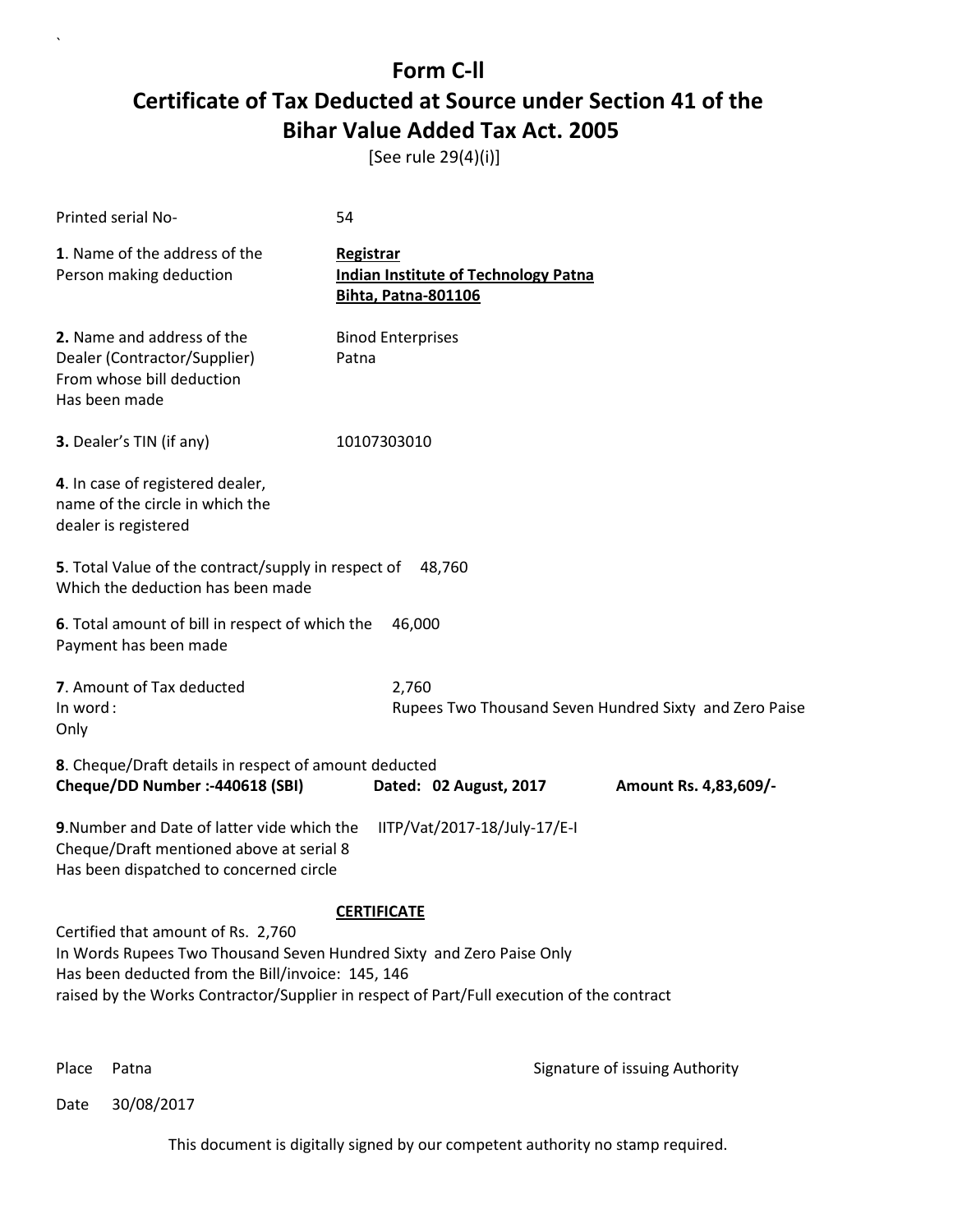[See rule 29(4)(i)]

| Printed serial No-                                                                                                                                                                                                                                                                        | 55                                                                                     |                       |  |
|-------------------------------------------------------------------------------------------------------------------------------------------------------------------------------------------------------------------------------------------------------------------------------------------|----------------------------------------------------------------------------------------|-----------------------|--|
| 1. Name of the address of the<br>Person making deduction                                                                                                                                                                                                                                  | Registrar<br><b>Indian Institute of Technology Patna</b><br><b>Bihta, Patna-801106</b> |                       |  |
| 2. Name and address of the<br>Dealer (Contractor/Supplier)<br>From whose bill deduction<br>Has been made                                                                                                                                                                                  | <b>Scientific Traders</b><br>Pustak Bhandar Compound, Govinda Mitra Road, Patna-04     |                       |  |
| 3. Dealer's TIN (if any)                                                                                                                                                                                                                                                                  | 10100336073                                                                            |                       |  |
| 4. In case of registered dealer,<br>name of the circle in which the<br>dealer is registered                                                                                                                                                                                               |                                                                                        |                       |  |
| 5. Total Value of the contract/supply in respect of<br>Which the deduction has been made                                                                                                                                                                                                  | 16,640.00                                                                              |                       |  |
| 6. Total amount of bill in respect of which the<br>Payment has been made                                                                                                                                                                                                                  | 14,469.00                                                                              |                       |  |
| 7. Amount of Tax deducted<br>In word:<br>Paise Only                                                                                                                                                                                                                                       | 2,171.00<br>Rupees Two Thousand One Hundred Seventy One and Zero                       |                       |  |
| 8. Cheque/Draft details in respect of amount deducted<br>Cheque/DD Number :- 440618 (SBI)                                                                                                                                                                                                 | Dated: 02 August, 2017                                                                 | Amount Rs. 4,83,609/- |  |
| 9. Number and Date of latter vide which the<br>IITP/Vat/2017-18/July-17/E-I<br>Cheque/Draft mentioned above at serial 8<br>Has been dispatched to concerned circle                                                                                                                        |                                                                                        |                       |  |
| <b>CERTIFICATE</b><br>Certified that amount of Rs. 2,171.00<br>In Words Rupees Two Thousand One Hundred Seventy One and Zero Paise Only<br>Has been deducted from the Bill/invoice: 183, 182<br>raised by the Works Contractor/Supplier in respect of Part/Full execution of the contract |                                                                                        |                       |  |

`

Place Patna **Property** Place Patna Signature of issuing Authority

Date 30/08/2017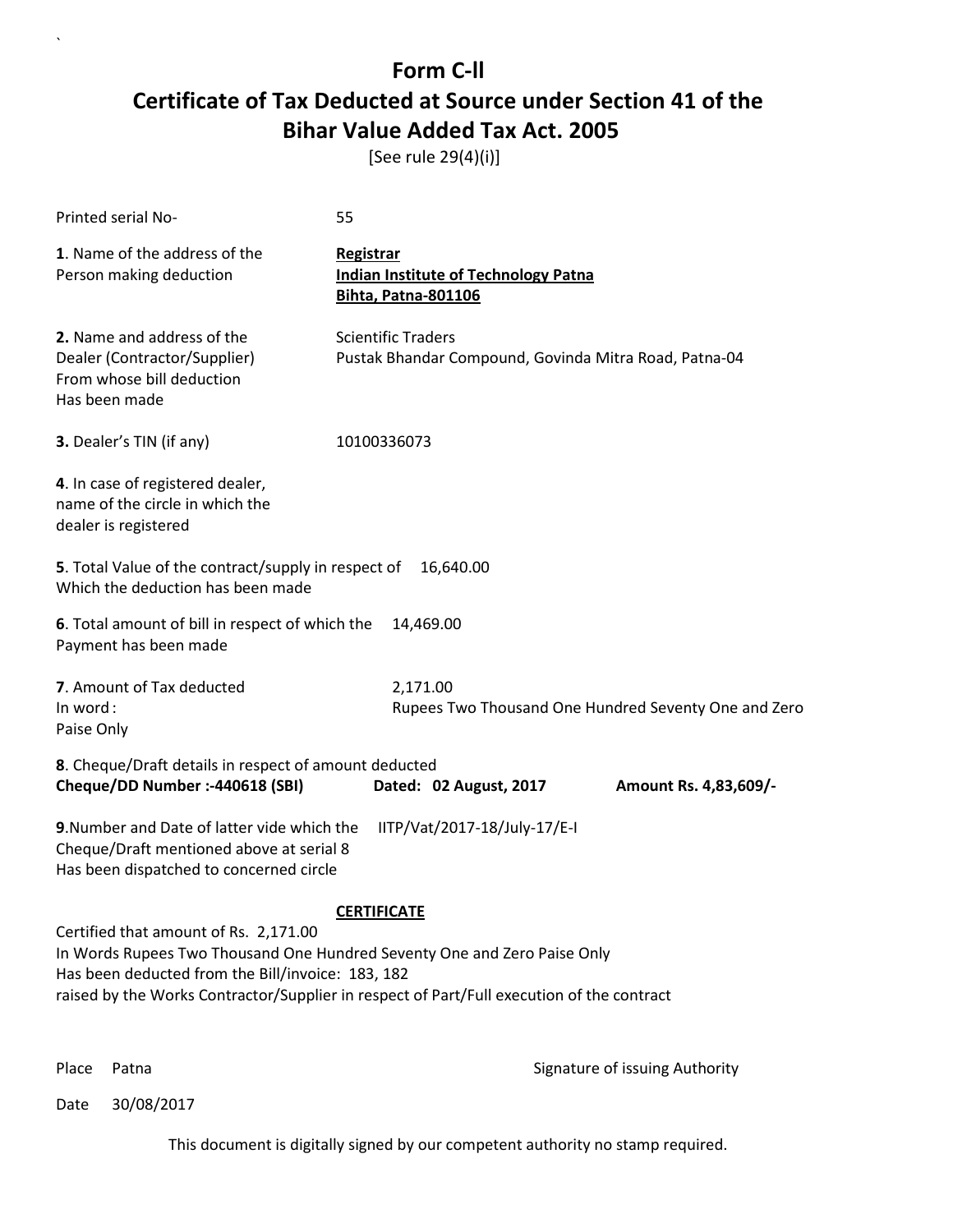[See rule 29(4)(i)]

| Printed serial No-                                                                                                                                                                                                                                                                 | 56                                             |                                             |                                                                   |
|------------------------------------------------------------------------------------------------------------------------------------------------------------------------------------------------------------------------------------------------------------------------------------|------------------------------------------------|---------------------------------------------|-------------------------------------------------------------------|
| 1. Name of the address of the<br>Person making deduction                                                                                                                                                                                                                           | <b>Registrar</b><br><b>Bihta, Patna-801106</b> | <b>Indian Institute of Technology Patna</b> |                                                                   |
| 2. Name and address of the<br>Dealer (Contractor/Supplier)<br>From whose bill deduction<br>Has been made                                                                                                                                                                           |                                                | M/S Laxmi Sales Agency                      | Sri Laxmi Place, Behind Abhishek Plaza, Exhibition Road, Patna-01 |
| 3. Dealer's TIN (if any)                                                                                                                                                                                                                                                           | 10140807092                                    |                                             |                                                                   |
| 4. In case of registered dealer,<br>name of the circle in which the<br>dealer is registered                                                                                                                                                                                        |                                                |                                             |                                                                   |
| 5. Total Value of the contract/supply in respect of<br>Which the deduction has been made                                                                                                                                                                                           |                                                | 19,299.00                                   |                                                                   |
| 6. Total amount of bill in respect of which the<br>Payment has been made                                                                                                                                                                                                           |                                                | 16,782.00                                   |                                                                   |
| 7. Amount of Tax deducted<br>In word:<br>Only                                                                                                                                                                                                                                      |                                                | 2,517.00                                    | Rupees Two Thousand Five Hundred Seventeen and Zero Paise         |
| 8. Cheque/Draft details in respect of amount deducted<br>Cheque/DD Number :- 440618 (SBI)                                                                                                                                                                                          |                                                | Dated: 02 August, 2017                      | Amount Rs. 4,83,609/-                                             |
| 9. Number and Date of latter vide which the<br>Cheque/Draft mentioned above at serial 8<br>Has been dispatched to concerned circle                                                                                                                                                 |                                                | IITP/Vat/2017-18/July-17/E-I                |                                                                   |
| <b>CERTIFICATE</b><br>Certified that amount of Rs. 2,517.00<br>In Words Rupees Two Thousand Five Hundred Seventeen and Zero Paise Only<br>Has been deducted from the Bill/invoice: 37<br>raised by the Works Contractor/Supplier in respect of Part/Full execution of the contract |                                                |                                             |                                                                   |

`

Place Patna **Property** Place Patna Signature of issuing Authority

Date 30/08/2017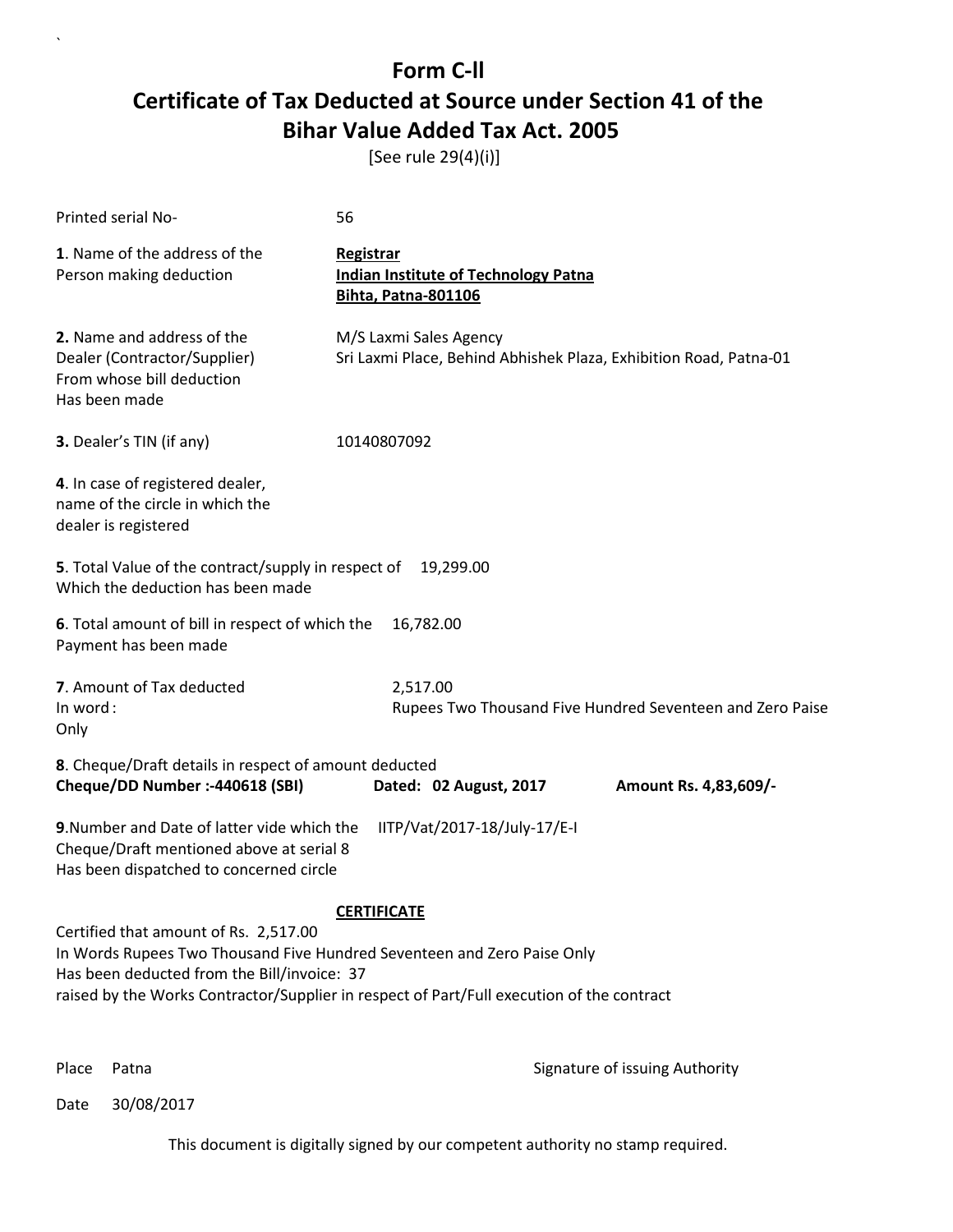[See rule 29(4)(i)]

| Printed serial No-                                                                                                                                                                                                                                                                                 | 57                                                                                            |                                                              |
|----------------------------------------------------------------------------------------------------------------------------------------------------------------------------------------------------------------------------------------------------------------------------------------------------|-----------------------------------------------------------------------------------------------|--------------------------------------------------------------|
| 1. Name of the address of the<br>Person making deduction                                                                                                                                                                                                                                           | <b>Registrar</b><br><b>Indian Institute of Technology Patna</b><br><b>Bihta, Patna-801106</b> |                                                              |
| 2. Name and address of the<br>Dealer (Contractor/Supplier)<br>From whose bill deduction<br>Has been made                                                                                                                                                                                           | Jaikar Techno Pvt. Ltd.<br>Patna                                                              |                                                              |
| 3. Dealer's TIN (if any)                                                                                                                                                                                                                                                                           | 10153603039                                                                                   |                                                              |
| 4. In case of registered dealer,<br>name of the circle in which the<br>dealer is registered                                                                                                                                                                                                        |                                                                                               |                                                              |
| 5. Total Value of the contract/supply in respect of 267,996.00<br>Which the deduction has been made                                                                                                                                                                                                |                                                                                               |                                                              |
| 6. Total amount of bill in respect of which the<br>Payment has been made                                                                                                                                                                                                                           | 233,302.00                                                                                    |                                                              |
| 7. Amount of Tax deducted<br>In word:<br>Paise Only                                                                                                                                                                                                                                                | 34,694.00                                                                                     | Rupees Thirty Four Thousand Six Hundred Ninety Four and Zero |
| 8. Cheque/Draft details in respect of amount deducted<br>Cheque/DD Number :- 440618 (SBI)                                                                                                                                                                                                          | Dated: 02 August, 2017                                                                        | Amount Rs. 4,83,609/-                                        |
| 9. Number and Date of latter vide which the<br>Cheque/Draft mentioned above at serial 8<br>Has been dispatched to concerned circle                                                                                                                                                                 | IITP/Vat/2017-18/July-17/E-I                                                                  |                                                              |
| <b>CERTIFICATE</b><br>Certified that amount of Rs. 34,694.00<br>In Words Rupees Thirty Four Thousand Six Hundred Ninety Four and Zero Paise Only<br>Has been deducted from the Bill/invoice: 580, 581<br>raised by the Works Contractor/Supplier in respect of Part/Full execution of the contract |                                                                                               |                                                              |

`

Place Patna **Property** Place Patna Signature of issuing Authority

Date 30/08/2017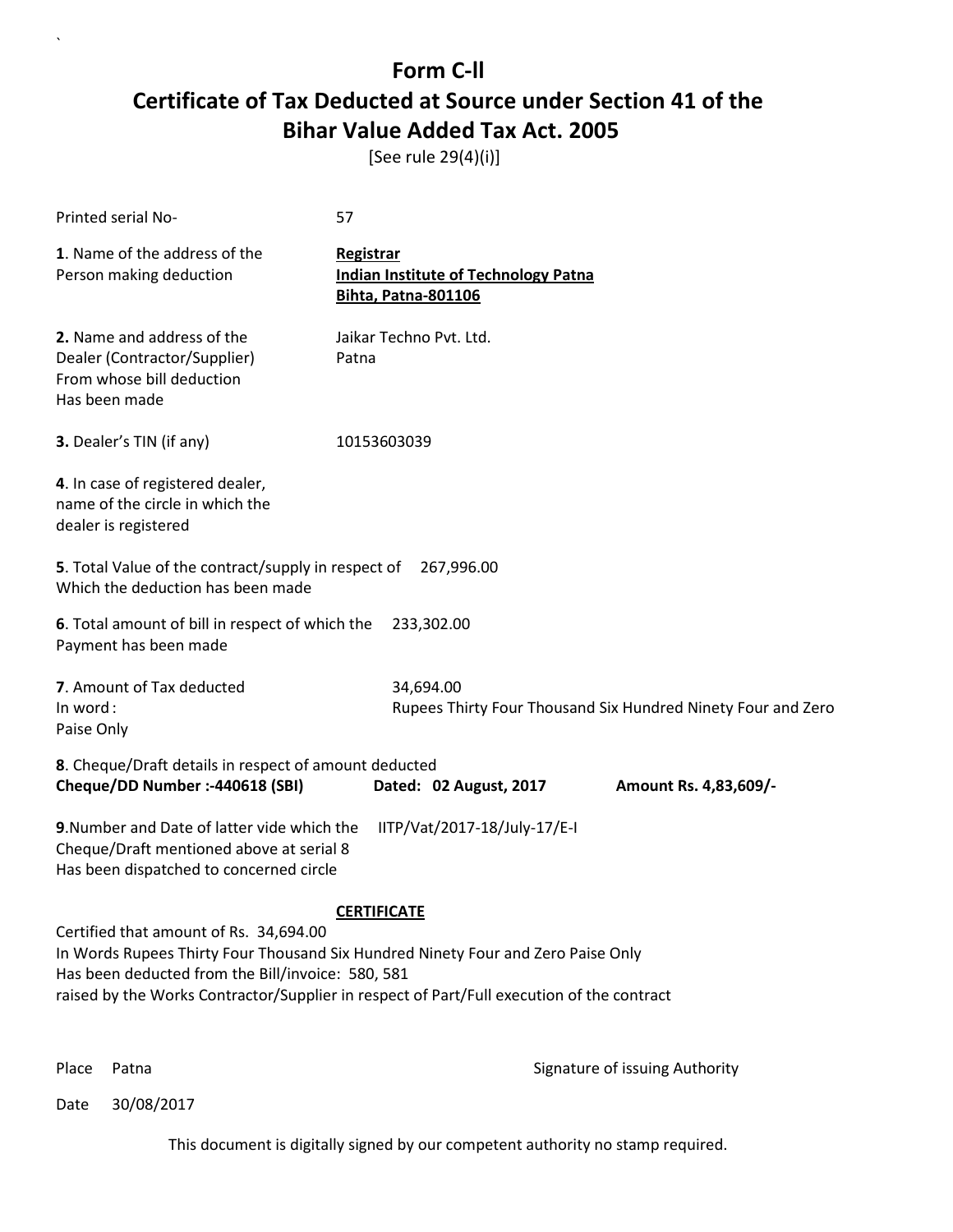[See rule 29(4)(i)]

| Printed serial No-                                                                                                                                                                                                                                                                    | 58                                                                                            |                       |  |
|---------------------------------------------------------------------------------------------------------------------------------------------------------------------------------------------------------------------------------------------------------------------------------------|-----------------------------------------------------------------------------------------------|-----------------------|--|
| 1. Name of the address of the<br>Person making deduction                                                                                                                                                                                                                              | <b>Registrar</b><br><b>Indian Institute of Technology Patna</b><br><b>Bihta, Patna-801106</b> |                       |  |
| 2. Name and address of the<br>Dealer (Contractor/Supplier)<br>From whose bill deduction<br>Has been made                                                                                                                                                                              | M/s Bharat commercial Agency<br>Jeevandeep, Exhibition Road, Patna-01                         |                       |  |
| 3. Dealer's TIN (if any)                                                                                                                                                                                                                                                              | 10110116098                                                                                   |                       |  |
| 4. In case of registered dealer,<br>name of the circle in which the<br>dealer is registered                                                                                                                                                                                           |                                                                                               |                       |  |
| 5. Total Value of the contract/supply in respect of<br>Which the deduction has been made                                                                                                                                                                                              | 33,094.00                                                                                     |                       |  |
| 6. Total amount of bill in respect of which the<br>Payment has been made                                                                                                                                                                                                              | 28,777.00                                                                                     |                       |  |
| 7. Amount of Tax deducted<br>In word:<br>Paise Only                                                                                                                                                                                                                                   | 4,317.00<br>Rupees Four Thousand Three Hundred Seventeen and Zero                             |                       |  |
| 8. Cheque/Draft details in respect of amount deducted<br>Cheque/DD Number :- 440618 (SBI)                                                                                                                                                                                             | Dated: 02 August, 2017                                                                        | Amount Rs. 4,83,609/- |  |
| 9. Number and Date of latter vide which the<br>IITP/Vat/2017-18/July-17/E-I<br>Cheque/Draft mentioned above at serial 8<br>Has been dispatched to concerned circle                                                                                                                    |                                                                                               |                       |  |
| <b>CERTIFICATE</b><br>Certified that amount of Rs. 4,317.00<br>In Words Rupees Four Thousand Three Hundred Seventeen and Zero Paise Only<br>Has been deducted from the Bill/invoice: 141<br>raised by the Works Contractor/Supplier in respect of Part/Full execution of the contract |                                                                                               |                       |  |

`

Place Patna **Property** Place Patna Signature of issuing Authority

Date 30/08/2017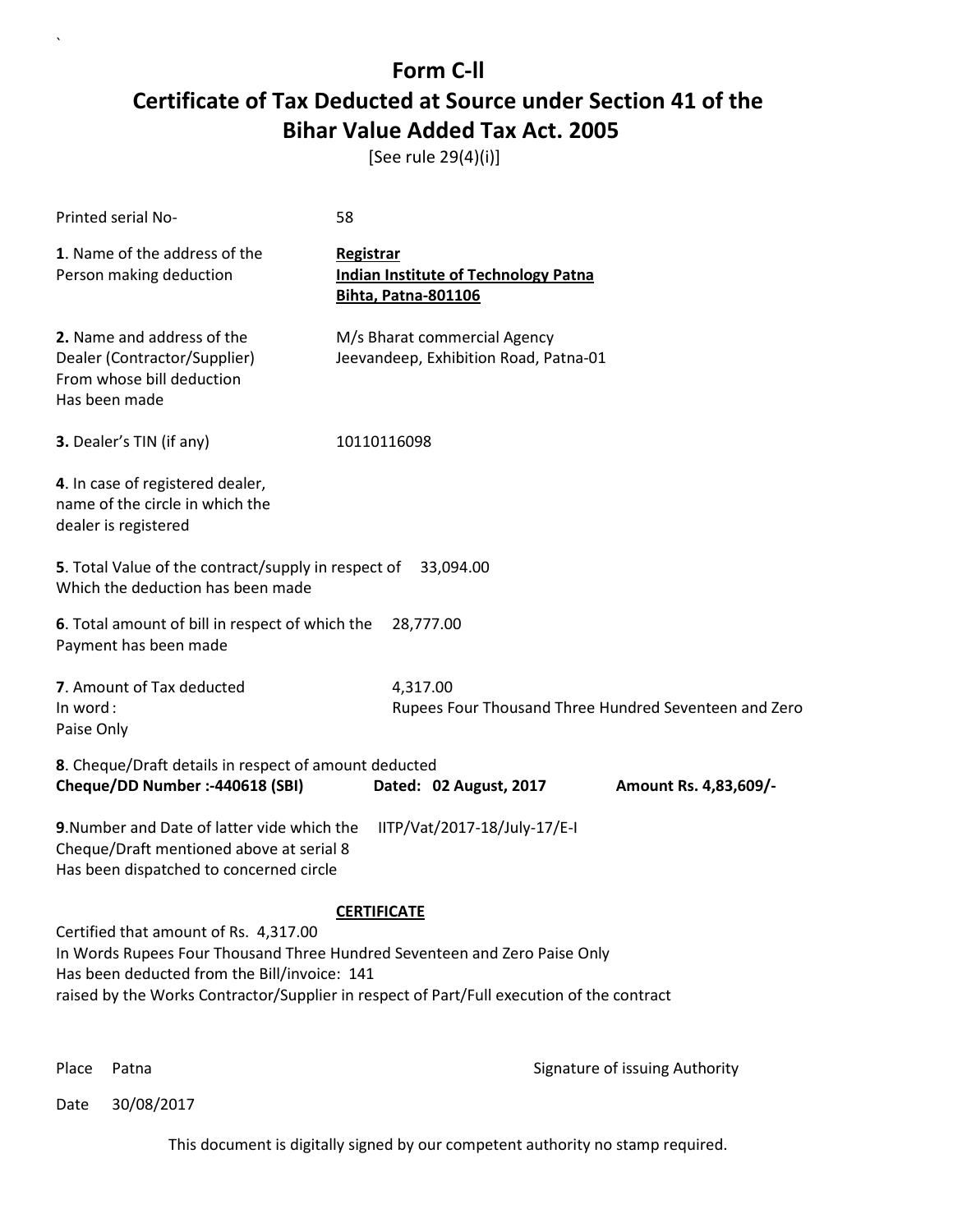[See rule 29(4)(i)]

| Printed serial No-                                                                                                                                                                                                                                       | 59                                                                                            |                                                             |
|----------------------------------------------------------------------------------------------------------------------------------------------------------------------------------------------------------------------------------------------------------|-----------------------------------------------------------------------------------------------|-------------------------------------------------------------|
| 1. Name of the address of the<br>Person making deduction                                                                                                                                                                                                 | <b>Registrar</b><br><b>Indian Institute of Technology Patna</b><br><b>Bihta, Patna-801106</b> |                                                             |
| 2. Name and address of the<br>Dealer (Contractor/Supplier)<br>Mithapur, Patna-01<br>From whose bill deduction<br>Has been made                                                                                                                           | M/s G.R. Distributors<br>133/156 A, Bihari Complex, New Bengali Tola, Bus stand, Main Road,   |                                                             |
| 3. Dealer's TIN (if any)                                                                                                                                                                                                                                 | 10128528043                                                                                   |                                                             |
| 4. In case of registered dealer,<br>name of the circle in which the<br>dealer is registered                                                                                                                                                              |                                                                                               |                                                             |
| 5. Total Value of the contract/supply in respect of 82,852<br>Which the deduction has been made                                                                                                                                                          |                                                                                               |                                                             |
| 6. Total amount of bill in respect of which the<br>Payment has been made                                                                                                                                                                                 | 78,162                                                                                        |                                                             |
| 7. Amount of Tax deducted<br>In word:                                                                                                                                                                                                                    | 4,690                                                                                         | Rupees Four Thousand Six Hundred Ninety and Zero Paise Only |
| 8. Cheque/Draft details in respect of amount deducted<br>Cheque/DD Number :- 440618 (SBI)                                                                                                                                                                | Dated: 02 August, 2017                                                                        | Amount Rs. 4,83,609/-                                       |
| 9. Number and Date of latter vide which the<br>Cheque/Draft mentioned above at serial 8<br>Has been dispatched to concerned circle                                                                                                                       | IITP/Vat/2017-18/July-17/E-I                                                                  |                                                             |
|                                                                                                                                                                                                                                                          | <b>CERTIFICATE</b>                                                                            |                                                             |
| Certified that amount of Rs. 4,690<br>In Words Rupees Four Thousand Six Hundred Ninety and Zero Paise Only<br>Has been deducted from the Bill/invoice: 1453<br>raised by the Works Contractor/Supplier in respect of Part/Full execution of the contract |                                                                                               |                                                             |
|                                                                                                                                                                                                                                                          |                                                                                               |                                                             |

`

Place Patna **Property** Place Patna Signature of issuing Authority

Date 30/08/2017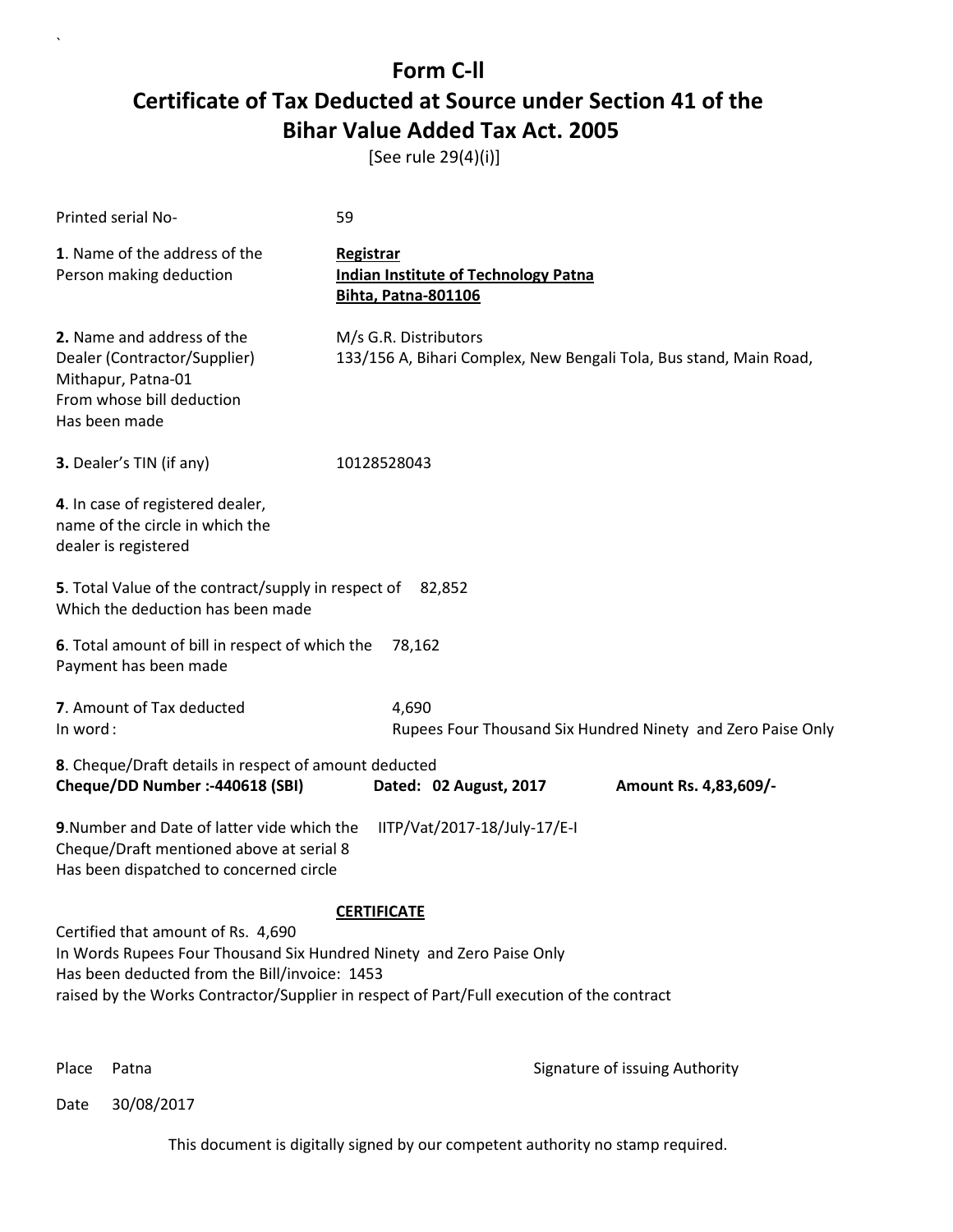[See rule 29(4)(i)]

| Printed serial No-                                                                                                                                                 | 60                                                                                        |                       |  |
|--------------------------------------------------------------------------------------------------------------------------------------------------------------------|-------------------------------------------------------------------------------------------|-----------------------|--|
| 1. Name of the address of the<br>Person making deduction                                                                                                           | Registrar<br><b>Indian Institute of Technology Patna</b><br><b>Bihta, Patna-801106</b>    |                       |  |
| 2. Name and address of the<br>Dealer (Contractor/Supplier)<br>From whose bill deduction<br>Has been made                                                           | Sky net<br>162, Patliputra Colony, Patna-13                                               |                       |  |
| 3. Dealer's TIN (if any)                                                                                                                                           | 10151248075                                                                               |                       |  |
| 4. In case of registered dealer,<br>name of the circle in which the<br>dealer is registered                                                                        |                                                                                           |                       |  |
| 5. Total Value of the contract/supply in respect of<br>Which the deduction has been made                                                                           | 11,737.00                                                                                 |                       |  |
| 6. Total amount of bill in respect of which the<br>Payment has been made                                                                                           | 11,073.00                                                                                 |                       |  |
| 7. Amount of Tax deducted<br>In word:                                                                                                                              | 664.00<br>Rupees Six Hundred Sixty Four and Zero Paise Only                               |                       |  |
| 8. Cheque/Draft details in respect of amount deducted<br>Cheque/DD Number :- 440618 (SBI)                                                                          | Dated: 02 August, 2017                                                                    | Amount Rs. 4,83,609/- |  |
| 9. Number and Date of latter vide which the<br>IITP/Vat/2017-18/July-17/E-I<br>Cheque/Draft mentioned above at serial 8<br>Has been dispatched to concerned circle |                                                                                           |                       |  |
|                                                                                                                                                                    | <b>CERTIFICATE</b>                                                                        |                       |  |
| Certified that amount of Rs. 664.00<br>In Words Rupees Six Hundred Sixty Four and Zero Paise Only<br>Has been deducted from the Bill/invoice: 2389, 2419, 2401     | raised by the Works Contractor/Supplier in respect of Part/Full execution of the contract |                       |  |

`

Place Patna **Property** Place Patna Signature of issuing Authority

Date 30/08/2017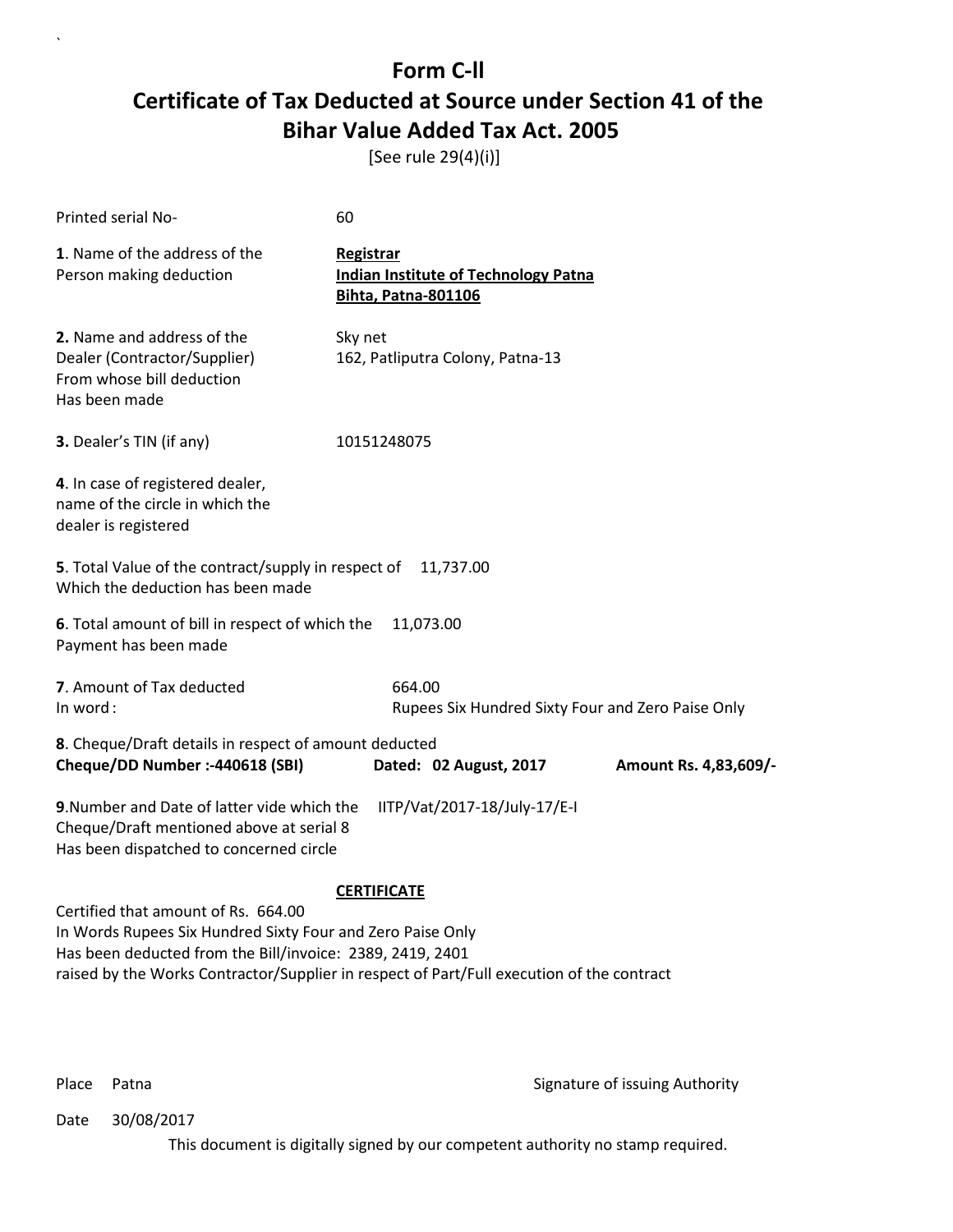[See rule 29(4)(i)]

| Printed serial No-                                                                                                                                                          | 61                                                                                                              |                       |
|-----------------------------------------------------------------------------------------------------------------------------------------------------------------------------|-----------------------------------------------------------------------------------------------------------------|-----------------------|
| 1. Name of the address of the<br>Person making deduction                                                                                                                    | <b>Registrar</b><br><b>Indian Institute of Technology Patna</b><br><b>Bihta, Patna-801106</b>                   |                       |
| 2. Name and address of the<br>Dealer (Contractor/Supplier)<br>From whose bill deduction<br>Has been made                                                                    | Gyan Mandir<br>Patna                                                                                            |                       |
| 3. Dealer's TIN (if any)                                                                                                                                                    | 10156278020                                                                                                     |                       |
| 4. In case of registered dealer,<br>name of the circle in which the<br>dealer is registered                                                                                 |                                                                                                                 |                       |
| 5. Total Value of the contract/supply in respect of 15,480.00<br>Which the deduction has been made                                                                          |                                                                                                                 |                       |
| 6. Total amount of bill in respect of which the<br>Payment has been made                                                                                                    | 13,925.00                                                                                                       |                       |
| 7. Amount of Tax deducted<br>In word:<br>Only                                                                                                                               | 1,555.00<br>Rupees One Thousand Five Hundred Fifty Five and Zero Paise                                          |                       |
| 8. Cheque/Draft details in respect of amount deducted<br>Cheque/DD Number :- 440618 (SBI)                                                                                   | Dated: 02 August, 2017                                                                                          | Amount Rs. 4,83,609/- |
| 9. Number and Date of latter vide which the<br>Cheque/Draft mentioned above at serial 8<br>Has been dispatched to concerned circle                                          | IITP/Vat/2017-18/July-17/E-I                                                                                    |                       |
| Certified that amount of Rs. 1,555.00<br>In Words Rupees One Thousand Five Hundred Fifty Five and Zero Paise Only<br>Has been deducted from the Bill/invoice: 916, 892, 893 | <b>CERTIFICATE</b><br>raised by the Works Contractor/Supplier in respect of Part/Full execution of the contract |                       |

`

Place Patna **Property** Place Patna Signature of issuing Authority

Date 30/08/2017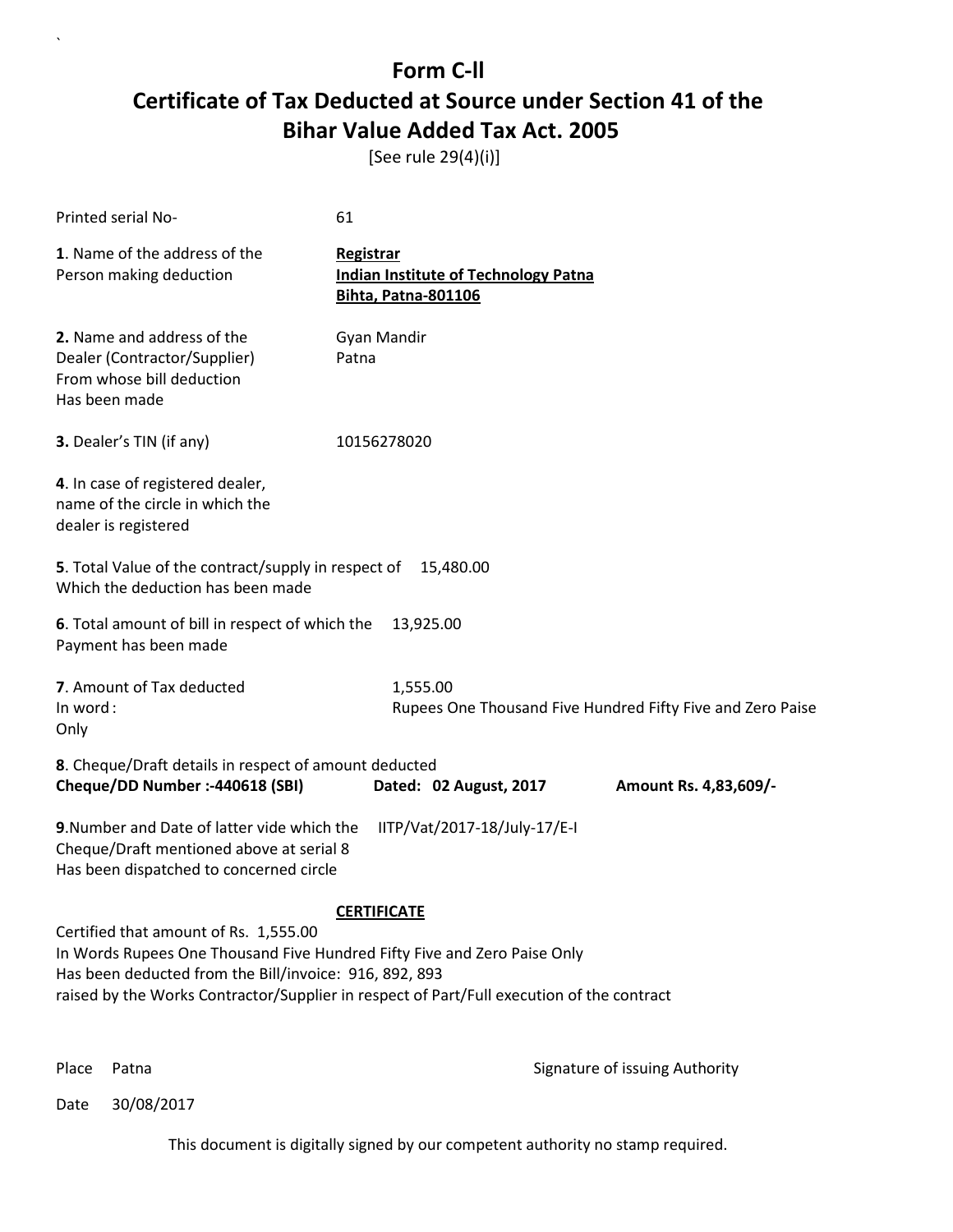[See rule 29(4)(i)]

| Printed serial No-                                                                                                                                                                                                                                                        | 62                                                                                            |                                                          |
|---------------------------------------------------------------------------------------------------------------------------------------------------------------------------------------------------------------------------------------------------------------------------|-----------------------------------------------------------------------------------------------|----------------------------------------------------------|
| 1. Name of the address of the<br>Person making deduction                                                                                                                                                                                                                  | <b>Registrar</b><br><b>Indian Institute of Technology Patna</b><br><b>Bihta, Patna-801106</b> |                                                          |
| 2. Name and address of the<br>Dealer (Contractor/Supplier)<br>From whose bill deduction<br>Has been made                                                                                                                                                                  | M/s Sajawat<br>Patna                                                                          |                                                          |
| 3. Dealer's TIN (if any)                                                                                                                                                                                                                                                  | 10151790014                                                                                   |                                                          |
| 4. In case of registered dealer,<br>name of the circle in which the<br>dealer is registered                                                                                                                                                                               |                                                                                               |                                                          |
| 5. Total Value of the contract/supply in respect of<br>Which the deduction has been made                                                                                                                                                                                  | 25,907.00                                                                                     |                                                          |
| 6. Total amount of bill in respect of which the<br>Payment has been made                                                                                                                                                                                                  | 24,530.00                                                                                     |                                                          |
| 7. Amount of Tax deducted<br>In word:<br>Paise Only                                                                                                                                                                                                                       | 1,377.00                                                                                      | Rupees One Thousand Three Hundred Seventy Seven and Zero |
| 8. Cheque/Draft details in respect of amount deducted<br>Cheque/DD Number :- 440618 (SBI)                                                                                                                                                                                 | Dated: 02 August, 2017                                                                        | Amount Rs. 4,83,609/-                                    |
| 9. Number and Date of latter vide which the<br>Cheque/Draft mentioned above at serial 8<br>Has been dispatched to concerned circle                                                                                                                                        | IITP/Vat/2017-18/July-17/E-I                                                                  |                                                          |
|                                                                                                                                                                                                                                                                           | <b>CERTIFICATE</b>                                                                            |                                                          |
| Certified that amount of Rs. 1,377.00<br>In Words Rupees One Thousand Three Hundred Seventy Seven and Zero Paise Only<br>Has been deducted from the Bill/invoice: 54, 56, 52<br>raised by the Works Contractor/Supplier in respect of Part/Full execution of the contract |                                                                                               |                                                          |

`

Place Patna **Property** Place Patna Signature of issuing Authority

Date 30/08/2017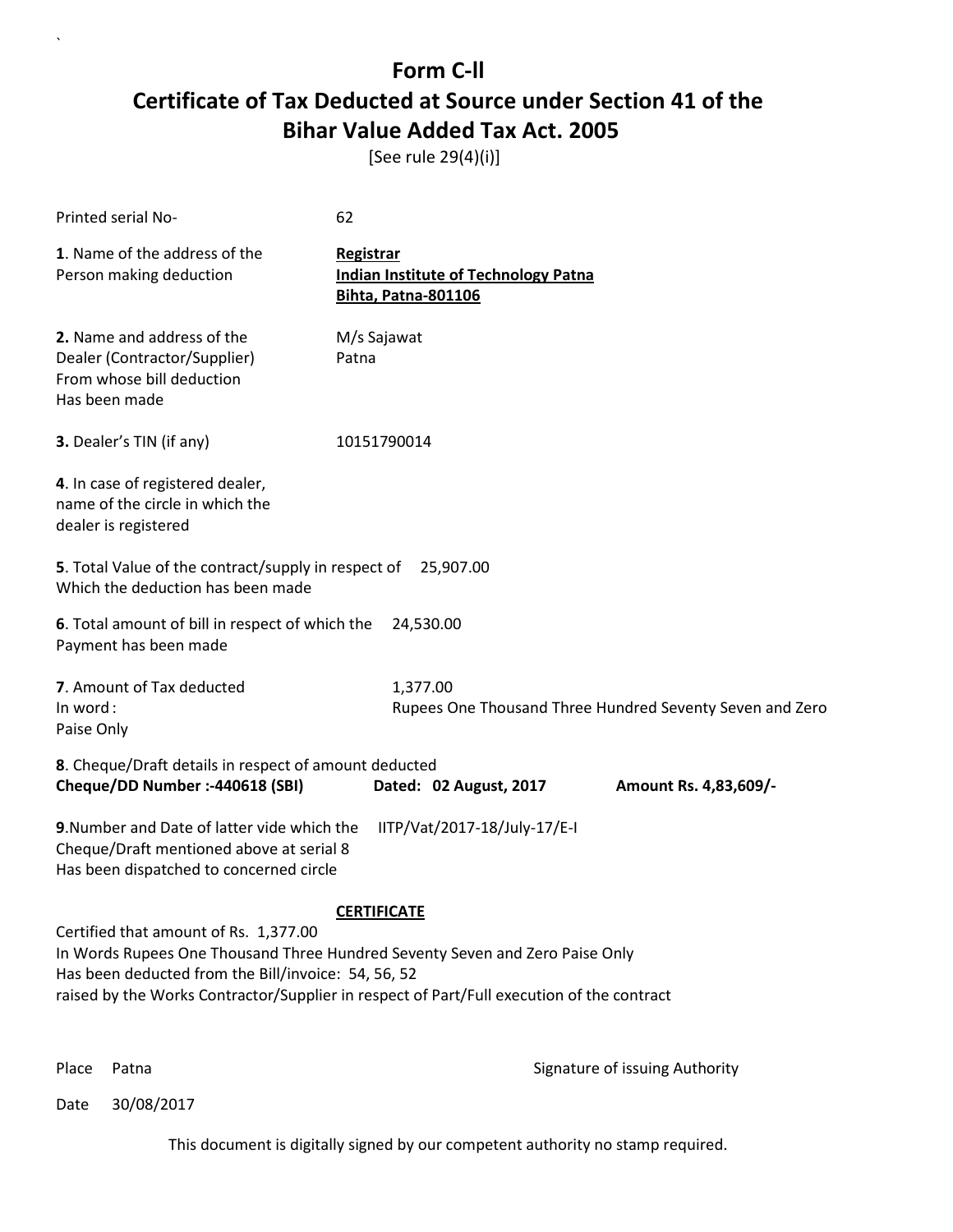[See rule 29(4)(i)]

| Printed serial No-                                                                                                                                                                                                                                                          | 63                                                                                            |                                                          |
|-----------------------------------------------------------------------------------------------------------------------------------------------------------------------------------------------------------------------------------------------------------------------------|-----------------------------------------------------------------------------------------------|----------------------------------------------------------|
| 1. Name of the address of the<br>Person making deduction                                                                                                                                                                                                                    | <b>Registrar</b><br><b>Indian Institute of Technology Patna</b><br><b>Bihta, Patna-801106</b> |                                                          |
| 2. Name and address of the<br>Dealer (Contractor/Supplier)<br>From whose bill deduction<br>Has been made                                                                                                                                                                    | M/S hubnet Computers<br>Patna                                                                 |                                                          |
| 3. Dealer's TIN (if any)                                                                                                                                                                                                                                                    | 10156529089                                                                                   |                                                          |
| 4. In case of registered dealer,<br>name of the circle in which the<br>dealer is registered                                                                                                                                                                                 |                                                                                               |                                                          |
| 5. Total Value of the contract/supply in respect of 15,767.00<br>Which the deduction has been made                                                                                                                                                                          |                                                                                               |                                                          |
| 6. Total amount of bill in respect of which the<br>Payment has been made                                                                                                                                                                                                    | 14,150.00                                                                                     |                                                          |
| 7. Amount of Tax deducted<br>In word:<br>Only                                                                                                                                                                                                                               | 1,617.00                                                                                      | Rupees One Thousand Six Hundred Seventeen and Zero Paise |
| 8. Cheque/Draft details in respect of amount deducted<br>Cheque/DD Number :- 440618 (SBI)                                                                                                                                                                                   | Dated: 02 August, 2017                                                                        | Amount Rs. 4,83,609/-                                    |
| 9. Number and Date of latter vide which the<br>Cheque/Draft mentioned above at serial 8<br>Has been dispatched to concerned circle                                                                                                                                          | IITP/Vat/2017-18/July-17/E-I                                                                  |                                                          |
|                                                                                                                                                                                                                                                                             | <b>CERTIFICATE</b>                                                                            |                                                          |
| Certified that amount of Rs. 1,617.00<br>In Words Rupees One Thousand Six Hundred Seventeen and Zero Paise Only<br>Has been deducted from the Bill/invoice: 578, 296, 553, 546<br>raised by the Works Contractor/Supplier in respect of Part/Full execution of the contract |                                                                                               |                                                          |

`

Place Patna **Property** Place Patna Signature of issuing Authority

Date 30/08/2017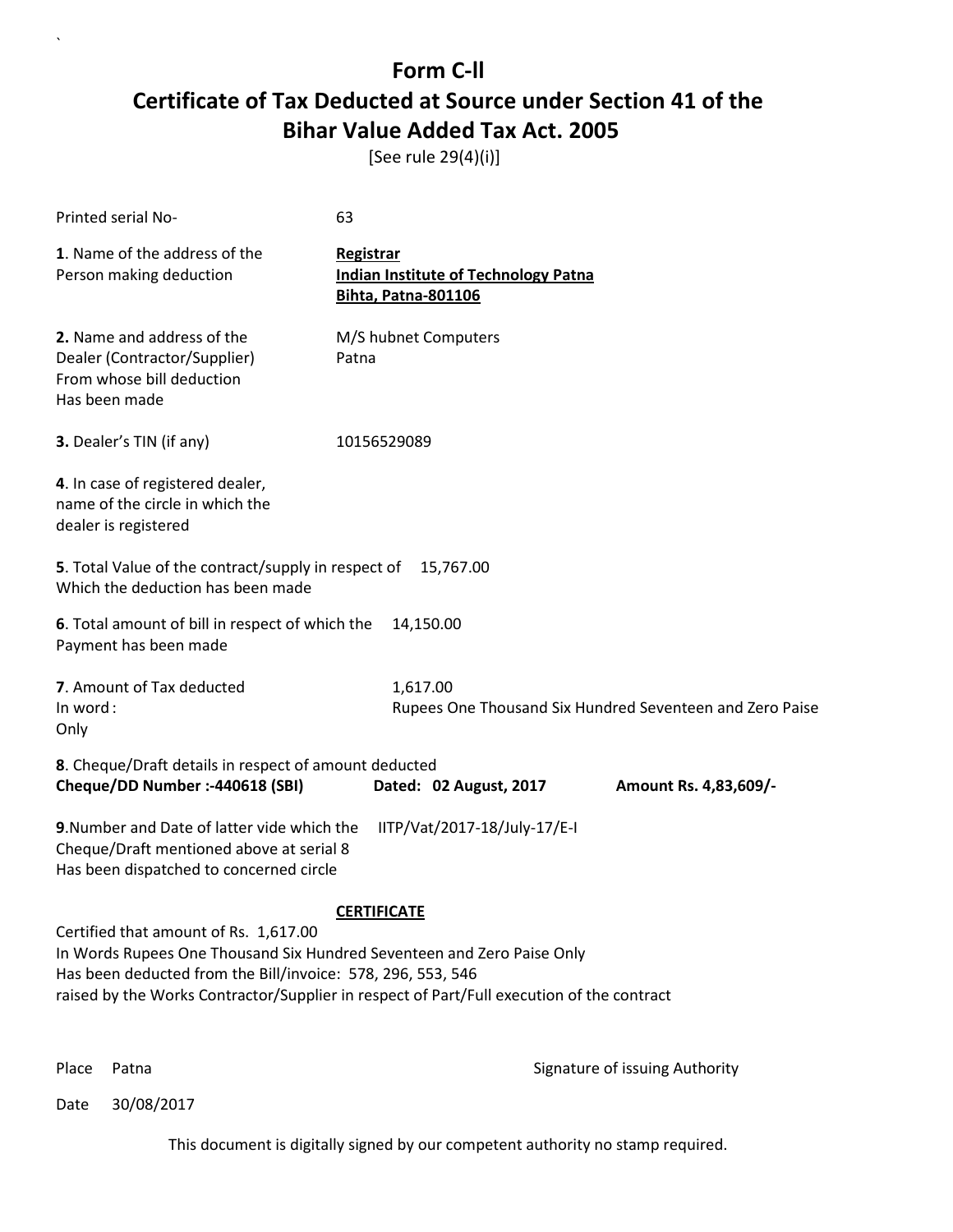[See rule 29(4)(i)]

| Printed serial No-                                                                                                                                                     | 64                                                                                                              |                                                           |
|------------------------------------------------------------------------------------------------------------------------------------------------------------------------|-----------------------------------------------------------------------------------------------------------------|-----------------------------------------------------------|
| 1. Name of the address of the<br>Person making deduction                                                                                                               | Registrar<br><b>Indian Institute of Technology Patna</b><br><b>Bihta, Patna-801106</b>                          |                                                           |
| 2. Name and address of the<br>Dealer (Contractor/Supplier)<br>From whose bill deduction<br>Has been made                                                               | M/S Ranjan Scientific Traders<br>A/7, Kamla Place, G.M.Road, Patna-01                                           |                                                           |
| 3. Dealer's TIN (if any)                                                                                                                                               | 10105224097                                                                                                     |                                                           |
| 4. In case of registered dealer,<br>name of the circle in which the<br>dealer is registered                                                                            |                                                                                                                 |                                                           |
| 5. Total Value of the contract/supply in respect of 23,006.00<br>Which the deduction has been made                                                                     |                                                                                                                 |                                                           |
| 6. Total amount of bill in respect of which the<br>Payment has been made                                                                                               | 21,704.00                                                                                                       |                                                           |
| 7. Amount of Tax deducted<br>In word:                                                                                                                                  | 1,302.00                                                                                                        | Rupees One Thousand Three Hundred Two and Zero Paise Only |
| 8. Cheque/Draft details in respect of amount deducted<br>Cheque/DD Number :- 440618 (SBI)                                                                              | Dated: 02 August, 2017                                                                                          | Amount Rs. 4,83,609/-                                     |
| 9. Number and Date of latter vide which the<br>Cheque/Draft mentioned above at serial 8<br>Has been dispatched to concerned circle                                     | IITP/Vat/2017-18/July-17/E-I                                                                                    |                                                           |
| Certified that amount of Rs. 1,302.00<br>In Words Rupees One Thousand Three Hundred Two and Zero Paise Only<br>Has been deducted from the Bill/invoice: RT000398/17-18 | <b>CERTIFICATE</b><br>raised by the Works Contractor/Supplier in respect of Part/Full execution of the contract |                                                           |

`

Place Patna **Property** Place Patna Signature of issuing Authority

Date 30/08/2017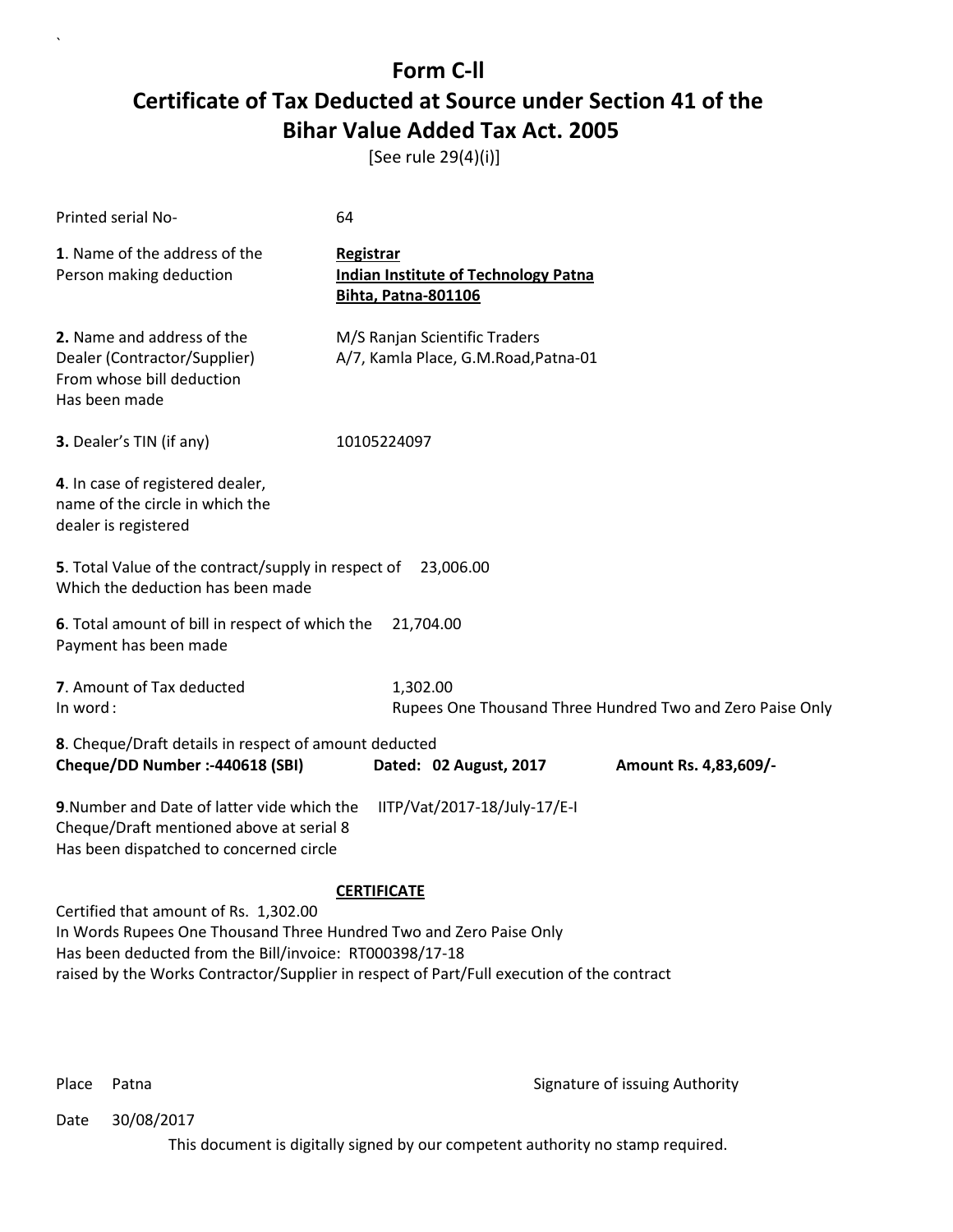[See rule 29(4)(i)]

| Printed serial No-                                                                                                                                              | 65                                                                                                              |  |  |
|-----------------------------------------------------------------------------------------------------------------------------------------------------------------|-----------------------------------------------------------------------------------------------------------------|--|--|
| 1. Name of the address of the<br>Person making deduction                                                                                                        | Registrar<br><b>Indian Institute of Technology Patna</b><br><b>Bihta, Patna-801106</b>                          |  |  |
| 2. Name and address of the<br>Dealer (Contractor/Supplier)<br>From whose bill deduction<br>Has been made                                                        | M/S Laxmi Sales Agency<br>Sri Laxmi Place, Behind Abhishek Plaza, Exhibition Road, Patna-01                     |  |  |
| 3. Dealer's TIN (if any)                                                                                                                                        | 10140807092                                                                                                     |  |  |
| 4. In case of registered dealer,<br>name of the circle in which the<br>dealer is registered                                                                     |                                                                                                                 |  |  |
| 5. Total Value of the contract/supply in respect of<br>16,096.00<br>Which the deduction has been made                                                           |                                                                                                                 |  |  |
| 6. Total amount of bill in respect of which the<br>Payment has been made                                                                                        | 14,484.00                                                                                                       |  |  |
| 7. Amount of Tax deducted<br>In word:                                                                                                                           | 1,612.00<br>Rupees One Thousand Six Hundred Twelve and Zero Paise Only                                          |  |  |
| 8. Cheque/Draft details in respect of amount deducted<br>Cheque/DD Number :- 440618 (SBI)                                                                       | Dated: 02 August, 2017<br>Amount Rs. 4,83,609/-                                                                 |  |  |
| 9. Number and Date of latter vide which the<br>Cheque/Draft mentioned above at serial 8<br>Has been dispatched to concerned circle                              | IITP/Vat/2017-18/July-17/E-I                                                                                    |  |  |
| Certified that amount of Rs. 1,612.00<br>In Words Rupees One Thousand Six Hundred Twelve and Zero Paise Only<br>Has been deducted from the Bill/invoice: 38, 47 | <b>CERTIFICATE</b><br>raised by the Works Contractor/Supplier in respect of Part/Full execution of the contract |  |  |

`

Place Patna **Property** Place Patna Signature of issuing Authority

Date 30/08/2017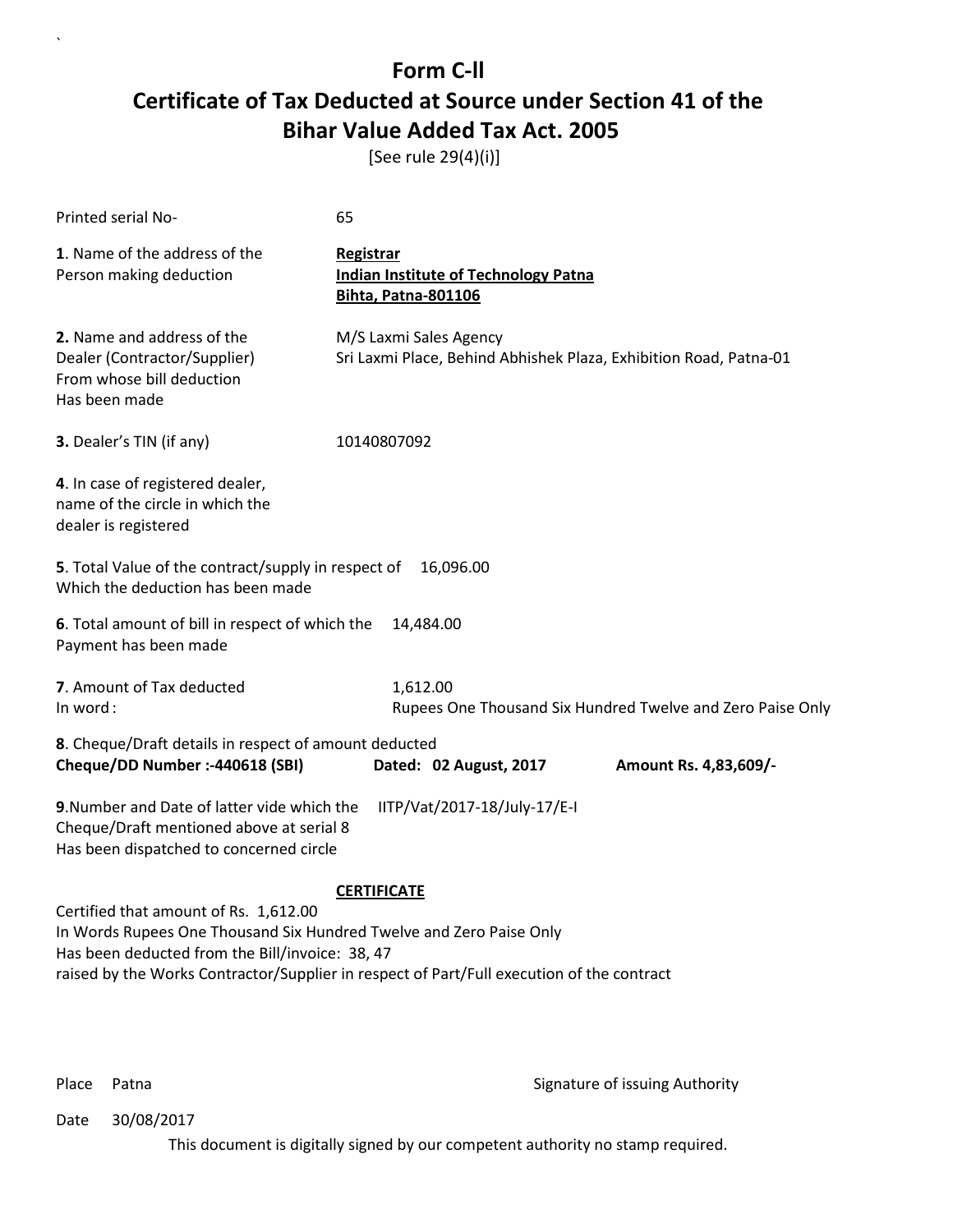[See rule 29(4)(i)]

| Printed serial No-                                                                                                                                                                                                                                              | 66                                                                                     |                       |
|-----------------------------------------------------------------------------------------------------------------------------------------------------------------------------------------------------------------------------------------------------------------|----------------------------------------------------------------------------------------|-----------------------|
| 1. Name of the address of the<br>Person making deduction                                                                                                                                                                                                        | Registrar<br><b>Indian Institute of Technology Patna</b><br><b>Bihta, Patna-801106</b> |                       |
| 2. Name and address of the<br>Dealer (Contractor/Supplier)<br>From whose bill deduction<br>Has been made                                                                                                                                                        | Science tech corporation<br>Patna                                                      |                       |
| 3. Dealer's TIN (if any)                                                                                                                                                                                                                                        | 10133333044                                                                            |                       |
| 4. In case of registered dealer,<br>name of the circle in which the<br>dealer is registered                                                                                                                                                                     |                                                                                        |                       |
| 5. Total Value of the contract/supply in respect of 27,571.00<br>Which the deduction has been made                                                                                                                                                              |                                                                                        |                       |
| 6. Total amount of bill in respect of which the<br>Payment has been made                                                                                                                                                                                        | 26,010.00                                                                              |                       |
| 7. Amount of Tax deducted<br>In word:<br>Only                                                                                                                                                                                                                   | 1,561.00<br>Rupees One Thousand Five Hundred Sixty One and Zero Paise                  |                       |
| 8. Cheque/Draft details in respect of amount deducted<br>Cheque/DD Number :- 440618 (SBI)                                                                                                                                                                       | Dated: 02 August, 2017                                                                 | Amount Rs. 4,83,609/- |
| 9. Number and Date of latter vide which the<br>Cheque/Draft mentioned above at serial 8<br>Has been dispatched to concerned circle                                                                                                                              | IITP/Vat/2017-18/July-17/E-I                                                           |                       |
| Certified that amount of Rs. 1,561.00<br>In Words Rupees One Thousand Five Hundred Sixty One and Zero Paise Only<br>Has been deducted from the Bill/invoice: 15,17<br>raised by the Works Contractor/Supplier in respect of Part/Full execution of the contract | <b>CERTIFICATE</b>                                                                     |                       |

`

Place Patna **Property** Place Patna Signature of issuing Authority

Date 30/08/2017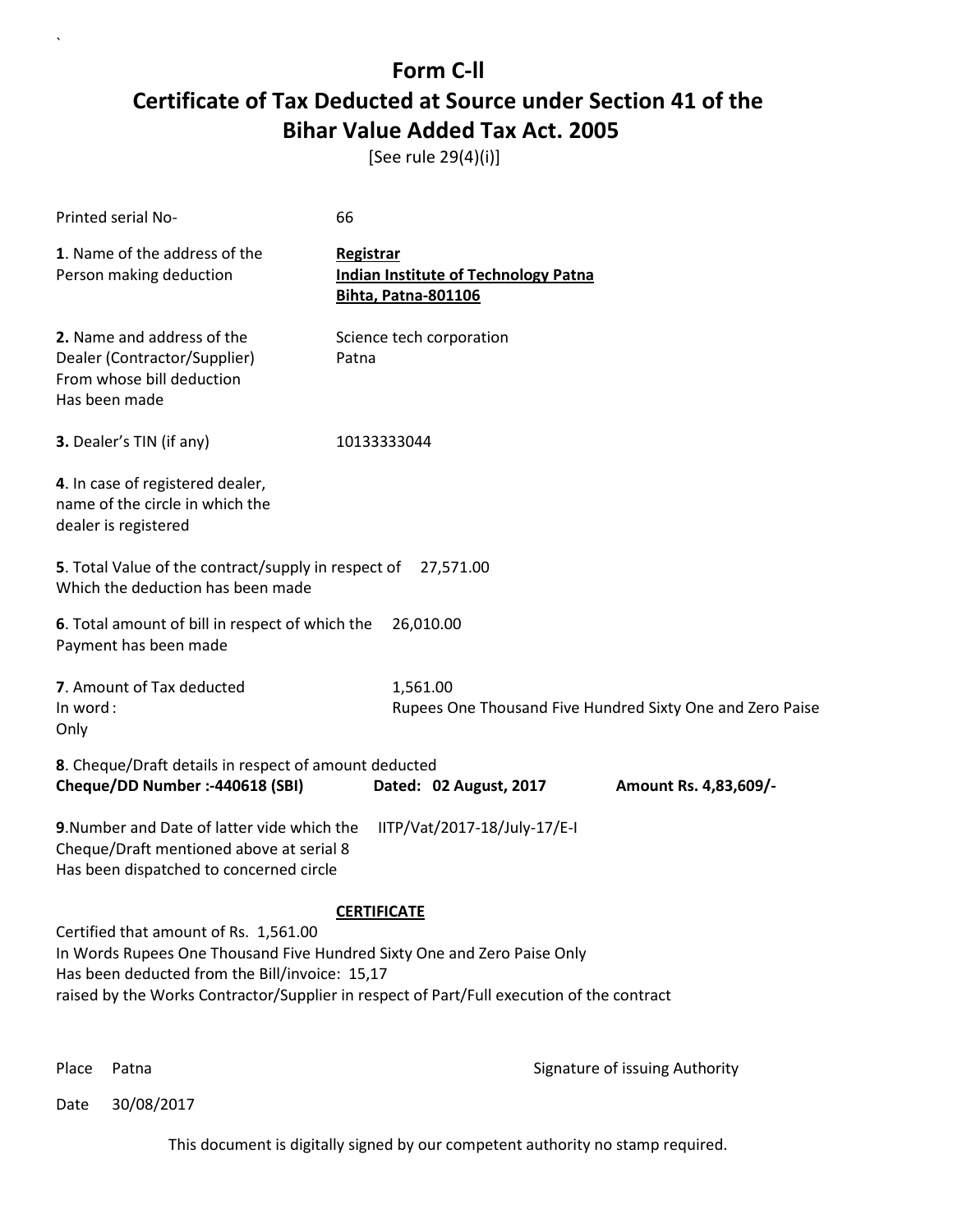[See rule 29(4)(i)]

| Printed serial No-                                                                                                                                                                                                                                                     | 67                                                                                            |                                                         |  |
|------------------------------------------------------------------------------------------------------------------------------------------------------------------------------------------------------------------------------------------------------------------------|-----------------------------------------------------------------------------------------------|---------------------------------------------------------|--|
| 1. Name of the address of the<br>Person making deduction                                                                                                                                                                                                               | <b>Registrar</b><br><b>Indian Institute of Technology Patna</b><br><b>Bihta, Patna-801106</b> |                                                         |  |
| 2. Name and address of the<br>Dealer (Contractor/Supplier)<br>From whose bill deduction<br>Has been made                                                                                                                                                               | Angeethi Hospitality<br>Bitha, Patna                                                          |                                                         |  |
| 3. Dealer's TIN (if any)                                                                                                                                                                                                                                               | 10047889071                                                                                   |                                                         |  |
| 4. In case of registered dealer,<br>name of the circle in which the<br>dealer is registered                                                                                                                                                                            |                                                                                               |                                                         |  |
| 5. Total Value of the contract/supply in respect of<br>Which the deduction has been made                                                                                                                                                                               | 14,012.00                                                                                     |                                                         |  |
| 6. Total amount of bill in respect of which the<br>Payment has been made                                                                                                                                                                                               | 12,275.00                                                                                     |                                                         |  |
| 7. Amount of Tax deducted<br>In word:<br>Paise Only                                                                                                                                                                                                                    | 1,737.00                                                                                      | Rupees One Thousand Seven Hundred Thirty Seven and Zero |  |
| 8. Cheque/Draft details in respect of amount deducted<br>Cheque/DD Number :- 440618 (SBI)                                                                                                                                                                              | Dated: 02 August, 2017                                                                        | Amount Rs. 4,83,609/-                                   |  |
| 9. Number and Date of latter vide which the<br>IITP/Vat/2017-18/July-17/E-I<br>Cheque/Draft mentioned above at serial 8<br>Has been dispatched to concerned circle                                                                                                     |                                                                                               |                                                         |  |
|                                                                                                                                                                                                                                                                        | <b>CERTIFICATE</b>                                                                            |                                                         |  |
| Certified that amount of Rs. 1,737.00<br>In Words Rupees One Thousand Seven Hundred Thirty Seven and Zero Paise Only<br>Has been deducted from the Bill/invoice: 132, 131<br>raised by the Works Contractor/Supplier in respect of Part/Full execution of the contract |                                                                                               |                                                         |  |

`

Place Patna **Property** Place Patna Signature of issuing Authority

Date 30/08/2017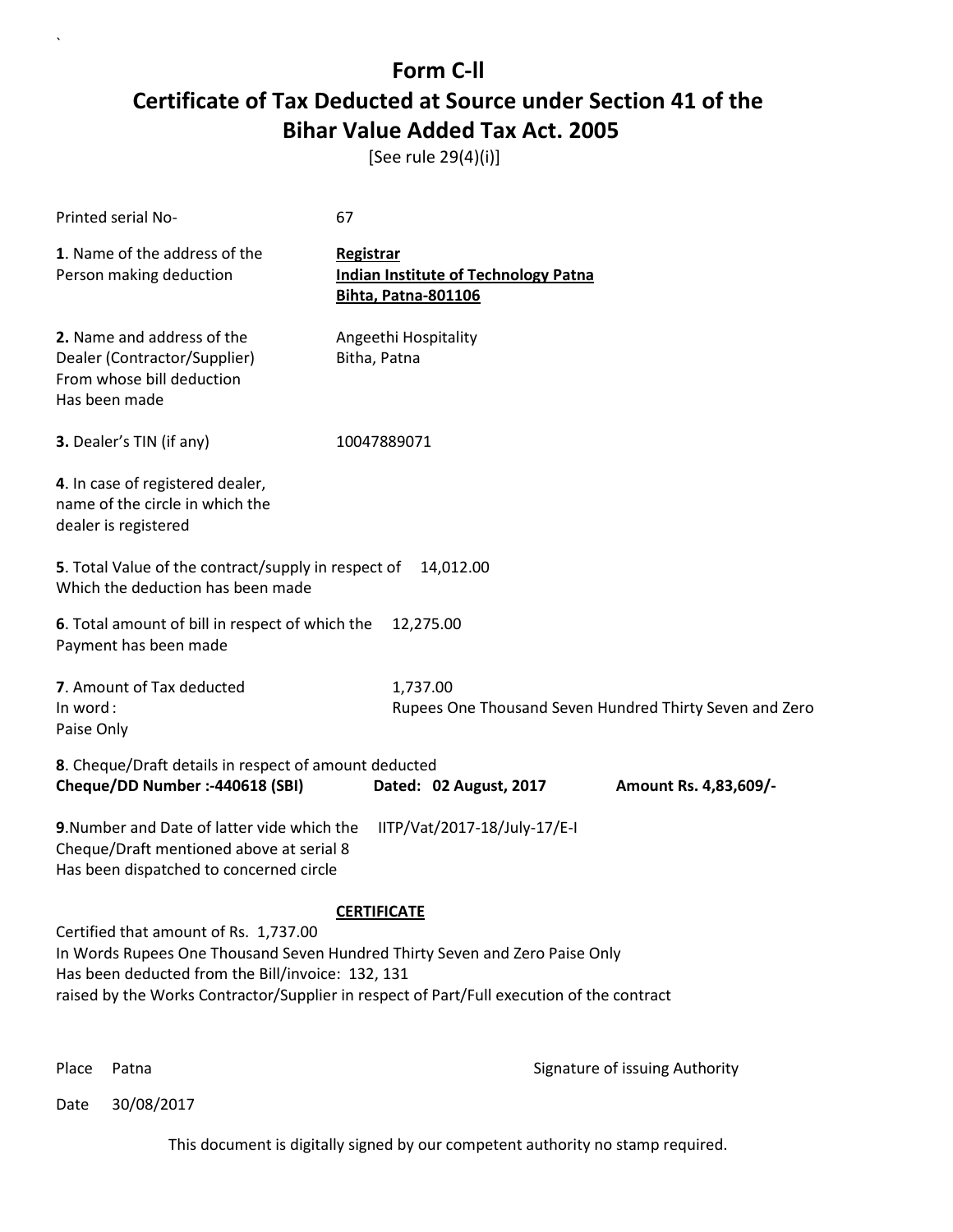[See rule 29(4)(i)]

| Printed serial No-                                                                                                                                                                                                                                                                      | 68                                                                                     |                                                             |
|-----------------------------------------------------------------------------------------------------------------------------------------------------------------------------------------------------------------------------------------------------------------------------------------|----------------------------------------------------------------------------------------|-------------------------------------------------------------|
| 1. Name of the address of the<br>Person making deduction                                                                                                                                                                                                                                | Registrar<br><b>Indian Institute of Technology Patna</b><br><b>Bihta, Patna-801106</b> |                                                             |
| 2. Name and address of the<br>Dealer (Contractor/Supplier)<br>From whose bill deduction<br>Has been made                                                                                                                                                                                | Science tech corporation<br>Patna                                                      |                                                             |
| 3. Dealer's TIN (if any)                                                                                                                                                                                                                                                                | 10133333044                                                                            |                                                             |
| 4. In case of registered dealer,<br>name of the circle in which the<br>dealer is registered                                                                                                                                                                                             |                                                                                        |                                                             |
| 5. Total Value of the contract/supply in respect of<br>Which the deduction has been made                                                                                                                                                                                                | 27,255.00                                                                              |                                                             |
| 6. Total amount of bill in respect of which the<br>Payment has been made                                                                                                                                                                                                                | 25,712.00                                                                              |                                                             |
| 7. Amount of Tax deducted<br>In word:<br>Only                                                                                                                                                                                                                                           | 1,543.00                                                                               | Rupees One Thousand Five Hundred Forty Three and Zero Paise |
| 8. Cheque/Draft details in respect of amount deducted<br>Cheque/DD Number :- 440618 (SBI)                                                                                                                                                                                               | Dated: 02 August, 2017                                                                 | Amount Rs. 4,83,609/-                                       |
| 9. Number and Date of latter vide which the<br>Cheque/Draft mentioned above at serial 8<br>Has been dispatched to concerned circle                                                                                                                                                      | IITP/Vat/2017-18/July-17/E-I                                                           |                                                             |
| <b>CERTIFICATE</b><br>Certified that amount of Rs. 1,543.00<br>In Words Rupees One Thousand Five Hundred Forty Three and Zero Paise Only<br>Has been deducted from the Bill/invoice: 18,19<br>raised by the Works Contractor/Supplier in respect of Part/Full execution of the contract |                                                                                        |                                                             |

`

Place Patna **Property** Place Patna Signature of issuing Authority

Date 30/08/2017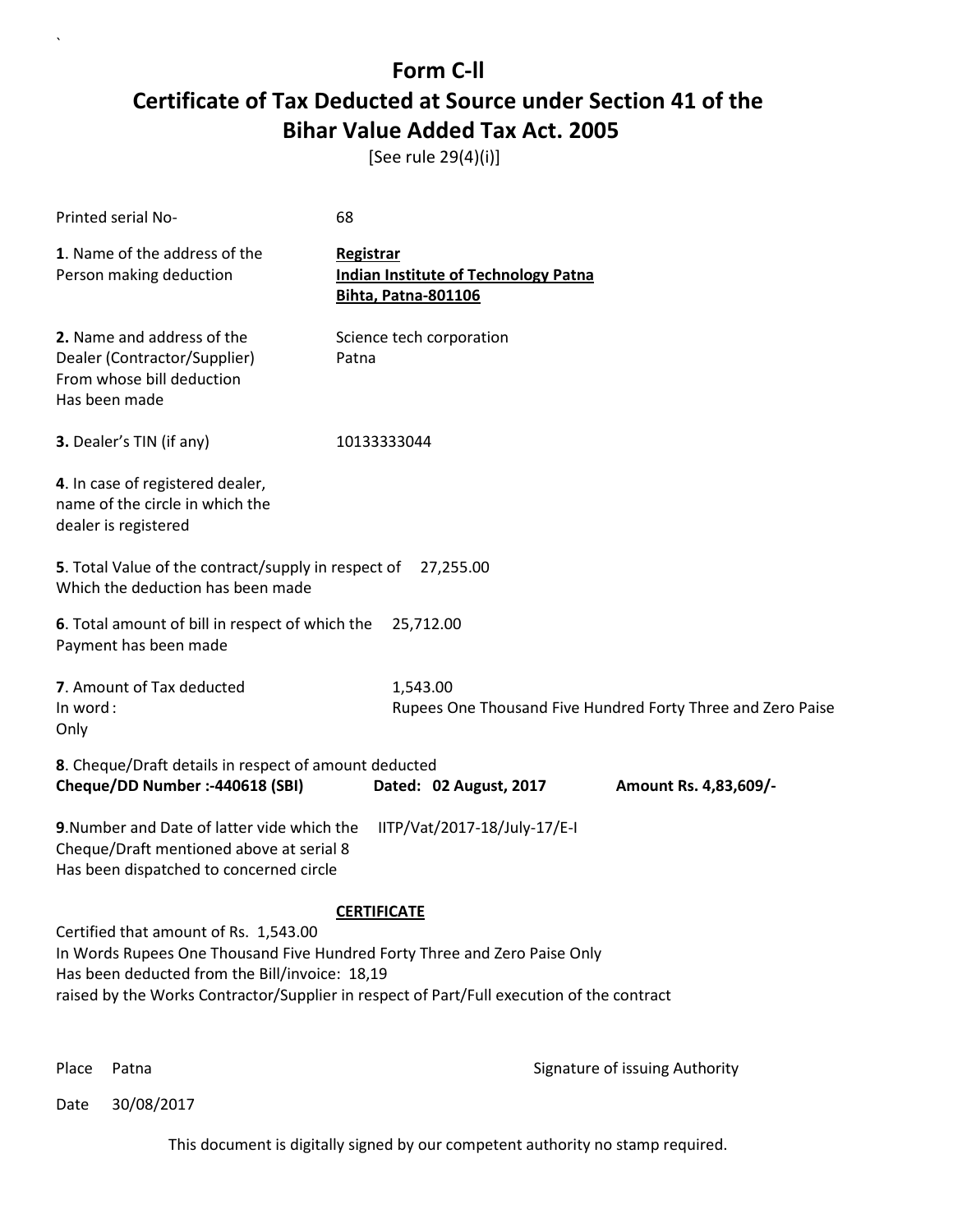[See rule 29(4)(i)]

| Printed serial No-                                                                                                                                                                                                                                            | 69                                                                                            |                                                            |
|---------------------------------------------------------------------------------------------------------------------------------------------------------------------------------------------------------------------------------------------------------------|-----------------------------------------------------------------------------------------------|------------------------------------------------------------|
| 1. Name of the address of the<br>Person making deduction                                                                                                                                                                                                      | <b>Registrar</b><br><b>Indian Institute of Technology Patna</b><br><b>Bihta, Patna-801106</b> |                                                            |
| 2. Name and address of the<br>Dealer (Contractor/Supplier)<br>From whose bill deduction<br>Has been made                                                                                                                                                      | M/S Laxmi Sales Agency<br>Sri Laxmi Place, Behind Abhishek Plaza, Exhibition Road, Patna-01   |                                                            |
| 3. Dealer's TIN (if any)                                                                                                                                                                                                                                      | 10140807092                                                                                   |                                                            |
| 4. In case of registered dealer,<br>name of the circle in which the<br>dealer is registered                                                                                                                                                                   |                                                                                               |                                                            |
| 5. Total Value of the contract/supply in respect of<br>Which the deduction has been made                                                                                                                                                                      | 16,143.00                                                                                     |                                                            |
| 6. Total amount of bill in respect of which the<br>Payment has been made                                                                                                                                                                                      | 14,302.00                                                                                     |                                                            |
| 7. Amount of Tax deducted<br>In word:<br>Only                                                                                                                                                                                                                 | 1,841.00                                                                                      | Rupees One Thousand Eight Hundred Forty One and Zero Paise |
| 8. Cheque/Draft details in respect of amount deducted<br>Cheque/DD Number :- 440618 (SBI)                                                                                                                                                                     | Dated: 02 August, 2017                                                                        | Amount Rs. 4,83,609/-                                      |
| 9. Number and Date of latter vide which the<br>Cheque/Draft mentioned above at serial 8<br>Has been dispatched to concerned circle                                                                                                                            | IITP/Vat/2017-18/July-17/E-I                                                                  |                                                            |
| Certified that amount of Rs. 1,841.00<br>In Words Rupees One Thousand Eight Hundred Forty One and Zero Paise Only<br>Has been deducted from the Bill/invoice: 49<br>raised by the Works Contractor/Supplier in respect of Part/Full execution of the contract | <b>CERTIFICATE</b>                                                                            |                                                            |

`

Place Patna **Property** Place Patna Signature of issuing Authority

Date 30/08/2017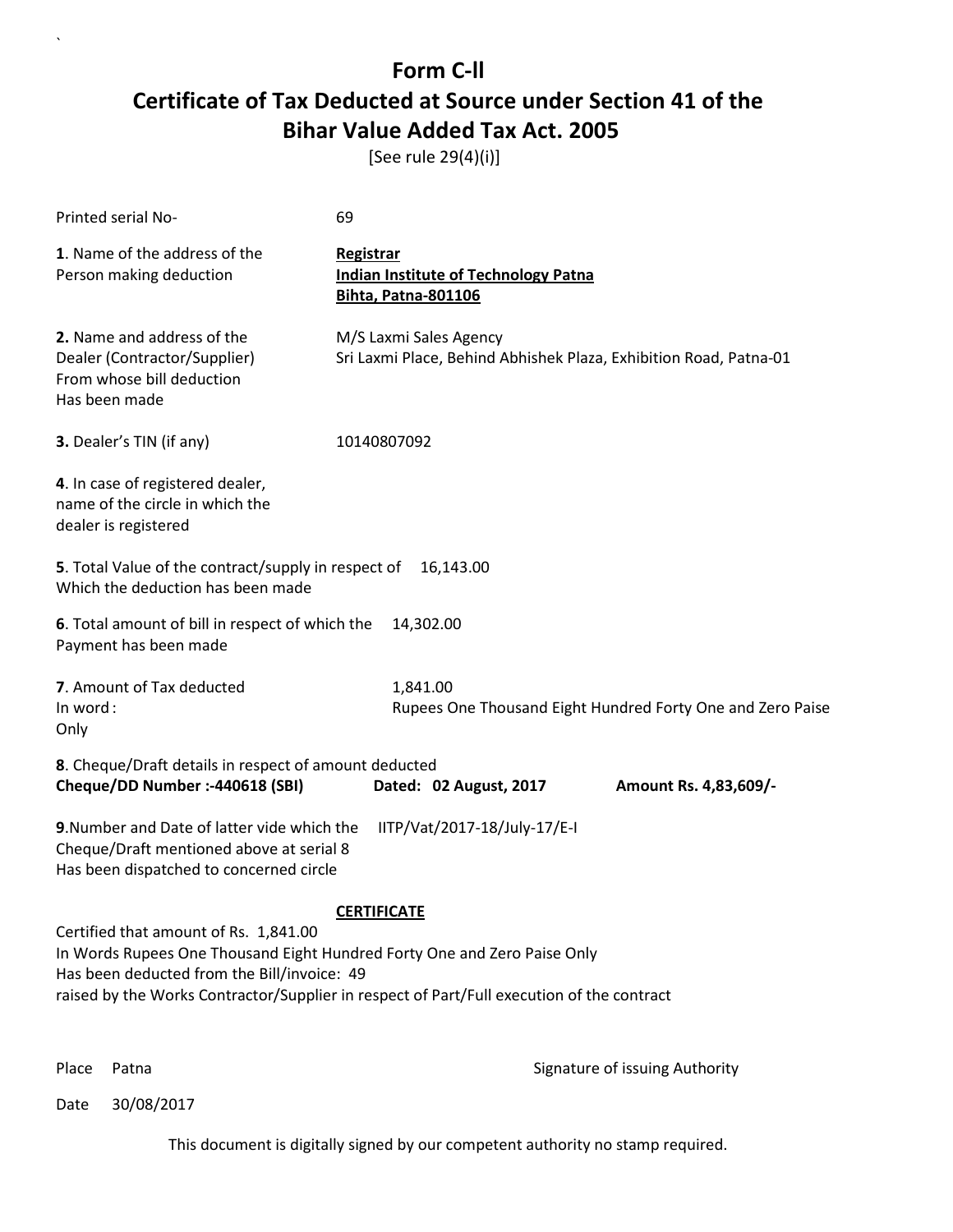[See rule 29(4)(i)]

| Printed serial No-                                                                                                                                                                                                                                                      | 70                                                                                            |                                                              |  |
|-------------------------------------------------------------------------------------------------------------------------------------------------------------------------------------------------------------------------------------------------------------------------|-----------------------------------------------------------------------------------------------|--------------------------------------------------------------|--|
| 1. Name of the address of the<br>Person making deduction                                                                                                                                                                                                                | <b>Registrar</b><br><b>Indian Institute of Technology Patna</b><br><b>Bihta, Patna-801106</b> |                                                              |  |
| 2. Name and address of the<br>Dealer (Contractor/Supplier)<br>From whose bill deduction<br>Has been made                                                                                                                                                                | M/s Bharat commercial Agency<br>Jeevandeep, Exhibition Road, Patna-01                         |                                                              |  |
| 3. Dealer's TIN (if any)                                                                                                                                                                                                                                                | 10110116098                                                                                   |                                                              |  |
| 4. In case of registered dealer,<br>name of the circle in which the<br>dealer is registered                                                                                                                                                                             |                                                                                               |                                                              |  |
| 5. Total Value of the contract/supply in respect of<br>446,720.00<br>Which the deduction has been made                                                                                                                                                                  |                                                                                               |                                                              |  |
| 6. Total amount of bill in respect of which the<br>Payment has been made                                                                                                                                                                                                | 388,452.00                                                                                    |                                                              |  |
| 7. Amount of Tax deducted<br>In word:<br>Paise Only                                                                                                                                                                                                                     | 58,268.00                                                                                     | Rupees Fifty Eight Thousand Two Hundred Sixty Eight and Zero |  |
| 8. Cheque/Draft details in respect of amount deducted<br>Cheque/DD Number :- 440618 (SBI)                                                                                                                                                                               | Dated: 02 August, 2017                                                                        | Amount Rs. 4,83,609/-                                        |  |
| 9. Number and Date of latter vide which the<br>Cheque/Draft mentioned above at serial 8<br>Has been dispatched to concerned circle                                                                                                                                      | IITP/Vat/2017-18/July-17/E-I                                                                  |                                                              |  |
| <b>CERTIFICATE</b>                                                                                                                                                                                                                                                      |                                                                                               |                                                              |  |
| Certified that amount of Rs. 58,268.00<br>In Words Rupees Fifty Eight Thousand Two Hundred Sixty Eight and Zero Paise Only<br>Has been deducted from the Bill/invoice: 270<br>raised by the Works Contractor/Supplier in respect of Part/Full execution of the contract |                                                                                               |                                                              |  |

`

Place Patna **Property** Place Patna Signature of issuing Authority

Date 30/08/2017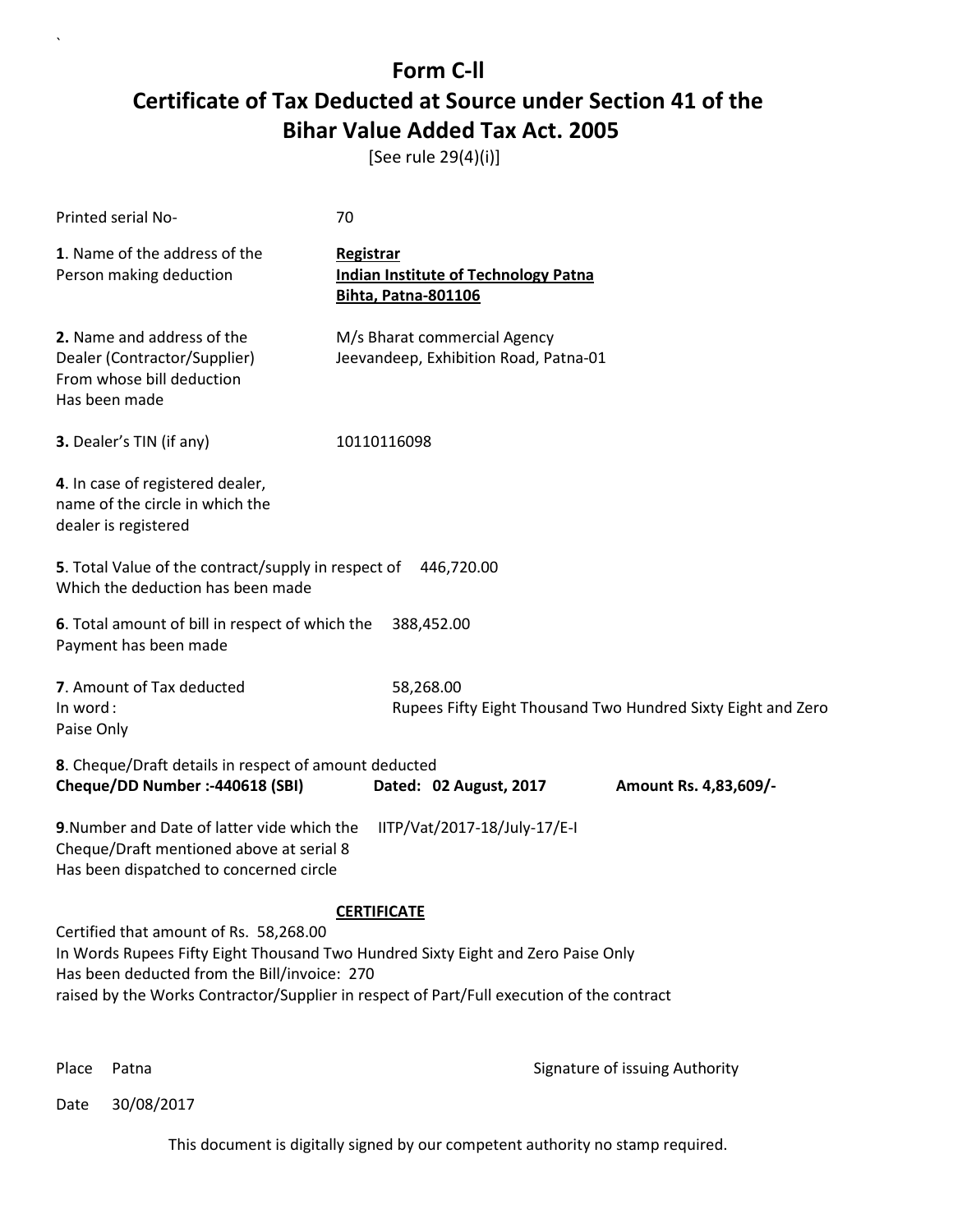[See rule 29(4)(i)]

| Printed serial No-                                                                                                                                  | 71                                                                                     |                       |
|-----------------------------------------------------------------------------------------------------------------------------------------------------|----------------------------------------------------------------------------------------|-----------------------|
| 1. Name of the address of the<br>Person making deduction                                                                                            | Registrar<br><b>Indian Institute of Technology Patna</b><br><b>Bihta, Patna-801106</b> |                       |
| 2. Name and address of the<br>Dealer (Contractor/Supplier)<br>From whose bill deduction<br>Has been made                                            | Sky net<br>162, Patliputra Colony, Patna-13                                            |                       |
| 3. Dealer's TIN (if any)                                                                                                                            | 10151248075                                                                            |                       |
| 4. In case of registered dealer,<br>name of the circle in which the<br>dealer is registered                                                         |                                                                                        |                       |
| 5. Total Value of the contract/supply in respect of<br>Which the deduction has been made                                                            | 2,798.00                                                                               |                       |
| 6. Total amount of bill in respect of which the<br>Payment has been made                                                                            | 2,640.00                                                                               |                       |
| 7. Amount of Tax deducted<br>In word:                                                                                                               | 158.00<br>Rupees One Hundred Fifty Eight and Zero Paise Only                           |                       |
| 8. Cheque/Draft details in respect of amount deducted<br>Cheque/DD Number :- 440618 (SBI)                                                           | Dated: 02 August, 2017                                                                 | Amount Rs. 4,83,609/- |
| 9. Number and Date of latter vide which the<br>Cheque/Draft mentioned above at serial 8<br>Has been dispatched to concerned circle                  | IITP/Vat/2017-18/July-17/E-I                                                           |                       |
|                                                                                                                                                     | <b>CERTIFICATE</b>                                                                     |                       |
| Certified that amount of Rs. 158.00<br>In Words Rupees One Hundred Fifty Eight and Zero Paise Only<br>Has been deducted from the Bill/invoice: 2409 |                                                                                        |                       |

`

Place Patna **Property** Place Patna Signature of issuing Authority

Date 30/08/2017

This document is digitally signed by our competent authority no stamp required.

raised by the Works Contractor/Supplier in respect of Part/Full execution of the contract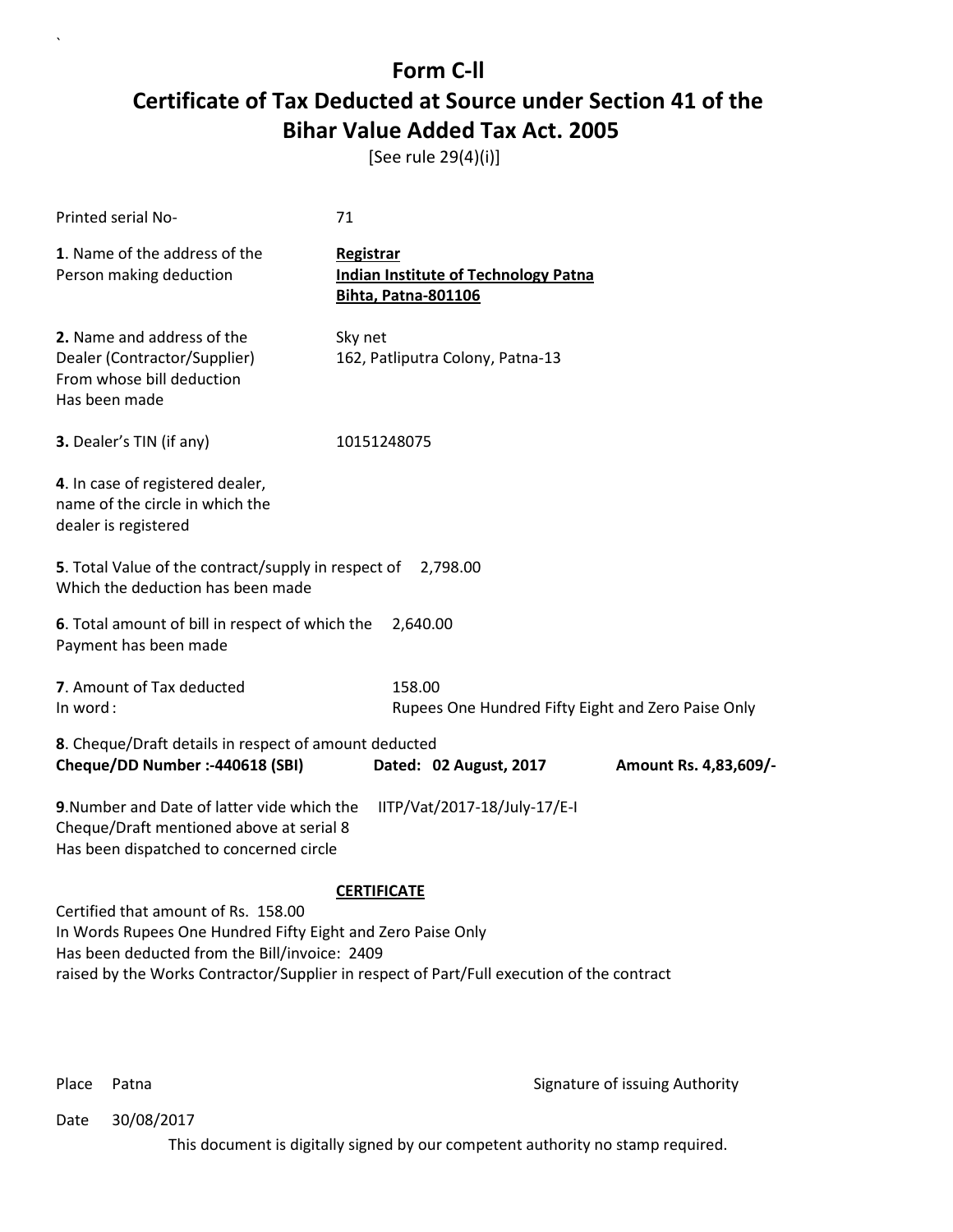[See rule 29(4)(i)]

| Printed serial No-                                                                                                                                                                                                                                                            | 72                                                                                            |                       |
|-------------------------------------------------------------------------------------------------------------------------------------------------------------------------------------------------------------------------------------------------------------------------------|-----------------------------------------------------------------------------------------------|-----------------------|
| 1. Name of the address of the<br>Person making deduction                                                                                                                                                                                                                      | <b>Registrar</b><br><b>Indian Institute of Technology Patna</b><br><b>Bihta, Patna-801106</b> |                       |
| 2. Name and address of the<br>Dealer (Contractor/Supplier)<br>From whose bill deduction<br>Has been made                                                                                                                                                                      | India Marketing<br>patna                                                                      |                       |
| 3. Dealer's TIN (if any)                                                                                                                                                                                                                                                      | 10150282052                                                                                   |                       |
| 4. In case of registered dealer,<br>name of the circle in which the<br>dealer is registered                                                                                                                                                                                   |                                                                                               |                       |
| 5. Total Value of the contract/supply in respect of 99,500.00<br>Which the deduction has been made                                                                                                                                                                            |                                                                                               |                       |
| 6. Total amount of bill in respect of which the<br>Payment has been made                                                                                                                                                                                                      | 93,868                                                                                        |                       |
| 7. Amount of Tax deducted<br>In word:<br>Only                                                                                                                                                                                                                                 | 5,632.00<br>Rupees Five Thousand Six Hundred Thirty Two and Zero Paise                        |                       |
| 8. Cheque/Draft details in respect of amount deducted<br>Cheque/DD Number :- 440618 (SBI)                                                                                                                                                                                     | Dated: 02 August, 2017                                                                        | Amount Rs. 4,83,609/- |
| 9. Number and Date of latter vide which the<br>Cheque/Draft mentioned above at serial 8<br>Has been dispatched to concerned circle                                                                                                                                            | IITP/Vat/2017-18/July-17/E-I                                                                  |                       |
| Certified that amount of Rs. 5,632.00<br>In Words Rupees Five Thousand Six Hundred Thirty Two and Zero Paise Only<br>Has been deducted from the Bill/invoice: IM 17-18/054/Sales<br>raised by the Works Contractor/Supplier in respect of Part/Full execution of the contract | <b>CERTIFICATE</b>                                                                            |                       |

`

Place Patna **Property** Place Patna Signature of issuing Authority

Date 30/08/2017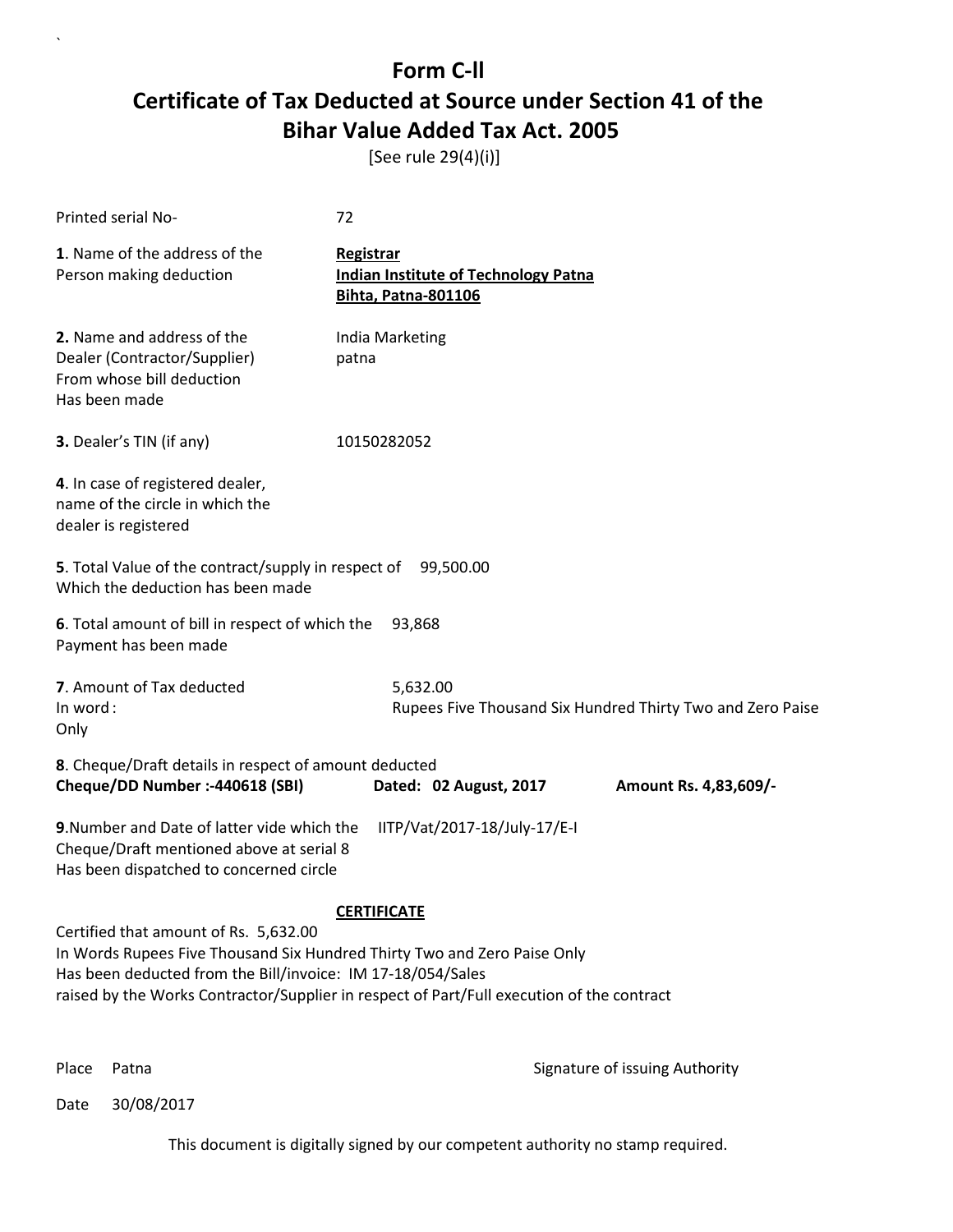[See rule 29(4)(i)]

| Printed serial No-                                                                                                                                   | 73                                                                                     |                       |
|------------------------------------------------------------------------------------------------------------------------------------------------------|----------------------------------------------------------------------------------------|-----------------------|
| 1. Name of the address of the<br>Person making deduction                                                                                             | Registrar<br><b>Indian Institute of Technology Patna</b><br><b>Bihta, Patna-801106</b> |                       |
| 2. Name and address of the<br>Dealer (Contractor/Supplier)<br>From whose bill deduction<br>Has been made                                             | M/s Sajawat<br>Patna                                                                   |                       |
| 3. Dealer's TIN (if any)                                                                                                                             | 10151790014                                                                            |                       |
| 4. In case of registered dealer,<br>name of the circle in which the<br>dealer is registered                                                          |                                                                                        |                       |
| 5. Total Value of the contract/supply in respect of<br>Which the deduction has been made                                                             | 4.048.00                                                                               |                       |
| 6. Total amount of bill in respect of which the<br>Payment has been made                                                                             | 3,520.00                                                                               |                       |
| 7. Amount of Tax deducted<br>In word:                                                                                                                | 528.00<br>Rupees Five Hundred Twenty Eight and Zero Paise Only                         |                       |
| 8. Cheque/Draft details in respect of amount deducted<br>Cheque/DD Number :- 440618 (SBI)                                                            | Dated: 02 August, 2017                                                                 | Amount Rs. 4,83,609/- |
| 9. Number and Date of latter vide which the<br>Cheque/Draft mentioned above at serial 8<br>Has been dispatched to concerned circle                   | IITP/Vat/2017-18/July-17/E-I                                                           |                       |
|                                                                                                                                                      | <b>CERTIFICATE</b>                                                                     |                       |
| Certified that amount of Rs. 528.00<br>In Words Rupees Five Hundred Twenty Eight and Zero Paise Only<br>Has been deducted from the Bill/invoice: 069 |                                                                                        |                       |

raised by the Works Contractor/Supplier in respect of Part/Full execution of the contract

`

Place Patna **Property** Place Patna Signature of issuing Authority

Date 30/08/2017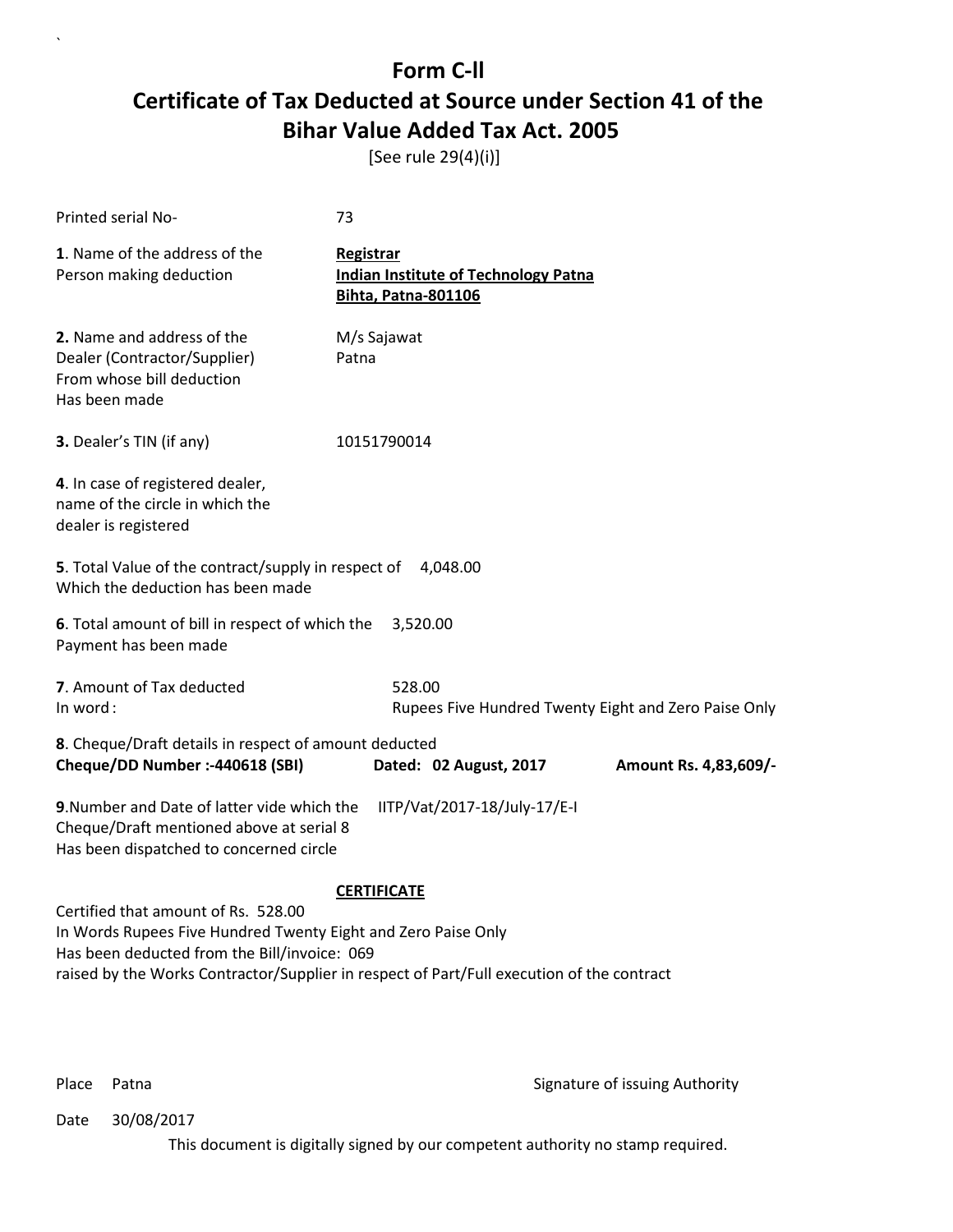[See rule 29(4)(i)]

| Printed serial No-                                                                                                                                                                                                                                                                           | 74                                                                                            |                       |
|----------------------------------------------------------------------------------------------------------------------------------------------------------------------------------------------------------------------------------------------------------------------------------------------|-----------------------------------------------------------------------------------------------|-----------------------|
| 1. Name of the address of the<br>Person making deduction                                                                                                                                                                                                                                     | <b>Registrar</b><br><b>Indian Institute of Technology Patna</b><br><b>Bihta, Patna-801106</b> |                       |
| 2. Name and address of the<br>Dealer (Contractor/Supplier)<br>From whose bill deduction<br>Has been made                                                                                                                                                                                     | Methodex systems Itd<br>Patna                                                                 |                       |
| 3. Dealer's TIN (if any)                                                                                                                                                                                                                                                                     | 10010376042                                                                                   |                       |
| 4. In case of registered dealer,<br>name of the circle in which the<br>dealer is registered                                                                                                                                                                                                  |                                                                                               |                       |
| 5. Total Value of the contract/supply in respect of<br>Which the deduction has been made                                                                                                                                                                                                     | 178,805                                                                                       |                       |
| 6. Total amount of bill in respect of which the<br>Payment has been made                                                                                                                                                                                                                     | 155,483                                                                                       |                       |
| 7. Amount of Tax deducted<br>In word:<br>and Zero Paise Only                                                                                                                                                                                                                                 | 23,322<br>Rupees Twenty Three Thousand Three Hundred Twenty Two                               |                       |
| 8. Cheque/Draft details in respect of amount deducted<br>Cheque/DD Number :- 440618 (SBI)                                                                                                                                                                                                    | Dated: 02 August, 2017                                                                        | Amount Rs. 4,83,609/- |
| 9. Number and Date of latter vide which the<br>Cheque/Draft mentioned above at serial 8<br>Has been dispatched to concerned circle                                                                                                                                                           | IITP/Vat/2017-18/July-17/E-I                                                                  |                       |
| <b>CERTIFICATE</b><br>Certified that amount of Rs. 23,322<br>In Words Rupees Twenty Three Thousand Three Hundred Twenty Two and Zero Paise Only<br>Has been deducted from the Bill/invoice: 791<br>raised by the Works Contractor/Supplier in respect of Part/Full execution of the contract |                                                                                               |                       |

`

Place Patna **Property** Place Patna Signature of issuing Authority

Date 30/08/2017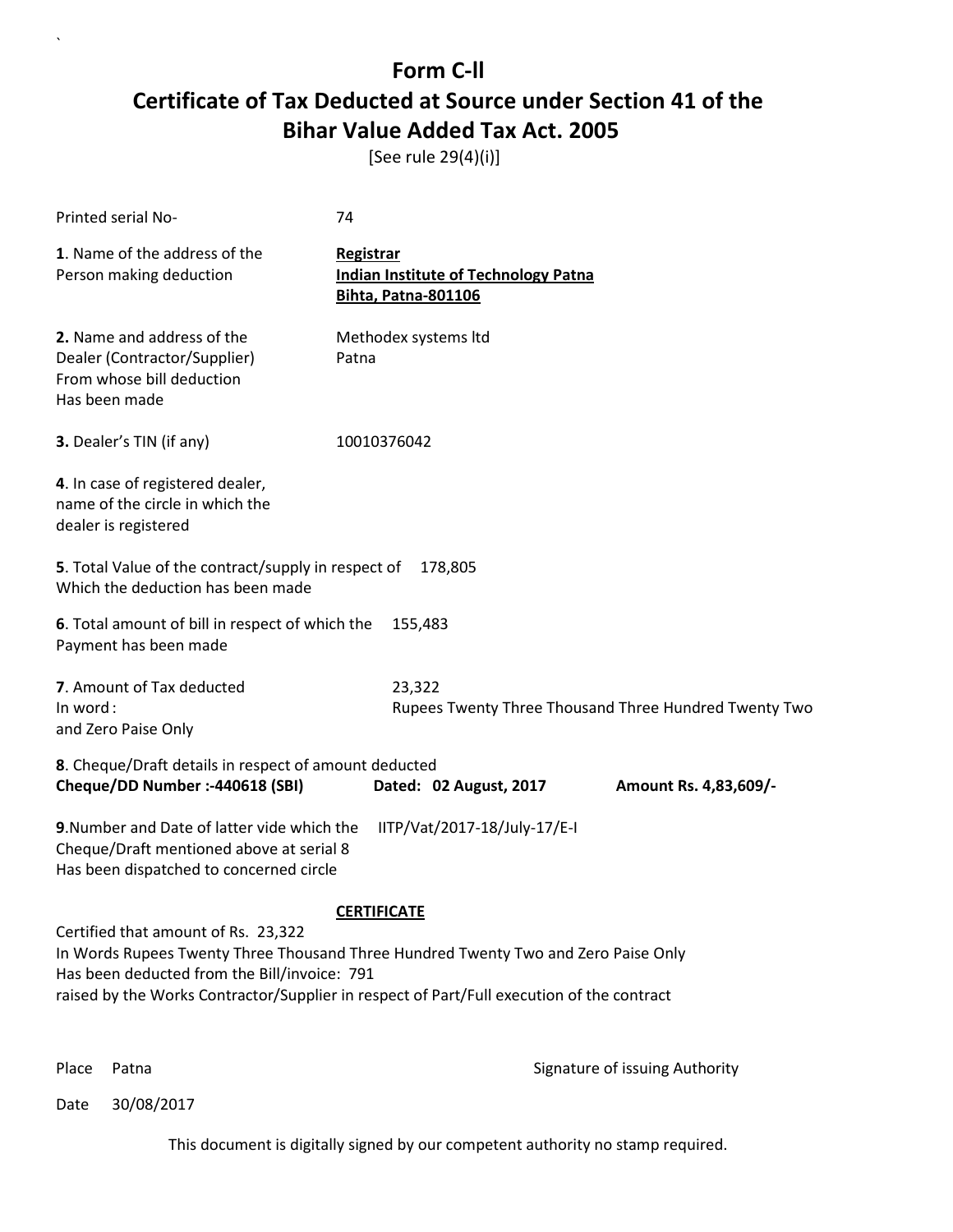[See rule 29(4)(i)]

| Printed serial No-                                                                                                                                                        | 75                                                                                                              |
|---------------------------------------------------------------------------------------------------------------------------------------------------------------------------|-----------------------------------------------------------------------------------------------------------------|
| 1. Name of the address of the<br>Person making deduction                                                                                                                  | Registrar<br><b>Indian Institute of Technology Patna</b><br><b>Bihta, Patna-801106</b>                          |
| 2. Name and address of the<br>Dealer (Contractor/Supplier)<br>From whose bill deduction<br>Has been made                                                                  | M/s Krishna Consultancy Services<br>Patna                                                                       |
| 3. Dealer's TIN (if any)                                                                                                                                                  | 10150058079                                                                                                     |
| 4. In case of registered dealer,<br>name of the circle in which the<br>dealer is registered                                                                               |                                                                                                                 |
| 5. Total Value of the contract/supply in respect of 89,000<br>Which the deduction has been made                                                                           |                                                                                                                 |
| 6. Total amount of bill in respect of which the<br>Payment has been made                                                                                                  | 77,391                                                                                                          |
| 7. Amount of Tax deducted<br>In word:                                                                                                                                     | 11,609<br>Rupees Eleven Thousand Six Hundred Nine and Zero Paise Only                                           |
| 8. Cheque/Draft details in respect of amount deducted<br>Cheque/DD Number :- 440618 (SBI)                                                                                 | Dated: 02 August, 2017<br>Amount Rs. 4,83,609/-                                                                 |
| 9. Number and Date of latter vide which the<br>Cheque/Draft mentioned above at serial 8<br>Has been dispatched to concerned circle                                        | IITP/Vat/2017-18/July-17/E-I                                                                                    |
| Certified that amount of Rs. 11,609<br>In Words Rupees Eleven Thousand Six Hundred Nine and Zero Paise Only<br>Has been deducted from the Bill/invoice: KCS/I/00958/17-18 | <b>CERTIFICATE</b><br>raised by the Works Contractor/Supplier in respect of Part/Full execution of the contract |

`

Place Patna **Property** Place Patna Signature of issuing Authority

Date 30/08/2017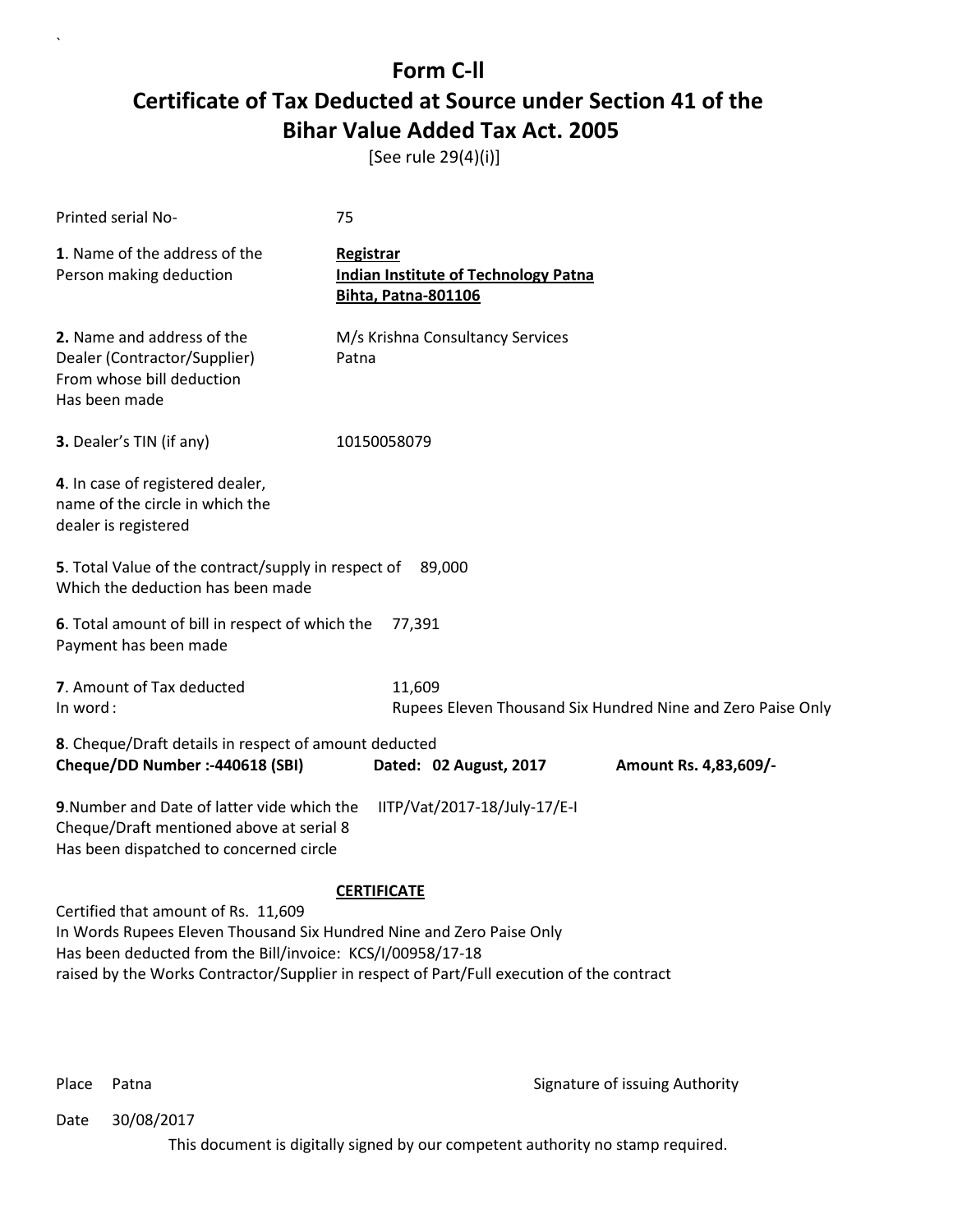[See rule 29(4)(i)]

| Printed serial No-                                                                                                                 | 76                                                                                     |                                                             |
|------------------------------------------------------------------------------------------------------------------------------------|----------------------------------------------------------------------------------------|-------------------------------------------------------------|
| 1. Name of the address of the<br>Person making deduction                                                                           | Registrar<br><b>Indian Institute of Technology Patna</b><br><b>Bihta, Patna-801106</b> |                                                             |
| 2. Name and address of the<br>Dealer (Contractor/Supplier)<br>From whose bill deduction<br>Has been made                           | Gopal Kumar<br>Patna Bihta                                                             |                                                             |
| 3. Dealer's TIN (if any)                                                                                                           | 10044678064                                                                            |                                                             |
| 4. In case of registered dealer,<br>name of the circle in which the<br>dealer is registered                                        |                                                                                        |                                                             |
| 5. Total Value of the contract/supply in respect of<br>Which the deduction has been made                                           | 57,643                                                                                 |                                                             |
| 6. Total amount of bill in respect of which the<br>Payment has been made                                                           | 53,032                                                                                 |                                                             |
| 7. Amount of Tax deducted<br>In word:                                                                                              | 4,611                                                                                  | Rupees Four Thousand Six Hundred Eleven and Zero Paise Only |
| 8. Cheque/Draft details in respect of amount deducted<br>Cheque/DD Number :- 440618 (SBI)                                          | Dated: 02 August, 2017                                                                 | Amount Rs. 4,83,609/-                                       |
| 9. Number and Date of latter vide which the<br>Cheque/Draft mentioned above at serial 8<br>Has been dispatched to concerned circle | IITP/Vat/2017-18/July-17/E-I                                                           |                                                             |
|                                                                                                                                    | <b>CERTIFICATE</b>                                                                     |                                                             |
| Certified that amount of Rs. 4,611<br>In Words Rupees Four Thousand Six Hundred Eleven and Zero Paise Only                         |                                                                                        |                                                             |
| Has been deducted from the Bill/invoice: 19.07.17                                                                                  |                                                                                        |                                                             |
| raised by the Works Contractor/Supplier in respect of Part/Full execution of the contract                                          |                                                                                        |                                                             |

`

Place Patna **Property** Place Patna Signature of issuing Authority

Date 30/08/2017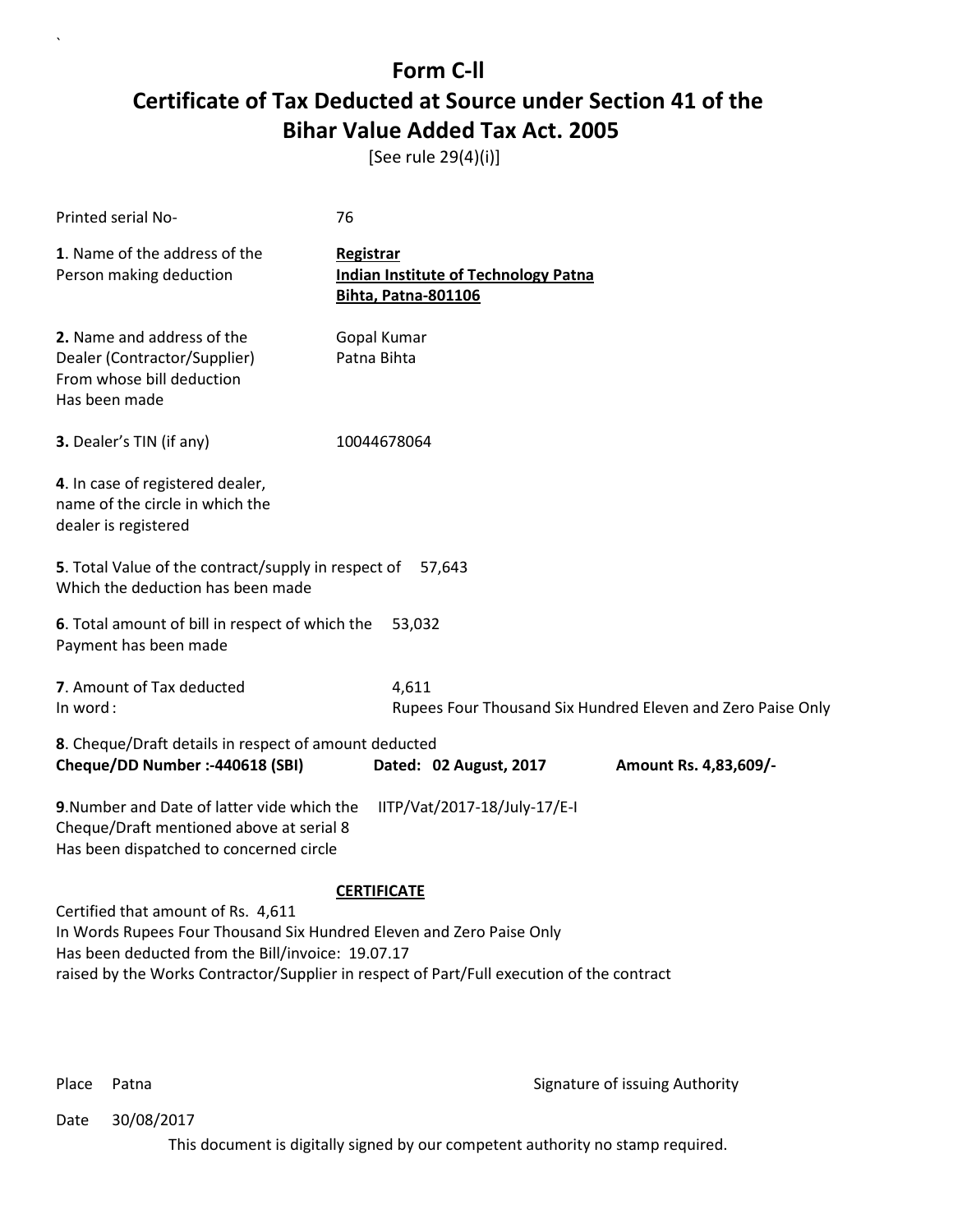[See rule 29(4)(i)]

| Printed serial No-                                                                                                                                                                                                                                                                                    | 77                                                                                            |                       |
|-------------------------------------------------------------------------------------------------------------------------------------------------------------------------------------------------------------------------------------------------------------------------------------------------------|-----------------------------------------------------------------------------------------------|-----------------------|
| 1. Name of the address of the<br>Person making deduction                                                                                                                                                                                                                                              | <b>Registrar</b><br><b>Indian Institute of Technology Patna</b><br><b>Bihta, Patna-801106</b> |                       |
| 2. Name and address of the<br>Dealer (Contractor/Supplier)<br>From whose bill deduction<br>Has been made                                                                                                                                                                                              | Chaudhary Electronic and Automation<br>Patna                                                  |                       |
| 3. Dealer's TIN (if any)                                                                                                                                                                                                                                                                              | 10132802070                                                                                   |                       |
| 4. In case of registered dealer,<br>name of the circle in which the<br>dealer is registered                                                                                                                                                                                                           |                                                                                               |                       |
| 5. Total Value of the contract/supply in respect of<br>Which the deduction has been made                                                                                                                                                                                                              | 56,367.00                                                                                     |                       |
| 6. Total amount of bill in respect of which the<br>Payment has been made                                                                                                                                                                                                                              | 49,015.00                                                                                     |                       |
| 7. Amount of Tax deducted<br>In word:<br>Paise Only                                                                                                                                                                                                                                                   | 7,352.00<br>Rupees Seven Thousand Three Hundred Fifty Two and Zero                            |                       |
| 8. Cheque/Draft details in respect of amount deducted<br>Cheque/DD Number :- 440618 (SBI)                                                                                                                                                                                                             | Dated: 02 August, 2017                                                                        | Amount Rs. 4,83,609/- |
| 9. Number and Date of latter vide which the<br>IITP/Vat/2017-18/July-17/E-I<br>Cheque/Draft mentioned above at serial 8<br>Has been dispatched to concerned circle                                                                                                                                    |                                                                                               |                       |
| <b>CERTIFICATE</b><br>Certified that amount of Rs. 7,352.00<br>In Words Rupees Seven Thousand Three Hundred Fifty Two and Zero Paise Only<br>Has been deducted from the Bill/invoice: CEA/BILL/17-18/009<br>raised by the Works Contractor/Supplier in respect of Part/Full execution of the contract |                                                                                               |                       |

`

Place Patna **Property** Place Patna Signature of issuing Authority

Date 30/08/2017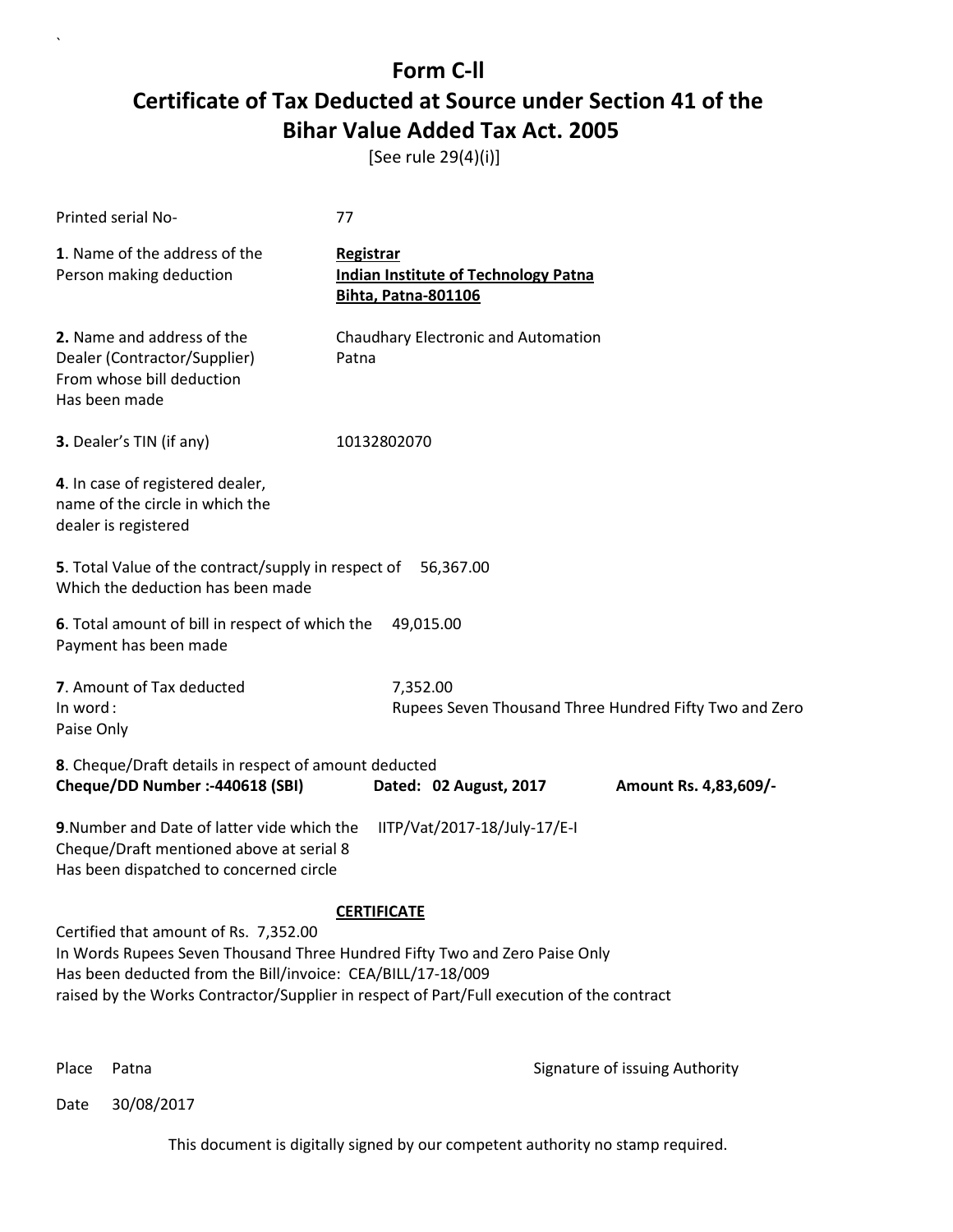[See rule 29(4)(i)]

| Printed serial No-                                                                                                                                   | 78                                                                                     |                       |
|------------------------------------------------------------------------------------------------------------------------------------------------------|----------------------------------------------------------------------------------------|-----------------------|
| 1. Name of the address of the<br>Person making deduction                                                                                             | Registrar<br><b>Indian Institute of Technology Patna</b><br><b>Bihta, Patna-801106</b> |                       |
| 2. Name and address of the<br>Dealer (Contractor/Supplier)<br>From whose bill deduction<br>Has been made                                             | Appu steel Furniture<br>MIG-61, Kankarbagh, Patna-20                                   |                       |
| 3. Dealer's TIN (if any)                                                                                                                             | 10126968018                                                                            |                       |
| 4. In case of registered dealer,<br>name of the circle in which the<br>dealer is registered                                                          |                                                                                        |                       |
| 5. Total Value of the contract/supply in respect of<br>Which the deduction has been made                                                             | 25,000                                                                                 |                       |
| 6. Total amount of bill in respect of which the<br>Payment has been made                                                                             | 21,961                                                                                 |                       |
| 7. Amount of Tax deducted<br>In word:                                                                                                                | 3,039<br>Rupees Three Thousand Thirty Nine and Zero Paise Only                         |                       |
| 8. Cheque/Draft details in respect of amount deducted<br>Cheque/DD Number :- 440618 (SBI)                                                            | Dated: 02 August, 2017                                                                 | Amount Rs. 4,83,609/- |
| 9. Number and Date of latter vide which the<br>Cheque/Draft mentioned above at serial 8<br>Has been dispatched to concerned circle                   | IITP/Vat/2017-18/July-17/E-I                                                           |                       |
|                                                                                                                                                      | <b>CERTIFICATE</b>                                                                     |                       |
| Certified that amount of Rs. 3,039<br>In Words Rupees Three Thousand Thirty Nine and Zero Paise Only<br>Has been deducted from the Bill/invoice: 479 |                                                                                        |                       |

`

Place Patna **Property** Place Patna Signature of issuing Authority

Date 30/08/2017

This document is digitally signed by our competent authority no stamp required.

raised by the Works Contractor/Supplier in respect of Part/Full execution of the contract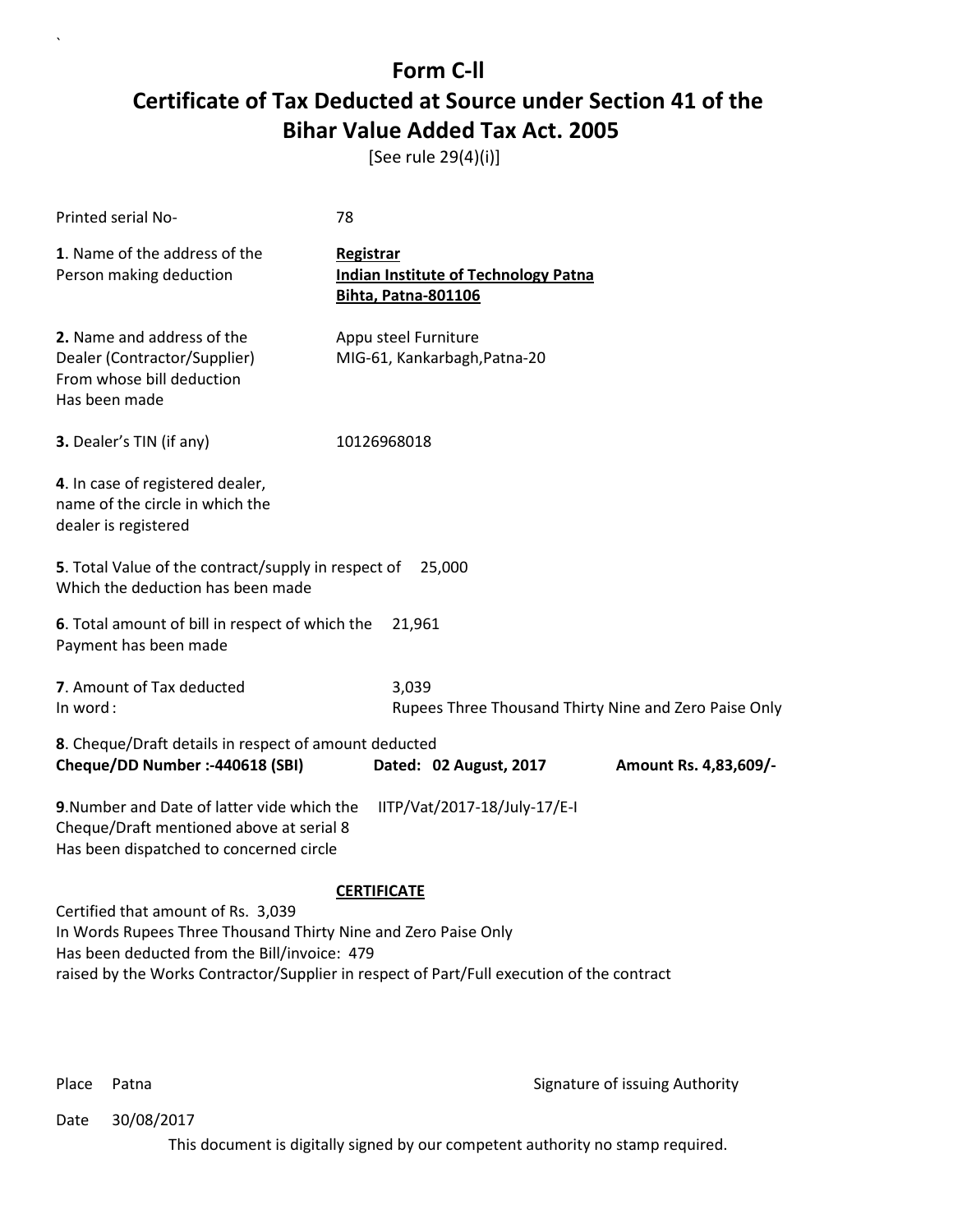[See rule 29(4)(i)]

| Printed serial No-                                                                                                                                                                                                                                         | 79                                                                                            |                                                           |
|------------------------------------------------------------------------------------------------------------------------------------------------------------------------------------------------------------------------------------------------------------|-----------------------------------------------------------------------------------------------|-----------------------------------------------------------|
| 1. Name of the address of the<br>Person making deduction                                                                                                                                                                                                   | <b>Registrar</b><br><b>Indian Institute of Technology Patna</b><br><b>Bihta, Patna-801106</b> |                                                           |
| 2. Name and address of the<br>Dealer (Contractor/Supplier)<br>From whose bill deduction<br>Has been made                                                                                                                                                   | Durian Industries Ltd<br>Kadamkua Patna                                                       |                                                           |
| 3. Dealer's TIN (if any)                                                                                                                                                                                                                                   | 10132566060                                                                                   |                                                           |
| 4. In case of registered dealer,<br>name of the circle in which the<br>dealer is registered                                                                                                                                                                |                                                                                               |                                                           |
| 5. Total Value of the contract/supply in respect of<br>Which the deduction has been made                                                                                                                                                                   | 14,887                                                                                        |                                                           |
| 6. Total amount of bill in respect of which the<br>Payment has been made                                                                                                                                                                                   | 12,945                                                                                        |                                                           |
| 7. Amount of Tax deducted<br>In word:<br>Only                                                                                                                                                                                                              | 1,942                                                                                         | Rupees One Thousand Nine Hundred Forty Two and Zero Paise |
| 8. Cheque/Draft details in respect of amount deducted<br>Cheque/DD Number :- 440618 (SBI)                                                                                                                                                                  | Dated: 02 August, 2017                                                                        | Amount Rs. 4,83,609/-                                     |
| 9. Number and Date of latter vide which the<br>Cheque/Draft mentioned above at serial 8<br>Has been dispatched to concerned circle                                                                                                                         | IITP/Vat/2017-18/July-17/E-I                                                                  |                                                           |
| Certified that amount of Rs. 1,942<br>In Words Rupees One Thousand Nine Hundred Forty Two and Zero Paise Only<br>Has been deducted from the Bill/invoice: 105<br>raised by the Works Contractor/Supplier in respect of Part/Full execution of the contract | <b>CERTIFICATE</b>                                                                            |                                                           |

`

Place Patna **Property** Place Patna Signature of issuing Authority

Date 30/08/2017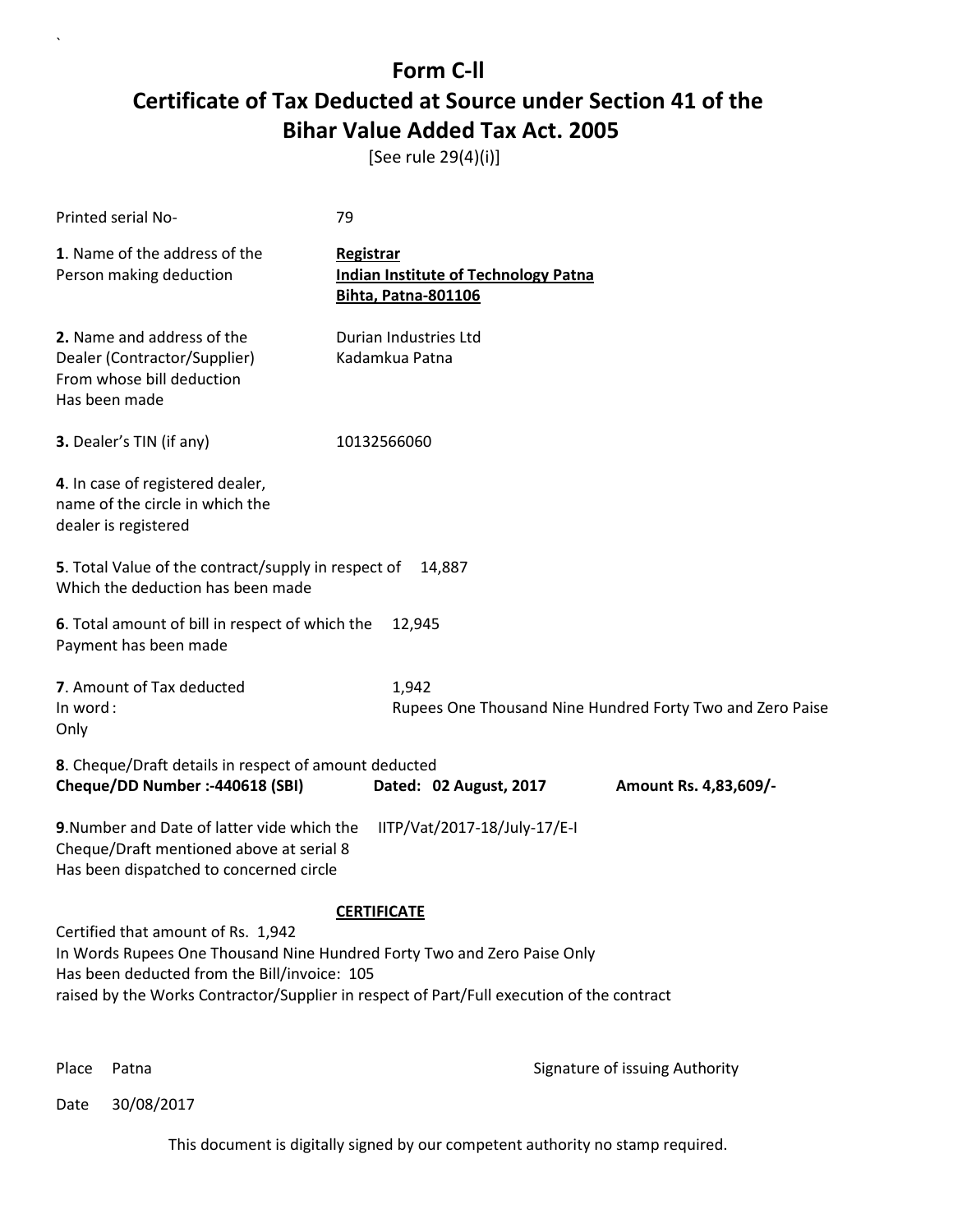[See rule 29(4)(i)]

| Printed serial No-                                                                                                                                                                                                                                                           | 80                                                                                          |                       |
|------------------------------------------------------------------------------------------------------------------------------------------------------------------------------------------------------------------------------------------------------------------------------|---------------------------------------------------------------------------------------------|-----------------------|
| 1. Name of the address of the<br>Person making deduction                                                                                                                                                                                                                     | Registrar<br><b>Indian Institute of Technology Patna</b><br><b>Bihta, Patna-801106</b>      |                       |
| 2. Name and address of the<br>Dealer (Contractor/Supplier)<br>From whose bill deduction<br>Has been made                                                                                                                                                                     | M/S Laxmi Sales Agency<br>Sri Laxmi Place, Behind Abhishek Plaza, Exhibition Road, Patna-01 |                       |
| 3. Dealer's TIN (if any)                                                                                                                                                                                                                                                     | 10140807092                                                                                 |                       |
| 4. In case of registered dealer,<br>name of the circle in which the<br>dealer is registered                                                                                                                                                                                  |                                                                                             |                       |
| 5. Total Value of the contract/supply in respect of<br>15,545.00<br>Which the deduction has been made                                                                                                                                                                        |                                                                                             |                       |
| 6. Total amount of bill in respect of which the<br>Payment has been made                                                                                                                                                                                                     | 13,517.00                                                                                   |                       |
| 7. Amount of Tax deducted<br>In word:                                                                                                                                                                                                                                        | 2,028.00<br>Rupees Two Thousand Twenty Eight and Zero Paise Only                            |                       |
| 8. Cheque/Draft details in respect of amount deducted<br>Cheque/DD Number :- 440618 (SBI)                                                                                                                                                                                    | Dated: 02 August, 2017                                                                      | Amount Rs. 4,83,609/- |
| 9. Number and Date of latter vide which the<br>IITP/Vat/2017-18/July-17/E-I<br>Cheque/Draft mentioned above at serial 8<br>Has been dispatched to concerned circle                                                                                                           |                                                                                             |                       |
| <b>CERTIFICATE</b><br>Certified that amount of Rs. 2,028.00<br>In Words Rupees Two Thousand Twenty Eight and Zero Paise Only<br>Has been deducted from the Bill/invoice: 35, 44<br>raised by the Works Contractor/Supplier in respect of Part/Full execution of the contract |                                                                                             |                       |

`

Place Patna **Property** Place Patna Signature of issuing Authority

Date 30/08/2017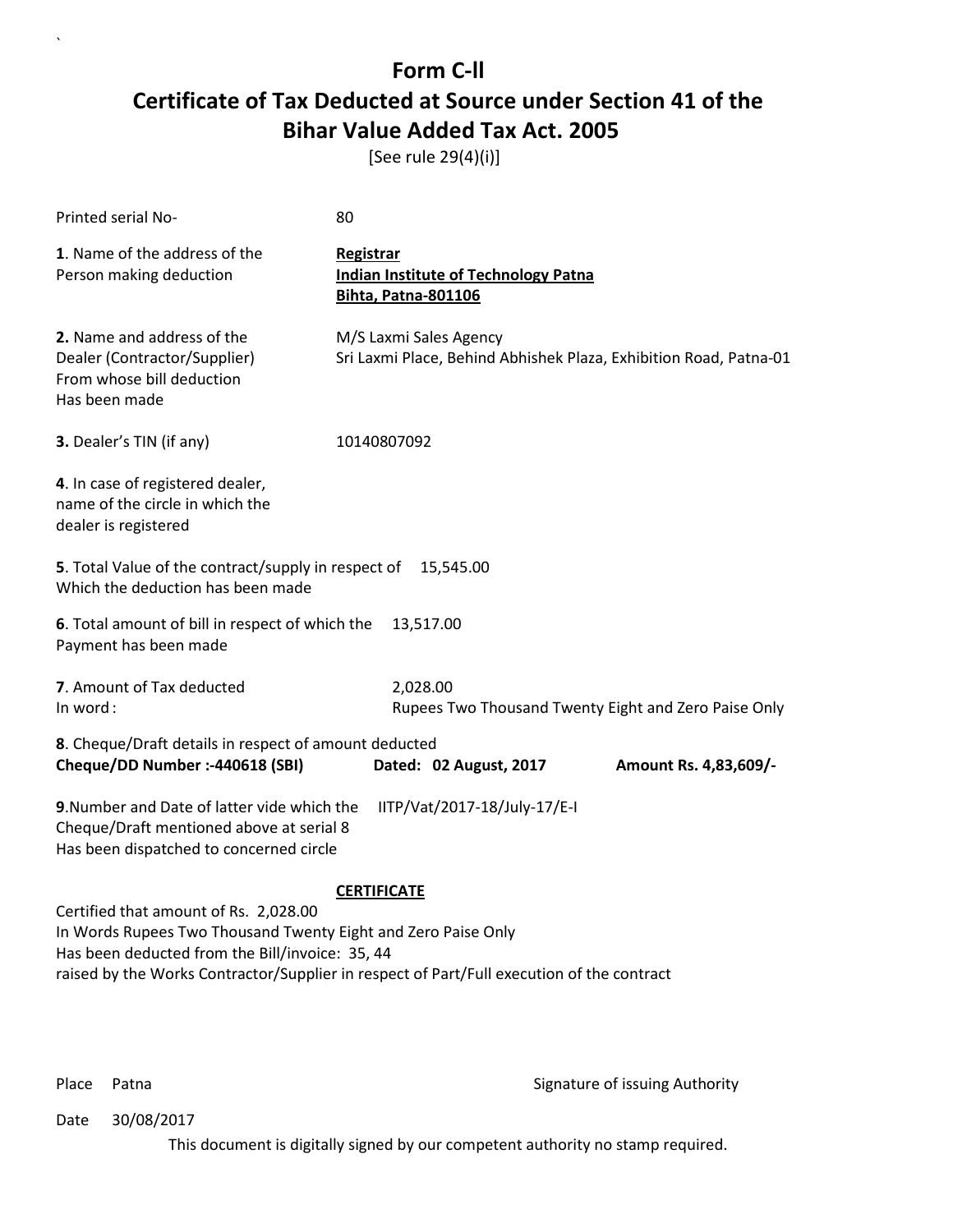[See rule 29(4)(i)]

| Printed serial No-                                                                                                                                                                                                                                                                        | 81                                                                                            |                       |
|-------------------------------------------------------------------------------------------------------------------------------------------------------------------------------------------------------------------------------------------------------------------------------------------|-----------------------------------------------------------------------------------------------|-----------------------|
| 1. Name of the address of the<br>Person making deduction                                                                                                                                                                                                                                  | <b>Registrar</b><br><b>Indian Institute of Technology Patna</b><br><b>Bihta, Patna-801106</b> |                       |
| 2. Name and address of the<br>Dealer (Contractor/Supplier)<br>From whose bill deduction<br>Has been made                                                                                                                                                                                  | M/S Ranjan Scientific Traders<br>A/7, Kamla Place, G.M.Road, Patna-01                         |                       |
| 3. Dealer's TIN (if any)                                                                                                                                                                                                                                                                  | 10105224097                                                                                   |                       |
| 4. In case of registered dealer,<br>name of the circle in which the<br>dealer is registered                                                                                                                                                                                               |                                                                                               |                       |
| 5. Total Value of the contract/supply in respect of<br>Which the deduction has been made                                                                                                                                                                                                  | 19,166.00                                                                                     |                       |
| 6. Total amount of bill in respect of which the<br>Payment has been made                                                                                                                                                                                                                  | 18,081.00                                                                                     |                       |
| 7. Amount of Tax deducted<br>In word:                                                                                                                                                                                                                                                     | 1,085.00<br>Rupees One Thousand Eighty Five and Zero Paise Only                               |                       |
| 8. Cheque/Draft details in respect of amount deducted<br>Cheque/DD Number :- 440618 (SBI)                                                                                                                                                                                                 | Dated: 02 August, 2017                                                                        | Amount Rs. 4,83,609/- |
| 9. Number and Date of latter vide which the<br>IITP/Vat/2017-18/July-17/E-I<br>Cheque/Draft mentioned above at serial 8<br>Has been dispatched to concerned circle                                                                                                                        |                                                                                               |                       |
| <b>CERTIFICATE</b><br>Certified that amount of Rs. 1,085.00<br>In Words Rupees One Thousand Eighty Five and Zero Paise Only<br>Has been deducted from the Bill/invoice: RT000331/17-18 & 323<br>raised by the Works Contractor/Supplier in respect of Part/Full execution of the contract |                                                                                               |                       |

`

Place Patna **Property** Place Patna Signature of issuing Authority

Date 30/08/2017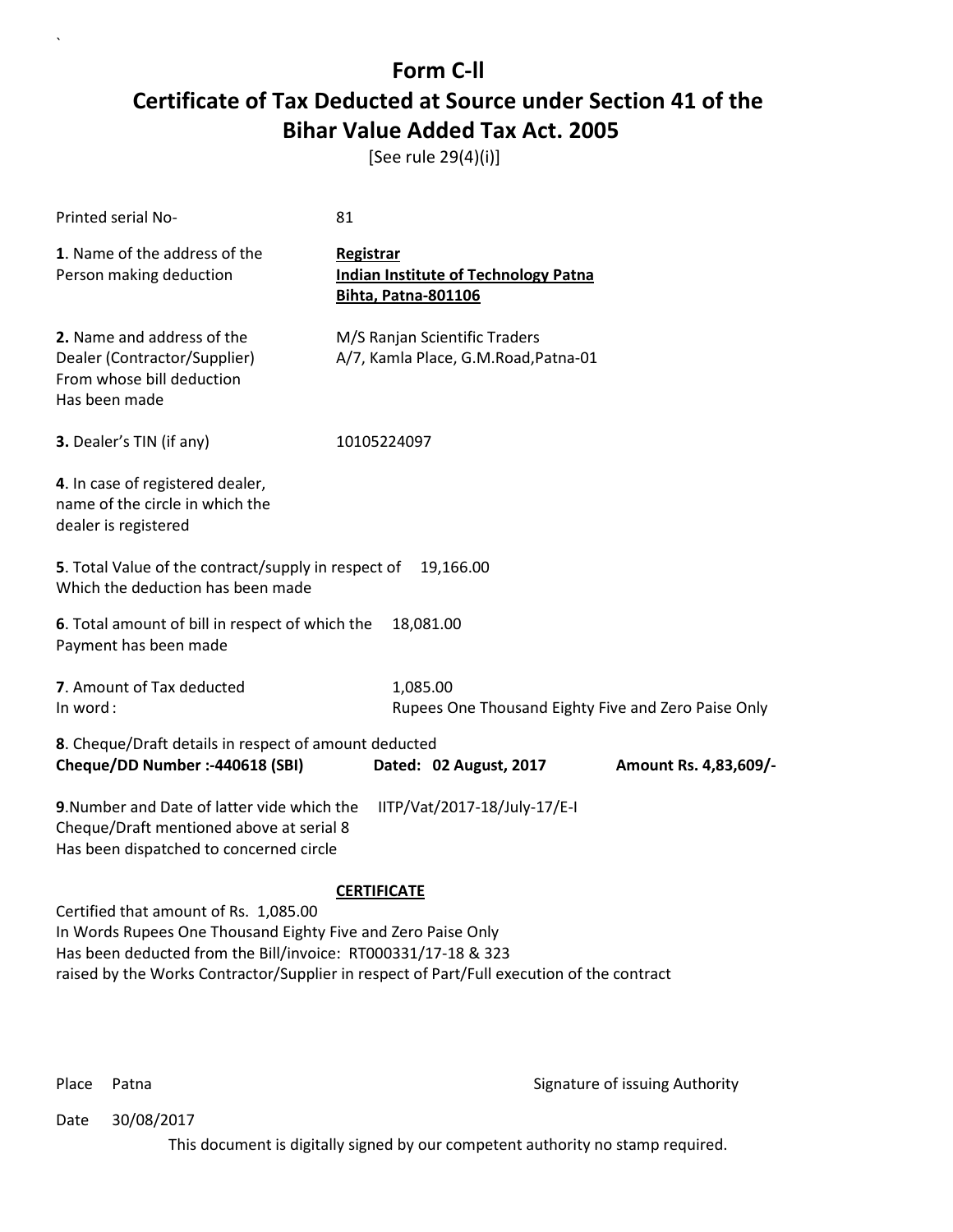[See rule 29(4)(i)]

| Printed serial No-                                                                                                                                                 | 82                                                                                                              |                       |
|--------------------------------------------------------------------------------------------------------------------------------------------------------------------|-----------------------------------------------------------------------------------------------------------------|-----------------------|
| 1. Name of the address of the<br>Person making deduction                                                                                                           | <b>Registrar</b><br><b>Indian Institute of Technology Patna</b><br><b>Bihta, Patna-801106</b>                   |                       |
| 2. Name and address of the<br>Dealer (Contractor/Supplier)<br>From whose bill deduction<br>Has been made                                                           | M/S hubnet Computers<br>Patna                                                                                   |                       |
| 3. Dealer's TIN (if any)                                                                                                                                           | 10156529089                                                                                                     |                       |
| 4. In case of registered dealer,<br>name of the circle in which the<br>dealer is registered                                                                        |                                                                                                                 |                       |
| 5. Total Value of the contract/supply in respect of<br>Which the deduction has been made                                                                           | 15,370.00                                                                                                       |                       |
| 6. Total amount of bill in respect of which the<br>Payment has been made                                                                                           | 14,500.00                                                                                                       |                       |
| 7. Amount of Tax deducted<br>In word:                                                                                                                              | 870.00<br>Rupees Eight Hundred Seventy and Zero Paise Only                                                      |                       |
| 8. Cheque/Draft details in respect of amount deducted<br>Cheque/DD Number :- 440618 (SBI)                                                                          | Dated: 02 August, 2017                                                                                          | Amount Rs. 4,83,609/- |
| 9. Number and Date of latter vide which the<br>IITP/Vat/2017-18/July-17/E-I<br>Cheque/Draft mentioned above at serial 8<br>Has been dispatched to concerned circle |                                                                                                                 |                       |
| Certified that amount of Rs. 870.00<br>In Words Rupees Eight Hundred Seventy and Zero Paise Only<br>Has been deducted from the Bill/invoice: 575                   | <b>CERTIFICATE</b><br>raised by the Works Contractor/Supplier in respect of Part/Full execution of the contract |                       |

`

Place Patna **Property** Place Patna Signature of issuing Authority

Date 30/08/2017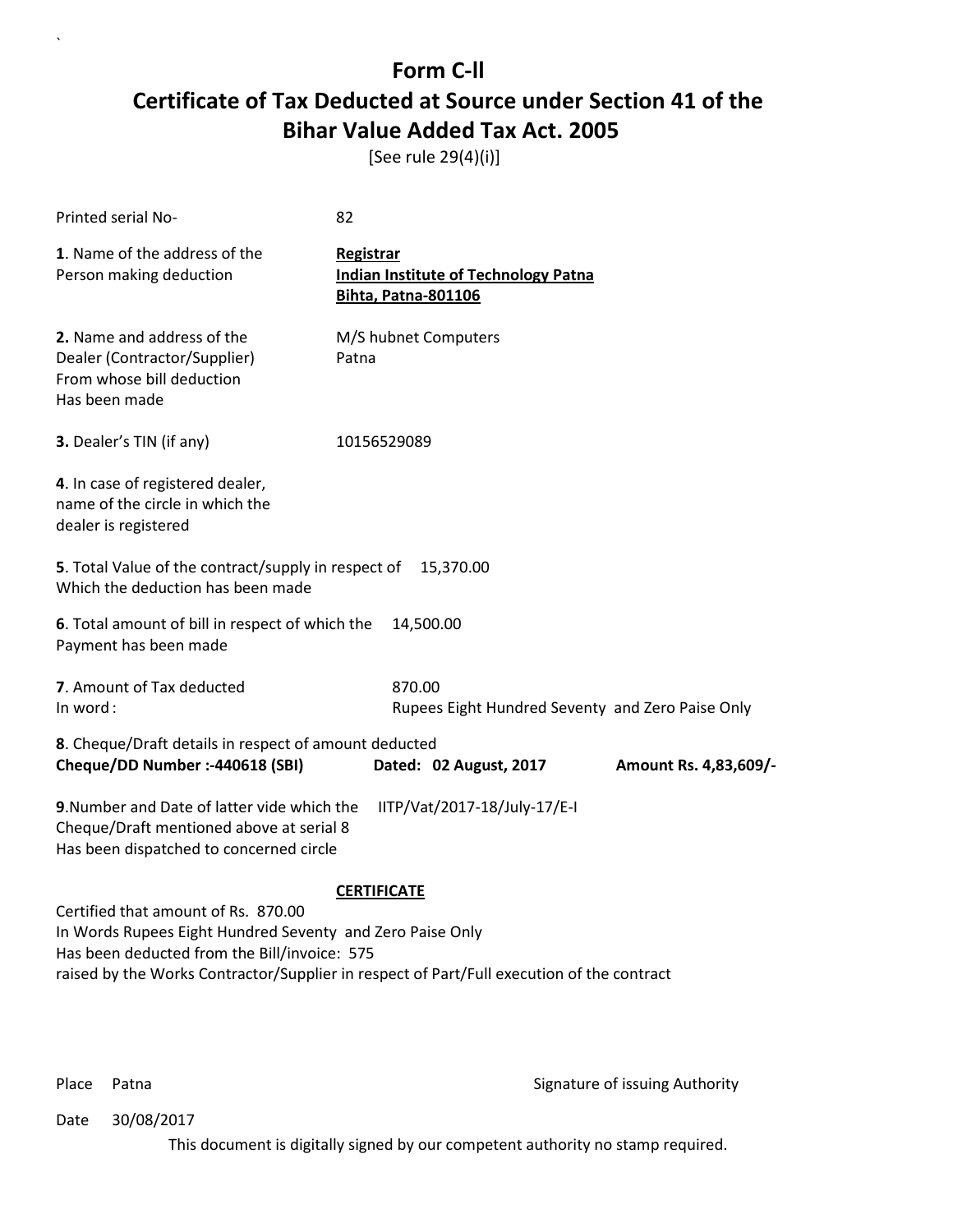[See rule 29(4)(i)]

| <b>Printed serial No-</b>                                                                                                                                                                                                                                                           | 83                                                                                            |                                                            |
|-------------------------------------------------------------------------------------------------------------------------------------------------------------------------------------------------------------------------------------------------------------------------------------|-----------------------------------------------------------------------------------------------|------------------------------------------------------------|
| 1. Name of the address of the<br>Person making deduction                                                                                                                                                                                                                            | <b>Registrar</b><br><b>Indian Institute of Technology Patna</b><br><b>Bihta, Patna-801106</b> |                                                            |
| 2. Name and address of the<br>Dealer (Contractor/Supplier)<br>From whose bill deduction<br>Has been made                                                                                                                                                                            | M/S Laxmi Sales Agency<br>Sri Laxmi Place, Behind Abhishek Plaza, Exhibition Road, Patna-01   |                                                            |
| 3. Dealer's TIN (if any)                                                                                                                                                                                                                                                            | 10140807092                                                                                   |                                                            |
| 4. In case of registered dealer,<br>name of the circle in which the<br>dealer is registered                                                                                                                                                                                         |                                                                                               |                                                            |
| 5. Total Value of the contract/supply in respect of<br>Which the deduction has been made                                                                                                                                                                                            | 74,513.00                                                                                     |                                                            |
| 6. Total amount of bill in respect of which the<br>Payment has been made                                                                                                                                                                                                            | 64,794.00                                                                                     |                                                            |
| 7. Amount of Tax deducted<br>In word:<br>Only                                                                                                                                                                                                                                       | 9,719.00                                                                                      | Rupees Nine Thousand Seven Hundred Nineteen and Zero Paise |
| 8. Cheque/Draft details in respect of amount deducted<br>Cheque/DD Number :- 440618 (SBI)                                                                                                                                                                                           | Dated: 02 August, 2017                                                                        | Amount Rs. 4,83,609/-                                      |
| 9. Number and Date of latter vide which the<br>Cheque/Draft mentioned above at serial 8<br>Has been dispatched to concerned circle                                                                                                                                                  | IITP/Vat/2017-18/July-17/E-I                                                                  |                                                            |
| <b>CERTIFICATE</b><br>Certified that amount of Rs. 9,719.00<br>In Words Rupees Nine Thousand Seven Hundred Nineteen and Zero Paise Only<br>Has been deducted from the Bill/invoice: 50<br>raised by the Works Contractor/Supplier in respect of Part/Full execution of the contract |                                                                                               |                                                            |

`

Place Patna **Property** Place Patna Signature of issuing Authority

Date 30/08/2017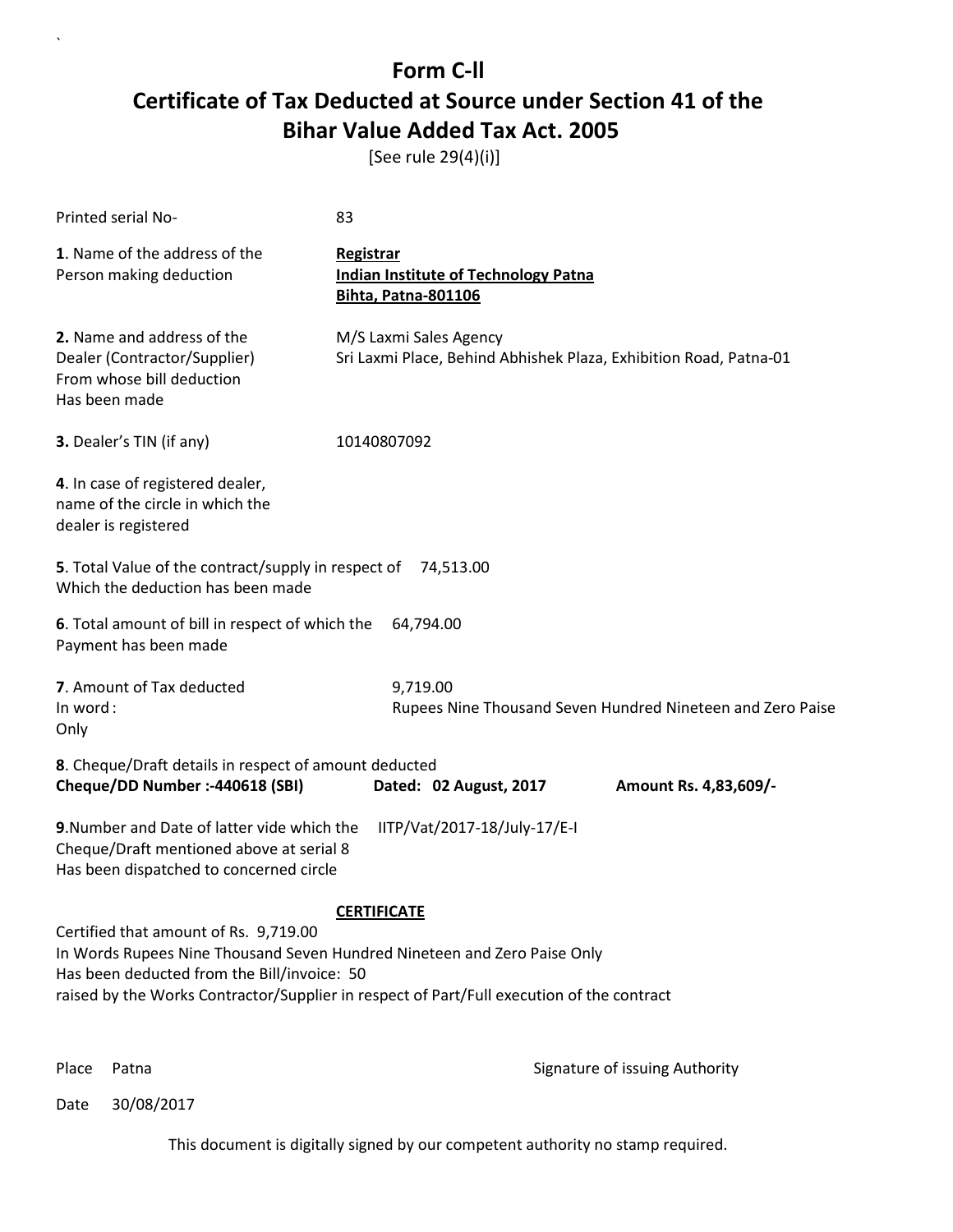[See rule 29(4)(i)]

| Printed serial No-                                                                                                                                                                   | 84                                                                                                              |
|--------------------------------------------------------------------------------------------------------------------------------------------------------------------------------------|-----------------------------------------------------------------------------------------------------------------|
| 1. Name of the address of the<br>Person making deduction                                                                                                                             | <b>Registrar</b><br><b>Indian Institute of Technology Patna</b><br><b>Bihta, Patna-801106</b>                   |
| 2. Name and address of the<br>Dealer (Contractor/Supplier)<br>From whose bill deduction<br>Has been made                                                                             | M/S Ranjan Scientific Traders<br>A/7, Kamla Place, G.M.Road, Patna-01                                           |
| 3. Dealer's TIN (if any)                                                                                                                                                             | 10105224097                                                                                                     |
| 4. In case of registered dealer,<br>name of the circle in which the<br>dealer is registered                                                                                          |                                                                                                                 |
| 5. Total Value of the contract/supply in respect of 76,603.00<br>Which the deduction has been made                                                                                   |                                                                                                                 |
| 6. Total amount of bill in respect of which the<br>Payment has been made                                                                                                             | 72,267.00                                                                                                       |
| 7. Amount of Tax deducted<br>In word:<br>Only                                                                                                                                        | 4,336.00<br>Rupees Four Thousand Three Hundred Thirty Six and Zero Paise                                        |
| 8. Cheque/Draft details in respect of amount deducted<br>Cheque/DD Number :- 440618 (SBI)                                                                                            | Dated: 02 August, 2017<br>Amount Rs. 4,83,609/-                                                                 |
| 9. Number and Date of latter vide which the<br>Cheque/Draft mentioned above at serial 8<br>Has been dispatched to concerned circle                                                   | IITP/Vat/2017-18/July-17/E-I                                                                                    |
| Certified that amount of Rs. 4,336.00<br>In Words Rupees Four Thousand Three Hundred Thirty Six and Zero Paise Only<br>Has been deducted from the Bill/invoice: RT000070/17-18 & 400 | <b>CERTIFICATE</b><br>raised by the Works Contractor/Supplier in respect of Part/Full execution of the contract |

`

Place Patna **Property** Place Patna Signature of issuing Authority

Date 30/08/2017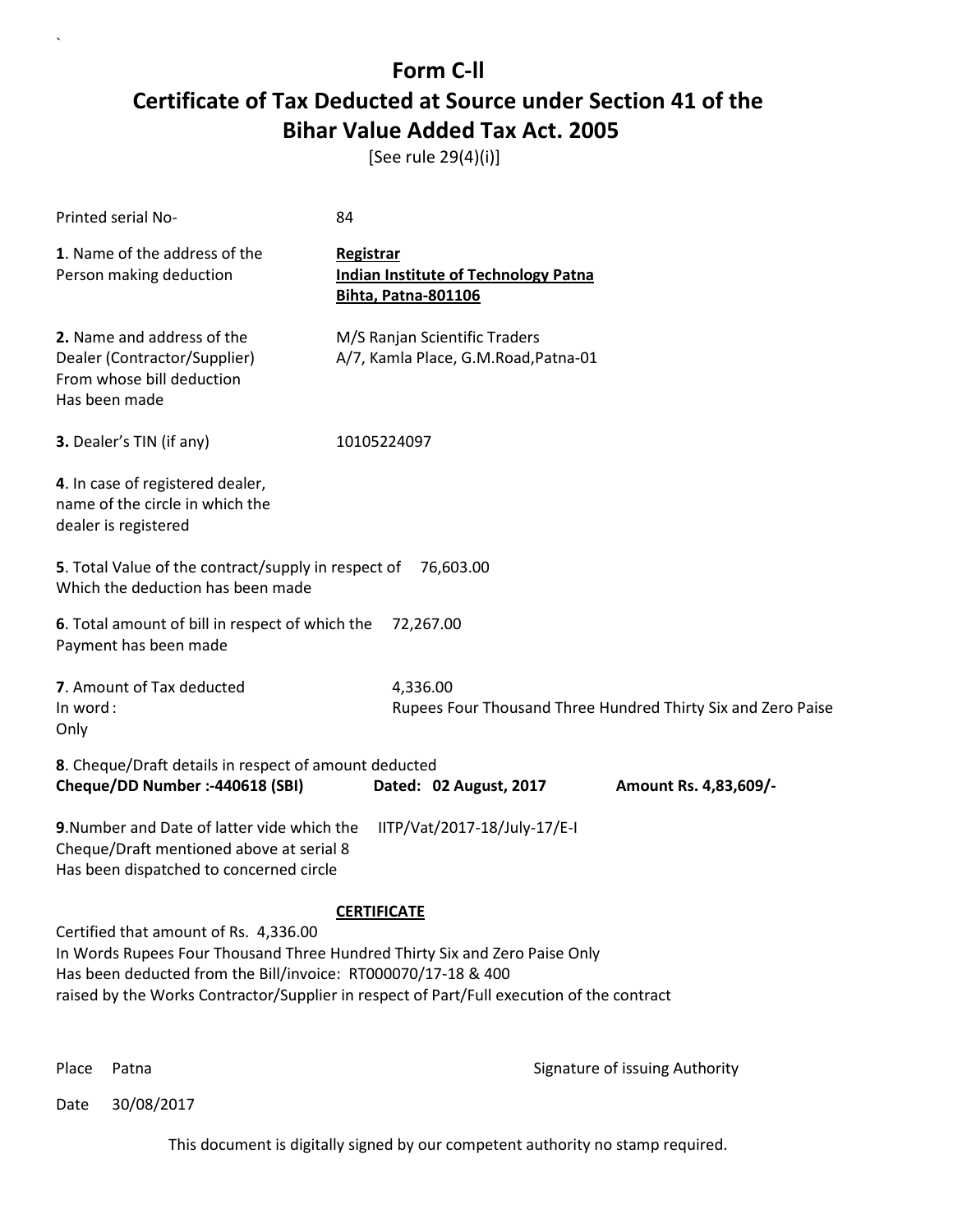[See rule 29(4)(i)]

| Printed serial No-                                                                                                                                                 | 85                                                                                                              |                       |  |
|--------------------------------------------------------------------------------------------------------------------------------------------------------------------|-----------------------------------------------------------------------------------------------------------------|-----------------------|--|
| 1. Name of the address of the<br>Person making deduction                                                                                                           | <b>Registrar</b><br><b>Indian Institute of Technology Patna</b><br><b>Bihta, Patna-801106</b>                   |                       |  |
| 2. Name and address of the<br>Dealer (Contractor/Supplier)<br>Mithapur, Patna-01<br>From whose bill deduction<br>Has been made                                     | M/s G.R. Distributors<br>133/156 A, Bihari Complex, New Bengali Tola, Bus stand, Main Road,                     |                       |  |
| 3. Dealer's TIN (if any)                                                                                                                                           | 10128528043                                                                                                     |                       |  |
| 4. In case of registered dealer,<br>name of the circle in which the<br>dealer is registered                                                                        |                                                                                                                 |                       |  |
| 5. Total Value of the contract/supply in respect of<br>Which the deduction has been made                                                                           | 5,936                                                                                                           |                       |  |
| 6. Total amount of bill in respect of which the<br>Payment has been made                                                                                           | 5,600                                                                                                           |                       |  |
| 7. Amount of Tax deducted<br>In word:                                                                                                                              | 336<br>Rupees Three Hundred Thirty Six and Zero Paise Only                                                      |                       |  |
| 8. Cheque/Draft details in respect of amount deducted<br>Cheque/DD Number :- 440618 (SBI)                                                                          | Dated: 02 August, 2017                                                                                          | Amount Rs. 4,83,609/- |  |
| 9. Number and Date of latter vide which the<br>IITP/Vat/2017-18/July-17/E-I<br>Cheque/Draft mentioned above at serial 8<br>Has been dispatched to concerned circle |                                                                                                                 |                       |  |
| Certified that amount of Rs. 336<br>In Words Rupees Three Hundred Thirty Six and Zero Paise Only<br>Has been deducted from the Bill/invoice: 1456                  | <b>CERTIFICATE</b><br>raised by the Works Contractor/Supplier in respect of Part/Full execution of the contract |                       |  |

`

Place Patna **Property** Place Patna Signature of issuing Authority

Date 30/08/2017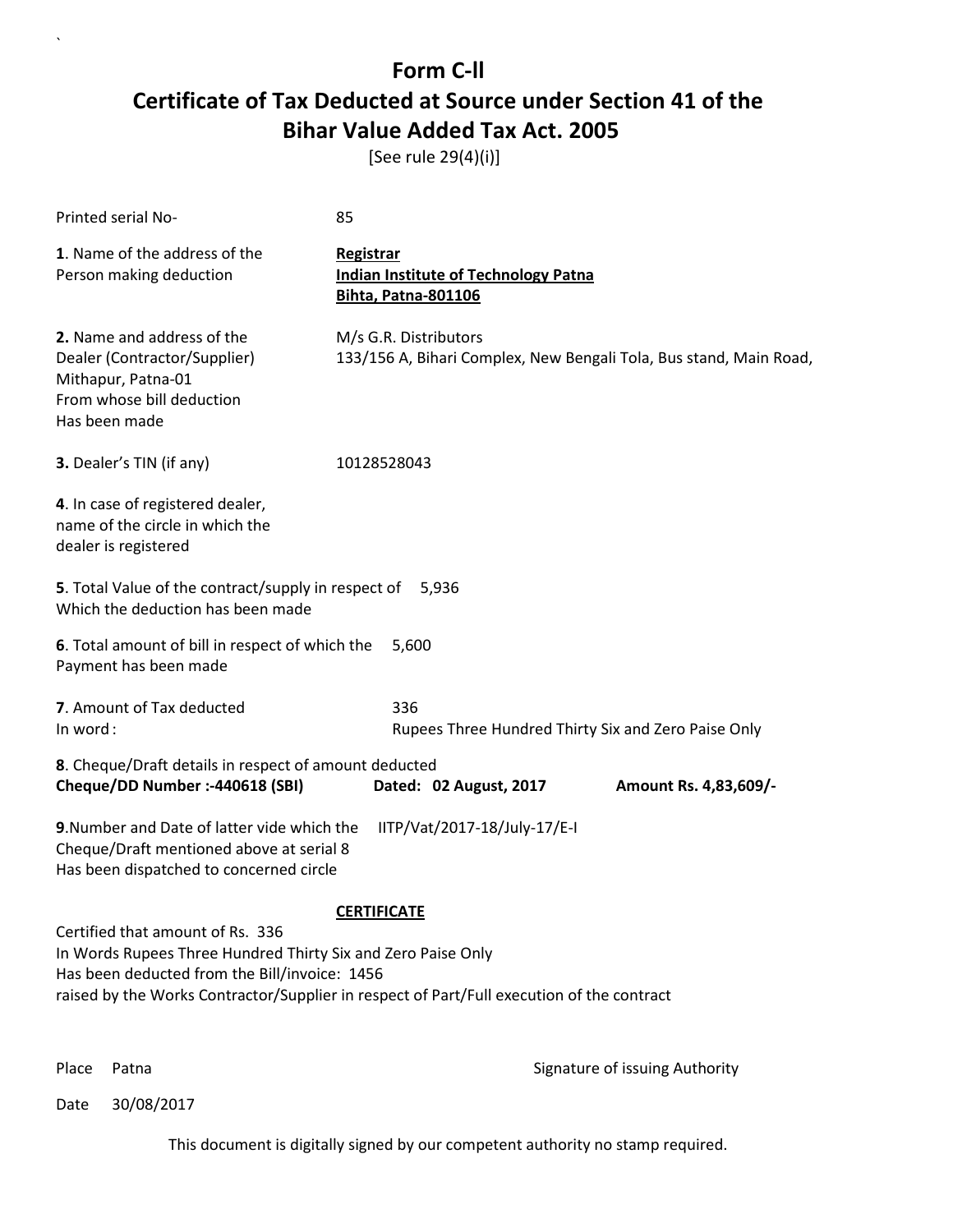[See rule 29(4)(i)]

| Printed serial No-                                                                                                                                                                                                                                                                          | 86                                                                                            |                       |
|---------------------------------------------------------------------------------------------------------------------------------------------------------------------------------------------------------------------------------------------------------------------------------------------|-----------------------------------------------------------------------------------------------|-----------------------|
| 1. Name of the address of the<br>Person making deduction                                                                                                                                                                                                                                    | <b>Registrar</b><br><b>Indian Institute of Technology Patna</b><br><b>Bihta, Patna-801106</b> |                       |
| 2. Name and address of the<br>Dealer (Contractor/Supplier)<br>From whose bill deduction<br>Has been made                                                                                                                                                                                    | M/S Usha Air Products Ltd<br>Dasratha, New ByPass Road, Patna-02                              |                       |
| 3. Dealer's TIN (if any)                                                                                                                                                                                                                                                                    | 10120044048                                                                                   |                       |
| 4. In case of registered dealer,<br>name of the circle in which the<br>dealer is registered                                                                                                                                                                                                 |                                                                                               |                       |
| 5. Total Value of the contract/supply in respect of<br>Which the deduction has been made                                                                                                                                                                                                    | 28928.00                                                                                      |                       |
| 6. Total amount of bill in respect of which the<br>Payment has been made                                                                                                                                                                                                                    | 27,630.00                                                                                     |                       |
| 7. Amount of Tax deducted<br>In word:<br>Paise Only                                                                                                                                                                                                                                         | 1298.00<br>Rupees One Thousand Two Hundred Ninety Eight and Zero                              |                       |
| 8. Cheque/Draft details in respect of amount deducted<br>Cheque/DD Number :- 440618 (SBI)                                                                                                                                                                                                   | Dated: 02 August, 2017                                                                        | Amount Rs. 4,83,609/- |
| 9. Number and Date of latter vide which the<br>Cheque/Draft mentioned above at serial 8<br>Has been dispatched to concerned circle                                                                                                                                                          | IITP/Vat/2017-18/July-17/E-I                                                                  |                       |
| <b>CERTIFICATE</b><br>Certified that amount of Rs. 1298.00<br>In Words Rupees One Thousand Two Hundred Ninety Eight and Zero Paise Only<br>Has been deducted from the Bill/invoice: 1207, 1333<br>raised by the Works Contractor/Supplier in respect of Part/Full execution of the contract |                                                                                               |                       |

`

Place Patna **Property** Place Patna Signature of issuing Authority

Date 30/08/2017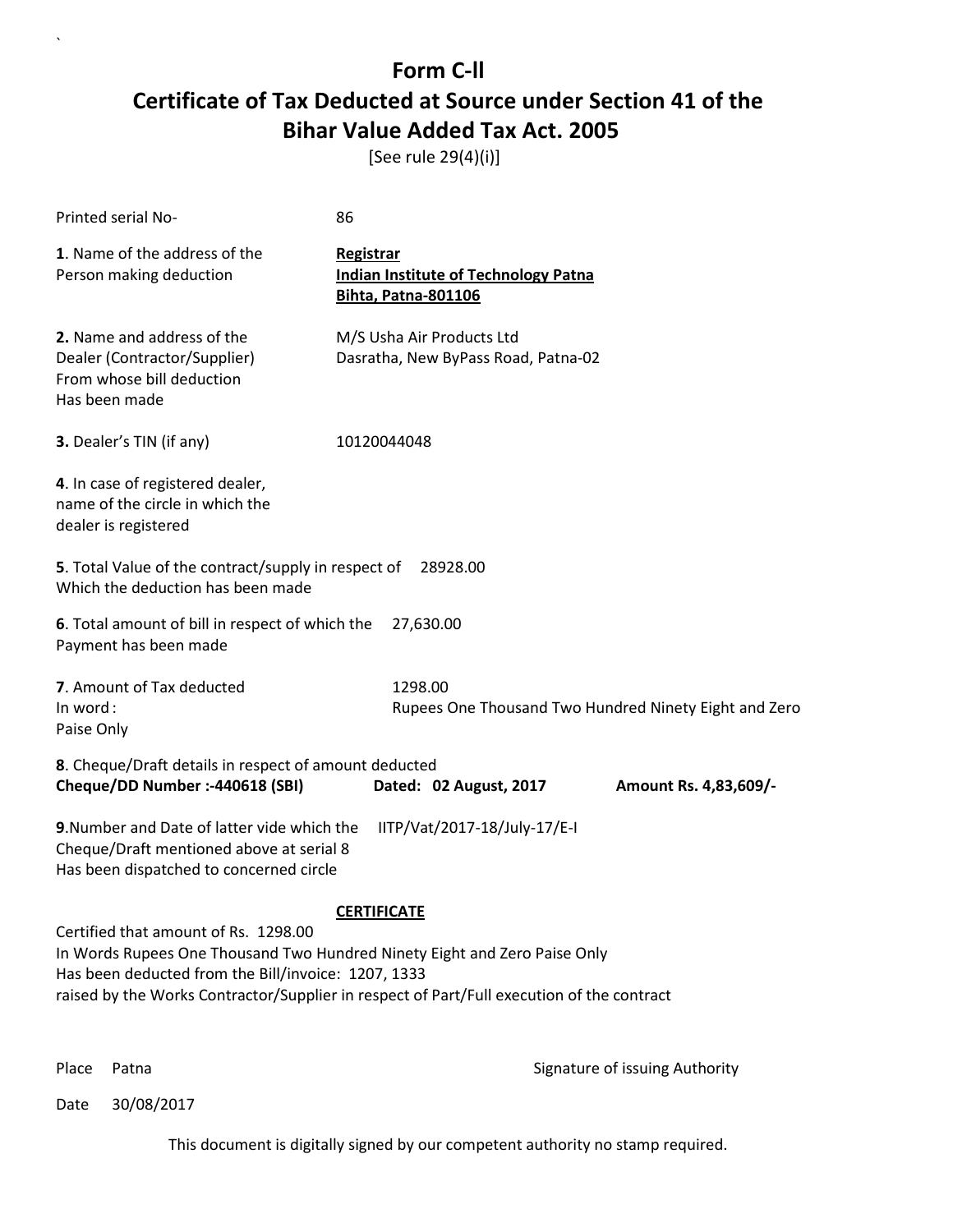[See rule 29(4)(i)]

| Printed serial No-                                                                                                                                                 | 87                                                                                        |                       |  |
|--------------------------------------------------------------------------------------------------------------------------------------------------------------------|-------------------------------------------------------------------------------------------|-----------------------|--|
| 1. Name of the address of the<br>Person making deduction                                                                                                           | Registrar<br><b>Indian Institute of Technology Patna</b><br><b>Bihta, Patna-801106</b>    |                       |  |
| 2. Name and address of the<br>Dealer (Contractor/Supplier)<br>From whose bill deduction<br>Has been made                                                           | M/S hubnet Computers<br>Patna                                                             |                       |  |
| 3. Dealer's TIN (if any)                                                                                                                                           | 10156529089                                                                               |                       |  |
| 4. In case of registered dealer,<br>name of the circle in which the<br>dealer is registered                                                                        |                                                                                           |                       |  |
| 5. Total Value of the contract/supply in respect of<br>Which the deduction has been made                                                                           | 4,266.00                                                                                  |                       |  |
| 6. Total amount of bill in respect of which the<br>Payment has been made                                                                                           | 4,200.00                                                                                  |                       |  |
| <b>7</b> . Amount of Tax deducted<br>In word:                                                                                                                      | 66.00<br>Rupees Sixty Six and Zero Paise Only                                             |                       |  |
| 8. Cheque/Draft details in respect of amount deducted<br>Cheque/DD Number :- 440618 (SBI)                                                                          | Dated: 02 August, 2017                                                                    | Amount Rs. 4,83,609/- |  |
| 9. Number and Date of latter vide which the<br>IITP/Vat/2017-18/July-17/E-I<br>Cheque/Draft mentioned above at serial 8<br>Has been dispatched to concerned circle |                                                                                           |                       |  |
|                                                                                                                                                                    | <b>CERTIFICATE</b>                                                                        |                       |  |
| Certified that amount of Rs. 66.00<br>In Words Rupees Sixty Six and Zero Paise Only<br>Has been deducted from the Bill/invoice: 409, 411, 415, 597                 | raised by the Works Contractor/Supplier in respect of Part/Full execution of the contract |                       |  |

`

Place Patna **Property** Place Patna Signature of issuing Authority

Date 30/08/2017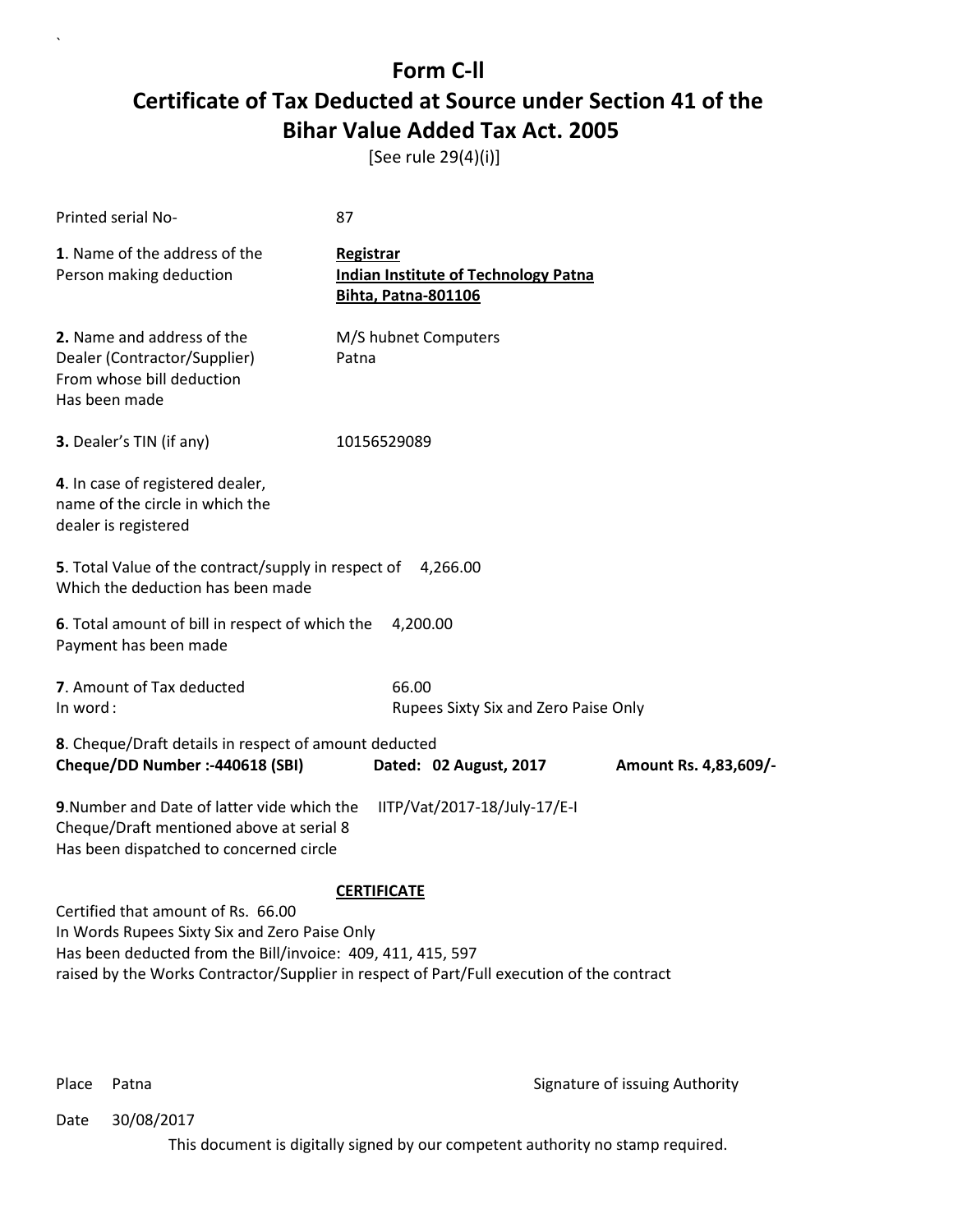[See rule 29(4)(i)]

| Printed serial No-                                                                                                                                                                                                                                     | 88                                                                                     |                       |
|--------------------------------------------------------------------------------------------------------------------------------------------------------------------------------------------------------------------------------------------------------|----------------------------------------------------------------------------------------|-----------------------|
| 1. Name of the address of the<br>Person making deduction                                                                                                                                                                                               | Registrar<br><b>Indian Institute of Technology Patna</b><br><b>Bihta, Patna-801106</b> |                       |
| 2. Name and address of the<br>Dealer (Contractor/Supplier)<br>From whose bill deduction<br>Has been made                                                                                                                                               | M/s Sajawat<br>Patna                                                                   |                       |
| 3. Dealer's TIN (if any)                                                                                                                                                                                                                               | 10151790014                                                                            |                       |
| 4. In case of registered dealer,<br>name of the circle in which the<br>dealer is registered                                                                                                                                                            |                                                                                        |                       |
| 5. Total Value of the contract/supply in respect of 9,970.00<br>Which the deduction has been made                                                                                                                                                      |                                                                                        |                       |
| 6. Total amount of bill in respect of which the<br>Payment has been made                                                                                                                                                                               | 8,670.00                                                                               |                       |
| 7. Amount of Tax deducted<br>In word:                                                                                                                                                                                                                  | 1,300.00<br>Rupees One Thousand Three Hundred and Zero Paise Only                      |                       |
| 8. Cheque/Draft details in respect of amount deducted<br>Cheque/DD Number :- 440618 (SBI)                                                                                                                                                              | Dated: 02 August, 2017                                                                 | Amount Rs. 4,83,609/- |
| 9. Number and Date of latter vide which the<br>Cheque/Draft mentioned above at serial 8<br>Has been dispatched to concerned circle                                                                                                                     | IITP/Vat/2017-18/July-17/E-I                                                           |                       |
| Certified that amount of Rs. 1,300.00<br>In Words Rupees One Thousand Three Hundred and Zero Paise Only<br>Has been deducted from the Bill/invoice: 57(A)<br>raised by the Works Contractor/Supplier in respect of Part/Full execution of the contract | <b>CERTIFICATE</b>                                                                     |                       |

`

Place Patna **Property** Place Patna Signature of issuing Authority

Date 30/08/2017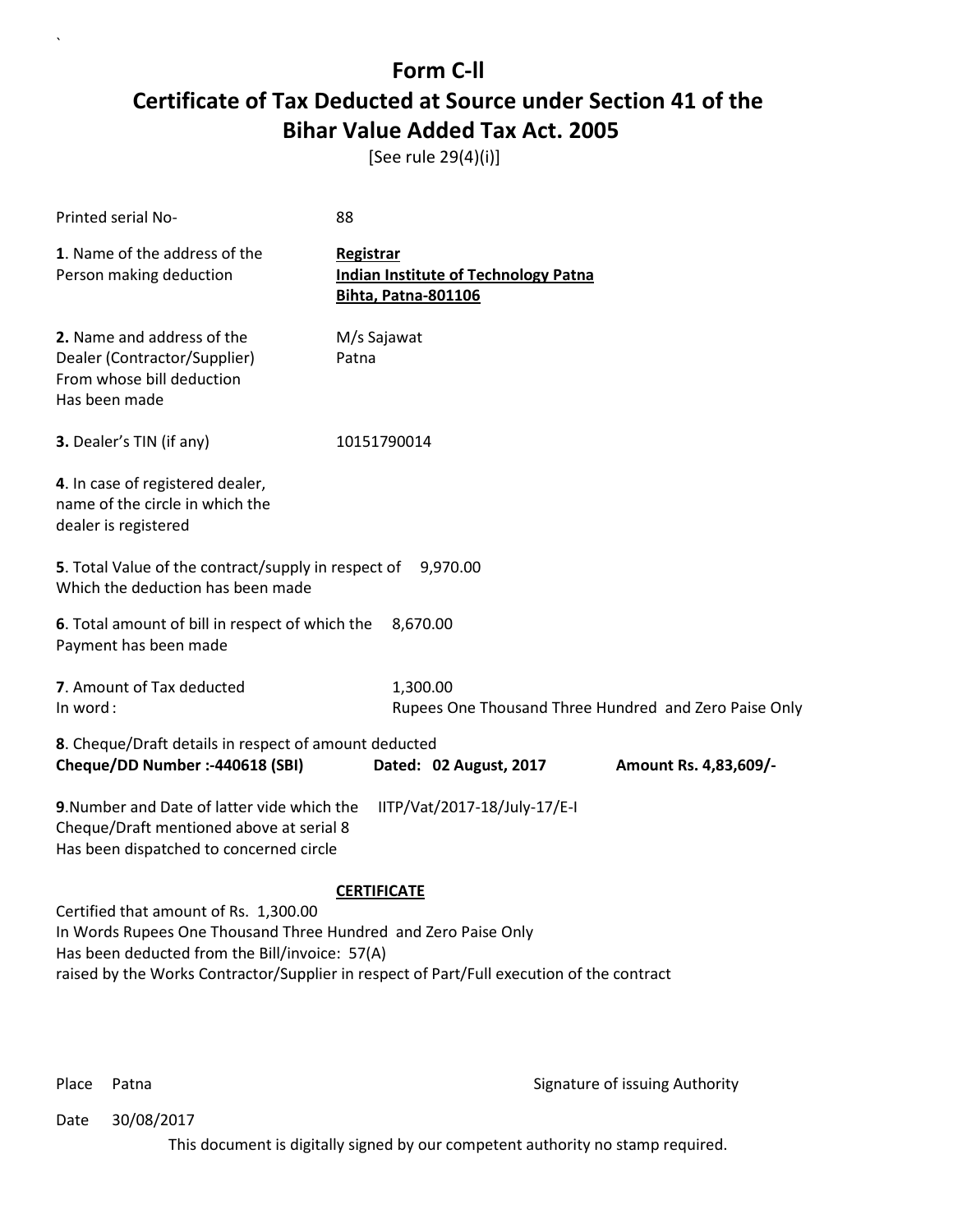[See rule 29(4)(i)]

| <b>Printed serial No-</b>                                                                                                                                                                                                                                    | 89                                                                                     |                                                          |
|--------------------------------------------------------------------------------------------------------------------------------------------------------------------------------------------------------------------------------------------------------------|----------------------------------------------------------------------------------------|----------------------------------------------------------|
| <b>1</b> . Name of the address of the<br>Person making deduction                                                                                                                                                                                             | Registrar<br><b>Indian Institute of Technology Patna</b><br><b>Bihta, Patna-801106</b> |                                                          |
| 2. Name and address of the<br>Dealer (Contractor/Supplier)<br>From whose bill deduction<br>Has been made                                                                                                                                                     | M/S hubnet Computers<br>Patna                                                          |                                                          |
| 3. Dealer's TIN (if any)                                                                                                                                                                                                                                     | 10156529089                                                                            |                                                          |
| 4. In case of registered dealer,<br>name of the circle in which the<br>dealer is registered                                                                                                                                                                  |                                                                                        |                                                          |
| 5. Total Value of the contract/supply in respect of<br>Which the deduction has been made                                                                                                                                                                     | 18,005.00                                                                              |                                                          |
| 6. Total amount of bill in respect of which the<br>Payment has been made                                                                                                                                                                                     | 15,800.00                                                                              |                                                          |
| 7. Amount of Tax deducted<br>In word:                                                                                                                                                                                                                        | 2,205.00                                                                               | Rupees Two Thousand Two Hundred Five and Zero Paise Only |
| 8. Cheque/Draft details in respect of amount deducted<br>Cheque/DD Number :- 440618 (SBI)                                                                                                                                                                    | Dated: 02 August, 2017                                                                 | Amount Rs. 4,83,609/-                                    |
| 9. Number and Date of latter vide which the<br>Cheque/Draft mentioned above at serial 8<br>Has been dispatched to concerned circle                                                                                                                           | IITP/Vat/2017-18/July-17/E-I                                                           |                                                          |
|                                                                                                                                                                                                                                                              | <b>CERTIFICATE</b>                                                                     |                                                          |
| Certified that amount of Rs. 2,205.00<br>In Words Rupees Two Thousand Two Hundred Five and Zero Paise Only<br>Has been deducted from the Bill/invoice: 591, 406<br>raised by the Works Contractor/Supplier in respect of Part/Full execution of the contract |                                                                                        |                                                          |

`

Place Patna **Property** Place Patna Signature of issuing Authority

Date 30/08/2017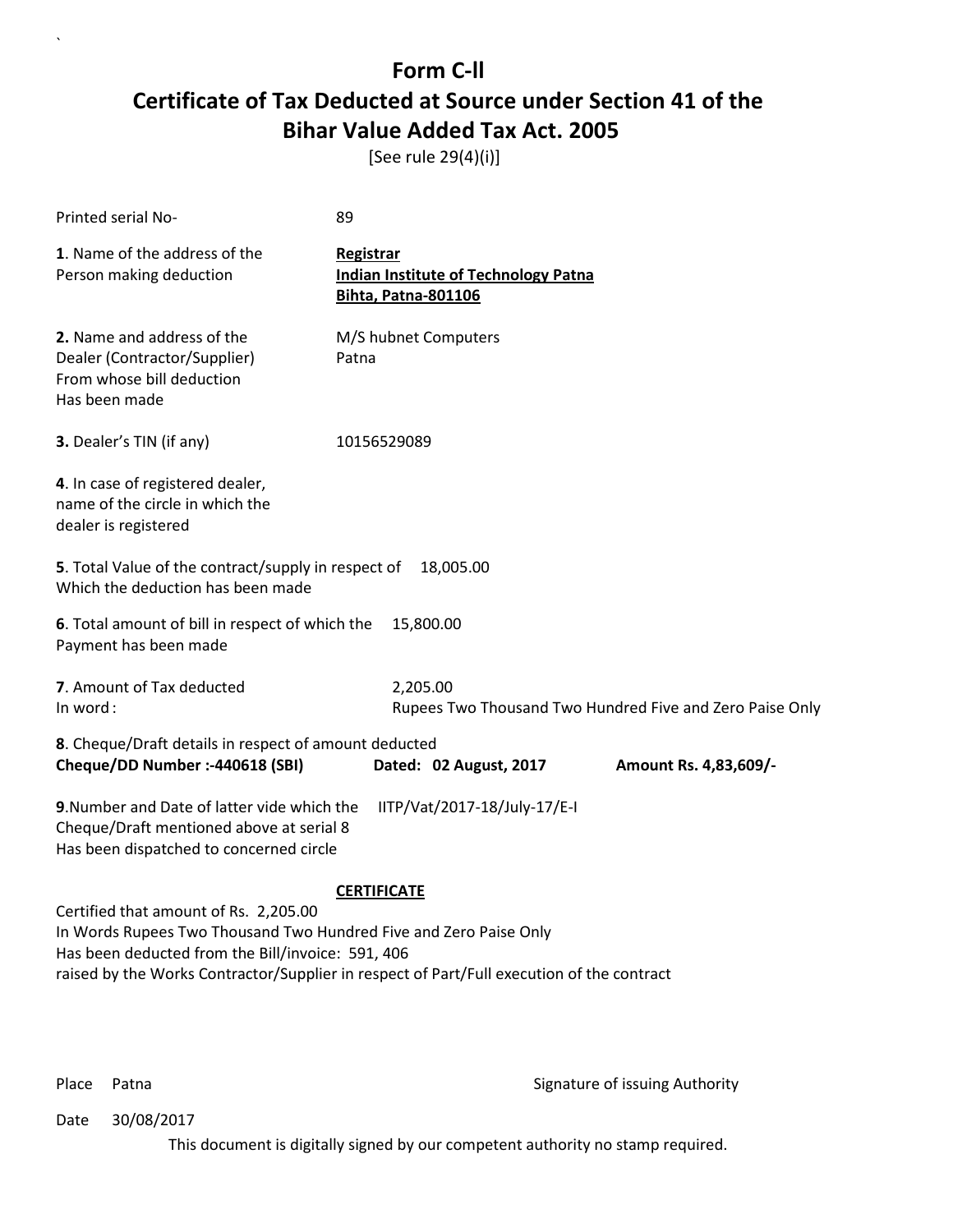[See rule 29(4)(i)]

| Printed serial No-                                                                                                                                                 | 90                                                                                            |                       |  |
|--------------------------------------------------------------------------------------------------------------------------------------------------------------------|-----------------------------------------------------------------------------------------------|-----------------------|--|
| 1. Name of the address of the<br>Person making deduction                                                                                                           | <b>Registrar</b><br><b>Indian Institute of Technology Patna</b><br><b>Bihta, Patna-801106</b> |                       |  |
| 2. Name and address of the<br>Dealer (Contractor/Supplier)<br>From whose bill deduction<br>Has been made                                                           | M/S hubnet Computers<br>Patna                                                                 |                       |  |
| 3. Dealer's TIN (if any)                                                                                                                                           | 10156529089                                                                                   |                       |  |
| 4. In case of registered dealer,<br>name of the circle in which the<br>dealer is registered                                                                        |                                                                                               |                       |  |
| 5. Total Value of the contract/supply in respect of<br>7,043.00<br>Which the deduction has been made                                                               |                                                                                               |                       |  |
| 6. Total amount of bill in respect of which the<br>Payment has been made                                                                                           | 6,680.00                                                                                      |                       |  |
| 7. Amount of Tax deducted<br>In word:                                                                                                                              | 363.00<br>Rupees Three Hundred Sixty Three and Zero Paise Only                                |                       |  |
| 8. Cheque/Draft details in respect of amount deducted<br>Cheque/DD Number :- 440618 (SBI)                                                                          | Dated: 02 August, 2017                                                                        | Amount Rs. 4,83,609/- |  |
| 9. Number and Date of latter vide which the<br>IITP/Vat/2017-18/July-17/E-I<br>Cheque/Draft mentioned above at serial 8<br>Has been dispatched to concerned circle |                                                                                               |                       |  |
|                                                                                                                                                                    | <b>CERTIFICATE</b>                                                                            |                       |  |
| Certified that amount of Rs. 363.00                                                                                                                                |                                                                                               |                       |  |
| In Words Rupees Three Hundred Sixty Three and Zero Paise Only<br>Has been deducted from the Bill/invoice: 414, 535                                                 |                                                                                               |                       |  |
| raised by the Works Contractor/Supplier in respect of Part/Full execution of the contract                                                                          |                                                                                               |                       |  |

`

Place Patna **Property** Place Patna Signature of issuing Authority

Date 30/08/2017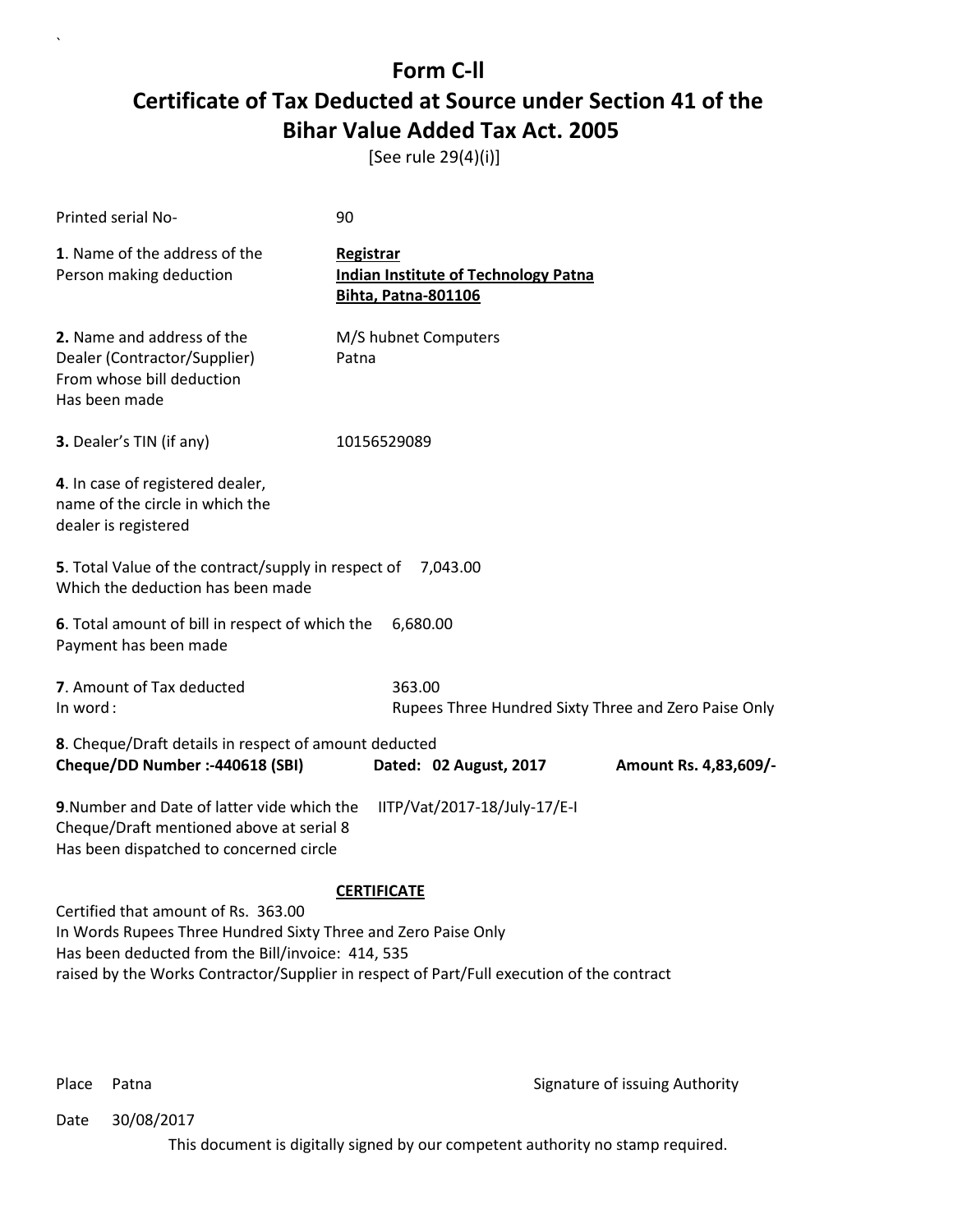[See rule 29(4)(i)]

| Printed serial No-                                                                                                                                                                                                                                | 91                                                                                     |                       |  |
|---------------------------------------------------------------------------------------------------------------------------------------------------------------------------------------------------------------------------------------------------|----------------------------------------------------------------------------------------|-----------------------|--|
| 1. Name of the address of the<br>Person making deduction                                                                                                                                                                                          | Registrar<br><b>Indian Institute of Technology Patna</b><br><b>Bihta, Patna-801106</b> |                       |  |
| 2. Name and address of the<br>Dealer (Contractor/Supplier)<br>From whose bill deduction<br>Has been made                                                                                                                                          | <b>Kumar Enterprises</b><br>Patna                                                      |                       |  |
| 3. Dealer's TIN (if any)                                                                                                                                                                                                                          | 10080625091                                                                            |                       |  |
| 4. In case of registered dealer,<br>name of the circle in which the<br>dealer is registered                                                                                                                                                       |                                                                                        |                       |  |
| 5. Total Value of the contract/supply in respect of<br>20,011<br>Which the deduction has been made                                                                                                                                                |                                                                                        |                       |  |
| 6. Total amount of bill in respect of which the<br>Payment has been made                                                                                                                                                                          | 19,162                                                                                 |                       |  |
| 7. Amount of Tax deducted<br>In word:                                                                                                                                                                                                             | 849<br>Rupees Eight Hundred Forty Nine and Zero Paise Only                             |                       |  |
| 8. Cheque/Draft details in respect of amount deducted<br>Cheque/DD Number :- 440618 (SBI)                                                                                                                                                         | Dated: 02 August, 2017                                                                 | Amount Rs. 4,83,609/- |  |
| 9. Number and Date of latter vide which the<br>IITP/Vat/2017-18/July-17/E-I<br>Cheque/Draft mentioned above at serial 8<br>Has been dispatched to concerned circle                                                                                |                                                                                        |                       |  |
|                                                                                                                                                                                                                                                   | <b>CERTIFICATE</b>                                                                     |                       |  |
| Certified that amount of Rs. 849<br>In Words Rupees Eight Hundred Forty Nine and Zero Paise Only<br>Has been deducted from the Bill/invoice: 92, 159<br>raised by the Works Contractor/Supplier in respect of Part/Full execution of the contract |                                                                                        |                       |  |

`

Place Patna **Property** Place Patna Signature of issuing Authority

Date 30/08/2017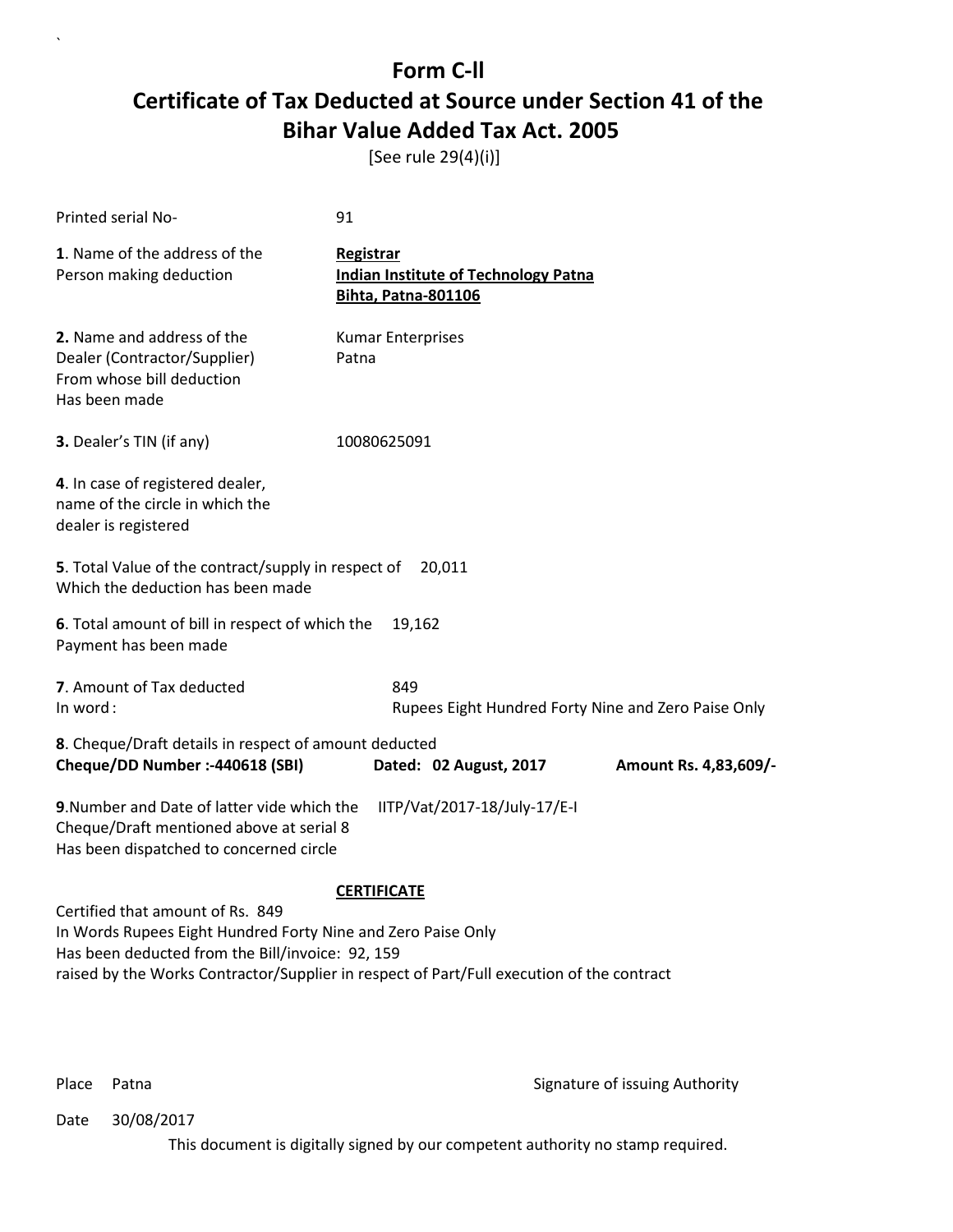[See rule 29(4)(i)]

| Printed serial No-                                                                                                                                                 | 92                                                                                            |  |  |
|--------------------------------------------------------------------------------------------------------------------------------------------------------------------|-----------------------------------------------------------------------------------------------|--|--|
| 1. Name of the address of the<br>Person making deduction                                                                                                           | <b>Registrar</b><br><b>Indian Institute of Technology Patna</b><br><b>Bihta, Patna-801106</b> |  |  |
| 2. Name and address of the<br>Dealer (Contractor/Supplier)<br>From whose bill deduction<br>Has been made                                                           | M/S Usha Air Products Ltd<br>Dasratha, New ByPass Road, Patna-02                              |  |  |
| 3. Dealer's TIN (if any)                                                                                                                                           | 10120044048                                                                                   |  |  |
| 4. In case of registered dealer,<br>name of the circle in which the<br>dealer is registered                                                                        |                                                                                               |  |  |
| 5. Total Value of the contract/supply in respect of<br>Which the deduction has been made                                                                           | 38669.00                                                                                      |  |  |
| 6. Total amount of bill in respect of which the<br>Payment has been made                                                                                           | 36,650.00                                                                                     |  |  |
| 7. Amount of Tax deducted<br>In word:                                                                                                                              | 2019.00<br>Rupees Two Thousand Nineteen and Zero Paise Only                                   |  |  |
| 8. Cheque/Draft details in respect of amount deducted<br>Cheque/DD Number :- 440618 (SBI)                                                                          | Dated: 02 August, 2017<br>Amount Rs. 4,83,609/-                                               |  |  |
| 9. Number and Date of latter vide which the<br>IITP/Vat/2017-18/July-17/E-I<br>Cheque/Draft mentioned above at serial 8<br>Has been dispatched to concerned circle |                                                                                               |  |  |
|                                                                                                                                                                    | <b>CERTIFICATE</b>                                                                            |  |  |
| Certified that amount of Rs. 2019.00<br>In Words Rupees Two Thousand Nineteen and Zero Paise Only<br>Has been deducted from the Bill/invoice: 9589, 10575, 743     | raised by the Works Contractor/Supplier in respect of Part/Full execution of the contract     |  |  |
|                                                                                                                                                                    |                                                                                               |  |  |

`

Place Patna **Property** Place Patna Signature of issuing Authority

Date 30/08/2017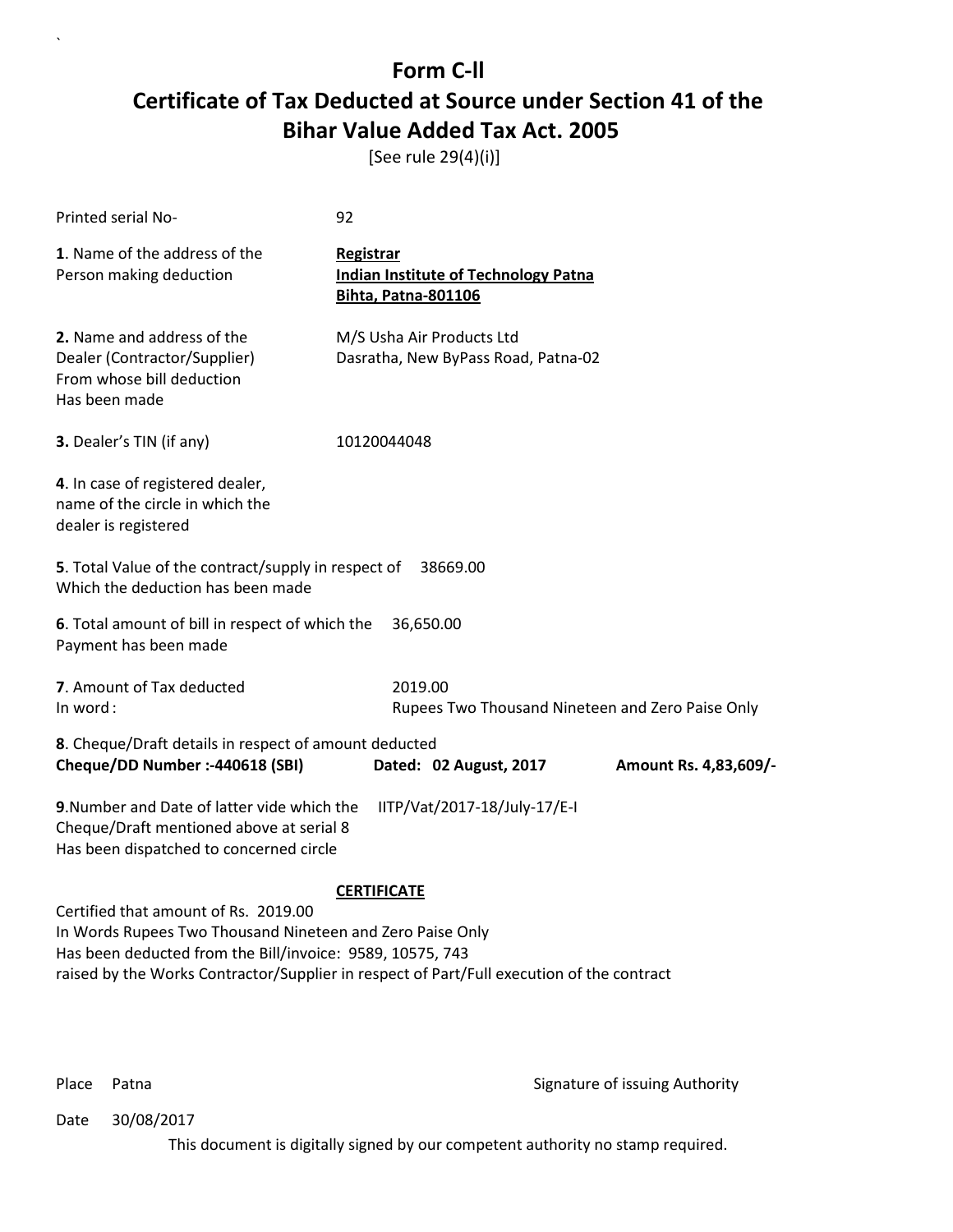[See rule 29(4)(i)]

| Printed serial No-                                                                                                                                       | 93                                                                                     |                       |
|----------------------------------------------------------------------------------------------------------------------------------------------------------|----------------------------------------------------------------------------------------|-----------------------|
| 1. Name of the address of the<br>Person making deduction                                                                                                 | Registrar<br><b>Indian Institute of Technology Patna</b><br><b>Bihta, Patna-801106</b> |                       |
| 2. Name and address of the<br>Dealer (Contractor/Supplier)<br>From whose bill deduction<br>Has been made                                                 | Sky net<br>162, Patliputra Colony, Patna-13                                            |                       |
| 3. Dealer's TIN (if any)                                                                                                                                 | 10151248075                                                                            |                       |
| 4. In case of registered dealer,<br>name of the circle in which the<br>dealer is registered                                                              |                                                                                        |                       |
| 5. Total Value of the contract/supply in respect of 5,523.00<br>Which the deduction has been made                                                        |                                                                                        |                       |
| 6. Total amount of bill in respect of which the<br>Payment has been made                                                                                 | 5,210.00                                                                               |                       |
| 7. Amount of Tax deducted<br>In word:                                                                                                                    | 313.00<br>Rupees Three Hundred Thirteen and Zero Paise Only                            |                       |
| 8. Cheque/Draft details in respect of amount deducted<br>Cheque/DD Number :- 440618 (SBI)                                                                | Dated: 02 August, 2017                                                                 | Amount Rs. 4,83,609/- |
| 9. Number and Date of latter vide which the<br>Cheque/Draft mentioned above at serial 8<br>Has been dispatched to concerned circle                       | IITP/Vat/2017-18/July-17/E-I                                                           |                       |
|                                                                                                                                                          | <b>CERTIFICATE</b>                                                                     |                       |
| Certified that amount of Rs. 313.00<br>In Words Rupees Three Hundred Thirteen and Zero Paise Only<br>Has been deducted from the Bill/invoice: 2343, 2411 |                                                                                        |                       |

raised by the Works Contractor/Supplier in respect of Part/Full execution of the contract

`

Place Patna **Property** Place Patna Signature of issuing Authority

Date 30/08/2017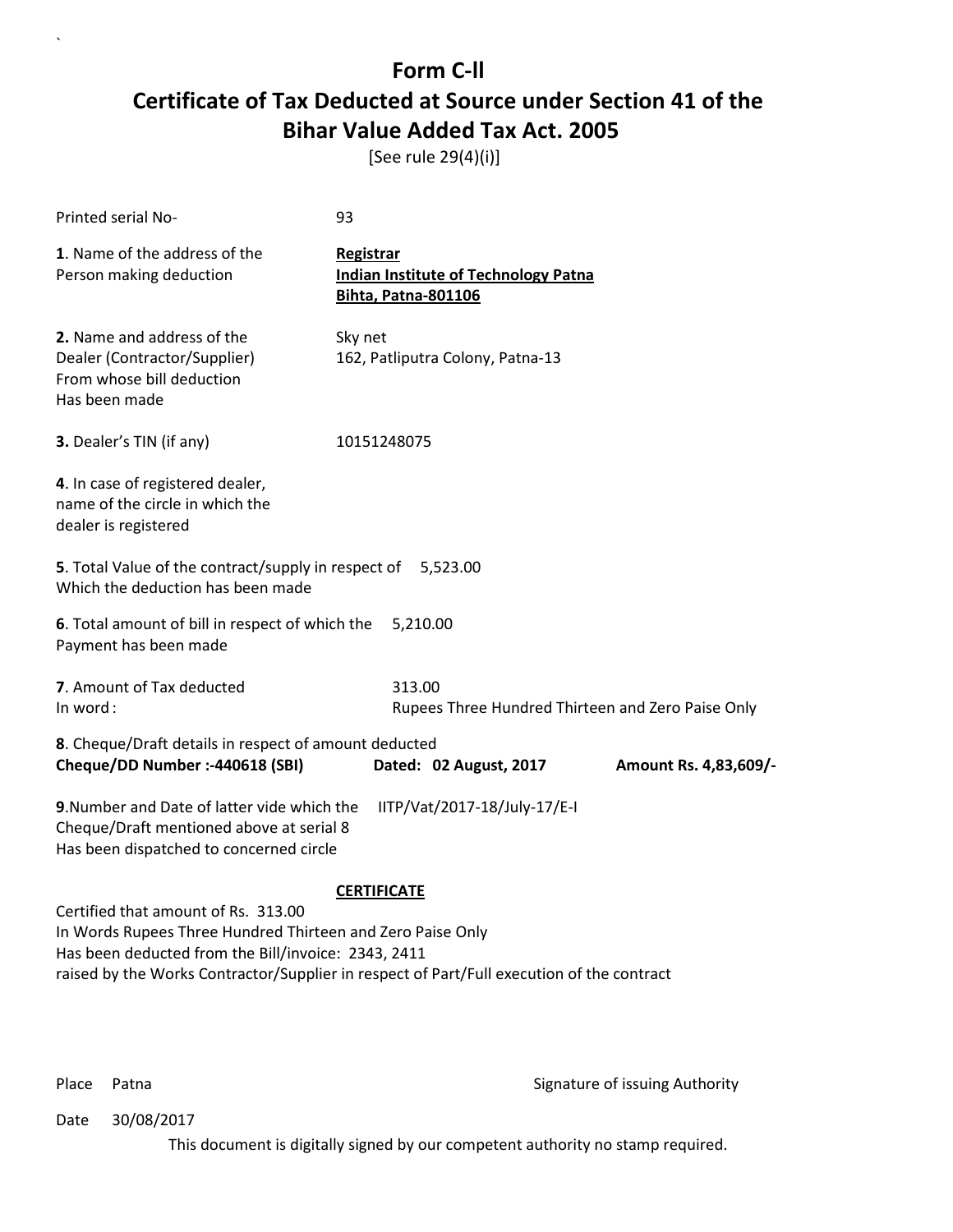[See rule 29(4)(i)]

| Printed serial No-                                                                                                                                                                                                                                              | 94                                                                                     |                                                             |
|-----------------------------------------------------------------------------------------------------------------------------------------------------------------------------------------------------------------------------------------------------------------|----------------------------------------------------------------------------------------|-------------------------------------------------------------|
| 1. Name of the address of the<br>Person making deduction                                                                                                                                                                                                        | Registrar<br><b>Indian Institute of Technology Patna</b><br><b>Bihta, Patna-801106</b> |                                                             |
| 2. Name and address of the<br>Dealer (Contractor/Supplier)<br>From whose bill deduction<br>Has been made                                                                                                                                                        | <b>Scientific Traders</b><br>Pustak Bhandar Compound, Govinda Mitra Road, Patna-04     |                                                             |
| 3. Dealer's TIN (if any)                                                                                                                                                                                                                                        | 10100336073                                                                            |                                                             |
| 4. In case of registered dealer,<br>name of the circle in which the<br>dealer is registered                                                                                                                                                                     |                                                                                        |                                                             |
| 5. Total Value of the contract/supply in respect of 14,835.00<br>Which the deduction has been made                                                                                                                                                              |                                                                                        |                                                             |
| 6. Total amount of bill in respect of which the<br>Payment has been made                                                                                                                                                                                        | 12,900.00                                                                              |                                                             |
| 7. Amount of Tax deducted<br>In word:<br>Only                                                                                                                                                                                                                   | 1,935.00                                                                               | Rupees One Thousand Nine Hundred Thirty Five and Zero Paise |
| 8. Cheque/Draft details in respect of amount deducted<br>Cheque/DD Number :- 440618 (SBI)                                                                                                                                                                       | Dated: 02 August, 2017                                                                 | Amount Rs. 4,83,609/-                                       |
| 9. Number and Date of latter vide which the<br>Cheque/Draft mentioned above at serial 8<br>Has been dispatched to concerned circle                                                                                                                              | IITP/Vat/2017-18/July-17/E-I                                                           |                                                             |
| Certified that amount of Rs. 1,935.00<br>In Words Rupees One Thousand Nine Hundred Thirty Five and Zero Paise Only<br>Has been deducted from the Bill/invoice: 163<br>raised by the Works Contractor/Supplier in respect of Part/Full execution of the contract | <b>CERTIFICATE</b>                                                                     |                                                             |

`

Place Patna **Property** Place Patna Signature of issuing Authority

Date 30/08/2017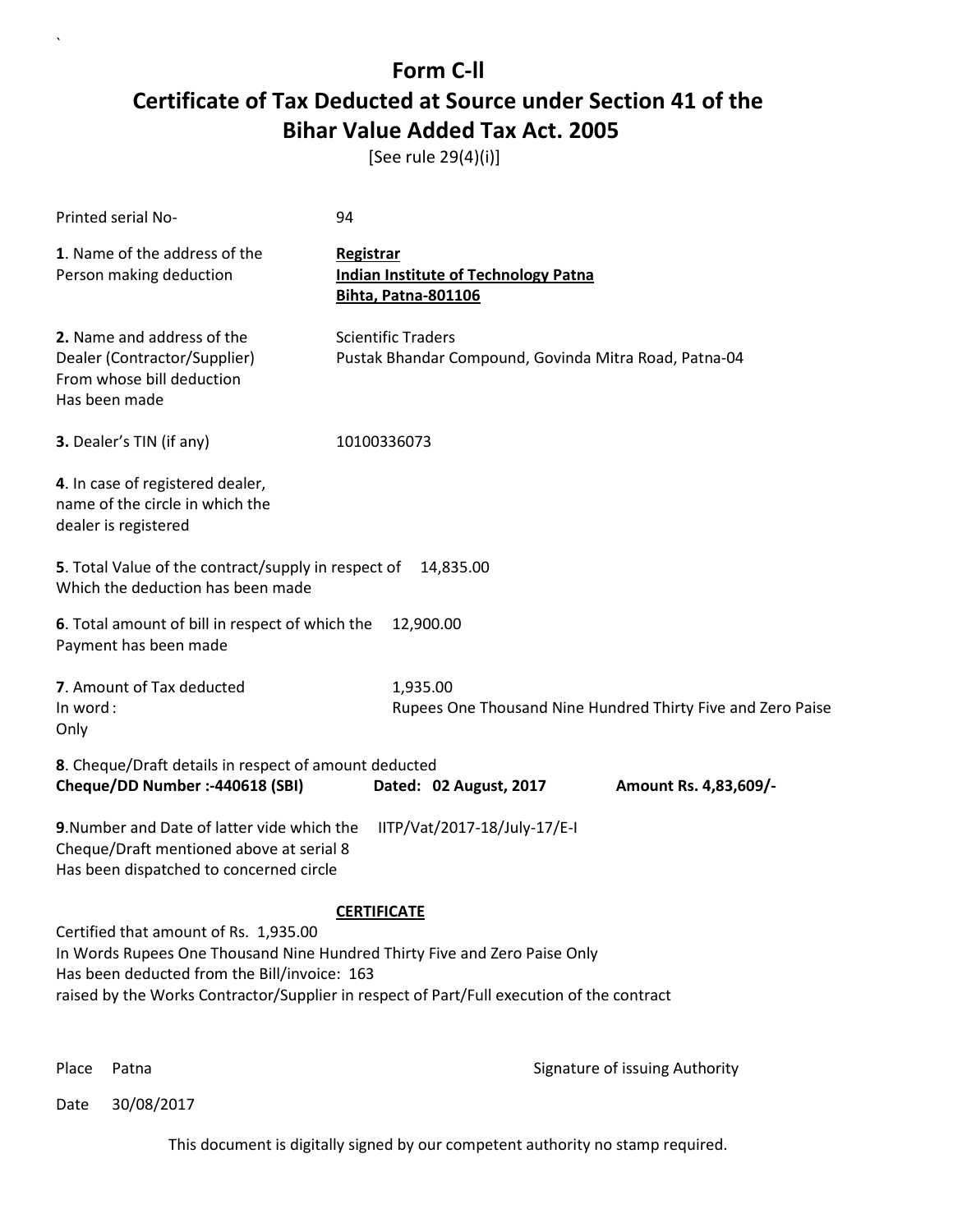[See rule 29(4)(i)]

| Printed serial No-                                                                                                                                                 | 95                                                                                        |                       |  |
|--------------------------------------------------------------------------------------------------------------------------------------------------------------------|-------------------------------------------------------------------------------------------|-----------------------|--|
| 1. Name of the address of the<br>Person making deduction                                                                                                           | Registrar<br><b>Indian Institute of Technology Patna</b><br><b>Bihta, Patna-801106</b>    |                       |  |
| 2. Name and address of the<br>Dealer (Contractor/Supplier)<br>From whose bill deduction<br>Has been made                                                           | M/S hubnet Computers<br>Patna                                                             |                       |  |
| 3. Dealer's TIN (if any)                                                                                                                                           | 10156529089                                                                               |                       |  |
| 4. In case of registered dealer,<br>name of the circle in which the<br>dealer is registered                                                                        |                                                                                           |                       |  |
| 5. Total Value of the contract/supply in respect of<br>10,176.00<br>Which the deduction has been made                                                              |                                                                                           |                       |  |
| 6. Total amount of bill in respect of which the<br>Payment has been made                                                                                           | 9,600.00                                                                                  |                       |  |
| 7. Amount of Tax deducted<br>In word:                                                                                                                              | 576.00<br>Rupees Five Hundred Seventy Six and Zero Paise Only                             |                       |  |
| 8. Cheque/Draft details in respect of amount deducted<br>Cheque/DD Number :- 440618 (SBI)                                                                          | Dated: 02 August, 2017                                                                    | Amount Rs. 4,83,609/- |  |
| 9. Number and Date of latter vide which the<br>IITP/Vat/2017-18/July-17/E-I<br>Cheque/Draft mentioned above at serial 8<br>Has been dispatched to concerned circle |                                                                                           |                       |  |
|                                                                                                                                                                    | <b>CERTIFICATE</b>                                                                        |                       |  |
| Certified that amount of Rs. 576.00<br>In Words Rupees Five Hundred Seventy Six and Zero Paise Only                                                                |                                                                                           |                       |  |
| Has been deducted from the Bill/invoice: 598                                                                                                                       |                                                                                           |                       |  |
|                                                                                                                                                                    | raised by the Works Contractor/Supplier in respect of Part/Full execution of the contract |                       |  |

`

Place Patna **Properties Authority** Signature of issuing Authority

Date 30/08/2017